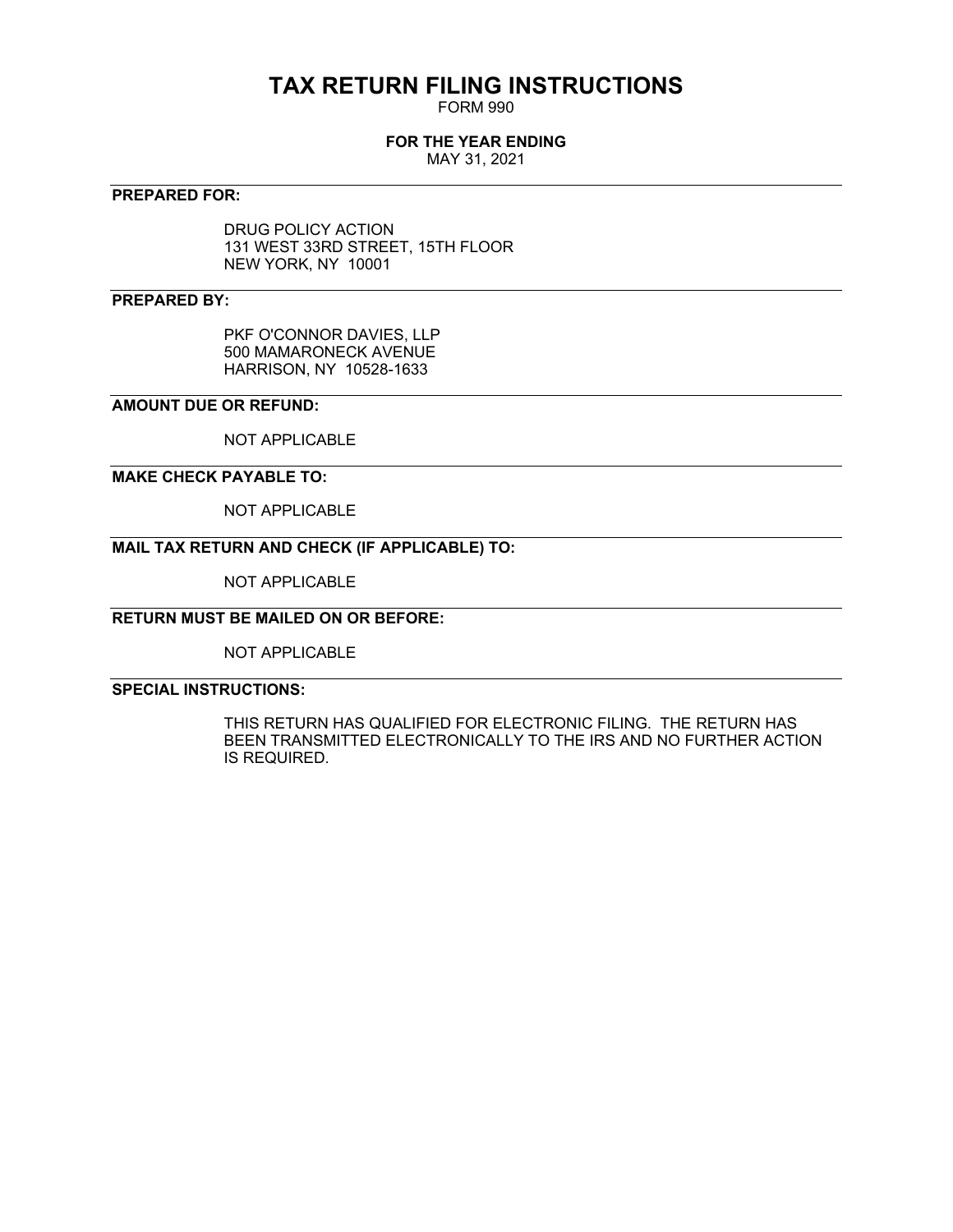Department of the Treasury Internal Revenue Service

# **Return of Organization Exempt From Income Tax**

**Under section 501(c), 527, or 4947(a)(1) of the Internal Revenue Code (except private foundations) 2020**

**| Do not enter social security numbers on this form as it may be made public.**



|                              | aiunchu viulci lica suiv<br>► Go to www.irs.gov/Form990 for instructions and the latest information.<br>Internal Revenue Service                                                                                               |            |                                                     | Inspection                                                                                                               |
|------------------------------|--------------------------------------------------------------------------------------------------------------------------------------------------------------------------------------------------------------------------------|------------|-----------------------------------------------------|--------------------------------------------------------------------------------------------------------------------------|
|                              | JUN<br>2020<br>A For the 2020 calendar year, or tax year beginning<br>1,<br>and ending                                                                                                                                         |            | MAY 31,<br>2021                                     |                                                                                                                          |
| В<br>Check if<br>applicable: | <b>C</b> Name of organization                                                                                                                                                                                                  |            | D Employer identification number                    |                                                                                                                          |
| Address<br>change            | DRUG POLICY ACTION                                                                                                                                                                                                             |            |                                                     |                                                                                                                          |
| Name<br>change               | Doing business as                                                                                                                                                                                                              |            | 52-1951197                                          |                                                                                                                          |
| Initial<br>return            | Number and street (or P.O. box if mail is not delivered to street address)                                                                                                                                                     | Room/suite | E Telephone number                                  |                                                                                                                          |
| Final<br>return/             | 131 WEST 33RD STREET, 15TH FLOOR                                                                                                                                                                                               |            | $(212)613-8040$                                     |                                                                                                                          |
| termin-<br>ated              | City or town, state or province, country, and ZIP or foreign postal code                                                                                                                                                       |            | G Gross receipts \$                                 | 3,054,408.                                                                                                               |
| Amended<br>return            | NEW YORK, NY<br>10001                                                                                                                                                                                                          |            | H(a) Is this a group return                         |                                                                                                                          |
| Applica-<br>tion<br>pending  | F Name and address of principal officer: KASSANDRA FREDERIQUE                                                                                                                                                                  |            | for subordinates?                                   | $ Yes X $ No                                                                                                             |
|                              | SAME AS C ABOVE                                                                                                                                                                                                                |            | $H(b)$ Are all subordinates included? $\Box$ Yes    | No                                                                                                                       |
|                              | $501(c)(3)$ $\overline{X}$ 501(c) (<br>4<br>$\sqrt{\phantom{a}}$ (insert no.)<br>Tax-exempt status:  <br>$4947(a)(1)$ or                                                                                                       | 527        |                                                     | If "No," attach a list. See instructions                                                                                 |
|                              | J Website: WWW.DRUGPOLICYACTION.ORG                                                                                                                                                                                            |            | $H(c)$ Group exemption number $\blacktriangleright$ |                                                                                                                          |
|                              | <b>K</b> Form of organization: $\boxed{\mathbf{X}}$ Corporation<br>Other $\blacktriangleright$<br>Trust<br>Association                                                                                                         |            |                                                     | L Year of formation: $1995$ M State of legal domicile: DC                                                                |
| Part I                       | <b>Summary</b>                                                                                                                                                                                                                 |            |                                                     |                                                                                                                          |
| 1.                           | Briefly describe the organization's mission or most significant activities: DRUG POLICY ACTION UNDERTAKES A                                                                                                                    |            |                                                     |                                                                                                                          |
| Activities & Governance      | WIDE RANGE OF ACTIVITIES INCLUDING ISSUE ADVOCACY.                                                                                                                                                                             |            |                                                     |                                                                                                                          |
| 2                            | Check this box $\blacktriangleright$ $\blacksquare$ if the organization discontinued its operations or disposed of more than 25% of its net assets.                                                                            |            |                                                     |                                                                                                                          |
| 3                            | Number of voting members of the governing body (Part VI, line 1a)                                                                                                                                                              |            | 3                                                   | 4<br>$\overline{4}$                                                                                                      |
| 4                            |                                                                                                                                                                                                                                |            | $\overline{\mathbf{4}}$                             | $\overline{0}$                                                                                                           |
| 5                            |                                                                                                                                                                                                                                |            | 5<br>6                                              | $\overline{5}$                                                                                                           |
| 6                            | Total number of volunteers (estimate if necessary) manufacture content content content of volunteers (estimate if necessary) manufacture content content content of the content of the content of the content of the content o |            | 7a                                                  | 0.                                                                                                                       |
|                              | 7 a Total unrelated business revenue from Part VIII, column (C), line 12<br><b>b</b> Net unrelated business taxable income from Form 990-T, Part I, line 11                                                                    |            | 7b                                                  | 0.                                                                                                                       |
|                              |                                                                                                                                                                                                                                |            | <b>Prior Year</b>                                   | <b>Current Year</b>                                                                                                      |
| 8                            | Contributions and grants (Part VIII, line 1h)                                                                                                                                                                                  |            | 2,570,629.                                          | 2,955,475.                                                                                                               |
| Revenue<br>9                 | Program service revenue (Part VIII, line 2g)                                                                                                                                                                                   |            | 0.                                                  | 0.                                                                                                                       |
| 10                           |                                                                                                                                                                                                                                |            | 141,692.                                            | 98,771.                                                                                                                  |
| 11                           | Other revenue (Part VIII, column (A), lines 5, 6d, 8c, 9c, 10c, and 11e)                                                                                                                                                       |            | 0.                                                  | 162.                                                                                                                     |
| 12                           | Total revenue - add lines 8 through 11 (must equal Part VIII, column (A), line 12)                                                                                                                                             |            | 2,712,321.                                          | 3,054,408.                                                                                                               |
| 13                           | Grants and similar amounts paid (Part IX, column (A), lines 1-3)                                                                                                                                                               |            | 12,039,562.                                         | 5,787,649.                                                                                                               |
| 14                           | Benefits paid to or for members (Part IX, column (A), line 4)                                                                                                                                                                  |            | 0.                                                  | 0.                                                                                                                       |
|                              | Salaries, other compensation, employee benefits (Part IX, column (A), lines 5-10)                                                                                                                                              |            | 0.                                                  | 0.                                                                                                                       |
| 15                           |                                                                                                                                                                                                                                |            |                                                     |                                                                                                                          |
|                              |                                                                                                                                                                                                                                |            | $\mathbf{0}$ .                                      |                                                                                                                          |
|                              | $\blacktriangleright$ 440.<br><b>b</b> Total fundraising expenses (Part IX, column (D), line 25)                                                                                                                               |            |                                                     |                                                                                                                          |
|                              |                                                                                                                                                                                                                                |            | 559,122.                                            |                                                                                                                          |
| 18                           | Total expenses. Add lines 13-17 (must equal Part IX, column (A), line 25) <i>manumum</i>                                                                                                                                       |            | 12,598,684.                                         |                                                                                                                          |
| 19                           |                                                                                                                                                                                                                                |            | $-9,886,363.$                                       |                                                                                                                          |
|                              |                                                                                                                                                                                                                                |            | <b>Beginning of Current Year</b>                    | <b>End of Year</b>                                                                                                       |
|                              | 20 Total assets (Part X, line 16)                                                                                                                                                                                              |            | 14,019,338.                                         |                                                                                                                          |
| Expenses<br>äğ               | 21 Total liabilities (Part X, line 26)                                                                                                                                                                                         |            | 531,987.<br>13,487,351.                             | 0.<br>376, 173.<br>6, 163, 822.<br>$\overline{-3}$ , 109, 414.<br>$\overline{10}$ , 522, 161.<br>113,077.<br>10,409,084. |

Under penalties of perjury, I declare that I have examined this return, including accompanying schedules and statements, and to the best of my knowledge and belief, it is true, correct, and complete. Declaration of preparer (other than officer) is based on all information of which preparer has any knowledge.

| Sign     | Signature of officer                                                                                                |                       | Date                                  |  |  |  |  |
|----------|---------------------------------------------------------------------------------------------------------------------|-----------------------|---------------------------------------|--|--|--|--|
| Here     | KASSANDRA FREDERIQUE, EXECUTIVE DIRECTOR                                                                            |                       |                                       |  |  |  |  |
|          | Type or print name and title                                                                                        |                       |                                       |  |  |  |  |
|          | Print/Type preparer's name                                                                                          | Preparer's signature  | Date<br><b>PTIN</b><br>Check          |  |  |  |  |
| Paid     | GARRETT M.<br>HIGGINS                                                                                               | GARRETT M.<br>HIGGINS | P00543209<br>$03/11/22$ self-employed |  |  |  |  |
| Preparer | Firm's name PKF O'CONNOR DAVIES, LLP                                                                                |                       | Firm's EIN $\geq 27 - 1728945$        |  |  |  |  |
| Use Only | 500 MAMARONECK AVENUE<br>Firm's address $\blacktriangleright$                                                       |                       |                                       |  |  |  |  |
|          | HARRISON, NY 10528-1633                                                                                             |                       | Phone no. $914 - 381 - 8900$          |  |  |  |  |
|          | $\mathbf{x}$<br><b>No</b><br>Yes<br>May the IRS discuss this return with the preparer shown above? See instructions |                       |                                       |  |  |  |  |
|          | Form 990 (2020)<br>LHA For Paperwork Reduction Act Notice, see the separate instructions.<br>032001 12-23-20        |                       |                                       |  |  |  |  |

SEE SCHEDULE O FOR ORGANIZATION MISSION STATEMENT CONTINUATION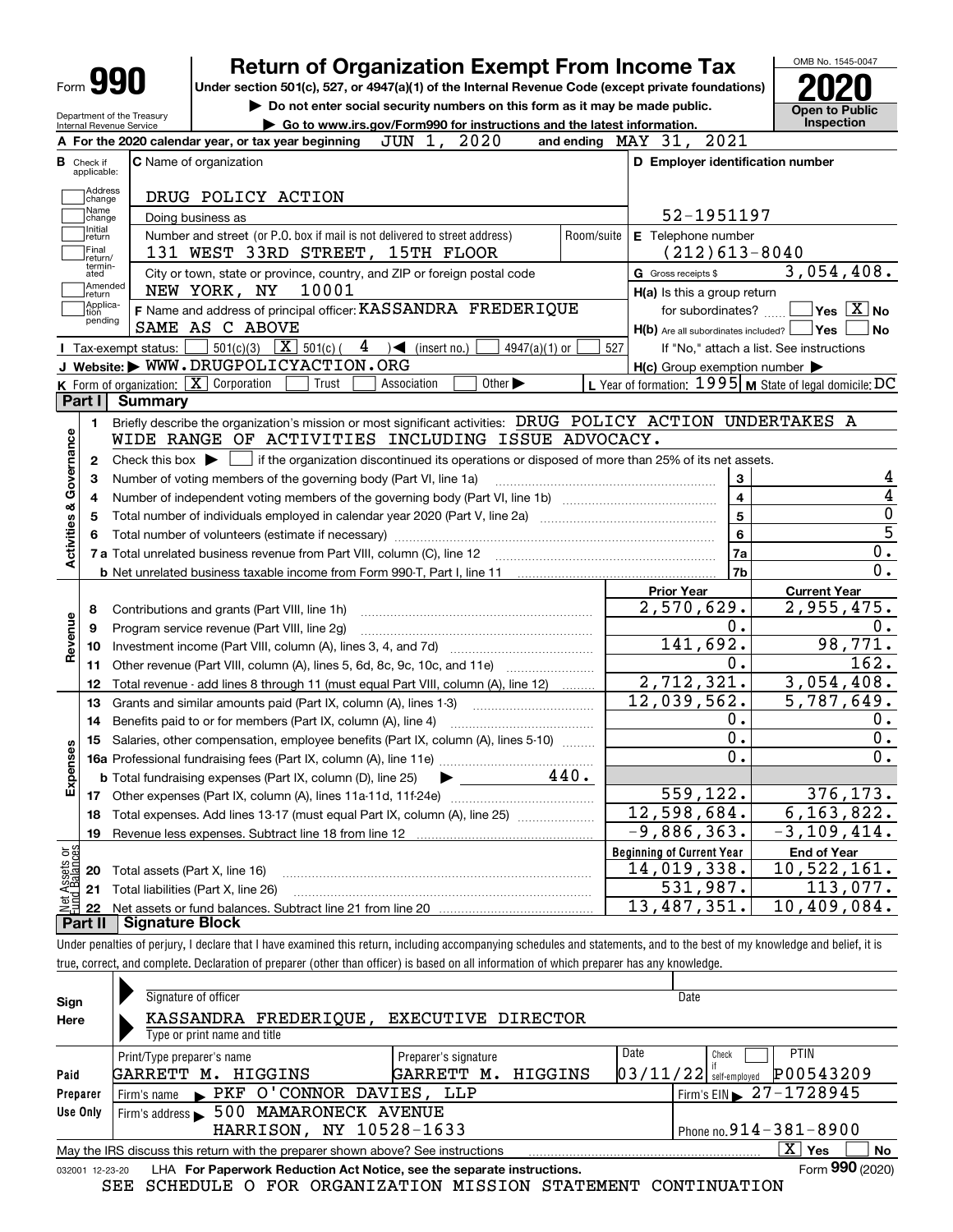| Form 8879-EO                                                                                                        |                                                                                                                                                                                                                                                                                                                                                                                                                                                                                                                                                                                                                                                                                                                                                           | <b>IRS e-file Signature Authorization<br/>for an Exempt Organization</b>                                                   |                                       |                                | OMB No. 1545-0047                                 |  |
|---------------------------------------------------------------------------------------------------------------------|-----------------------------------------------------------------------------------------------------------------------------------------------------------------------------------------------------------------------------------------------------------------------------------------------------------------------------------------------------------------------------------------------------------------------------------------------------------------------------------------------------------------------------------------------------------------------------------------------------------------------------------------------------------------------------------------------------------------------------------------------------------|----------------------------------------------------------------------------------------------------------------------------|---------------------------------------|--------------------------------|---------------------------------------------------|--|
|                                                                                                                     | For calendar year 2020, or fiscal year beginning $JUN$ $1$ , 2020, and ending $\text{ MAY}$ $31$ , 20 $21$                                                                                                                                                                                                                                                                                                                                                                                                                                                                                                                                                                                                                                                |                                                                                                                            |                                       |                                |                                                   |  |
|                                                                                                                     |                                                                                                                                                                                                                                                                                                                                                                                                                                                                                                                                                                                                                                                                                                                                                           | Do not send to the IRS. Keep for your records.                                                                             |                                       |                                | 2020                                              |  |
| Department of the Treasury<br>Internal Revenue Service                                                              |                                                                                                                                                                                                                                                                                                                                                                                                                                                                                                                                                                                                                                                                                                                                                           | Go to www.irs.gov/Form8879EO for the latest information.                                                                   |                                       |                                |                                                   |  |
| Name of exempt organization or person subject to tax                                                                |                                                                                                                                                                                                                                                                                                                                                                                                                                                                                                                                                                                                                                                                                                                                                           |                                                                                                                            |                                       | Taxpayer identification number |                                                   |  |
|                                                                                                                     |                                                                                                                                                                                                                                                                                                                                                                                                                                                                                                                                                                                                                                                                                                                                                           |                                                                                                                            |                                       |                                |                                                   |  |
| DRUG POLICY ACTION                                                                                                  |                                                                                                                                                                                                                                                                                                                                                                                                                                                                                                                                                                                                                                                                                                                                                           |                                                                                                                            |                                       | 52-1951197                     |                                                   |  |
| Name and title of officer or person subject to tax<br>KASSANDRA FREDERIQUE                                          |                                                                                                                                                                                                                                                                                                                                                                                                                                                                                                                                                                                                                                                                                                                                                           |                                                                                                                            |                                       |                                |                                                   |  |
| EXECUTIVE DIRECTOR                                                                                                  |                                                                                                                                                                                                                                                                                                                                                                                                                                                                                                                                                                                                                                                                                                                                                           |                                                                                                                            |                                       |                                |                                                   |  |
| Part I                                                                                                              | Type of Return and Return Information (Whole Dollars Only)                                                                                                                                                                                                                                                                                                                                                                                                                                                                                                                                                                                                                                                                                                |                                                                                                                            |                                       |                                |                                                   |  |
|                                                                                                                     | Check the box for the return for which you are using this Form 8879-EO and enter the applicable amount, if any, from the return. If you<br>check the box on line 1a, 2a, 3a, 4a, 5a, 6a, or 7a below, and the amount on that line for the return being filed with this form was<br>blank, then leave line 1b, 2b, 3b, 4b, 5b, 6b, or 7b, whichever is applicable, blank (do not enter -0-). But, if you entered -0- on the<br>return, then enter -0- on the applicable line below. Do not complete more than one line in Part I.                                                                                                                                                                                                                          |                                                                                                                            |                                       |                                |                                                   |  |
| 1a Form 990 check here $\blacktriangleright$ $\mid$ X $\mid$                                                        |                                                                                                                                                                                                                                                                                                                                                                                                                                                                                                                                                                                                                                                                                                                                                           | <b>b</b> Total revenue, if any (Form 990, Part VIII, column (A), line 12) $\ldots$ 10 $\ldots$ 1b $\ldots$ 3 , 054 , 408 . |                                       |                                |                                                   |  |
| 2a Form 990-EZ check here $\blacktriangleright$<br>3a Form 1120-POL check here                                      |                                                                                                                                                                                                                                                                                                                                                                                                                                                                                                                                                                                                                                                                                                                                                           |                                                                                                                            |                                       |                                |                                                   |  |
| 4a Form 990-PF check here                                                                                           |                                                                                                                                                                                                                                                                                                                                                                                                                                                                                                                                                                                                                                                                                                                                                           | b Tax based on investment income (Form 990-PF, Part VI, line 5) 4b ______________                                          |                                       |                                |                                                   |  |
| 5a Form 8868 check here                                                                                             |                                                                                                                                                                                                                                                                                                                                                                                                                                                                                                                                                                                                                                                                                                                                                           |                                                                                                                            |                                       |                                |                                                   |  |
| 6a Form 990-T check here                                                                                            | ▶                                                                                                                                                                                                                                                                                                                                                                                                                                                                                                                                                                                                                                                                                                                                                         |                                                                                                                            |                                       |                                |                                                   |  |
| 7a Form 4720 check here                                                                                             | ▶                                                                                                                                                                                                                                                                                                                                                                                                                                                                                                                                                                                                                                                                                                                                                         |                                                                                                                            |                                       |                                |                                                   |  |
| Part II                                                                                                             | Declaration and Signature Authorization of Officer or Person Subject to Tax                                                                                                                                                                                                                                                                                                                                                                                                                                                                                                                                                                                                                                                                               |                                                                                                                            |                                       |                                |                                                   |  |
|                                                                                                                     | Under penalties of perjury, I declare that $\boxed{\mathbf{X}}$ I am an officer of the above organization or $\boxed{\phantom{a}}$ I am a person subject to tax with respect to                                                                                                                                                                                                                                                                                                                                                                                                                                                                                                                                                                           |                                                                                                                            |                                       |                                |                                                   |  |
|                                                                                                                     | of the 2020 electronic return and accompanying schedules and statements, and, to the best of my knowledge and belief, they are                                                                                                                                                                                                                                                                                                                                                                                                                                                                                                                                                                                                                            |                                                                                                                            |                                       |                                |                                                   |  |
| PIN: check one box only                                                                                             | software for payment of the federal taxes owed on this return, and the financial institution to debit the entry to this account. To revoke<br>a payment, I must contact the U.S. Treasury Financial Agent at 1-888-353-4537 no later than 2 business days prior to the payment<br>(settlement) date. I also authorize the financial institutions involved in the processing of the electronic payment of taxes to receive<br>confidential information necessary to answer inquiries and resolve issues related to the payment. I have selected a personal<br>identification number (PIN) as my signature for the electronic return and, if applicable, the consent to electronic funds withdrawal.                                                        |                                                                                                                            |                                       |                                |                                                   |  |
|                                                                                                                     | $\boxed{X}$   authorize PKF O'CONNOR DAVIES, LLP                                                                                                                                                                                                                                                                                                                                                                                                                                                                                                                                                                                                                                                                                                          |                                                                                                                            | to enter my PIN                       |                                | 71871                                             |  |
|                                                                                                                     |                                                                                                                                                                                                                                                                                                                                                                                                                                                                                                                                                                                                                                                                                                                                                           | <b>ERO</b> firm name                                                                                                       |                                       |                                | Enter five numbers, but<br>do not enter all zeros |  |
| Signature of officer or person subject to tax                                                                       | as my signature on the tax year 2020 electronically filed return. If I have indicated within this return that a copy of the return is being filed with<br>a state agency(ies) regulating charities as part of the IRS Fed/State program, I also authorize the aforementioned ERO to enter my<br>PIN on the return's disclosure consent screen.<br>As an officer or person subject to tax with respect to the organization, I will enter my PIN as my signature on the tax year 2020<br>electronically filed return. If I have indicated within this return that a copy of the return is being filed with a state agency(ies)<br>regulating charities as part of the IRS Fed/State program, I will enter my PIN on the return's disclosure consent screen. |                                                                                                                            |                                       |                                | Date $\triangleright$ 03/16/2022                  |  |
| <b>Part III</b>                                                                                                     | <b>Certification and Authentication</b>                                                                                                                                                                                                                                                                                                                                                                                                                                                                                                                                                                                                                                                                                                                   |                                                                                                                            |                                       |                                |                                                   |  |
|                                                                                                                     | <b>ERO's EFIN/PIN.</b> Enter your six-digit electronic filing identification<br>number (EFIN) followed by your five-digit self-selected PIN.                                                                                                                                                                                                                                                                                                                                                                                                                                                                                                                                                                                                              |                                                                                                                            | 26242303218<br>Do not enter all zeros |                                |                                                   |  |
| IRS e-file Providers for Business Returns.                                                                          | I certify that the above numeric entry is my PIN, which is my signature on the 2020 electronically filed return indicated above. I confirm<br>that I am submitting this return in accordance with the requirements of Pub. 4163, Modernized e-File (MeF) Information for Authorized                                                                                                                                                                                                                                                                                                                                                                                                                                                                       |                                                                                                                            |                                       |                                |                                                   |  |
|                                                                                                                     | ERO's signature > PKF O'CONNOR DAVIES, LLP                                                                                                                                                                                                                                                                                                                                                                                                                                                                                                                                                                                                                                                                                                                |                                                                                                                            | Date $\triangleright$ 03/11/22        |                                |                                                   |  |
| <b>ERO Must Retain This Form - See Instructions</b><br>Do Not Submit This Form to the IRS Unless Requested To Do So |                                                                                                                                                                                                                                                                                                                                                                                                                                                                                                                                                                                                                                                                                                                                                           |                                                                                                                            |                                       |                                |                                                   |  |
|                                                                                                                     | LHA For Paperwork Reduction Act Notice, see instructions.                                                                                                                                                                                                                                                                                                                                                                                                                                                                                                                                                                                                                                                                                                 |                                                                                                                            |                                       |                                | Form 8879-EO (2020)                               |  |
| 023051 11-03-20                                                                                                     |                                                                                                                                                                                                                                                                                                                                                                                                                                                                                                                                                                                                                                                                                                                                                           |                                                                                                                            |                                       |                                |                                                   |  |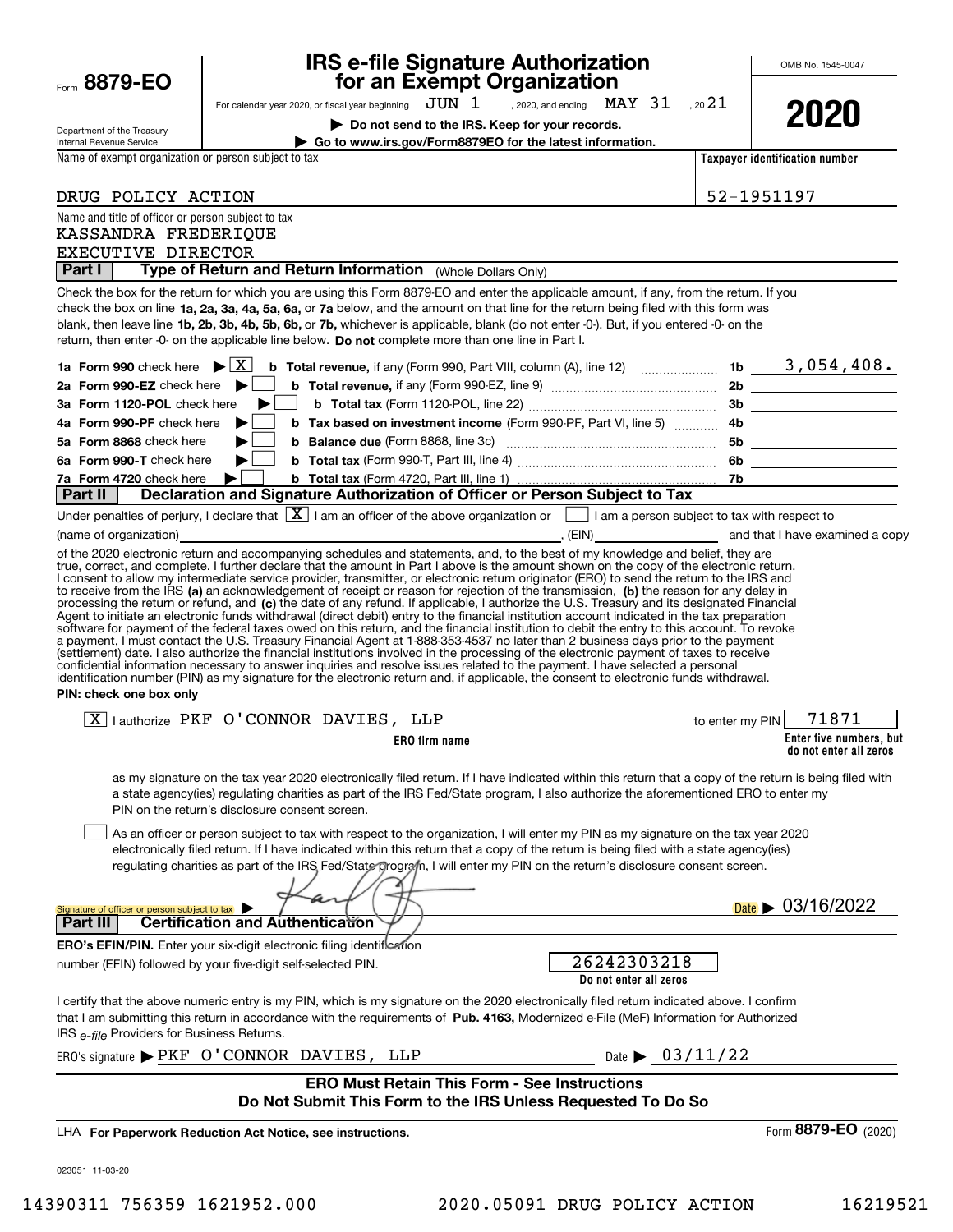(Rev. January 2020)

# **Application for Automatic Extension of Time To File an Exempt Organization Return**

Department of the Treasury Internal Revenue Service

**| File a separate application for each return.**

**| Go to www.irs.gov/Form8868 for the latest information.**

**Electronic filing (e-file).**  You can electronically file Form 8868 to request a 6-month automatic extension of time to file any of the filing of this form, visit www.irs.gov/e-file-providers/e-file-for-charities-and-non-profits. forms listed below with the exception of Form 8870, Information Return for Transfers Associated With Certain Personal Benefit Contracts, for which an extension request must be sent to the IRS in paper format (see instructions). For more details on the electronic

#### **Automatic 6-Month Extension of Time.** Only submit original (no copies needed).

All corporations required to file an income tax return other than Form 990-T (including 1120-C filers), partnerships, REMICs, and trusts must use Form 7004 to request an extension of time to file income tax returns.

| Type or                                         | Name of exempt organization or other filer, see instructions.                                                                                                                                                                                                                                                                                                                                                                                                                                                                                                                                                                                                   |        |                                                                                                                                                                                                       |              |    | Taxpayer identification number (TIN)         |
|-------------------------------------------------|-----------------------------------------------------------------------------------------------------------------------------------------------------------------------------------------------------------------------------------------------------------------------------------------------------------------------------------------------------------------------------------------------------------------------------------------------------------------------------------------------------------------------------------------------------------------------------------------------------------------------------------------------------------------|--------|-------------------------------------------------------------------------------------------------------------------------------------------------------------------------------------------------------|--------------|----|----------------------------------------------|
| print                                           | DRUG POLICY ACTION                                                                                                                                                                                                                                                                                                                                                                                                                                                                                                                                                                                                                                              |        |                                                                                                                                                                                                       |              |    | 52-1951197                                   |
| File by the<br>due date for                     | Number, street, and room or suite no. If a P.O. box, see instructions.                                                                                                                                                                                                                                                                                                                                                                                                                                                                                                                                                                                          |        |                                                                                                                                                                                                       |              |    |                                              |
| filing your<br>return. See                      | 131 WEST 33RD STREET, 15TH FLOOR                                                                                                                                                                                                                                                                                                                                                                                                                                                                                                                                                                                                                                |        |                                                                                                                                                                                                       |              |    |                                              |
| instructions.                                   | City, town or post office, state, and ZIP code. For a foreign address, see instructions.<br>NEW YORK, NY<br>10001                                                                                                                                                                                                                                                                                                                                                                                                                                                                                                                                               |        |                                                                                                                                                                                                       |              |    |                                              |
|                                                 | Enter the Return Code for the return that this application is for (file a separate application for each return)                                                                                                                                                                                                                                                                                                                                                                                                                                                                                                                                                 |        |                                                                                                                                                                                                       |              |    | $\mathbf 0$<br>1                             |
| <b>Application</b>                              |                                                                                                                                                                                                                                                                                                                                                                                                                                                                                                                                                                                                                                                                 | Return | Application                                                                                                                                                                                           |              |    | Return                                       |
| Is For                                          |                                                                                                                                                                                                                                                                                                                                                                                                                                                                                                                                                                                                                                                                 | Code   | Is For                                                                                                                                                                                                |              |    | Code                                         |
|                                                 | Form 990 or Form 990-EZ                                                                                                                                                                                                                                                                                                                                                                                                                                                                                                                                                                                                                                         | 01     | Form 990-T (corporation)                                                                                                                                                                              |              |    | 07                                           |
| Form 990-BL                                     |                                                                                                                                                                                                                                                                                                                                                                                                                                                                                                                                                                                                                                                                 | 02     | Form 1041-A                                                                                                                                                                                           |              |    | 08                                           |
|                                                 | Form 4720 (individual)                                                                                                                                                                                                                                                                                                                                                                                                                                                                                                                                                                                                                                          | 03     | Form 4720 (other than individual)                                                                                                                                                                     |              |    | 09                                           |
| Form 990-PF                                     |                                                                                                                                                                                                                                                                                                                                                                                                                                                                                                                                                                                                                                                                 | 04     | Form 5227                                                                                                                                                                                             |              |    | 10                                           |
|                                                 | Form 990-T (sec. 401(a) or 408(a) trust)                                                                                                                                                                                                                                                                                                                                                                                                                                                                                                                                                                                                                        | 05     | Form 6069                                                                                                                                                                                             |              |    | 11                                           |
|                                                 | Form 990-T (trust other than above)                                                                                                                                                                                                                                                                                                                                                                                                                                                                                                                                                                                                                             | 06     | Form 8870<br>KIMBERLY THOMAS C/O DRUG POLICY ALLIANCE                                                                                                                                                 |              |    | 12                                           |
| $box \blacktriangleright$<br>1.<br>$\mathbf{2}$ | Telephone No. $\triangleright$ (212) 613-8040<br>• If this is for a Group Return, enter the organization's four digit Group Exemption Number (GEN) _________. If this is for the whole group, check this<br>. If it is for part of the group, check this box $\blacktriangleright$<br>I request an automatic 6-month extension of time until<br>the organization named above. The extension is for the organization's return for:<br>calendar year or<br>$\blacktriangleright$ $\boxed{\text{X}}$ tax year beginning $\boxed{\text{JUN}}$ 1, 2020<br>If the tax year entered in line 1 is for less than 12 months, check reason:<br>Change in accounting period |        | Fax No. $\triangleright$ 212-613-8041<br>and attach a list with the names and TINs of all members the extension is for.<br>APRIL 18, 2022<br>, and ending $\text{ MAY} 31$ , $2021$<br>Initial return | Final return |    | , to file the exempt organization return for |
| За                                              | If this application is for Forms 990-BL, 990-PF, 990-T, 4720, or 6069, enter the tentative tax, less<br>any nonrefundable credits. See instructions.                                                                                                                                                                                                                                                                                                                                                                                                                                                                                                            |        |                                                                                                                                                                                                       | За           | \$ | 0.                                           |
| b                                               | If this application is for Forms 990-PF, 990-T, 4720, or 6069, enter any refundable credits and                                                                                                                                                                                                                                                                                                                                                                                                                                                                                                                                                                 |        |                                                                                                                                                                                                       |              |    |                                              |
|                                                 | estimated tax payments made. Include any prior year overpayment allowed as a credit.                                                                                                                                                                                                                                                                                                                                                                                                                                                                                                                                                                            |        |                                                                                                                                                                                                       | 3b           | \$ | 0.                                           |
| c                                               | <b>Balance due.</b> Subtract line 3b from line 3a. Include your payment with this form, if required, by                                                                                                                                                                                                                                                                                                                                                                                                                                                                                                                                                         |        |                                                                                                                                                                                                       |              |    | $0$ .                                        |
|                                                 | 3c<br>using EFTPS (Electronic Federal Tax Payment System). See instructions.<br>\$                                                                                                                                                                                                                                                                                                                                                                                                                                                                                                                                                                              |        |                                                                                                                                                                                                       |              |    |                                              |
| instructions.                                   | Caution: If you are going to make an electronic funds withdrawal (direct debit) with this Form 8868, see Form 8453-EO and Form 8879-EO for payment                                                                                                                                                                                                                                                                                                                                                                                                                                                                                                              |        |                                                                                                                                                                                                       |              |    |                                              |
| LHA                                             | For Privacy Act and Paperwork Reduction Act Notice, see instructions.                                                                                                                                                                                                                                                                                                                                                                                                                                                                                                                                                                                           |        |                                                                                                                                                                                                       |              |    | Form 8868 (Rev. 1-2020)                      |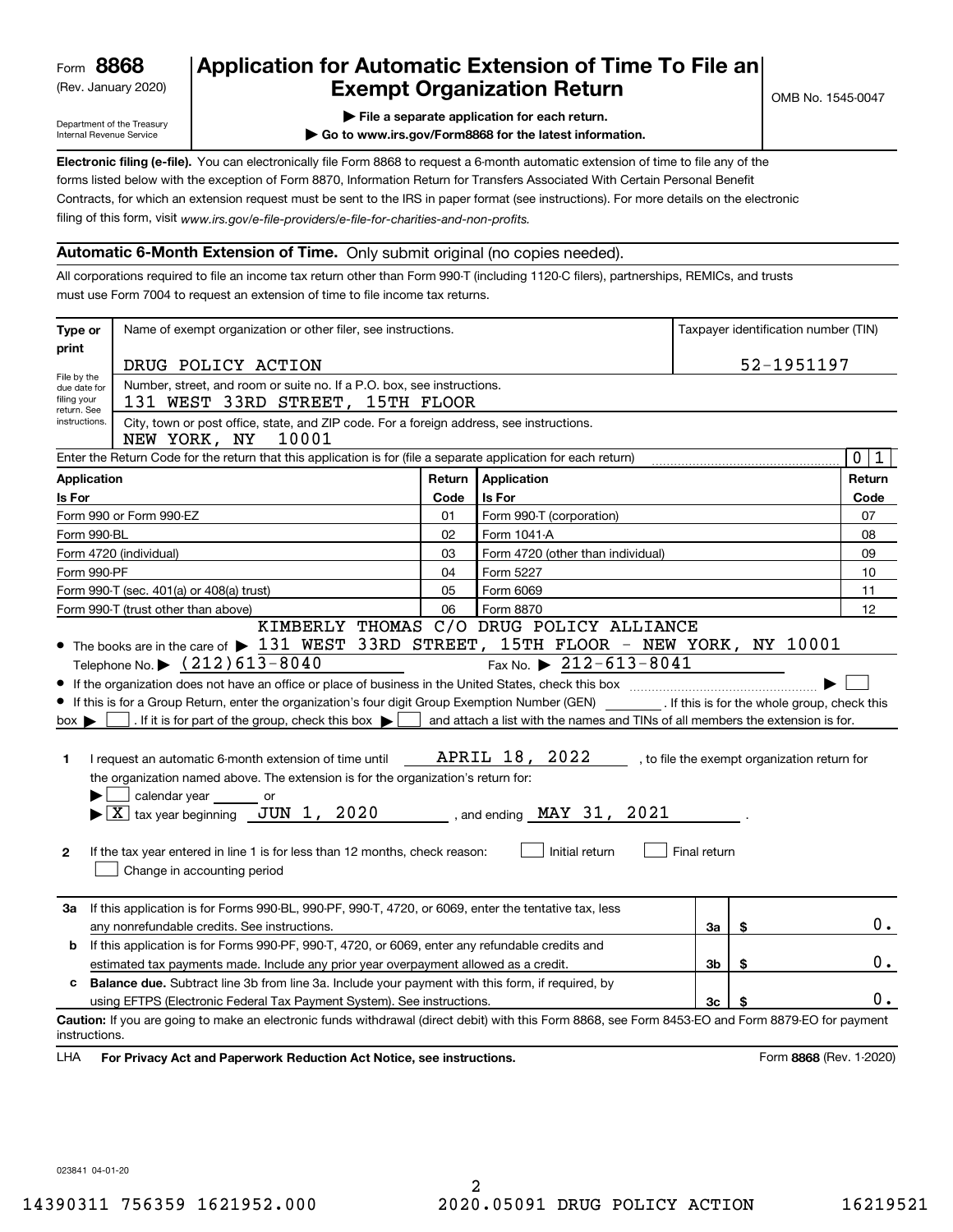|              | DRUG POLICY ACTION<br>Form 990 (2020)<br><b>Part III   Statement of Program Service Accomplishments</b>                                      | 52-1951197<br>Page 2                             |
|--------------|----------------------------------------------------------------------------------------------------------------------------------------------|--------------------------------------------------|
|              |                                                                                                                                              | $\overline{\mathbf{x}}$                          |
| 1            | Briefly describe the organization's mission:                                                                                                 |                                                  |
|              | TO ADVOCATE FOR REFORM OF FEDERAL, STATE, LOCAL AND FOREIGN LAWS ON                                                                          |                                                  |
|              | DRUG POLICY, EDUCATING AMERICANS AT THE GRASSROOTS LEVEL ABOUT DRUG                                                                          |                                                  |
|              | POLICY AND INVOLVING THEM IN EFFORTS TO ENSURE THAT GOVERNMENT                                                                               |                                                  |
|              | POLICIES ON THESE ISSUES EFFECTIVELY ADVANCE THE PUBLIC INTEREST.                                                                            |                                                  |
|              |                                                                                                                                              |                                                  |
| $\mathbf{2}$ | Did the organization undertake any significant program services during the year which were not listed on the                                 |                                                  |
|              | prior Form 990 or 990-EZ?                                                                                                                    | $\overline{\ }$ Yes $\overline{\phantom{a}X}$ No |
|              | If "Yes," describe these new services on Schedule O.                                                                                         |                                                  |
| 3            | Did the organization cease conducting, or make significant changes in how it conducts, any program services?                                 | $\boxed{\phantom{1}}$ Yes $\boxed{\text{X}}$ No  |
|              | If "Yes," describe these changes on Schedule O.                                                                                              |                                                  |
| 4            | Describe the organization's program service accomplishments for each of its three largest program services, as measured by expenses.         |                                                  |
|              | Section 501(c)(3) and 501(c)(4) organizations are required to report the amount of grants and allocations to others, the total expenses, and |                                                  |
|              | revenue, if any, for each program service reported.                                                                                          |                                                  |
| 4a           | 3,012,649. including grants of \$ 3,012,649. ) (Revenue \$<br>(Expenses \$<br>(Code:                                                         |                                                  |
|              | DRUG POLICY ACTION ADVANCED THE FOLLOWING BALLOT INITIATIVES:                                                                                |                                                  |
|              |                                                                                                                                              |                                                  |
|              | 1)<br>OREGON - MEASURE 110                                                                                                                   |                                                  |
|              | $2$ )<br>MISSISSIPPI - INITIATIVE 65                                                                                                         |                                                  |
|              | 3)<br>MONTANA - $CI-118$ & $I-190$                                                                                                           |                                                  |
|              | NEW JERSEY<br>- PUBLIC QUESTION 1<br>4)                                                                                                      |                                                  |
|              | 5)<br>SOUTH DAKOTA - CONSTITUTIONAL AMENDMENT A AND INITIATIVE MEASURE 26                                                                    |                                                  |
|              |                                                                                                                                              |                                                  |
|              | 1)<br>OREGON - MEASURE 110                                                                                                                   |                                                  |
|              |                                                                                                                                              |                                                  |
|              | DRUG POLICY ACTION DESIGNED MEASURE 110, THE DRUG ADDICTION TREATMENT                                                                        |                                                  |
|              | AND RECOVERY ACT OF 2020, AND SPEARHEADED THE CAMPAIGN IN PARTNERSHIP                                                                        |                                                  |
| 4b           | 2,917,045. including grants of \$2,775,000. ) (Revenue \$<br>) (Expenses \$                                                                  |                                                  |
|              | (Code:<br>GENERAL ADVOCACY:                                                                                                                  |                                                  |
|              |                                                                                                                                              |                                                  |
|              | DRUG POLICY ACTION WORKS TO END THE WAR ON DRUGS. WE SEEK TO DISMANTLE                                                                       |                                                  |
|              | THE SYSTEM OF MASS CRIMINALIZATION THAT UNDERGIRDS THE DRUG WAR AND                                                                          |                                                  |
|              |                                                                                                                                              |                                                  |
|              | BUILD AN ALTERNATIVE APPROACH TO DRUGS GROUNDED IN SCIENCE, COMPASSION,                                                                      |                                                  |
|              | HEALTH, AND HUMAN RIGHTS. WE ADVOCATE FOR LAW AND POLICY CHANGE AT THE                                                                       |                                                  |
|              | LOCAL, STATE, AND FEDERAL LEVELS, INCLUDING THROUGH LEGISLATIVE AND                                                                          |                                                  |
|              | BALLOT MEASURE ADVOCACY.                                                                                                                     |                                                  |
|              |                                                                                                                                              |                                                  |
|              | THE GOALS OF DRUG POLICY ACTION ARE THREEFOLD. FIRST, WE SEEK TO PUT AN                                                                      |                                                  |
|              | END TO PUNISHING PEOPLE FOR DRUG USE AND POSSESSION BY ROLLING BACK                                                                          |                                                  |
|              | CRIMINAL PENALTIES AND DECARCERATING PRISONS AND JAILS AND DETENTION                                                                         |                                                  |
| 4с           | $202$ , $066$ or including grants of \$<br>(Code: ) (Expenses \$<br>) (Revenue \$                                                            |                                                  |
|              | LOBBYING ACTIVITIES:                                                                                                                         |                                                  |
|              |                                                                                                                                              |                                                  |
|              | IN CONNECTION WITH ITS PRINCIPLE PURPOSE OF PROMOTING SOCIAL WELFARE                                                                         |                                                  |
|              | THROUGH INFLUENCING POLICY AND LEGISLATION, DRUG POLICY ACTION LOBBIES                                                                       |                                                  |
|              | FEDERAL, STATE, AND LOCAL LEGISLATIVE LEADERS IN AN ATTEMPT TO PERSUADE                                                                      |                                                  |
|              | THEM TO SPONSOR, PROMOTE, AND/OR SUPPORT POLICIES AND LEGISLATION THAT                                                                       |                                                  |
|              | IMPROVE LAWS RELATED TO DRUGS.                                                                                                               |                                                  |
|              |                                                                                                                                              |                                                  |
|              |                                                                                                                                              |                                                  |
|              |                                                                                                                                              |                                                  |
|              |                                                                                                                                              |                                                  |
|              |                                                                                                                                              |                                                  |
|              | 4d Other program services (Describe on Schedule O.)                                                                                          |                                                  |
|              |                                                                                                                                              |                                                  |
|              | (Expenses \$<br>(Revenue \$<br>including grants of \$<br>6, 131, 760.                                                                        |                                                  |
|              | 4e Total program service expenses $\blacktriangleright$                                                                                      |                                                  |
|              |                                                                                                                                              | Form 990 (2020)                                  |
|              | SEE SCHEDULE O FOR CONTINUATION(S)<br>032002 12-23-20                                                                                        |                                                  |
|              | 3<br>14390311 756359 1621952.000<br>2020.05091 DRUG POLICY ACTION                                                                            | 16219521                                         |
|              |                                                                                                                                              |                                                  |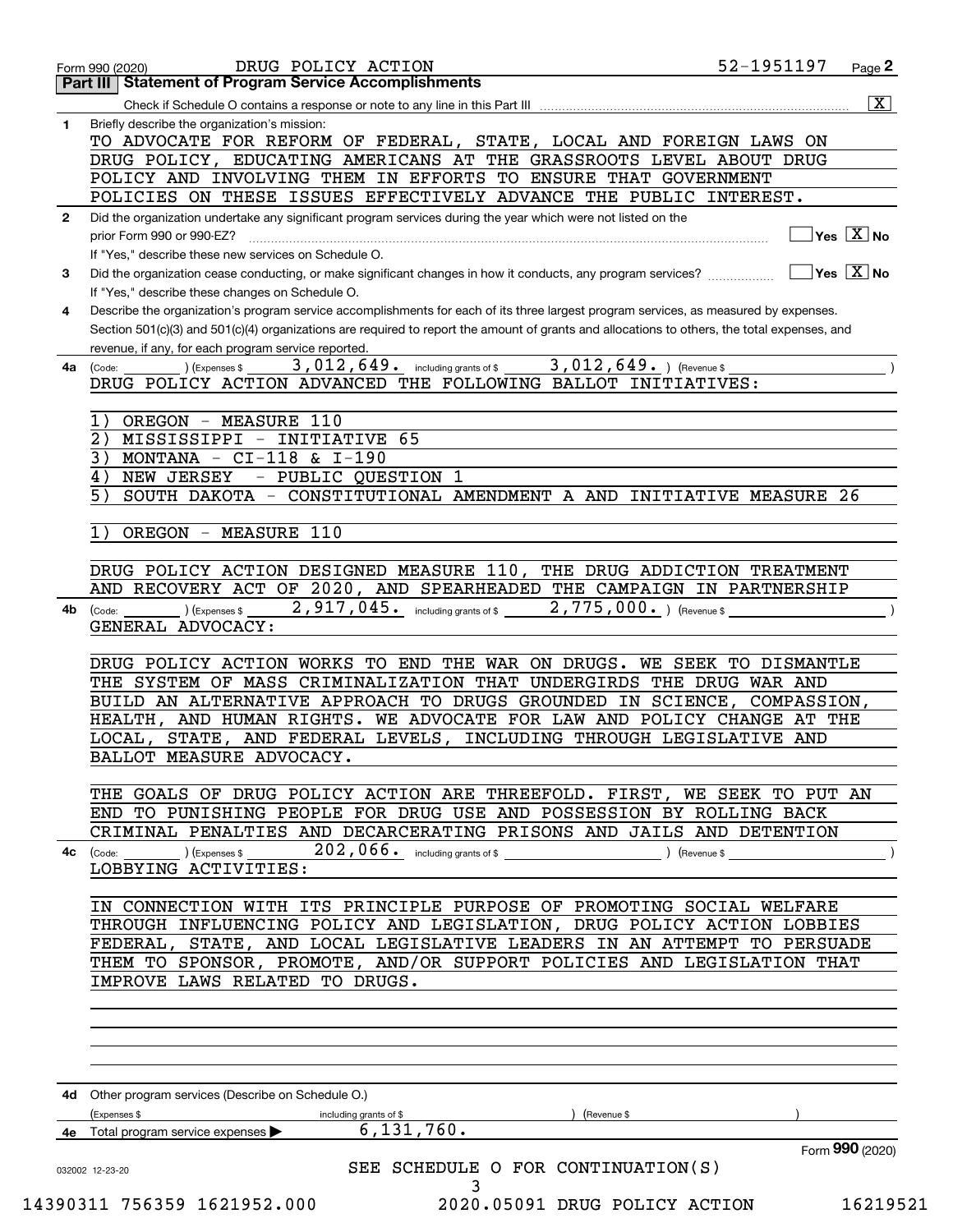|  | Form 990 (2020) |
|--|-----------------|

Form 990 (2020) DRUG POLICY ACTION 52-1951197 <sub>Page</sub> 3<br>**Part IV | Checklist of Required Schedules** 

|     |                                                                                                                                                                                                                                |                 | Yes | No              |
|-----|--------------------------------------------------------------------------------------------------------------------------------------------------------------------------------------------------------------------------------|-----------------|-----|-----------------|
| 1   | Is the organization described in section $501(c)(3)$ or $4947(a)(1)$ (other than a private foundation)?                                                                                                                        |                 |     |                 |
|     | If "Yes," complete Schedule A measure and a control of the state of the state of the state of the state of the state of the state of the state of the state of the state of the state of the state of the state of the state o | 1               |     | x               |
| 2   |                                                                                                                                                                                                                                | $\mathbf{2}$    | X   |                 |
| З   | Did the organization engage in direct or indirect political campaign activities on behalf of or in opposition to candidates for                                                                                                |                 |     |                 |
|     |                                                                                                                                                                                                                                | 3               |     | x               |
| 4   | Section 501(c)(3) organizations. Did the organization engage in lobbying activities, or have a section 501(h) election in effect                                                                                               |                 |     |                 |
|     |                                                                                                                                                                                                                                | 4               |     |                 |
|     |                                                                                                                                                                                                                                |                 |     |                 |
| 5   | Is the organization a section 501(c)(4), 501(c)(5), or 501(c)(6) organization that receives membership dues, assessments, or                                                                                                   |                 |     | x               |
|     |                                                                                                                                                                                                                                | 5               |     |                 |
| 6   | Did the organization maintain any donor advised funds or any similar funds or accounts for which donors have the right to                                                                                                      |                 |     |                 |
|     | provide advice on the distribution or investment of amounts in such funds or accounts? If "Yes," complete Schedule D, Part I                                                                                                   | 6               |     | x               |
| 7   | Did the organization receive or hold a conservation easement, including easements to preserve open space,                                                                                                                      |                 |     |                 |
|     |                                                                                                                                                                                                                                | $\overline{7}$  |     | x               |
| 8   | Did the organization maintain collections of works of art, historical treasures, or other similar assets? If "Yes," complete                                                                                                   |                 |     |                 |
|     |                                                                                                                                                                                                                                | 8               |     | x               |
| 9   | Did the organization report an amount in Part X, line 21, for escrow or custodial account liability, serve as a custodian for                                                                                                  |                 |     |                 |
|     | amounts not listed in Part X; or provide credit counseling, debt management, credit repair, or debt negotiation services?                                                                                                      |                 |     |                 |
|     |                                                                                                                                                                                                                                | 9               |     | x               |
| 10  | Did the organization, directly or through a related organization, hold assets in donor-restricted endowments                                                                                                                   |                 |     |                 |
|     |                                                                                                                                                                                                                                | 10              |     | x               |
| 11  | If the organization's answer to any of the following questions is "Yes," then complete Schedule D, Parts VI, VII, VIII, IX, or X                                                                                               |                 |     |                 |
|     | as applicable.                                                                                                                                                                                                                 |                 |     |                 |
|     | a Did the organization report an amount for land, buildings, and equipment in Part X, line 10? If "Yes," complete Schedule D.                                                                                                  |                 |     |                 |
|     |                                                                                                                                                                                                                                |                 |     | x               |
|     |                                                                                                                                                                                                                                | 11a             |     |                 |
|     | <b>b</b> Did the organization report an amount for investments - other securities in Part X, line 12, that is 5% or more of its total                                                                                          |                 |     |                 |
|     |                                                                                                                                                                                                                                | 11 <sub>b</sub> |     | х               |
|     | c Did the organization report an amount for investments - program related in Part X, line 13, that is 5% or more of its total                                                                                                  |                 |     |                 |
|     |                                                                                                                                                                                                                                | 11c             |     | х               |
|     | d Did the organization report an amount for other assets in Part X, line 15, that is 5% or more of its total assets reported in                                                                                                |                 |     |                 |
|     |                                                                                                                                                                                                                                | 11d             |     | x               |
|     | e Did the organization report an amount for other liabilities in Part X, line 25? If "Yes," complete Schedule D, Part X                                                                                                        | 11e             | X   |                 |
| f   | Did the organization's separate or consolidated financial statements for the tax year include a footnote that addresses                                                                                                        |                 |     |                 |
|     | the organization's liability for uncertain tax positions under FIN 48 (ASC 740)? If "Yes," complete Schedule D, Part X                                                                                                         | 11f             | х   |                 |
|     | 12a Did the organization obtain separate, independent audited financial statements for the tax year? If "Yes," complete                                                                                                        |                 |     |                 |
|     |                                                                                                                                                                                                                                | 12a             | x   |                 |
|     | <b>b</b> Was the organization included in consolidated, independent audited financial statements for the tax year?                                                                                                             |                 |     |                 |
|     | If "Yes," and if the organization answered "No" to line 12a, then completing Schedule D, Parts XI and XII is optional                                                                                                          | 12 <sub>b</sub> |     | х               |
| 13  | Is the organization a school described in section 170(b)(1)(A)(ii)? If "Yes," complete Schedule E                                                                                                                              | 13              |     | X               |
| 14a | Did the organization maintain an office, employees, or agents outside of the United States?                                                                                                                                    | 14a             |     | х               |
| b   | Did the organization have aggregate revenues or expenses of more than \$10,000 from grantmaking, fundraising, business,                                                                                                        |                 |     |                 |
|     | investment, and program service activities outside the United States, or aggregate foreign investments valued at \$100,000                                                                                                     |                 |     |                 |
|     |                                                                                                                                                                                                                                | 14b             |     | x               |
| 15  | Did the organization report on Part IX, column (A), line 3, more than \$5,000 of grants or other assistance to or for any                                                                                                      |                 |     |                 |
|     |                                                                                                                                                                                                                                |                 |     | x               |
|     | Did the organization report on Part IX, column (A), line 3, more than \$5,000 of aggregate grants or other assistance to                                                                                                       | 15              |     |                 |
| 16  |                                                                                                                                                                                                                                |                 |     |                 |
|     |                                                                                                                                                                                                                                | 16              |     | x               |
| 17  | Did the organization report a total of more than \$15,000 of expenses for professional fundraising services on Part IX,                                                                                                        |                 |     |                 |
|     |                                                                                                                                                                                                                                | 17              |     | x               |
| 18  | Did the organization report more than \$15,000 total of fundraising event gross income and contributions on Part VIII, lines                                                                                                   |                 |     |                 |
|     |                                                                                                                                                                                                                                | 18              |     | x               |
| 19  | Did the organization report more than \$15,000 of gross income from gaming activities on Part VIII, line 9a? If "Yes."                                                                                                         |                 |     |                 |
|     |                                                                                                                                                                                                                                | 19              |     | X               |
|     |                                                                                                                                                                                                                                | 20a             |     | Χ               |
| b   | If "Yes" to line 20a, did the organization attach a copy of its audited financial statements to this return?                                                                                                                   | 20 <sub>b</sub> |     |                 |
| 21  | Did the organization report more than \$5,000 of grants or other assistance to any domestic organization or                                                                                                                    |                 |     |                 |
|     |                                                                                                                                                                                                                                | 21              | х   |                 |
|     | 032003 12-23-20                                                                                                                                                                                                                |                 |     | Form 990 (2020) |

14390311 756359 1621952.000 2020.05091 DRUG POLICY ACTION 16219521

4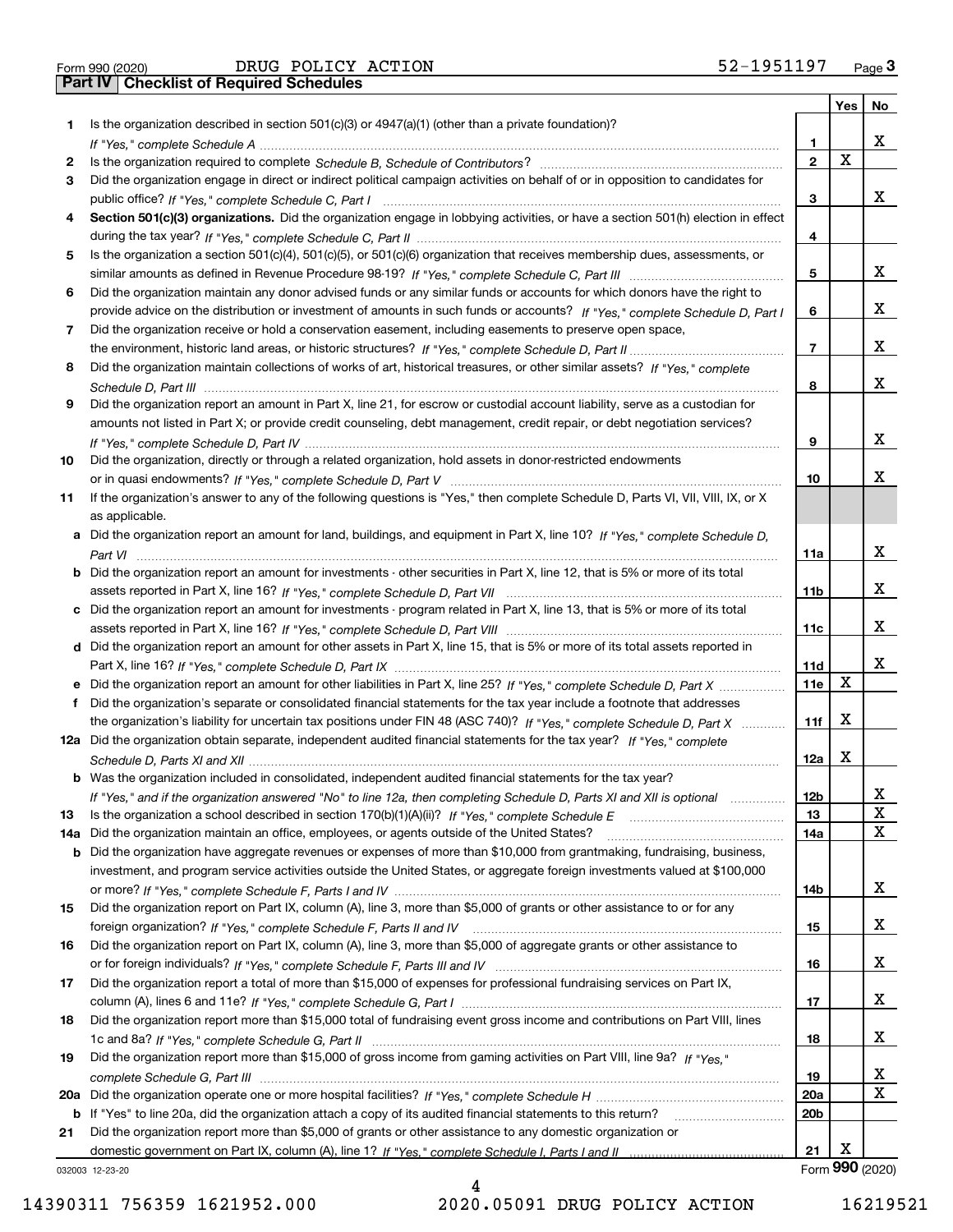|  | Form 990 (2020) |
|--|-----------------|
|  |                 |

*(continued)*

|               |                                                                                                                                                                             |                 | Yes | No.             |
|---------------|-----------------------------------------------------------------------------------------------------------------------------------------------------------------------------|-----------------|-----|-----------------|
| 22            | Did the organization report more than \$5,000 of grants or other assistance to or for domestic individuals on                                                               |                 |     |                 |
|               | Part IX, column (A), line 2? If "Yes," complete Schedule I, Parts I and III [11] [11] [12] [12] Part IX, column (A), line 2? If "Yes," complete Schedule I, Parts I and III | 22              |     | х               |
| 23            | Did the organization answer "Yes" to Part VII, Section A, line 3, 4, or 5 about compensation of the organization's current                                                  |                 |     |                 |
|               | and former officers, directors, trustees, key employees, and highest compensated employees? If "Yes," complete                                                              |                 |     |                 |
|               | Schedule J                                                                                                                                                                  | 23              | х   |                 |
|               | 24a Did the organization have a tax-exempt bond issue with an outstanding principal amount of more than \$100,000 as of the                                                 |                 |     |                 |
|               | last day of the year, that was issued after December 31, 2002? If "Yes," answer lines 24b through 24d and complete                                                          |                 |     |                 |
|               |                                                                                                                                                                             | 24a             |     | x               |
|               | <b>b</b> Did the organization invest any proceeds of tax-exempt bonds beyond a temporary period exception?                                                                  | 24 <sub>b</sub> |     |                 |
|               | c Did the organization maintain an escrow account other than a refunding escrow at any time during the year to defease                                                      |                 |     |                 |
|               | any tax-exempt bonds?                                                                                                                                                       | 24c             |     |                 |
|               | d Did the organization act as an "on behalf of" issuer for bonds outstanding at any time during the year?                                                                   | 24d             |     |                 |
|               | 25a Section 501(c)(3), 501(c)(4), and 501(c)(29) organizations. Did the organization engage in an excess benefit                                                            |                 |     |                 |
|               |                                                                                                                                                                             | 25a             |     | х               |
|               | b Is the organization aware that it engaged in an excess benefit transaction with a disqualified person in a prior year, and                                                |                 |     |                 |
|               | that the transaction has not been reported on any of the organization's prior Forms 990 or 990-EZ? If "Yes," complete                                                       |                 |     |                 |
|               |                                                                                                                                                                             |                 |     | х               |
|               | Schedule L, Part I                                                                                                                                                          | 25 <sub>b</sub> |     |                 |
| 26            | Did the organization report any amount on Part X, line 5 or 22, for receivables from or payables to any current                                                             |                 |     |                 |
|               | or former officer, director, trustee, key employee, creator or founder, substantial contributor, or 35%                                                                     |                 |     |                 |
|               |                                                                                                                                                                             | 26              |     | х               |
| 27            | Did the organization provide a grant or other assistance to any current or former officer, director, trustee, key employee,                                                 |                 |     |                 |
|               | creator or founder, substantial contributor or employee thereof, a grant selection committee member, or to a 35% controlled                                                 |                 |     |                 |
|               | entity (including an employee thereof) or family member of any of these persons? If "Yes," complete Schedule L, Part III                                                    | 27              |     | х               |
| 28            | Was the organization a party to a business transaction with one of the following parties (see Schedule L, Part IV                                                           |                 |     |                 |
|               | instructions, for applicable filing thresholds, conditions, and exceptions):                                                                                                |                 |     |                 |
|               | a A current or former officer, director, trustee, key employee, creator or founder, or substantial contributor? If                                                          |                 |     |                 |
|               |                                                                                                                                                                             | 28a             |     | x               |
|               |                                                                                                                                                                             | 28 <sub>b</sub> |     | $\mathbf X$     |
|               | c A 35% controlled entity of one or more individuals and/or organizations described in lines 28a or 28b? If                                                                 |                 |     |                 |
|               |                                                                                                                                                                             | 28c             |     | х               |
| 29            |                                                                                                                                                                             | 29              |     | $\mathbf X$     |
| 30            | Did the organization receive contributions of art, historical treasures, or other similar assets, or qualified conservation                                                 |                 |     |                 |
|               |                                                                                                                                                                             | 30              |     | x               |
| 31            | Did the organization liquidate, terminate, or dissolve and cease operations? If "Yes," complete Schedule N, Part I                                                          | 31              |     | $\mathbf x$     |
| 32            | Did the organization sell, exchange, dispose of, or transfer more than 25% of its net assets? If "Yes," complete                                                            |                 |     |                 |
|               | Schedule N, Part II                                                                                                                                                         | 32              |     | х               |
| 33            | Did the organization own 100% of an entity disregarded as separate from the organization under Regulations                                                                  |                 |     |                 |
|               |                                                                                                                                                                             | 33              |     | х               |
| 34            | Was the organization related to any tax-exempt or taxable entity? If "Yes," complete Schedule R, Part II, III, or IV, and                                                   |                 |     |                 |
|               |                                                                                                                                                                             | 34              | х   |                 |
|               | 35a Did the organization have a controlled entity within the meaning of section 512(b)(13)?                                                                                 | 35a             | х   |                 |
|               | b If "Yes" to line 35a, did the organization receive any payment from or engage in any transaction with a controlled entity                                                 |                 |     |                 |
|               |                                                                                                                                                                             | 35b             |     | x               |
| 36            | Section 501(c)(3) organizations. Did the organization make any transfers to an exempt non-charitable related organization?                                                  |                 |     |                 |
|               |                                                                                                                                                                             | 36              |     |                 |
| 37            | Did the organization conduct more than 5% of its activities through an entity that is not a related organization                                                            |                 |     |                 |
|               | and that is treated as a partnership for federal income tax purposes? If "Yes," complete Schedule R, Part VI                                                                | 37              |     | x               |
| 38            | Did the organization complete Schedule O and provide explanations in Schedule O for Part VI, lines 11b and 19?                                                              |                 |     |                 |
|               | Note: All Form 990 filers are required to complete Schedule O                                                                                                               | 38              | х   |                 |
| <b>Part V</b> | <b>Statements Regarding Other IRS Filings and Tax Compliance</b>                                                                                                            |                 |     |                 |
|               | Check if Schedule O contains a response or note to any line in this Part V                                                                                                  |                 |     |                 |
|               |                                                                                                                                                                             |                 | Yes | No              |
|               | 8<br><b>1a</b> Enter the number reported in Box 3 of Form 1096. Enter -0- if not applicable <i>manumumumum</i><br>1a                                                        |                 |     |                 |
|               | 0<br><b>b</b> Enter the number of Forms W-2G included in line 1a. Enter -0- if not applicable<br>1b                                                                         |                 |     |                 |
|               | c Did the organization comply with backup withholding rules for reportable payments to vendors and reportable gaming                                                        |                 |     |                 |
|               | (gambling) winnings to prize winners?                                                                                                                                       | 1c              |     |                 |
|               | 032004 12-23-20                                                                                                                                                             |                 |     | Form 990 (2020) |
|               | 5                                                                                                                                                                           |                 |     |                 |

14390311 756359 1621952.000 2020.05091 DRUG POLICY ACTION 16219521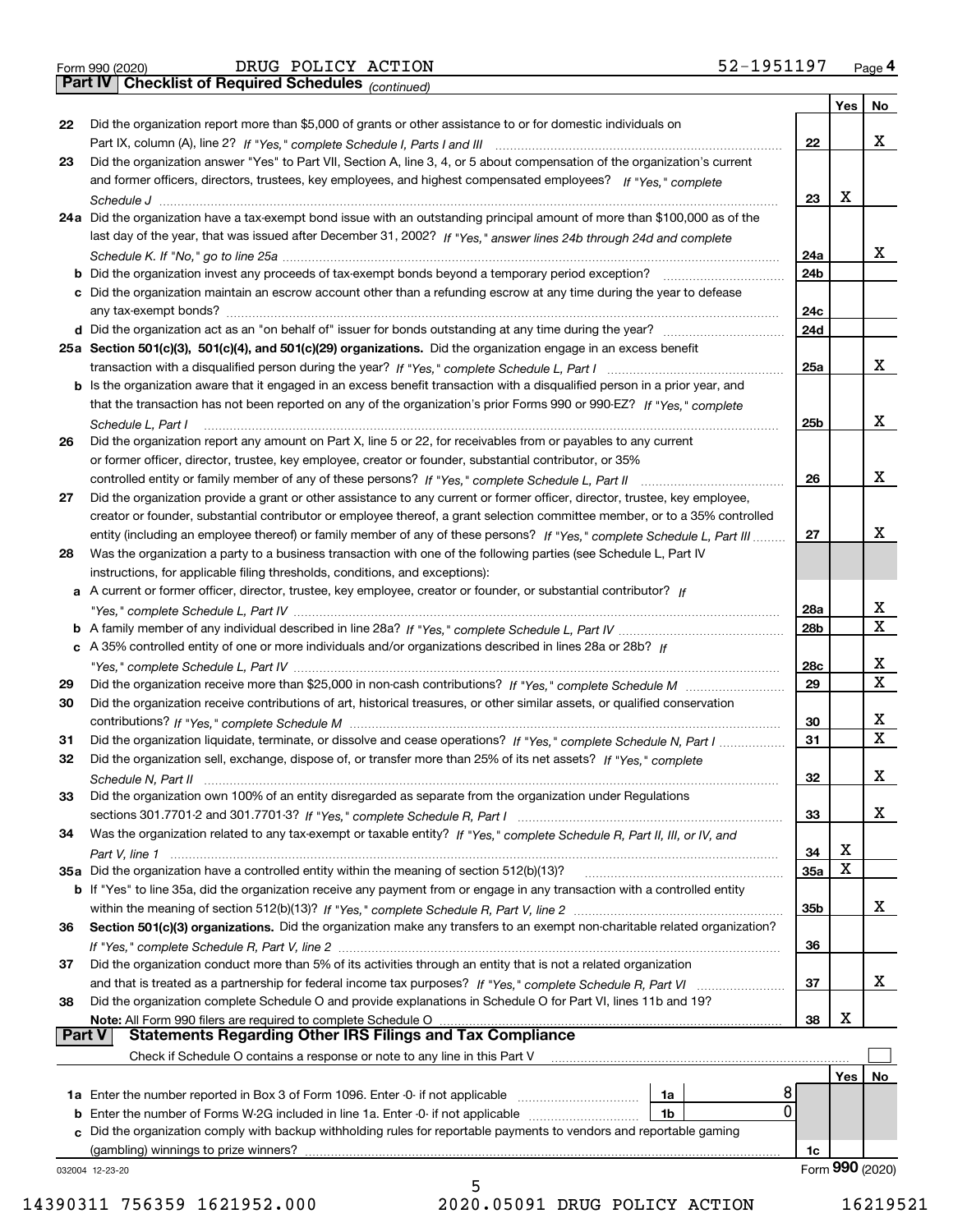| Statements Regarding Other IRS Filings and Tax Compliance (continued)<br><b>Part V</b><br>Yes<br>No<br>2a Enter the number of employees reported on Form W-3, Transmittal of Wage and Tax Statements,<br> 0 <br>filed for the calendar year ending with or within the year covered by this return<br>2a<br>2 <sub>b</sub><br><b>b</b> If at least one is reported on line 2a, did the organization file all required federal employment tax returns?<br>х<br>3a<br>Did the organization have unrelated business gross income of \$1,000 or more during the year?<br>За<br>3 <sub>b</sub><br>4a At any time during the calendar year, did the organization have an interest in, or a signature or other authority over, a<br>x<br>4a<br><b>b</b> If "Yes," enter the name of the foreign country $\triangleright$<br>See instructions for filing requirements for FinCEN Form 114, Report of Foreign Bank and Financial Accounts (FBAR).<br>х<br>Was the organization a party to a prohibited tax shelter transaction at any time during the tax year?<br>5a<br>5a<br>x<br>5b<br>Did any taxable party notify the organization that it was or is a party to a prohibited tax shelter transaction?<br>b<br>5 <sub>c</sub><br>Does the organization have annual gross receipts that are normally greater than \$100,000, and did the organization solicit<br>ба<br>x<br>any contributions that were not tax deductible as charitable contributions?<br>6a<br>b If "Yes," did the organization include with every solicitation an express statement that such contributions or gifts<br>X<br>were not tax deductible?<br>6b<br>Organizations that may receive deductible contributions under section 170(c).<br>7<br>Did the organization receive a payment in excess of \$75 made partly as a contribution and partly for goods and services provided to the payor?<br>7a<br>7b<br>If "Yes," did the organization notify the donor of the value of the goods or services provided?<br>Did the organization sell, exchange, or otherwise dispose of tangible personal property for which it was required<br>7c<br>7d<br>Did the organization receive any funds, directly or indirectly, to pay premiums on a personal benefit contract?<br>7е<br>7f<br>Did the organization, during the year, pay premiums, directly or indirectly, on a personal benefit contract?<br>If the organization received a contribution of qualified intellectual property, did the organization file Form 8899 as required?<br>7g<br>7h<br>If the organization received a contribution of cars, boats, airplanes, or other vehicles, did the organization file a Form 1098-C?<br>Sponsoring organizations maintaining donor advised funds. Did a donor advised fund maintained by the<br>8<br>8<br>sponsoring organization have excess business holdings at any time during the year?<br>Sponsoring organizations maintaining donor advised funds.<br>9<br>Did the sponsoring organization make any taxable distributions under section 4966?<br>9а<br>а<br>9b<br>Did the sponsoring organization make a distribution to a donor, donor advisor, or related person?<br>b<br>Section 501(c)(7) organizations. Enter:<br>10<br>10a<br>Gross receipts, included on Form 990, Part VIII, line 12, for public use of club facilities<br>10b<br>b<br>Section 501(c)(12) organizations. Enter:<br>11<br>11a<br>Gross income from members or shareholders<br>а<br>Gross income from other sources (Do not net amounts due or paid to other sources against<br>b<br>amounts due or received from them.)<br>11b<br>12a Section 4947(a)(1) non-exempt charitable trusts. Is the organization filing Form 990 in lieu of Form 1041?<br>12a<br>12 <sub>b</sub><br>If "Yes," enter the amount of tax-exempt interest received or accrued during the year<br>b<br>Section 501(c)(29) qualified nonprofit health insurance issuers.<br>13<br>Is the organization licensed to issue qualified health plans in more than one state?<br>13а<br>a<br>Note: See the instructions for additional information the organization must report on Schedule O.<br><b>b</b> Enter the amount of reserves the organization is required to maintain by the states in which the<br>13b<br>13с<br>с<br>x<br>Did the organization receive any payments for indoor tanning services during the tax year?<br>14a<br>14a<br>14b<br>Is the organization subject to the section 4960 tax on payment(s) of more than \$1,000,000 in remuneration or<br>15<br>x<br>excess parachute payment(s) during the year?<br>15<br>If "Yes," see instructions and file Form 4720, Schedule N.<br>х<br>Is the organization an educational institution subject to the section 4968 excise tax on net investment income?<br>16<br>16<br>If "Yes," complete Form 4720, Schedule O. | 52-1951197<br>DRUG POLICY ACTION<br>Form 990 (2020) |  | Page $5$ |
|-----------------------------------------------------------------------------------------------------------------------------------------------------------------------------------------------------------------------------------------------------------------------------------------------------------------------------------------------------------------------------------------------------------------------------------------------------------------------------------------------------------------------------------------------------------------------------------------------------------------------------------------------------------------------------------------------------------------------------------------------------------------------------------------------------------------------------------------------------------------------------------------------------------------------------------------------------------------------------------------------------------------------------------------------------------------------------------------------------------------------------------------------------------------------------------------------------------------------------------------------------------------------------------------------------------------------------------------------------------------------------------------------------------------------------------------------------------------------------------------------------------------------------------------------------------------------------------------------------------------------------------------------------------------------------------------------------------------------------------------------------------------------------------------------------------------------------------------------------------------------------------------------------------------------------------------------------------------------------------------------------------------------------------------------------------------------------------------------------------------------------------------------------------------------------------------------------------------------------------------------------------------------------------------------------------------------------------------------------------------------------------------------------------------------------------------------------------------------------------------------------------------------------------------------------------------------------------------------------------------------------------------------------------------------------------------------------------------------------------------------------------------------------------------------------------------------------------------------------------------------------------------------------------------------------------------------------------------------------------------------------------------------------------------------------------------------------------------------------------------------------------------------------------------------------------------------------------------------------------------------------------------------------------------------------------------------------------------------------------------------------------------------------------------------------------------------------------------------------------------------------------------------------------------------------------------------------------------------------------------------------------------------------------------------------------------------------------------------------------------------------------------------------------------------------------------------------------------------------------------------------------------------------------------------------------------------------------------------------------------------------------------------------------------------------------------------------------------------------------------------------------------------------------------------------------------------------------------------------------------------------------------------------------------------------------------------------------------------------------------------------------------------------------------------------------------------------------------------------------------------------------------------------------------------------------------------------------------------------------------------------------------------------------------------------------------------------------------------------------------------------------------------------------------------------|-----------------------------------------------------|--|----------|
|                                                                                                                                                                                                                                                                                                                                                                                                                                                                                                                                                                                                                                                                                                                                                                                                                                                                                                                                                                                                                                                                                                                                                                                                                                                                                                                                                                                                                                                                                                                                                                                                                                                                                                                                                                                                                                                                                                                                                                                                                                                                                                                                                                                                                                                                                                                                                                                                                                                                                                                                                                                                                                                                                                                                                                                                                                                                                                                                                                                                                                                                                                                                                                                                                                                                                                                                                                                                                                                                                                                                                                                                                                                                                                                                                                                                                                                                                                                                                                                                                                                                                                                                                                                                                                                                                                                                                                                                                                                                                                                                                                                                                                                                                                                                                                                                     |                                                     |  |          |
|                                                                                                                                                                                                                                                                                                                                                                                                                                                                                                                                                                                                                                                                                                                                                                                                                                                                                                                                                                                                                                                                                                                                                                                                                                                                                                                                                                                                                                                                                                                                                                                                                                                                                                                                                                                                                                                                                                                                                                                                                                                                                                                                                                                                                                                                                                                                                                                                                                                                                                                                                                                                                                                                                                                                                                                                                                                                                                                                                                                                                                                                                                                                                                                                                                                                                                                                                                                                                                                                                                                                                                                                                                                                                                                                                                                                                                                                                                                                                                                                                                                                                                                                                                                                                                                                                                                                                                                                                                                                                                                                                                                                                                                                                                                                                                                                     |                                                     |  |          |
|                                                                                                                                                                                                                                                                                                                                                                                                                                                                                                                                                                                                                                                                                                                                                                                                                                                                                                                                                                                                                                                                                                                                                                                                                                                                                                                                                                                                                                                                                                                                                                                                                                                                                                                                                                                                                                                                                                                                                                                                                                                                                                                                                                                                                                                                                                                                                                                                                                                                                                                                                                                                                                                                                                                                                                                                                                                                                                                                                                                                                                                                                                                                                                                                                                                                                                                                                                                                                                                                                                                                                                                                                                                                                                                                                                                                                                                                                                                                                                                                                                                                                                                                                                                                                                                                                                                                                                                                                                                                                                                                                                                                                                                                                                                                                                                                     |                                                     |  |          |
|                                                                                                                                                                                                                                                                                                                                                                                                                                                                                                                                                                                                                                                                                                                                                                                                                                                                                                                                                                                                                                                                                                                                                                                                                                                                                                                                                                                                                                                                                                                                                                                                                                                                                                                                                                                                                                                                                                                                                                                                                                                                                                                                                                                                                                                                                                                                                                                                                                                                                                                                                                                                                                                                                                                                                                                                                                                                                                                                                                                                                                                                                                                                                                                                                                                                                                                                                                                                                                                                                                                                                                                                                                                                                                                                                                                                                                                                                                                                                                                                                                                                                                                                                                                                                                                                                                                                                                                                                                                                                                                                                                                                                                                                                                                                                                                                     |                                                     |  |          |
|                                                                                                                                                                                                                                                                                                                                                                                                                                                                                                                                                                                                                                                                                                                                                                                                                                                                                                                                                                                                                                                                                                                                                                                                                                                                                                                                                                                                                                                                                                                                                                                                                                                                                                                                                                                                                                                                                                                                                                                                                                                                                                                                                                                                                                                                                                                                                                                                                                                                                                                                                                                                                                                                                                                                                                                                                                                                                                                                                                                                                                                                                                                                                                                                                                                                                                                                                                                                                                                                                                                                                                                                                                                                                                                                                                                                                                                                                                                                                                                                                                                                                                                                                                                                                                                                                                                                                                                                                                                                                                                                                                                                                                                                                                                                                                                                     |                                                     |  |          |
|                                                                                                                                                                                                                                                                                                                                                                                                                                                                                                                                                                                                                                                                                                                                                                                                                                                                                                                                                                                                                                                                                                                                                                                                                                                                                                                                                                                                                                                                                                                                                                                                                                                                                                                                                                                                                                                                                                                                                                                                                                                                                                                                                                                                                                                                                                                                                                                                                                                                                                                                                                                                                                                                                                                                                                                                                                                                                                                                                                                                                                                                                                                                                                                                                                                                                                                                                                                                                                                                                                                                                                                                                                                                                                                                                                                                                                                                                                                                                                                                                                                                                                                                                                                                                                                                                                                                                                                                                                                                                                                                                                                                                                                                                                                                                                                                     |                                                     |  |          |
|                                                                                                                                                                                                                                                                                                                                                                                                                                                                                                                                                                                                                                                                                                                                                                                                                                                                                                                                                                                                                                                                                                                                                                                                                                                                                                                                                                                                                                                                                                                                                                                                                                                                                                                                                                                                                                                                                                                                                                                                                                                                                                                                                                                                                                                                                                                                                                                                                                                                                                                                                                                                                                                                                                                                                                                                                                                                                                                                                                                                                                                                                                                                                                                                                                                                                                                                                                                                                                                                                                                                                                                                                                                                                                                                                                                                                                                                                                                                                                                                                                                                                                                                                                                                                                                                                                                                                                                                                                                                                                                                                                                                                                                                                                                                                                                                     |                                                     |  |          |
|                                                                                                                                                                                                                                                                                                                                                                                                                                                                                                                                                                                                                                                                                                                                                                                                                                                                                                                                                                                                                                                                                                                                                                                                                                                                                                                                                                                                                                                                                                                                                                                                                                                                                                                                                                                                                                                                                                                                                                                                                                                                                                                                                                                                                                                                                                                                                                                                                                                                                                                                                                                                                                                                                                                                                                                                                                                                                                                                                                                                                                                                                                                                                                                                                                                                                                                                                                                                                                                                                                                                                                                                                                                                                                                                                                                                                                                                                                                                                                                                                                                                                                                                                                                                                                                                                                                                                                                                                                                                                                                                                                                                                                                                                                                                                                                                     |                                                     |  |          |
|                                                                                                                                                                                                                                                                                                                                                                                                                                                                                                                                                                                                                                                                                                                                                                                                                                                                                                                                                                                                                                                                                                                                                                                                                                                                                                                                                                                                                                                                                                                                                                                                                                                                                                                                                                                                                                                                                                                                                                                                                                                                                                                                                                                                                                                                                                                                                                                                                                                                                                                                                                                                                                                                                                                                                                                                                                                                                                                                                                                                                                                                                                                                                                                                                                                                                                                                                                                                                                                                                                                                                                                                                                                                                                                                                                                                                                                                                                                                                                                                                                                                                                                                                                                                                                                                                                                                                                                                                                                                                                                                                                                                                                                                                                                                                                                                     |                                                     |  |          |
|                                                                                                                                                                                                                                                                                                                                                                                                                                                                                                                                                                                                                                                                                                                                                                                                                                                                                                                                                                                                                                                                                                                                                                                                                                                                                                                                                                                                                                                                                                                                                                                                                                                                                                                                                                                                                                                                                                                                                                                                                                                                                                                                                                                                                                                                                                                                                                                                                                                                                                                                                                                                                                                                                                                                                                                                                                                                                                                                                                                                                                                                                                                                                                                                                                                                                                                                                                                                                                                                                                                                                                                                                                                                                                                                                                                                                                                                                                                                                                                                                                                                                                                                                                                                                                                                                                                                                                                                                                                                                                                                                                                                                                                                                                                                                                                                     |                                                     |  |          |
|                                                                                                                                                                                                                                                                                                                                                                                                                                                                                                                                                                                                                                                                                                                                                                                                                                                                                                                                                                                                                                                                                                                                                                                                                                                                                                                                                                                                                                                                                                                                                                                                                                                                                                                                                                                                                                                                                                                                                                                                                                                                                                                                                                                                                                                                                                                                                                                                                                                                                                                                                                                                                                                                                                                                                                                                                                                                                                                                                                                                                                                                                                                                                                                                                                                                                                                                                                                                                                                                                                                                                                                                                                                                                                                                                                                                                                                                                                                                                                                                                                                                                                                                                                                                                                                                                                                                                                                                                                                                                                                                                                                                                                                                                                                                                                                                     |                                                     |  |          |
|                                                                                                                                                                                                                                                                                                                                                                                                                                                                                                                                                                                                                                                                                                                                                                                                                                                                                                                                                                                                                                                                                                                                                                                                                                                                                                                                                                                                                                                                                                                                                                                                                                                                                                                                                                                                                                                                                                                                                                                                                                                                                                                                                                                                                                                                                                                                                                                                                                                                                                                                                                                                                                                                                                                                                                                                                                                                                                                                                                                                                                                                                                                                                                                                                                                                                                                                                                                                                                                                                                                                                                                                                                                                                                                                                                                                                                                                                                                                                                                                                                                                                                                                                                                                                                                                                                                                                                                                                                                                                                                                                                                                                                                                                                                                                                                                     |                                                     |  |          |
|                                                                                                                                                                                                                                                                                                                                                                                                                                                                                                                                                                                                                                                                                                                                                                                                                                                                                                                                                                                                                                                                                                                                                                                                                                                                                                                                                                                                                                                                                                                                                                                                                                                                                                                                                                                                                                                                                                                                                                                                                                                                                                                                                                                                                                                                                                                                                                                                                                                                                                                                                                                                                                                                                                                                                                                                                                                                                                                                                                                                                                                                                                                                                                                                                                                                                                                                                                                                                                                                                                                                                                                                                                                                                                                                                                                                                                                                                                                                                                                                                                                                                                                                                                                                                                                                                                                                                                                                                                                                                                                                                                                                                                                                                                                                                                                                     |                                                     |  |          |
|                                                                                                                                                                                                                                                                                                                                                                                                                                                                                                                                                                                                                                                                                                                                                                                                                                                                                                                                                                                                                                                                                                                                                                                                                                                                                                                                                                                                                                                                                                                                                                                                                                                                                                                                                                                                                                                                                                                                                                                                                                                                                                                                                                                                                                                                                                                                                                                                                                                                                                                                                                                                                                                                                                                                                                                                                                                                                                                                                                                                                                                                                                                                                                                                                                                                                                                                                                                                                                                                                                                                                                                                                                                                                                                                                                                                                                                                                                                                                                                                                                                                                                                                                                                                                                                                                                                                                                                                                                                                                                                                                                                                                                                                                                                                                                                                     |                                                     |  |          |
|                                                                                                                                                                                                                                                                                                                                                                                                                                                                                                                                                                                                                                                                                                                                                                                                                                                                                                                                                                                                                                                                                                                                                                                                                                                                                                                                                                                                                                                                                                                                                                                                                                                                                                                                                                                                                                                                                                                                                                                                                                                                                                                                                                                                                                                                                                                                                                                                                                                                                                                                                                                                                                                                                                                                                                                                                                                                                                                                                                                                                                                                                                                                                                                                                                                                                                                                                                                                                                                                                                                                                                                                                                                                                                                                                                                                                                                                                                                                                                                                                                                                                                                                                                                                                                                                                                                                                                                                                                                                                                                                                                                                                                                                                                                                                                                                     |                                                     |  |          |
|                                                                                                                                                                                                                                                                                                                                                                                                                                                                                                                                                                                                                                                                                                                                                                                                                                                                                                                                                                                                                                                                                                                                                                                                                                                                                                                                                                                                                                                                                                                                                                                                                                                                                                                                                                                                                                                                                                                                                                                                                                                                                                                                                                                                                                                                                                                                                                                                                                                                                                                                                                                                                                                                                                                                                                                                                                                                                                                                                                                                                                                                                                                                                                                                                                                                                                                                                                                                                                                                                                                                                                                                                                                                                                                                                                                                                                                                                                                                                                                                                                                                                                                                                                                                                                                                                                                                                                                                                                                                                                                                                                                                                                                                                                                                                                                                     |                                                     |  |          |
|                                                                                                                                                                                                                                                                                                                                                                                                                                                                                                                                                                                                                                                                                                                                                                                                                                                                                                                                                                                                                                                                                                                                                                                                                                                                                                                                                                                                                                                                                                                                                                                                                                                                                                                                                                                                                                                                                                                                                                                                                                                                                                                                                                                                                                                                                                                                                                                                                                                                                                                                                                                                                                                                                                                                                                                                                                                                                                                                                                                                                                                                                                                                                                                                                                                                                                                                                                                                                                                                                                                                                                                                                                                                                                                                                                                                                                                                                                                                                                                                                                                                                                                                                                                                                                                                                                                                                                                                                                                                                                                                                                                                                                                                                                                                                                                                     |                                                     |  |          |
|                                                                                                                                                                                                                                                                                                                                                                                                                                                                                                                                                                                                                                                                                                                                                                                                                                                                                                                                                                                                                                                                                                                                                                                                                                                                                                                                                                                                                                                                                                                                                                                                                                                                                                                                                                                                                                                                                                                                                                                                                                                                                                                                                                                                                                                                                                                                                                                                                                                                                                                                                                                                                                                                                                                                                                                                                                                                                                                                                                                                                                                                                                                                                                                                                                                                                                                                                                                                                                                                                                                                                                                                                                                                                                                                                                                                                                                                                                                                                                                                                                                                                                                                                                                                                                                                                                                                                                                                                                                                                                                                                                                                                                                                                                                                                                                                     |                                                     |  |          |
|                                                                                                                                                                                                                                                                                                                                                                                                                                                                                                                                                                                                                                                                                                                                                                                                                                                                                                                                                                                                                                                                                                                                                                                                                                                                                                                                                                                                                                                                                                                                                                                                                                                                                                                                                                                                                                                                                                                                                                                                                                                                                                                                                                                                                                                                                                                                                                                                                                                                                                                                                                                                                                                                                                                                                                                                                                                                                                                                                                                                                                                                                                                                                                                                                                                                                                                                                                                                                                                                                                                                                                                                                                                                                                                                                                                                                                                                                                                                                                                                                                                                                                                                                                                                                                                                                                                                                                                                                                                                                                                                                                                                                                                                                                                                                                                                     |                                                     |  |          |
|                                                                                                                                                                                                                                                                                                                                                                                                                                                                                                                                                                                                                                                                                                                                                                                                                                                                                                                                                                                                                                                                                                                                                                                                                                                                                                                                                                                                                                                                                                                                                                                                                                                                                                                                                                                                                                                                                                                                                                                                                                                                                                                                                                                                                                                                                                                                                                                                                                                                                                                                                                                                                                                                                                                                                                                                                                                                                                                                                                                                                                                                                                                                                                                                                                                                                                                                                                                                                                                                                                                                                                                                                                                                                                                                                                                                                                                                                                                                                                                                                                                                                                                                                                                                                                                                                                                                                                                                                                                                                                                                                                                                                                                                                                                                                                                                     |                                                     |  |          |
|                                                                                                                                                                                                                                                                                                                                                                                                                                                                                                                                                                                                                                                                                                                                                                                                                                                                                                                                                                                                                                                                                                                                                                                                                                                                                                                                                                                                                                                                                                                                                                                                                                                                                                                                                                                                                                                                                                                                                                                                                                                                                                                                                                                                                                                                                                                                                                                                                                                                                                                                                                                                                                                                                                                                                                                                                                                                                                                                                                                                                                                                                                                                                                                                                                                                                                                                                                                                                                                                                                                                                                                                                                                                                                                                                                                                                                                                                                                                                                                                                                                                                                                                                                                                                                                                                                                                                                                                                                                                                                                                                                                                                                                                                                                                                                                                     |                                                     |  |          |
|                                                                                                                                                                                                                                                                                                                                                                                                                                                                                                                                                                                                                                                                                                                                                                                                                                                                                                                                                                                                                                                                                                                                                                                                                                                                                                                                                                                                                                                                                                                                                                                                                                                                                                                                                                                                                                                                                                                                                                                                                                                                                                                                                                                                                                                                                                                                                                                                                                                                                                                                                                                                                                                                                                                                                                                                                                                                                                                                                                                                                                                                                                                                                                                                                                                                                                                                                                                                                                                                                                                                                                                                                                                                                                                                                                                                                                                                                                                                                                                                                                                                                                                                                                                                                                                                                                                                                                                                                                                                                                                                                                                                                                                                                                                                                                                                     |                                                     |  |          |
|                                                                                                                                                                                                                                                                                                                                                                                                                                                                                                                                                                                                                                                                                                                                                                                                                                                                                                                                                                                                                                                                                                                                                                                                                                                                                                                                                                                                                                                                                                                                                                                                                                                                                                                                                                                                                                                                                                                                                                                                                                                                                                                                                                                                                                                                                                                                                                                                                                                                                                                                                                                                                                                                                                                                                                                                                                                                                                                                                                                                                                                                                                                                                                                                                                                                                                                                                                                                                                                                                                                                                                                                                                                                                                                                                                                                                                                                                                                                                                                                                                                                                                                                                                                                                                                                                                                                                                                                                                                                                                                                                                                                                                                                                                                                                                                                     |                                                     |  |          |
|                                                                                                                                                                                                                                                                                                                                                                                                                                                                                                                                                                                                                                                                                                                                                                                                                                                                                                                                                                                                                                                                                                                                                                                                                                                                                                                                                                                                                                                                                                                                                                                                                                                                                                                                                                                                                                                                                                                                                                                                                                                                                                                                                                                                                                                                                                                                                                                                                                                                                                                                                                                                                                                                                                                                                                                                                                                                                                                                                                                                                                                                                                                                                                                                                                                                                                                                                                                                                                                                                                                                                                                                                                                                                                                                                                                                                                                                                                                                                                                                                                                                                                                                                                                                                                                                                                                                                                                                                                                                                                                                                                                                                                                                                                                                                                                                     |                                                     |  |          |
|                                                                                                                                                                                                                                                                                                                                                                                                                                                                                                                                                                                                                                                                                                                                                                                                                                                                                                                                                                                                                                                                                                                                                                                                                                                                                                                                                                                                                                                                                                                                                                                                                                                                                                                                                                                                                                                                                                                                                                                                                                                                                                                                                                                                                                                                                                                                                                                                                                                                                                                                                                                                                                                                                                                                                                                                                                                                                                                                                                                                                                                                                                                                                                                                                                                                                                                                                                                                                                                                                                                                                                                                                                                                                                                                                                                                                                                                                                                                                                                                                                                                                                                                                                                                                                                                                                                                                                                                                                                                                                                                                                                                                                                                                                                                                                                                     |                                                     |  |          |
|                                                                                                                                                                                                                                                                                                                                                                                                                                                                                                                                                                                                                                                                                                                                                                                                                                                                                                                                                                                                                                                                                                                                                                                                                                                                                                                                                                                                                                                                                                                                                                                                                                                                                                                                                                                                                                                                                                                                                                                                                                                                                                                                                                                                                                                                                                                                                                                                                                                                                                                                                                                                                                                                                                                                                                                                                                                                                                                                                                                                                                                                                                                                                                                                                                                                                                                                                                                                                                                                                                                                                                                                                                                                                                                                                                                                                                                                                                                                                                                                                                                                                                                                                                                                                                                                                                                                                                                                                                                                                                                                                                                                                                                                                                                                                                                                     |                                                     |  |          |
|                                                                                                                                                                                                                                                                                                                                                                                                                                                                                                                                                                                                                                                                                                                                                                                                                                                                                                                                                                                                                                                                                                                                                                                                                                                                                                                                                                                                                                                                                                                                                                                                                                                                                                                                                                                                                                                                                                                                                                                                                                                                                                                                                                                                                                                                                                                                                                                                                                                                                                                                                                                                                                                                                                                                                                                                                                                                                                                                                                                                                                                                                                                                                                                                                                                                                                                                                                                                                                                                                                                                                                                                                                                                                                                                                                                                                                                                                                                                                                                                                                                                                                                                                                                                                                                                                                                                                                                                                                                                                                                                                                                                                                                                                                                                                                                                     |                                                     |  |          |
|                                                                                                                                                                                                                                                                                                                                                                                                                                                                                                                                                                                                                                                                                                                                                                                                                                                                                                                                                                                                                                                                                                                                                                                                                                                                                                                                                                                                                                                                                                                                                                                                                                                                                                                                                                                                                                                                                                                                                                                                                                                                                                                                                                                                                                                                                                                                                                                                                                                                                                                                                                                                                                                                                                                                                                                                                                                                                                                                                                                                                                                                                                                                                                                                                                                                                                                                                                                                                                                                                                                                                                                                                                                                                                                                                                                                                                                                                                                                                                                                                                                                                                                                                                                                                                                                                                                                                                                                                                                                                                                                                                                                                                                                                                                                                                                                     |                                                     |  |          |
|                                                                                                                                                                                                                                                                                                                                                                                                                                                                                                                                                                                                                                                                                                                                                                                                                                                                                                                                                                                                                                                                                                                                                                                                                                                                                                                                                                                                                                                                                                                                                                                                                                                                                                                                                                                                                                                                                                                                                                                                                                                                                                                                                                                                                                                                                                                                                                                                                                                                                                                                                                                                                                                                                                                                                                                                                                                                                                                                                                                                                                                                                                                                                                                                                                                                                                                                                                                                                                                                                                                                                                                                                                                                                                                                                                                                                                                                                                                                                                                                                                                                                                                                                                                                                                                                                                                                                                                                                                                                                                                                                                                                                                                                                                                                                                                                     |                                                     |  |          |
|                                                                                                                                                                                                                                                                                                                                                                                                                                                                                                                                                                                                                                                                                                                                                                                                                                                                                                                                                                                                                                                                                                                                                                                                                                                                                                                                                                                                                                                                                                                                                                                                                                                                                                                                                                                                                                                                                                                                                                                                                                                                                                                                                                                                                                                                                                                                                                                                                                                                                                                                                                                                                                                                                                                                                                                                                                                                                                                                                                                                                                                                                                                                                                                                                                                                                                                                                                                                                                                                                                                                                                                                                                                                                                                                                                                                                                                                                                                                                                                                                                                                                                                                                                                                                                                                                                                                                                                                                                                                                                                                                                                                                                                                                                                                                                                                     |                                                     |  |          |
|                                                                                                                                                                                                                                                                                                                                                                                                                                                                                                                                                                                                                                                                                                                                                                                                                                                                                                                                                                                                                                                                                                                                                                                                                                                                                                                                                                                                                                                                                                                                                                                                                                                                                                                                                                                                                                                                                                                                                                                                                                                                                                                                                                                                                                                                                                                                                                                                                                                                                                                                                                                                                                                                                                                                                                                                                                                                                                                                                                                                                                                                                                                                                                                                                                                                                                                                                                                                                                                                                                                                                                                                                                                                                                                                                                                                                                                                                                                                                                                                                                                                                                                                                                                                                                                                                                                                                                                                                                                                                                                                                                                                                                                                                                                                                                                                     |                                                     |  |          |
|                                                                                                                                                                                                                                                                                                                                                                                                                                                                                                                                                                                                                                                                                                                                                                                                                                                                                                                                                                                                                                                                                                                                                                                                                                                                                                                                                                                                                                                                                                                                                                                                                                                                                                                                                                                                                                                                                                                                                                                                                                                                                                                                                                                                                                                                                                                                                                                                                                                                                                                                                                                                                                                                                                                                                                                                                                                                                                                                                                                                                                                                                                                                                                                                                                                                                                                                                                                                                                                                                                                                                                                                                                                                                                                                                                                                                                                                                                                                                                                                                                                                                                                                                                                                                                                                                                                                                                                                                                                                                                                                                                                                                                                                                                                                                                                                     |                                                     |  |          |
|                                                                                                                                                                                                                                                                                                                                                                                                                                                                                                                                                                                                                                                                                                                                                                                                                                                                                                                                                                                                                                                                                                                                                                                                                                                                                                                                                                                                                                                                                                                                                                                                                                                                                                                                                                                                                                                                                                                                                                                                                                                                                                                                                                                                                                                                                                                                                                                                                                                                                                                                                                                                                                                                                                                                                                                                                                                                                                                                                                                                                                                                                                                                                                                                                                                                                                                                                                                                                                                                                                                                                                                                                                                                                                                                                                                                                                                                                                                                                                                                                                                                                                                                                                                                                                                                                                                                                                                                                                                                                                                                                                                                                                                                                                                                                                                                     |                                                     |  |          |
|                                                                                                                                                                                                                                                                                                                                                                                                                                                                                                                                                                                                                                                                                                                                                                                                                                                                                                                                                                                                                                                                                                                                                                                                                                                                                                                                                                                                                                                                                                                                                                                                                                                                                                                                                                                                                                                                                                                                                                                                                                                                                                                                                                                                                                                                                                                                                                                                                                                                                                                                                                                                                                                                                                                                                                                                                                                                                                                                                                                                                                                                                                                                                                                                                                                                                                                                                                                                                                                                                                                                                                                                                                                                                                                                                                                                                                                                                                                                                                                                                                                                                                                                                                                                                                                                                                                                                                                                                                                                                                                                                                                                                                                                                                                                                                                                     |                                                     |  |          |
|                                                                                                                                                                                                                                                                                                                                                                                                                                                                                                                                                                                                                                                                                                                                                                                                                                                                                                                                                                                                                                                                                                                                                                                                                                                                                                                                                                                                                                                                                                                                                                                                                                                                                                                                                                                                                                                                                                                                                                                                                                                                                                                                                                                                                                                                                                                                                                                                                                                                                                                                                                                                                                                                                                                                                                                                                                                                                                                                                                                                                                                                                                                                                                                                                                                                                                                                                                                                                                                                                                                                                                                                                                                                                                                                                                                                                                                                                                                                                                                                                                                                                                                                                                                                                                                                                                                                                                                                                                                                                                                                                                                                                                                                                                                                                                                                     |                                                     |  |          |
|                                                                                                                                                                                                                                                                                                                                                                                                                                                                                                                                                                                                                                                                                                                                                                                                                                                                                                                                                                                                                                                                                                                                                                                                                                                                                                                                                                                                                                                                                                                                                                                                                                                                                                                                                                                                                                                                                                                                                                                                                                                                                                                                                                                                                                                                                                                                                                                                                                                                                                                                                                                                                                                                                                                                                                                                                                                                                                                                                                                                                                                                                                                                                                                                                                                                                                                                                                                                                                                                                                                                                                                                                                                                                                                                                                                                                                                                                                                                                                                                                                                                                                                                                                                                                                                                                                                                                                                                                                                                                                                                                                                                                                                                                                                                                                                                     |                                                     |  |          |
|                                                                                                                                                                                                                                                                                                                                                                                                                                                                                                                                                                                                                                                                                                                                                                                                                                                                                                                                                                                                                                                                                                                                                                                                                                                                                                                                                                                                                                                                                                                                                                                                                                                                                                                                                                                                                                                                                                                                                                                                                                                                                                                                                                                                                                                                                                                                                                                                                                                                                                                                                                                                                                                                                                                                                                                                                                                                                                                                                                                                                                                                                                                                                                                                                                                                                                                                                                                                                                                                                                                                                                                                                                                                                                                                                                                                                                                                                                                                                                                                                                                                                                                                                                                                                                                                                                                                                                                                                                                                                                                                                                                                                                                                                                                                                                                                     |                                                     |  |          |
|                                                                                                                                                                                                                                                                                                                                                                                                                                                                                                                                                                                                                                                                                                                                                                                                                                                                                                                                                                                                                                                                                                                                                                                                                                                                                                                                                                                                                                                                                                                                                                                                                                                                                                                                                                                                                                                                                                                                                                                                                                                                                                                                                                                                                                                                                                                                                                                                                                                                                                                                                                                                                                                                                                                                                                                                                                                                                                                                                                                                                                                                                                                                                                                                                                                                                                                                                                                                                                                                                                                                                                                                                                                                                                                                                                                                                                                                                                                                                                                                                                                                                                                                                                                                                                                                                                                                                                                                                                                                                                                                                                                                                                                                                                                                                                                                     |                                                     |  |          |
|                                                                                                                                                                                                                                                                                                                                                                                                                                                                                                                                                                                                                                                                                                                                                                                                                                                                                                                                                                                                                                                                                                                                                                                                                                                                                                                                                                                                                                                                                                                                                                                                                                                                                                                                                                                                                                                                                                                                                                                                                                                                                                                                                                                                                                                                                                                                                                                                                                                                                                                                                                                                                                                                                                                                                                                                                                                                                                                                                                                                                                                                                                                                                                                                                                                                                                                                                                                                                                                                                                                                                                                                                                                                                                                                                                                                                                                                                                                                                                                                                                                                                                                                                                                                                                                                                                                                                                                                                                                                                                                                                                                                                                                                                                                                                                                                     |                                                     |  |          |
|                                                                                                                                                                                                                                                                                                                                                                                                                                                                                                                                                                                                                                                                                                                                                                                                                                                                                                                                                                                                                                                                                                                                                                                                                                                                                                                                                                                                                                                                                                                                                                                                                                                                                                                                                                                                                                                                                                                                                                                                                                                                                                                                                                                                                                                                                                                                                                                                                                                                                                                                                                                                                                                                                                                                                                                                                                                                                                                                                                                                                                                                                                                                                                                                                                                                                                                                                                                                                                                                                                                                                                                                                                                                                                                                                                                                                                                                                                                                                                                                                                                                                                                                                                                                                                                                                                                                                                                                                                                                                                                                                                                                                                                                                                                                                                                                     |                                                     |  |          |
|                                                                                                                                                                                                                                                                                                                                                                                                                                                                                                                                                                                                                                                                                                                                                                                                                                                                                                                                                                                                                                                                                                                                                                                                                                                                                                                                                                                                                                                                                                                                                                                                                                                                                                                                                                                                                                                                                                                                                                                                                                                                                                                                                                                                                                                                                                                                                                                                                                                                                                                                                                                                                                                                                                                                                                                                                                                                                                                                                                                                                                                                                                                                                                                                                                                                                                                                                                                                                                                                                                                                                                                                                                                                                                                                                                                                                                                                                                                                                                                                                                                                                                                                                                                                                                                                                                                                                                                                                                                                                                                                                                                                                                                                                                                                                                                                     |                                                     |  |          |
|                                                                                                                                                                                                                                                                                                                                                                                                                                                                                                                                                                                                                                                                                                                                                                                                                                                                                                                                                                                                                                                                                                                                                                                                                                                                                                                                                                                                                                                                                                                                                                                                                                                                                                                                                                                                                                                                                                                                                                                                                                                                                                                                                                                                                                                                                                                                                                                                                                                                                                                                                                                                                                                                                                                                                                                                                                                                                                                                                                                                                                                                                                                                                                                                                                                                                                                                                                                                                                                                                                                                                                                                                                                                                                                                                                                                                                                                                                                                                                                                                                                                                                                                                                                                                                                                                                                                                                                                                                                                                                                                                                                                                                                                                                                                                                                                     |                                                     |  |          |
|                                                                                                                                                                                                                                                                                                                                                                                                                                                                                                                                                                                                                                                                                                                                                                                                                                                                                                                                                                                                                                                                                                                                                                                                                                                                                                                                                                                                                                                                                                                                                                                                                                                                                                                                                                                                                                                                                                                                                                                                                                                                                                                                                                                                                                                                                                                                                                                                                                                                                                                                                                                                                                                                                                                                                                                                                                                                                                                                                                                                                                                                                                                                                                                                                                                                                                                                                                                                                                                                                                                                                                                                                                                                                                                                                                                                                                                                                                                                                                                                                                                                                                                                                                                                                                                                                                                                                                                                                                                                                                                                                                                                                                                                                                                                                                                                     |                                                     |  |          |
|                                                                                                                                                                                                                                                                                                                                                                                                                                                                                                                                                                                                                                                                                                                                                                                                                                                                                                                                                                                                                                                                                                                                                                                                                                                                                                                                                                                                                                                                                                                                                                                                                                                                                                                                                                                                                                                                                                                                                                                                                                                                                                                                                                                                                                                                                                                                                                                                                                                                                                                                                                                                                                                                                                                                                                                                                                                                                                                                                                                                                                                                                                                                                                                                                                                                                                                                                                                                                                                                                                                                                                                                                                                                                                                                                                                                                                                                                                                                                                                                                                                                                                                                                                                                                                                                                                                                                                                                                                                                                                                                                                                                                                                                                                                                                                                                     |                                                     |  |          |
|                                                                                                                                                                                                                                                                                                                                                                                                                                                                                                                                                                                                                                                                                                                                                                                                                                                                                                                                                                                                                                                                                                                                                                                                                                                                                                                                                                                                                                                                                                                                                                                                                                                                                                                                                                                                                                                                                                                                                                                                                                                                                                                                                                                                                                                                                                                                                                                                                                                                                                                                                                                                                                                                                                                                                                                                                                                                                                                                                                                                                                                                                                                                                                                                                                                                                                                                                                                                                                                                                                                                                                                                                                                                                                                                                                                                                                                                                                                                                                                                                                                                                                                                                                                                                                                                                                                                                                                                                                                                                                                                                                                                                                                                                                                                                                                                     |                                                     |  |          |
|                                                                                                                                                                                                                                                                                                                                                                                                                                                                                                                                                                                                                                                                                                                                                                                                                                                                                                                                                                                                                                                                                                                                                                                                                                                                                                                                                                                                                                                                                                                                                                                                                                                                                                                                                                                                                                                                                                                                                                                                                                                                                                                                                                                                                                                                                                                                                                                                                                                                                                                                                                                                                                                                                                                                                                                                                                                                                                                                                                                                                                                                                                                                                                                                                                                                                                                                                                                                                                                                                                                                                                                                                                                                                                                                                                                                                                                                                                                                                                                                                                                                                                                                                                                                                                                                                                                                                                                                                                                                                                                                                                                                                                                                                                                                                                                                     |                                                     |  |          |
|                                                                                                                                                                                                                                                                                                                                                                                                                                                                                                                                                                                                                                                                                                                                                                                                                                                                                                                                                                                                                                                                                                                                                                                                                                                                                                                                                                                                                                                                                                                                                                                                                                                                                                                                                                                                                                                                                                                                                                                                                                                                                                                                                                                                                                                                                                                                                                                                                                                                                                                                                                                                                                                                                                                                                                                                                                                                                                                                                                                                                                                                                                                                                                                                                                                                                                                                                                                                                                                                                                                                                                                                                                                                                                                                                                                                                                                                                                                                                                                                                                                                                                                                                                                                                                                                                                                                                                                                                                                                                                                                                                                                                                                                                                                                                                                                     |                                                     |  |          |
|                                                                                                                                                                                                                                                                                                                                                                                                                                                                                                                                                                                                                                                                                                                                                                                                                                                                                                                                                                                                                                                                                                                                                                                                                                                                                                                                                                                                                                                                                                                                                                                                                                                                                                                                                                                                                                                                                                                                                                                                                                                                                                                                                                                                                                                                                                                                                                                                                                                                                                                                                                                                                                                                                                                                                                                                                                                                                                                                                                                                                                                                                                                                                                                                                                                                                                                                                                                                                                                                                                                                                                                                                                                                                                                                                                                                                                                                                                                                                                                                                                                                                                                                                                                                                                                                                                                                                                                                                                                                                                                                                                                                                                                                                                                                                                                                     |                                                     |  |          |
|                                                                                                                                                                                                                                                                                                                                                                                                                                                                                                                                                                                                                                                                                                                                                                                                                                                                                                                                                                                                                                                                                                                                                                                                                                                                                                                                                                                                                                                                                                                                                                                                                                                                                                                                                                                                                                                                                                                                                                                                                                                                                                                                                                                                                                                                                                                                                                                                                                                                                                                                                                                                                                                                                                                                                                                                                                                                                                                                                                                                                                                                                                                                                                                                                                                                                                                                                                                                                                                                                                                                                                                                                                                                                                                                                                                                                                                                                                                                                                                                                                                                                                                                                                                                                                                                                                                                                                                                                                                                                                                                                                                                                                                                                                                                                                                                     |                                                     |  |          |
|                                                                                                                                                                                                                                                                                                                                                                                                                                                                                                                                                                                                                                                                                                                                                                                                                                                                                                                                                                                                                                                                                                                                                                                                                                                                                                                                                                                                                                                                                                                                                                                                                                                                                                                                                                                                                                                                                                                                                                                                                                                                                                                                                                                                                                                                                                                                                                                                                                                                                                                                                                                                                                                                                                                                                                                                                                                                                                                                                                                                                                                                                                                                                                                                                                                                                                                                                                                                                                                                                                                                                                                                                                                                                                                                                                                                                                                                                                                                                                                                                                                                                                                                                                                                                                                                                                                                                                                                                                                                                                                                                                                                                                                                                                                                                                                                     |                                                     |  |          |
|                                                                                                                                                                                                                                                                                                                                                                                                                                                                                                                                                                                                                                                                                                                                                                                                                                                                                                                                                                                                                                                                                                                                                                                                                                                                                                                                                                                                                                                                                                                                                                                                                                                                                                                                                                                                                                                                                                                                                                                                                                                                                                                                                                                                                                                                                                                                                                                                                                                                                                                                                                                                                                                                                                                                                                                                                                                                                                                                                                                                                                                                                                                                                                                                                                                                                                                                                                                                                                                                                                                                                                                                                                                                                                                                                                                                                                                                                                                                                                                                                                                                                                                                                                                                                                                                                                                                                                                                                                                                                                                                                                                                                                                                                                                                                                                                     |                                                     |  |          |
|                                                                                                                                                                                                                                                                                                                                                                                                                                                                                                                                                                                                                                                                                                                                                                                                                                                                                                                                                                                                                                                                                                                                                                                                                                                                                                                                                                                                                                                                                                                                                                                                                                                                                                                                                                                                                                                                                                                                                                                                                                                                                                                                                                                                                                                                                                                                                                                                                                                                                                                                                                                                                                                                                                                                                                                                                                                                                                                                                                                                                                                                                                                                                                                                                                                                                                                                                                                                                                                                                                                                                                                                                                                                                                                                                                                                                                                                                                                                                                                                                                                                                                                                                                                                                                                                                                                                                                                                                                                                                                                                                                                                                                                                                                                                                                                                     |                                                     |  |          |
|                                                                                                                                                                                                                                                                                                                                                                                                                                                                                                                                                                                                                                                                                                                                                                                                                                                                                                                                                                                                                                                                                                                                                                                                                                                                                                                                                                                                                                                                                                                                                                                                                                                                                                                                                                                                                                                                                                                                                                                                                                                                                                                                                                                                                                                                                                                                                                                                                                                                                                                                                                                                                                                                                                                                                                                                                                                                                                                                                                                                                                                                                                                                                                                                                                                                                                                                                                                                                                                                                                                                                                                                                                                                                                                                                                                                                                                                                                                                                                                                                                                                                                                                                                                                                                                                                                                                                                                                                                                                                                                                                                                                                                                                                                                                                                                                     |                                                     |  |          |
|                                                                                                                                                                                                                                                                                                                                                                                                                                                                                                                                                                                                                                                                                                                                                                                                                                                                                                                                                                                                                                                                                                                                                                                                                                                                                                                                                                                                                                                                                                                                                                                                                                                                                                                                                                                                                                                                                                                                                                                                                                                                                                                                                                                                                                                                                                                                                                                                                                                                                                                                                                                                                                                                                                                                                                                                                                                                                                                                                                                                                                                                                                                                                                                                                                                                                                                                                                                                                                                                                                                                                                                                                                                                                                                                                                                                                                                                                                                                                                                                                                                                                                                                                                                                                                                                                                                                                                                                                                                                                                                                                                                                                                                                                                                                                                                                     |                                                     |  |          |
|                                                                                                                                                                                                                                                                                                                                                                                                                                                                                                                                                                                                                                                                                                                                                                                                                                                                                                                                                                                                                                                                                                                                                                                                                                                                                                                                                                                                                                                                                                                                                                                                                                                                                                                                                                                                                                                                                                                                                                                                                                                                                                                                                                                                                                                                                                                                                                                                                                                                                                                                                                                                                                                                                                                                                                                                                                                                                                                                                                                                                                                                                                                                                                                                                                                                                                                                                                                                                                                                                                                                                                                                                                                                                                                                                                                                                                                                                                                                                                                                                                                                                                                                                                                                                                                                                                                                                                                                                                                                                                                                                                                                                                                                                                                                                                                                     |                                                     |  |          |
|                                                                                                                                                                                                                                                                                                                                                                                                                                                                                                                                                                                                                                                                                                                                                                                                                                                                                                                                                                                                                                                                                                                                                                                                                                                                                                                                                                                                                                                                                                                                                                                                                                                                                                                                                                                                                                                                                                                                                                                                                                                                                                                                                                                                                                                                                                                                                                                                                                                                                                                                                                                                                                                                                                                                                                                                                                                                                                                                                                                                                                                                                                                                                                                                                                                                                                                                                                                                                                                                                                                                                                                                                                                                                                                                                                                                                                                                                                                                                                                                                                                                                                                                                                                                                                                                                                                                                                                                                                                                                                                                                                                                                                                                                                                                                                                                     |                                                     |  |          |

Form (2020) **990**

032005 12-23-20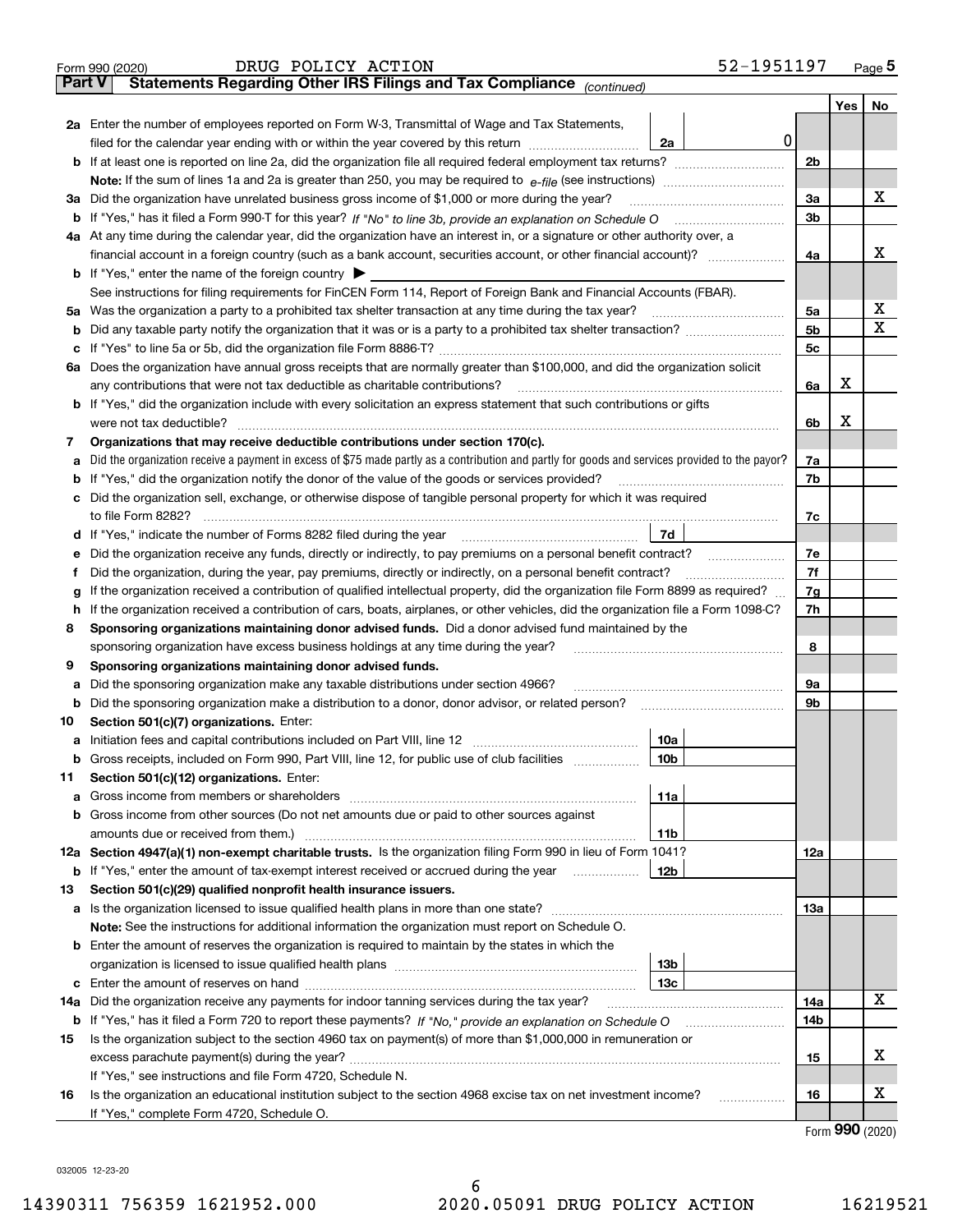|  | Form 990 (2020) |
|--|-----------------|
|  |                 |

| DRUG POLICY ACTION |  |
|--------------------|--|
|--------------------|--|

*For each "Yes" response to lines 2 through 7b below, and for a "No" response to line 8a, 8b, or 10b below, describe the circumstances, processes, or changes on Schedule O. See instructions.* Form 990 (2020) **Page 6**<br>**Part VI Governance, Management, and Disclosure** For each "Yes" response to lines 2 through 7b below, and for a "No" response

|              |                                                                                                                                                                               |                               |   |                 | Yes             | No                      |
|--------------|-------------------------------------------------------------------------------------------------------------------------------------------------------------------------------|-------------------------------|---|-----------------|-----------------|-------------------------|
|              | <b>1a</b> Enter the number of voting members of the governing body at the end of the tax year                                                                                 | 1a                            | 4 |                 |                 |                         |
|              | If there are material differences in voting rights among members of the governing body, or if the governing                                                                   |                               |   |                 |                 |                         |
|              | body delegated broad authority to an executive committee or similar committee, explain on Schedule O.                                                                         |                               |   |                 |                 |                         |
|              |                                                                                                                                                                               | 1b                            | 4 |                 |                 |                         |
| $\mathbf{2}$ | Did any officer, director, trustee, or key employee have a family relationship or a business relationship with any other                                                      |                               |   |                 |                 |                         |
|              | officer, director, trustee, or key employee?                                                                                                                                  |                               |   | $\mathbf{2}$    |                 | х                       |
| 3            | Did the organization delegate control over management duties customarily performed by or under the direct supervision                                                         |                               |   |                 |                 |                         |
|              |                                                                                                                                                                               |                               |   | 3               | x               |                         |
| 4            | Did the organization make any significant changes to its governing documents since the prior Form 990 was filed?                                                              |                               |   | 4               |                 | X                       |
| 5            |                                                                                                                                                                               |                               |   | 5               |                 | $\overline{\textbf{X}}$ |
| 6            | Did the organization have members or stockholders?                                                                                                                            |                               |   | 6               |                 | $\mathbf x$             |
|              | 7a Did the organization have members, stockholders, or other persons who had the power to elect or appoint one or                                                             |                               |   |                 |                 |                         |
|              |                                                                                                                                                                               |                               |   | 7a              |                 | x                       |
|              | <b>b</b> Are any governance decisions of the organization reserved to (or subject to approval by) members, stockholders, or                                                   |                               |   |                 |                 |                         |
|              | persons other than the governing body?                                                                                                                                        |                               |   | 7b              |                 | х                       |
| 8            | Did the organization contemporaneously document the meetings held or written actions undertaken during the year by the following:                                             |                               |   |                 |                 |                         |
| a            |                                                                                                                                                                               |                               |   | 8a              | X               |                         |
|              |                                                                                                                                                                               |                               |   | 8b              | X               |                         |
| 9            | Is there any officer, director, trustee, or key employee listed in Part VII, Section A, who cannot be reached at the                                                          |                               |   |                 |                 |                         |
|              |                                                                                                                                                                               |                               |   | 9               |                 | х                       |
|              | Section B. Policies (This Section B requests information about policies not required by the Internal Revenue Code.)                                                           |                               |   |                 |                 |                         |
|              |                                                                                                                                                                               |                               |   |                 | Yes             | No                      |
|              |                                                                                                                                                                               |                               |   |                 |                 | X                       |
|              |                                                                                                                                                                               |                               |   | 10a             |                 |                         |
|              | <b>b</b> If "Yes," did the organization have written policies and procedures governing the activities of such chapters, affiliates,                                           |                               |   |                 |                 |                         |
|              |                                                                                                                                                                               |                               |   | 10 <sub>b</sub> |                 |                         |
|              | 11a Has the organization provided a complete copy of this Form 990 to all members of its governing body before filing the form?                                               |                               |   | 11a             | X               |                         |
|              | <b>b</b> Describe in Schedule O the process, if any, used by the organization to review this Form 990.                                                                        |                               |   |                 |                 |                         |
|              |                                                                                                                                                                               |                               |   | 12a             | X               |                         |
| b            |                                                                                                                                                                               |                               |   | 12b             | X               |                         |
|              | c Did the organization regularly and consistently monitor and enforce compliance with the policy? If "Yes," describe                                                          |                               |   |                 |                 |                         |
|              | in Schedule O how this was done manufactured and continuum control of the Schedule O how this was done manufactured and continuum control of the Schedule O how this was done |                               |   | 12c             | х               |                         |
| 13           |                                                                                                                                                                               |                               |   | 13              | X               |                         |
| 14           | Did the organization have a written document retention and destruction policy? manufactured and the organization have a written document retention and destruction policy?    |                               |   | 14              | X               |                         |
| 15           | Did the process for determining compensation of the following persons include a review and approval by independent                                                            |                               |   |                 |                 |                         |
|              | persons, comparability data, and contemporaneous substantiation of the deliberation and decision?                                                                             |                               |   |                 |                 |                         |
|              |                                                                                                                                                                               |                               |   | 15a             |                 | X                       |
|              |                                                                                                                                                                               |                               |   | 15 <sub>b</sub> |                 | $\mathbf X$             |
|              | If "Yes" to line 15a or 15b, describe the process in Schedule O (see instructions).                                                                                           |                               |   |                 |                 |                         |
|              | 16a Did the organization invest in, contribute assets to, or participate in a joint venture or similar arrangement with a                                                     |                               |   |                 |                 |                         |
|              | taxable entity during the year?                                                                                                                                               |                               |   | 16a             |                 | X                       |
|              | b If "Yes," did the organization follow a written policy or procedure requiring the organization to evaluate its participation                                                |                               |   |                 |                 |                         |
|              | in joint venture arrangements under applicable federal tax law, and take steps to safequard the organization's                                                                |                               |   |                 |                 |                         |
|              | exempt status with respect to such arrangements?                                                                                                                              |                               |   | 16b             |                 |                         |
|              | <b>Section C. Disclosure</b>                                                                                                                                                  |                               |   |                 |                 |                         |
| 17           | List the states with which a copy of this Form 990 is required to be filed $\blacktriangleright$ SEE SCHEDULE O                                                               |                               |   |                 |                 |                         |
| 18           | Section 6104 requires an organization to make its Forms 1023 (1024 or 1024-A, if applicable), 990, and 990-T (Section 501(c)(3)s only) available                              |                               |   |                 |                 |                         |
|              | for public inspection. Indicate how you made these available. Check all that apply.                                                                                           |                               |   |                 |                 |                         |
|              | X   Own website<br>$X$ Another's website<br>$\lfloor x \rfloor$ Upon request                                                                                                  | Other (explain on Schedule O) |   |                 |                 |                         |
| 19           | Describe on Schedule O whether (and if so, how) the organization made its governing documents, conflict of interest policy, and financial                                     |                               |   |                 |                 |                         |
|              | statements available to the public during the tax year.                                                                                                                       |                               |   |                 |                 |                         |
|              | State the name, address, and telephone number of the person who possesses the organization's books and records                                                                |                               |   |                 |                 |                         |
|              |                                                                                                                                                                               |                               |   |                 |                 |                         |
|              |                                                                                                                                                                               |                               |   |                 |                 |                         |
|              | KIMBERLY THOMAS C/O DRUG POLICY ALLIANCE - $(212)613-8040$                                                                                                                    |                               |   |                 |                 |                         |
| 20           | 131 WEST 33RD STREET, 15TH FLOOR, NEW YORK,<br>10001<br>NY<br>032006 12-23-20                                                                                                 |                               |   |                 | Form 990 (2020) |                         |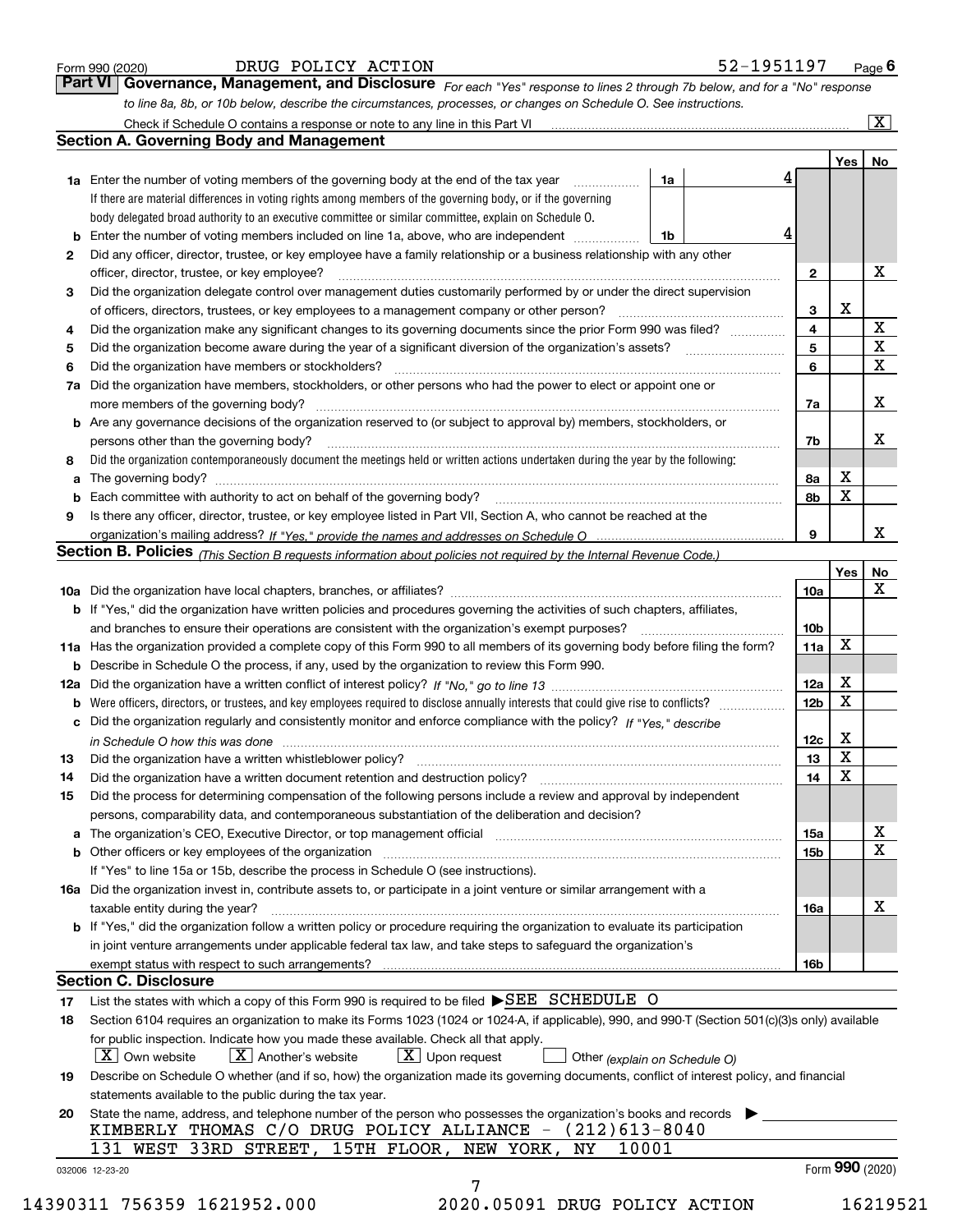|  |  | -- |
|--|--|----|
|  |  |    |
|  |  |    |
|  |  |    |

 $\mathcal{L}^{\text{max}}$ 

**7Part VII Compensation of Officers, Directors, Trustees, Key Employees, Highest Compensated Employees, and Independent Contractors**

Check if Schedule O contains a response or note to any line in this Part VII

**Section A. Officers, Directors, Trustees, Key Employees, and Highest Compensated Employees**

**1a**  Complete this table for all persons required to be listed. Report compensation for the calendar year ending with or within the organization's tax year. **•** List all of the organization's current officers, directors, trustees (whether individuals or organizations), regardless of amount of compensation.

Enter -0- in columns (D), (E), and (F) if no compensation was paid.

 $\bullet$  List all of the organization's  $\,$ current key employees, if any. See instructions for definition of "key employee."

**•** List the organization's five current highest compensated employees (other than an officer, director, trustee, or key employee) who received reportable compensation (Box 5 of Form W-2 and/or Box 7 of Form 1099-MISC) of more than \$100,000 from the organization and any related organizations.

**•** List all of the organization's former officers, key employees, and highest compensated employees who received more than \$100,000 of reportable compensation from the organization and any related organizations.

**former directors or trustees**  ¥ List all of the organization's that received, in the capacity as a former director or trustee of the organization, more than \$10,000 of reportable compensation from the organization and any related organizations.

See instructions for the order in which to list the persons above.

Check this box if neither the organization nor any related organization compensated any current officer, director, or trustee.  $\mathcal{L}^{\text{max}}$ 

| (A)                                | (B)               |                               |                      |             | (C)          |                                  |        | (D)             | (E)             | (F)           |
|------------------------------------|-------------------|-------------------------------|----------------------|-------------|--------------|----------------------------------|--------|-----------------|-----------------|---------------|
| Name and title                     | Average           |                               |                      | Position    |              | (do not check more than one      |        | Reportable      | Reportable      | Estimated     |
|                                    | hours per         |                               |                      |             |              | box, unless person is both an    |        | compensation    | compensation    | amount of     |
|                                    | week              |                               |                      |             |              | officer and a director/trustee)  |        | from            | from related    | other         |
|                                    | (list any         |                               |                      |             |              |                                  |        | the             | organizations   | compensation  |
|                                    | hours for         |                               |                      |             |              |                                  |        | organization    | (W-2/1099-MISC) | from the      |
|                                    | related           |                               |                      |             |              |                                  |        | (W-2/1099-MISC) |                 | organization  |
|                                    | organizations     |                               |                      |             |              |                                  |        |                 |                 | and related   |
|                                    | below<br>line)    | ndividual trustee or director | nstitutional trustee | Officer     | Key employee | Highest compensated<br> employee | Former |                 |                 | organizations |
| (1) RICHARD BURNS, INTERIM         | 8.00              |                               |                      |             |              |                                  |        |                 |                 |               |
| EXECUTIVE DIRECTOR UNTIL SEPT 2020 | 40.00             |                               |                      | $\mathbf X$ |              |                                  |        | $\mathbf 0$ .   | 216,000.        | 0.            |
| (2) KASSANDRA FREDERIQUE           | 8.00              |                               |                      |             |              |                                  |        |                 |                 |               |
| EXECUTIVE DIRECTOR AS OF SEPT 2020 | 40.00             |                               |                      | $\mathbf X$ |              |                                  |        | $0$ .           | 176,825.        | 31,955.       |
| (3) KIMBERLY THOMAS, CHIEF         | 8.00              |                               |                      |             |              |                                  |        |                 |                 |               |
| OPERATING OFFICER AS OF MARCH 2021 | 40.00             |                               |                      | $\mathbf X$ |              |                                  |        | 0.              | $\mathbf 0$ .   | $0_{.}$       |
| (4) DEREK (OSCAR) HODEL            | $\overline{2.00}$ |                               |                      |             |              |                                  |        |                 |                 |               |
| PRESIDENT                          | 2.00              | $\mathbf X$                   |                      | $\mathbf X$ |              |                                  |        | 0.              | $\mathbf 0$ .   | 0.            |
| (5) CHRISTINE DOWNTON              | $\overline{2.00}$ |                               |                      |             |              |                                  |        |                 |                 |               |
| TREASURER                          | 2.00              | $\mathbf X$                   |                      | $\mathbf X$ |              |                                  |        | 0.              | $\mathbf 0$ .   | $0_{.}$       |
| (6) KENNETH MONTEIRO               | $\overline{2.00}$ |                               |                      |             |              |                                  |        |                 |                 |               |
| SECRETARY                          | 0.00              | $\mathbf X$                   |                      | $\rm X$     |              |                                  |        | 0.              | $\mathbf 0$ .   | 0.            |
| (7) SUSAN KANE                     | 1.00              |                               |                      |             |              |                                  |        |                 |                 |               |
| <b>DIRECTOR</b>                    | 0.00              | $\mathbf X$                   |                      |             |              |                                  |        | 0.              | 0.              | $0_{.}$       |
| (8) DAVID C. LEWIS, MD             | 1.00              |                               |                      |             |              |                                  |        |                 |                 |               |
| DIRECTOR UNTIL DEC 2020            | 1.00              | X                             |                      |             |              |                                  |        | 0.              | $\mathbf 0$ .   | 0.            |
|                                    |                   |                               |                      |             |              |                                  |        |                 |                 |               |
|                                    |                   |                               |                      |             |              |                                  |        |                 |                 |               |
|                                    |                   |                               |                      |             |              |                                  |        |                 |                 |               |
|                                    |                   |                               |                      |             |              |                                  |        |                 |                 |               |
|                                    |                   |                               |                      |             |              |                                  |        |                 |                 |               |
|                                    |                   |                               |                      |             |              |                                  |        |                 |                 |               |
|                                    |                   |                               |                      |             |              |                                  |        |                 |                 |               |
|                                    |                   |                               |                      |             |              |                                  |        |                 |                 |               |
|                                    |                   |                               |                      |             |              |                                  |        |                 |                 |               |
|                                    |                   |                               |                      |             |              |                                  |        |                 |                 |               |
|                                    |                   |                               |                      |             |              |                                  |        |                 |                 |               |
|                                    |                   |                               |                      |             |              |                                  |        |                 |                 |               |
|                                    |                   |                               |                      |             |              |                                  |        |                 |                 |               |
|                                    |                   |                               |                      |             |              |                                  |        |                 |                 |               |
|                                    |                   |                               |                      |             |              |                                  |        |                 |                 |               |

8

032007 12-23-20

Form (2020) **990**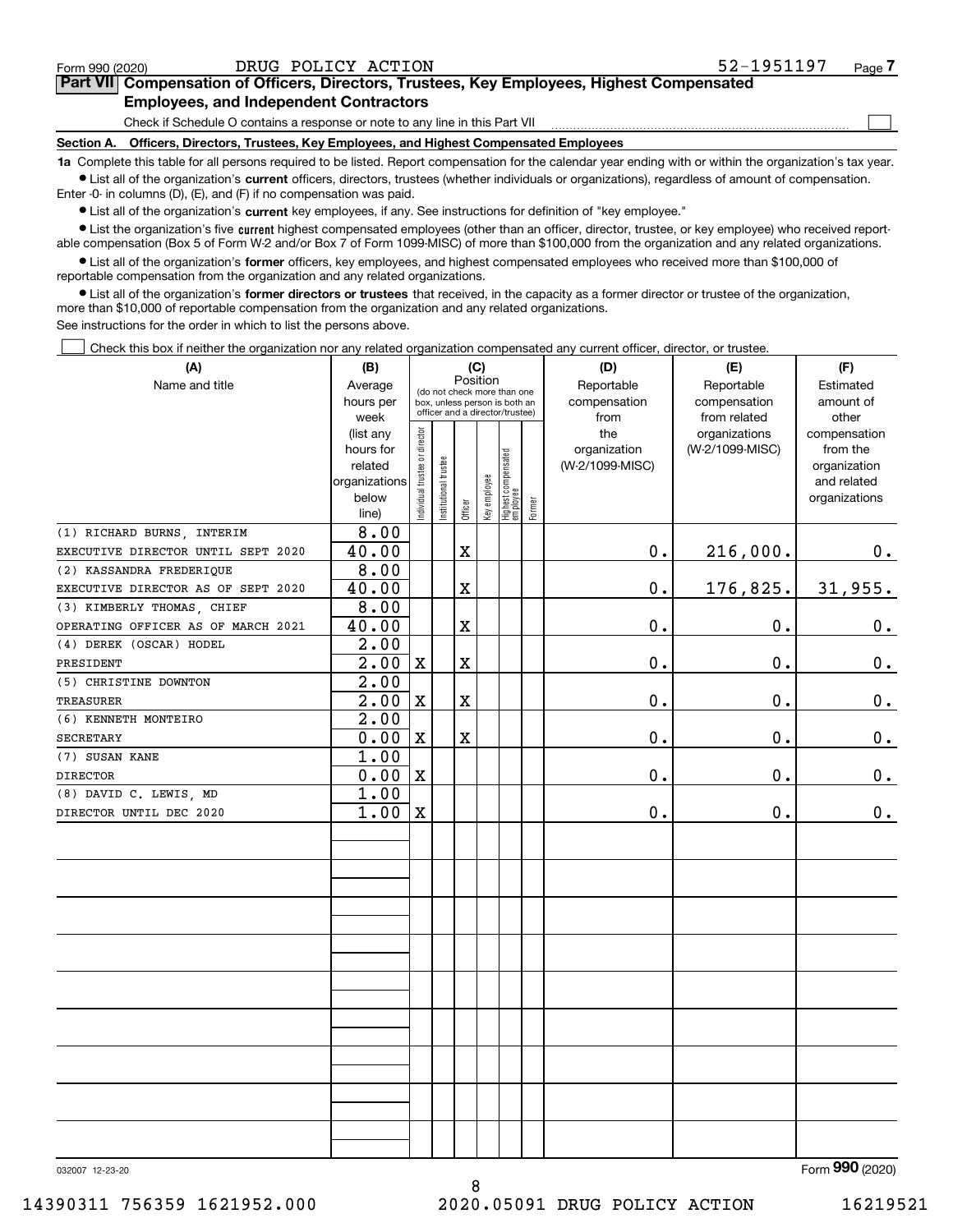|              | DRUG POLICY ACTION<br>Form 990 (2020)                                                                                                                                                                                                                                                               |                                                                                           |                                |                       |                 |              |                                                                                                     |        |                                                                | 52-1951197                                                       |    |     |                                                                                                | Page 8  |
|--------------|-----------------------------------------------------------------------------------------------------------------------------------------------------------------------------------------------------------------------------------------------------------------------------------------------------|-------------------------------------------------------------------------------------------|--------------------------------|-----------------------|-----------------|--------------|-----------------------------------------------------------------------------------------------------|--------|----------------------------------------------------------------|------------------------------------------------------------------|----|-----|------------------------------------------------------------------------------------------------|---------|
|              | <b>Part VII</b><br>Section A. Officers, Directors, Trustees, Key Employees, and Highest Compensated Employees (continued)                                                                                                                                                                           |                                                                                           |                                |                       |                 |              |                                                                                                     |        |                                                                |                                                                  |    |     |                                                                                                |         |
|              | (A)<br>Name and title                                                                                                                                                                                                                                                                               | (B)<br>Average                                                                            |                                |                       | (C)<br>Position |              | (do not check more than one                                                                         |        | (D)<br>Reportable                                              | (E)<br>Reportable                                                |    |     | (F)<br>Estimated                                                                               |         |
|              |                                                                                                                                                                                                                                                                                                     | hours per<br>week<br>(list any<br>hours for<br>related<br>organizations<br>below<br>line) | Individual trustee or director | Institutional trustee | Officer         | Key employee | box, unless person is both an<br>officer and a director/trustee)<br>Highest compensated<br>employee | Former | compensation<br>from<br>the<br>organization<br>(W-2/1099-MISC) | compensation<br>from related<br>organizations<br>(W-2/1099-MISC) |    |     | amount of<br>other<br>compensation<br>from the<br>organization<br>and related<br>organizations |         |
|              |                                                                                                                                                                                                                                                                                                     |                                                                                           |                                |                       |                 |              |                                                                                                     |        |                                                                |                                                                  |    |     |                                                                                                |         |
|              |                                                                                                                                                                                                                                                                                                     |                                                                                           |                                |                       |                 |              |                                                                                                     |        |                                                                |                                                                  |    |     |                                                                                                |         |
|              |                                                                                                                                                                                                                                                                                                     |                                                                                           |                                |                       |                 |              |                                                                                                     |        |                                                                |                                                                  |    |     |                                                                                                |         |
|              |                                                                                                                                                                                                                                                                                                     |                                                                                           |                                |                       |                 |              |                                                                                                     |        |                                                                |                                                                  |    |     |                                                                                                |         |
|              |                                                                                                                                                                                                                                                                                                     |                                                                                           |                                |                       |                 |              |                                                                                                     |        |                                                                |                                                                  |    |     |                                                                                                |         |
|              |                                                                                                                                                                                                                                                                                                     |                                                                                           |                                |                       |                 |              |                                                                                                     |        |                                                                |                                                                  |    |     |                                                                                                |         |
|              |                                                                                                                                                                                                                                                                                                     |                                                                                           |                                |                       |                 |              |                                                                                                     |        |                                                                |                                                                  |    |     |                                                                                                |         |
|              | 1b Subtotal                                                                                                                                                                                                                                                                                         |                                                                                           |                                |                       |                 |              |                                                                                                     |        | 0.                                                             | 392,825.                                                         |    |     | 31,955.                                                                                        |         |
|              | c Total from continuation sheets to Part VII, Section A <b>manual</b> contains the Total from continuum<br>d Total (add lines 1b and 1c).                                                                                                                                                           |                                                                                           |                                |                       |                 |              |                                                                                                     |        | $\overline{0}$ .<br>$\overline{0}$ .                           | 392, 825.                                                        | 0. |     | 31,955.                                                                                        | 0.      |
| $\mathbf{2}$ | Total number of individuals (including but not limited to those listed above) who received more than \$100,000 of reportable<br>compensation from the organization $\blacktriangleright$                                                                                                            |                                                                                           |                                |                       |                 |              |                                                                                                     |        |                                                                |                                                                  |    |     |                                                                                                | 0       |
| З            | Did the organization list any former officer, director, trustee, key employee, or highest compensated employee on                                                                                                                                                                                   |                                                                                           |                                |                       |                 |              |                                                                                                     |        |                                                                |                                                                  |    | 3   | Yes                                                                                            | No<br>х |
| 4            | For any individual listed on line 1a, is the sum of reportable compensation and other compensation from the organization                                                                                                                                                                            |                                                                                           |                                |                       |                 |              |                                                                                                     |        |                                                                |                                                                  |    | 4   | х                                                                                              |         |
| 5            | Did any person listed on line 1a receive or accrue compensation from any unrelated organization or individual for services                                                                                                                                                                          |                                                                                           |                                |                       |                 |              |                                                                                                     |        |                                                                |                                                                  |    | 5   |                                                                                                | x       |
| 1            | <b>Section B. Independent Contractors</b><br>Complete this table for your five highest compensated independent contractors that received more than \$100,000 of compensation from<br>the organization. Report compensation for the calendar year ending with or within the organization's tax year. |                                                                                           |                                |                       |                 |              |                                                                                                     |        |                                                                |                                                                  |    |     |                                                                                                |         |
|              | (A)<br>Name and business address                                                                                                                                                                                                                                                                    |                                                                                           |                                | <b>NONE</b>           |                 |              |                                                                                                     |        | (B)<br>Description of services                                 |                                                                  |    | (C) | Compensation                                                                                   |         |
|              |                                                                                                                                                                                                                                                                                                     |                                                                                           |                                |                       |                 |              |                                                                                                     |        |                                                                |                                                                  |    |     |                                                                                                |         |
|              |                                                                                                                                                                                                                                                                                                     |                                                                                           |                                |                       |                 |              |                                                                                                     |        |                                                                |                                                                  |    |     |                                                                                                |         |
|              |                                                                                                                                                                                                                                                                                                     |                                                                                           |                                |                       |                 |              |                                                                                                     |        |                                                                |                                                                  |    |     |                                                                                                |         |
|              |                                                                                                                                                                                                                                                                                                     |                                                                                           |                                |                       |                 |              |                                                                                                     |        |                                                                |                                                                  |    |     |                                                                                                |         |
| 2            | Total number of independent contractors (including but not limited to those listed above) who received more than<br>\$100,000 of compensation from the organization                                                                                                                                 |                                                                                           |                                |                       |                 | 0            |                                                                                                     |        |                                                                |                                                                  |    |     |                                                                                                |         |
|              |                                                                                                                                                                                                                                                                                                     |                                                                                           |                                |                       |                 |              |                                                                                                     |        |                                                                |                                                                  |    |     | Form 990 (2020)                                                                                |         |

032008 12-23-20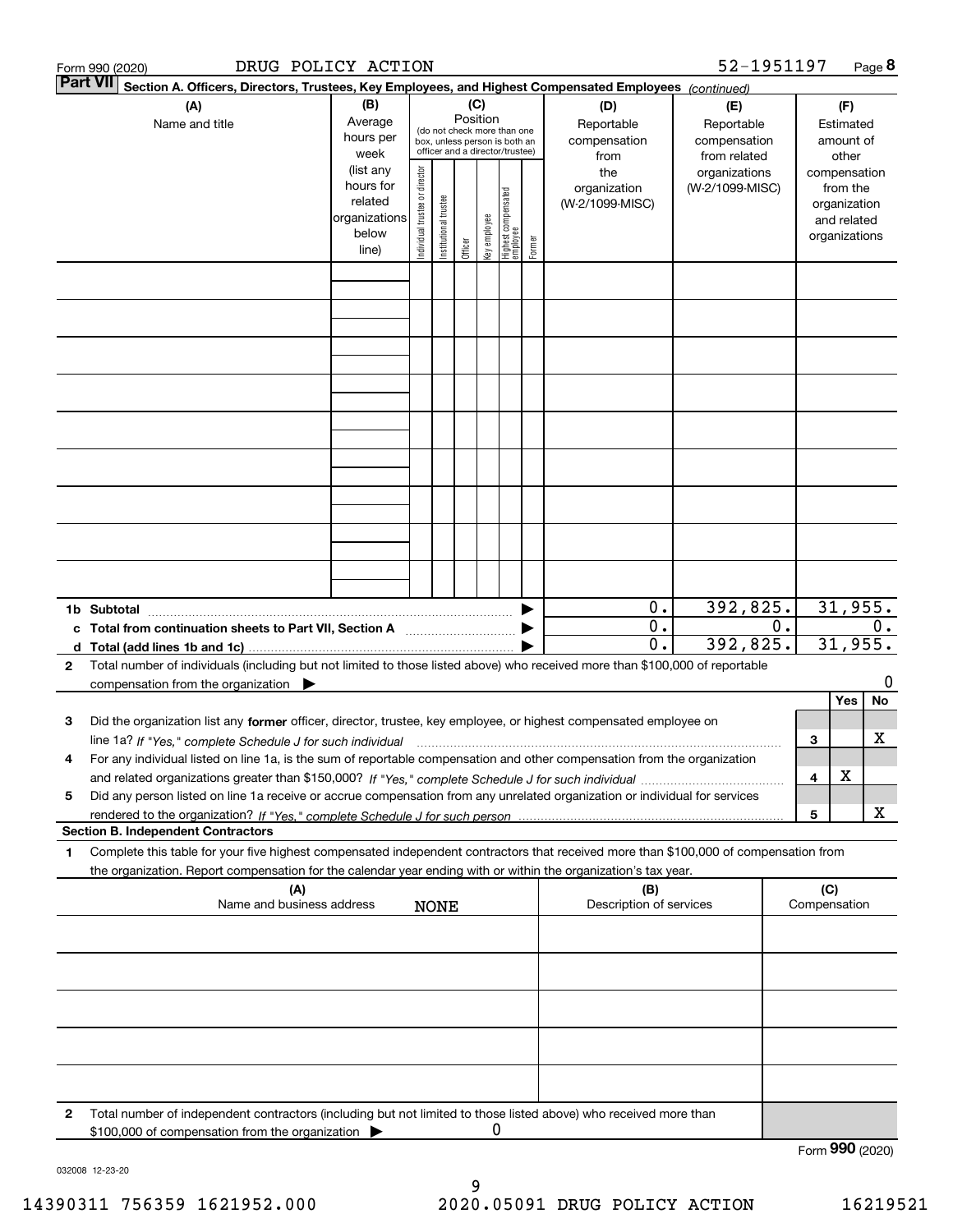| <b>Part VIII</b><br>Check if Schedule O contains a response or note to any line in this Part VIII<br>$\overline{(C)}$<br>(B)<br>(D)<br>(A)<br>Related or exempt<br>Unrelated<br>Total revenue<br>function revenue<br>lbusiness revenue<br>1a<br>Contributions, Gifts, Grants<br>and Other Similar Amounts<br>1 a Federated campaigns<br>1 <sub>b</sub><br>Membership dues<br>b<br>1 <sub>c</sub><br>Fundraising events<br>с<br>1 <sub>d</sub><br>Related organizations<br>d<br>1e<br>Government grants (contributions)<br>е<br>All other contributions, gifts, grants, and<br>f<br>2,955,475.<br>similar amounts not included above<br>1f<br> 1g <br>Noncash contributions included in lines 1a-1f<br>2,955,475.<br><b>Business Code</b><br>Program Service<br>Revenue<br>2 a<br><u> 1980 - Andrea Barbara, poeta espainiar político e a propia de la propia de la propia de la propia de la propia</u><br>b<br><u> Alexandria de la contrada de la contrada de la contrada de la contrada de la contrada de la contrada de la c</u><br>c<br><u>and the state of the state of the state of the state of the state of the state of the state of the state of the state of the state of the state of the state of the state of the state of the state of the state of the state</u><br>d<br><u> 1989 - Johann Barn, mars ann an t-Amhain an t-Amhain an t-Amhain an t-Amhain an t-Amhain an t-Amhain an t-A</u><br>е<br>All other program service revenue<br>f<br>▶<br>g<br>3<br>Investment income (including dividends, interest, and<br>98,771.<br>Income from investment of tax-exempt bond proceeds<br>4<br>5<br>(i) Real<br>(ii) Personal<br>6a<br>6 a Gross rents<br>6 <sub>b</sub><br>Less: rental expenses<br>b<br>6c<br>Rental income or (loss)<br>c<br>d Net rental income or (loss)<br>(i) Securities<br>(ii) Other<br>7 a Gross amount from sales of<br>assets other than inventory<br>7a<br><b>b</b> Less: cost or other basis<br>evenue<br>7b<br>and sales expenses<br>7c<br>c Gain or (loss)<br>œ<br>Other<br>8 a Gross income from fundraising events (not<br>contributions reported on line 1c). See<br> 8a<br>8b<br><b>b</b> Less: direct expenses <b>constants b</b><br>c Net income or (loss) from fundraising events<br>9 a Gross income from gaming activities. See<br>  9a<br>9 <sub>b</sub><br><b>b</b> Less: direct expenses <b>manually</b><br>c Net income or (loss) from gaming activities<br>.<br>10 a Gross sales of inventory, less returns<br>10 <sub>b</sub><br>c Net income or (loss) from sales of inventory<br><b>Business Code</b><br>Miscellaneous<br>162.<br>162.<br>900099<br>11 a OTHER INCOME<br>Revenue<br>b<br>c<br><u> 1989 - Johann Stein, mars an deutscher Stein und der Stein und der Stein und der Stein und der Stein und der</u><br>162.<br>$\blacktriangleright$ 3,054,408.<br>98,933.<br>0.<br>0.<br>12 |  | DRUG POLICY ACTION<br>Form 990 (2020) |  | 52-1951197 | Page 9                                                   |
|-------------------------------------------------------------------------------------------------------------------------------------------------------------------------------------------------------------------------------------------------------------------------------------------------------------------------------------------------------------------------------------------------------------------------------------------------------------------------------------------------------------------------------------------------------------------------------------------------------------------------------------------------------------------------------------------------------------------------------------------------------------------------------------------------------------------------------------------------------------------------------------------------------------------------------------------------------------------------------------------------------------------------------------------------------------------------------------------------------------------------------------------------------------------------------------------------------------------------------------------------------------------------------------------------------------------------------------------------------------------------------------------------------------------------------------------------------------------------------------------------------------------------------------------------------------------------------------------------------------------------------------------------------------------------------------------------------------------------------------------------------------------------------------------------------------------------------------------------------------------------------------------------------------------------------------------------------------------------------------------------------------------------------------------------------------------------------------------------------------------------------------------------------------------------------------------------------------------------------------------------------------------------------------------------------------------------------------------------------------------------------------------------------------------------------------------------------------------------------------------------------------------------------------------------------------------------------------------------------------------------------------------------------------------------------------------------------------------------------------------------------------------------------------------------------------------------------------------------------------|--|---------------------------------------|--|------------|----------------------------------------------------------|
|                                                                                                                                                                                                                                                                                                                                                                                                                                                                                                                                                                                                                                                                                                                                                                                                                                                                                                                                                                                                                                                                                                                                                                                                                                                                                                                                                                                                                                                                                                                                                                                                                                                                                                                                                                                                                                                                                                                                                                                                                                                                                                                                                                                                                                                                                                                                                                                                                                                                                                                                                                                                                                                                                                                                                                                                                                                             |  | <b>Statement of Revenue</b>           |  |            |                                                          |
|                                                                                                                                                                                                                                                                                                                                                                                                                                                                                                                                                                                                                                                                                                                                                                                                                                                                                                                                                                                                                                                                                                                                                                                                                                                                                                                                                                                                                                                                                                                                                                                                                                                                                                                                                                                                                                                                                                                                                                                                                                                                                                                                                                                                                                                                                                                                                                                                                                                                                                                                                                                                                                                                                                                                                                                                                                                             |  |                                       |  |            |                                                          |
|                                                                                                                                                                                                                                                                                                                                                                                                                                                                                                                                                                                                                                                                                                                                                                                                                                                                                                                                                                                                                                                                                                                                                                                                                                                                                                                                                                                                                                                                                                                                                                                                                                                                                                                                                                                                                                                                                                                                                                                                                                                                                                                                                                                                                                                                                                                                                                                                                                                                                                                                                                                                                                                                                                                                                                                                                                                             |  |                                       |  |            | Revenue excluded<br>from tax under<br>sections 512 - 514 |
|                                                                                                                                                                                                                                                                                                                                                                                                                                                                                                                                                                                                                                                                                                                                                                                                                                                                                                                                                                                                                                                                                                                                                                                                                                                                                                                                                                                                                                                                                                                                                                                                                                                                                                                                                                                                                                                                                                                                                                                                                                                                                                                                                                                                                                                                                                                                                                                                                                                                                                                                                                                                                                                                                                                                                                                                                                                             |  |                                       |  |            |                                                          |
|                                                                                                                                                                                                                                                                                                                                                                                                                                                                                                                                                                                                                                                                                                                                                                                                                                                                                                                                                                                                                                                                                                                                                                                                                                                                                                                                                                                                                                                                                                                                                                                                                                                                                                                                                                                                                                                                                                                                                                                                                                                                                                                                                                                                                                                                                                                                                                                                                                                                                                                                                                                                                                                                                                                                                                                                                                                             |  |                                       |  |            |                                                          |
|                                                                                                                                                                                                                                                                                                                                                                                                                                                                                                                                                                                                                                                                                                                                                                                                                                                                                                                                                                                                                                                                                                                                                                                                                                                                                                                                                                                                                                                                                                                                                                                                                                                                                                                                                                                                                                                                                                                                                                                                                                                                                                                                                                                                                                                                                                                                                                                                                                                                                                                                                                                                                                                                                                                                                                                                                                                             |  |                                       |  |            |                                                          |
|                                                                                                                                                                                                                                                                                                                                                                                                                                                                                                                                                                                                                                                                                                                                                                                                                                                                                                                                                                                                                                                                                                                                                                                                                                                                                                                                                                                                                                                                                                                                                                                                                                                                                                                                                                                                                                                                                                                                                                                                                                                                                                                                                                                                                                                                                                                                                                                                                                                                                                                                                                                                                                                                                                                                                                                                                                                             |  |                                       |  |            |                                                          |
|                                                                                                                                                                                                                                                                                                                                                                                                                                                                                                                                                                                                                                                                                                                                                                                                                                                                                                                                                                                                                                                                                                                                                                                                                                                                                                                                                                                                                                                                                                                                                                                                                                                                                                                                                                                                                                                                                                                                                                                                                                                                                                                                                                                                                                                                                                                                                                                                                                                                                                                                                                                                                                                                                                                                                                                                                                                             |  |                                       |  |            |                                                          |
|                                                                                                                                                                                                                                                                                                                                                                                                                                                                                                                                                                                                                                                                                                                                                                                                                                                                                                                                                                                                                                                                                                                                                                                                                                                                                                                                                                                                                                                                                                                                                                                                                                                                                                                                                                                                                                                                                                                                                                                                                                                                                                                                                                                                                                                                                                                                                                                                                                                                                                                                                                                                                                                                                                                                                                                                                                                             |  |                                       |  |            |                                                          |
|                                                                                                                                                                                                                                                                                                                                                                                                                                                                                                                                                                                                                                                                                                                                                                                                                                                                                                                                                                                                                                                                                                                                                                                                                                                                                                                                                                                                                                                                                                                                                                                                                                                                                                                                                                                                                                                                                                                                                                                                                                                                                                                                                                                                                                                                                                                                                                                                                                                                                                                                                                                                                                                                                                                                                                                                                                                             |  |                                       |  |            |                                                          |
|                                                                                                                                                                                                                                                                                                                                                                                                                                                                                                                                                                                                                                                                                                                                                                                                                                                                                                                                                                                                                                                                                                                                                                                                                                                                                                                                                                                                                                                                                                                                                                                                                                                                                                                                                                                                                                                                                                                                                                                                                                                                                                                                                                                                                                                                                                                                                                                                                                                                                                                                                                                                                                                                                                                                                                                                                                                             |  |                                       |  |            |                                                          |
|                                                                                                                                                                                                                                                                                                                                                                                                                                                                                                                                                                                                                                                                                                                                                                                                                                                                                                                                                                                                                                                                                                                                                                                                                                                                                                                                                                                                                                                                                                                                                                                                                                                                                                                                                                                                                                                                                                                                                                                                                                                                                                                                                                                                                                                                                                                                                                                                                                                                                                                                                                                                                                                                                                                                                                                                                                                             |  |                                       |  |            |                                                          |
|                                                                                                                                                                                                                                                                                                                                                                                                                                                                                                                                                                                                                                                                                                                                                                                                                                                                                                                                                                                                                                                                                                                                                                                                                                                                                                                                                                                                                                                                                                                                                                                                                                                                                                                                                                                                                                                                                                                                                                                                                                                                                                                                                                                                                                                                                                                                                                                                                                                                                                                                                                                                                                                                                                                                                                                                                                                             |  |                                       |  |            |                                                          |
|                                                                                                                                                                                                                                                                                                                                                                                                                                                                                                                                                                                                                                                                                                                                                                                                                                                                                                                                                                                                                                                                                                                                                                                                                                                                                                                                                                                                                                                                                                                                                                                                                                                                                                                                                                                                                                                                                                                                                                                                                                                                                                                                                                                                                                                                                                                                                                                                                                                                                                                                                                                                                                                                                                                                                                                                                                                             |  |                                       |  |            |                                                          |
|                                                                                                                                                                                                                                                                                                                                                                                                                                                                                                                                                                                                                                                                                                                                                                                                                                                                                                                                                                                                                                                                                                                                                                                                                                                                                                                                                                                                                                                                                                                                                                                                                                                                                                                                                                                                                                                                                                                                                                                                                                                                                                                                                                                                                                                                                                                                                                                                                                                                                                                                                                                                                                                                                                                                                                                                                                                             |  |                                       |  |            |                                                          |
|                                                                                                                                                                                                                                                                                                                                                                                                                                                                                                                                                                                                                                                                                                                                                                                                                                                                                                                                                                                                                                                                                                                                                                                                                                                                                                                                                                                                                                                                                                                                                                                                                                                                                                                                                                                                                                                                                                                                                                                                                                                                                                                                                                                                                                                                                                                                                                                                                                                                                                                                                                                                                                                                                                                                                                                                                                                             |  |                                       |  |            |                                                          |
|                                                                                                                                                                                                                                                                                                                                                                                                                                                                                                                                                                                                                                                                                                                                                                                                                                                                                                                                                                                                                                                                                                                                                                                                                                                                                                                                                                                                                                                                                                                                                                                                                                                                                                                                                                                                                                                                                                                                                                                                                                                                                                                                                                                                                                                                                                                                                                                                                                                                                                                                                                                                                                                                                                                                                                                                                                                             |  |                                       |  |            |                                                          |
|                                                                                                                                                                                                                                                                                                                                                                                                                                                                                                                                                                                                                                                                                                                                                                                                                                                                                                                                                                                                                                                                                                                                                                                                                                                                                                                                                                                                                                                                                                                                                                                                                                                                                                                                                                                                                                                                                                                                                                                                                                                                                                                                                                                                                                                                                                                                                                                                                                                                                                                                                                                                                                                                                                                                                                                                                                                             |  |                                       |  |            |                                                          |
|                                                                                                                                                                                                                                                                                                                                                                                                                                                                                                                                                                                                                                                                                                                                                                                                                                                                                                                                                                                                                                                                                                                                                                                                                                                                                                                                                                                                                                                                                                                                                                                                                                                                                                                                                                                                                                                                                                                                                                                                                                                                                                                                                                                                                                                                                                                                                                                                                                                                                                                                                                                                                                                                                                                                                                                                                                                             |  |                                       |  |            |                                                          |
|                                                                                                                                                                                                                                                                                                                                                                                                                                                                                                                                                                                                                                                                                                                                                                                                                                                                                                                                                                                                                                                                                                                                                                                                                                                                                                                                                                                                                                                                                                                                                                                                                                                                                                                                                                                                                                                                                                                                                                                                                                                                                                                                                                                                                                                                                                                                                                                                                                                                                                                                                                                                                                                                                                                                                                                                                                                             |  |                                       |  |            |                                                          |
|                                                                                                                                                                                                                                                                                                                                                                                                                                                                                                                                                                                                                                                                                                                                                                                                                                                                                                                                                                                                                                                                                                                                                                                                                                                                                                                                                                                                                                                                                                                                                                                                                                                                                                                                                                                                                                                                                                                                                                                                                                                                                                                                                                                                                                                                                                                                                                                                                                                                                                                                                                                                                                                                                                                                                                                                                                                             |  |                                       |  |            |                                                          |
|                                                                                                                                                                                                                                                                                                                                                                                                                                                                                                                                                                                                                                                                                                                                                                                                                                                                                                                                                                                                                                                                                                                                                                                                                                                                                                                                                                                                                                                                                                                                                                                                                                                                                                                                                                                                                                                                                                                                                                                                                                                                                                                                                                                                                                                                                                                                                                                                                                                                                                                                                                                                                                                                                                                                                                                                                                                             |  |                                       |  |            | 98,771.                                                  |
|                                                                                                                                                                                                                                                                                                                                                                                                                                                                                                                                                                                                                                                                                                                                                                                                                                                                                                                                                                                                                                                                                                                                                                                                                                                                                                                                                                                                                                                                                                                                                                                                                                                                                                                                                                                                                                                                                                                                                                                                                                                                                                                                                                                                                                                                                                                                                                                                                                                                                                                                                                                                                                                                                                                                                                                                                                                             |  |                                       |  |            |                                                          |
|                                                                                                                                                                                                                                                                                                                                                                                                                                                                                                                                                                                                                                                                                                                                                                                                                                                                                                                                                                                                                                                                                                                                                                                                                                                                                                                                                                                                                                                                                                                                                                                                                                                                                                                                                                                                                                                                                                                                                                                                                                                                                                                                                                                                                                                                                                                                                                                                                                                                                                                                                                                                                                                                                                                                                                                                                                                             |  |                                       |  |            |                                                          |
|                                                                                                                                                                                                                                                                                                                                                                                                                                                                                                                                                                                                                                                                                                                                                                                                                                                                                                                                                                                                                                                                                                                                                                                                                                                                                                                                                                                                                                                                                                                                                                                                                                                                                                                                                                                                                                                                                                                                                                                                                                                                                                                                                                                                                                                                                                                                                                                                                                                                                                                                                                                                                                                                                                                                                                                                                                                             |  |                                       |  |            |                                                          |
|                                                                                                                                                                                                                                                                                                                                                                                                                                                                                                                                                                                                                                                                                                                                                                                                                                                                                                                                                                                                                                                                                                                                                                                                                                                                                                                                                                                                                                                                                                                                                                                                                                                                                                                                                                                                                                                                                                                                                                                                                                                                                                                                                                                                                                                                                                                                                                                                                                                                                                                                                                                                                                                                                                                                                                                                                                                             |  |                                       |  |            |                                                          |
|                                                                                                                                                                                                                                                                                                                                                                                                                                                                                                                                                                                                                                                                                                                                                                                                                                                                                                                                                                                                                                                                                                                                                                                                                                                                                                                                                                                                                                                                                                                                                                                                                                                                                                                                                                                                                                                                                                                                                                                                                                                                                                                                                                                                                                                                                                                                                                                                                                                                                                                                                                                                                                                                                                                                                                                                                                                             |  |                                       |  |            |                                                          |
|                                                                                                                                                                                                                                                                                                                                                                                                                                                                                                                                                                                                                                                                                                                                                                                                                                                                                                                                                                                                                                                                                                                                                                                                                                                                                                                                                                                                                                                                                                                                                                                                                                                                                                                                                                                                                                                                                                                                                                                                                                                                                                                                                                                                                                                                                                                                                                                                                                                                                                                                                                                                                                                                                                                                                                                                                                                             |  |                                       |  |            |                                                          |
|                                                                                                                                                                                                                                                                                                                                                                                                                                                                                                                                                                                                                                                                                                                                                                                                                                                                                                                                                                                                                                                                                                                                                                                                                                                                                                                                                                                                                                                                                                                                                                                                                                                                                                                                                                                                                                                                                                                                                                                                                                                                                                                                                                                                                                                                                                                                                                                                                                                                                                                                                                                                                                                                                                                                                                                                                                                             |  |                                       |  |            |                                                          |
|                                                                                                                                                                                                                                                                                                                                                                                                                                                                                                                                                                                                                                                                                                                                                                                                                                                                                                                                                                                                                                                                                                                                                                                                                                                                                                                                                                                                                                                                                                                                                                                                                                                                                                                                                                                                                                                                                                                                                                                                                                                                                                                                                                                                                                                                                                                                                                                                                                                                                                                                                                                                                                                                                                                                                                                                                                                             |  |                                       |  |            |                                                          |
|                                                                                                                                                                                                                                                                                                                                                                                                                                                                                                                                                                                                                                                                                                                                                                                                                                                                                                                                                                                                                                                                                                                                                                                                                                                                                                                                                                                                                                                                                                                                                                                                                                                                                                                                                                                                                                                                                                                                                                                                                                                                                                                                                                                                                                                                                                                                                                                                                                                                                                                                                                                                                                                                                                                                                                                                                                                             |  |                                       |  |            |                                                          |
|                                                                                                                                                                                                                                                                                                                                                                                                                                                                                                                                                                                                                                                                                                                                                                                                                                                                                                                                                                                                                                                                                                                                                                                                                                                                                                                                                                                                                                                                                                                                                                                                                                                                                                                                                                                                                                                                                                                                                                                                                                                                                                                                                                                                                                                                                                                                                                                                                                                                                                                                                                                                                                                                                                                                                                                                                                                             |  |                                       |  |            |                                                          |
|                                                                                                                                                                                                                                                                                                                                                                                                                                                                                                                                                                                                                                                                                                                                                                                                                                                                                                                                                                                                                                                                                                                                                                                                                                                                                                                                                                                                                                                                                                                                                                                                                                                                                                                                                                                                                                                                                                                                                                                                                                                                                                                                                                                                                                                                                                                                                                                                                                                                                                                                                                                                                                                                                                                                                                                                                                                             |  |                                       |  |            |                                                          |
|                                                                                                                                                                                                                                                                                                                                                                                                                                                                                                                                                                                                                                                                                                                                                                                                                                                                                                                                                                                                                                                                                                                                                                                                                                                                                                                                                                                                                                                                                                                                                                                                                                                                                                                                                                                                                                                                                                                                                                                                                                                                                                                                                                                                                                                                                                                                                                                                                                                                                                                                                                                                                                                                                                                                                                                                                                                             |  |                                       |  |            |                                                          |
|                                                                                                                                                                                                                                                                                                                                                                                                                                                                                                                                                                                                                                                                                                                                                                                                                                                                                                                                                                                                                                                                                                                                                                                                                                                                                                                                                                                                                                                                                                                                                                                                                                                                                                                                                                                                                                                                                                                                                                                                                                                                                                                                                                                                                                                                                                                                                                                                                                                                                                                                                                                                                                                                                                                                                                                                                                                             |  |                                       |  |            |                                                          |
|                                                                                                                                                                                                                                                                                                                                                                                                                                                                                                                                                                                                                                                                                                                                                                                                                                                                                                                                                                                                                                                                                                                                                                                                                                                                                                                                                                                                                                                                                                                                                                                                                                                                                                                                                                                                                                                                                                                                                                                                                                                                                                                                                                                                                                                                                                                                                                                                                                                                                                                                                                                                                                                                                                                                                                                                                                                             |  |                                       |  |            |                                                          |
|                                                                                                                                                                                                                                                                                                                                                                                                                                                                                                                                                                                                                                                                                                                                                                                                                                                                                                                                                                                                                                                                                                                                                                                                                                                                                                                                                                                                                                                                                                                                                                                                                                                                                                                                                                                                                                                                                                                                                                                                                                                                                                                                                                                                                                                                                                                                                                                                                                                                                                                                                                                                                                                                                                                                                                                                                                                             |  |                                       |  |            |                                                          |
|                                                                                                                                                                                                                                                                                                                                                                                                                                                                                                                                                                                                                                                                                                                                                                                                                                                                                                                                                                                                                                                                                                                                                                                                                                                                                                                                                                                                                                                                                                                                                                                                                                                                                                                                                                                                                                                                                                                                                                                                                                                                                                                                                                                                                                                                                                                                                                                                                                                                                                                                                                                                                                                                                                                                                                                                                                                             |  |                                       |  |            |                                                          |
|                                                                                                                                                                                                                                                                                                                                                                                                                                                                                                                                                                                                                                                                                                                                                                                                                                                                                                                                                                                                                                                                                                                                                                                                                                                                                                                                                                                                                                                                                                                                                                                                                                                                                                                                                                                                                                                                                                                                                                                                                                                                                                                                                                                                                                                                                                                                                                                                                                                                                                                                                                                                                                                                                                                                                                                                                                                             |  |                                       |  |            |                                                          |
|                                                                                                                                                                                                                                                                                                                                                                                                                                                                                                                                                                                                                                                                                                                                                                                                                                                                                                                                                                                                                                                                                                                                                                                                                                                                                                                                                                                                                                                                                                                                                                                                                                                                                                                                                                                                                                                                                                                                                                                                                                                                                                                                                                                                                                                                                                                                                                                                                                                                                                                                                                                                                                                                                                                                                                                                                                                             |  |                                       |  |            |                                                          |
|                                                                                                                                                                                                                                                                                                                                                                                                                                                                                                                                                                                                                                                                                                                                                                                                                                                                                                                                                                                                                                                                                                                                                                                                                                                                                                                                                                                                                                                                                                                                                                                                                                                                                                                                                                                                                                                                                                                                                                                                                                                                                                                                                                                                                                                                                                                                                                                                                                                                                                                                                                                                                                                                                                                                                                                                                                                             |  |                                       |  |            |                                                          |
|                                                                                                                                                                                                                                                                                                                                                                                                                                                                                                                                                                                                                                                                                                                                                                                                                                                                                                                                                                                                                                                                                                                                                                                                                                                                                                                                                                                                                                                                                                                                                                                                                                                                                                                                                                                                                                                                                                                                                                                                                                                                                                                                                                                                                                                                                                                                                                                                                                                                                                                                                                                                                                                                                                                                                                                                                                                             |  |                                       |  |            |                                                          |
|                                                                                                                                                                                                                                                                                                                                                                                                                                                                                                                                                                                                                                                                                                                                                                                                                                                                                                                                                                                                                                                                                                                                                                                                                                                                                                                                                                                                                                                                                                                                                                                                                                                                                                                                                                                                                                                                                                                                                                                                                                                                                                                                                                                                                                                                                                                                                                                                                                                                                                                                                                                                                                                                                                                                                                                                                                                             |  |                                       |  |            |                                                          |
|                                                                                                                                                                                                                                                                                                                                                                                                                                                                                                                                                                                                                                                                                                                                                                                                                                                                                                                                                                                                                                                                                                                                                                                                                                                                                                                                                                                                                                                                                                                                                                                                                                                                                                                                                                                                                                                                                                                                                                                                                                                                                                                                                                                                                                                                                                                                                                                                                                                                                                                                                                                                                                                                                                                                                                                                                                                             |  |                                       |  |            |                                                          |
|                                                                                                                                                                                                                                                                                                                                                                                                                                                                                                                                                                                                                                                                                                                                                                                                                                                                                                                                                                                                                                                                                                                                                                                                                                                                                                                                                                                                                                                                                                                                                                                                                                                                                                                                                                                                                                                                                                                                                                                                                                                                                                                                                                                                                                                                                                                                                                                                                                                                                                                                                                                                                                                                                                                                                                                                                                                             |  |                                       |  |            |                                                          |
|                                                                                                                                                                                                                                                                                                                                                                                                                                                                                                                                                                                                                                                                                                                                                                                                                                                                                                                                                                                                                                                                                                                                                                                                                                                                                                                                                                                                                                                                                                                                                                                                                                                                                                                                                                                                                                                                                                                                                                                                                                                                                                                                                                                                                                                                                                                                                                                                                                                                                                                                                                                                                                                                                                                                                                                                                                                             |  |                                       |  |            |                                                          |
|                                                                                                                                                                                                                                                                                                                                                                                                                                                                                                                                                                                                                                                                                                                                                                                                                                                                                                                                                                                                                                                                                                                                                                                                                                                                                                                                                                                                                                                                                                                                                                                                                                                                                                                                                                                                                                                                                                                                                                                                                                                                                                                                                                                                                                                                                                                                                                                                                                                                                                                                                                                                                                                                                                                                                                                                                                                             |  |                                       |  |            |                                                          |
|                                                                                                                                                                                                                                                                                                                                                                                                                                                                                                                                                                                                                                                                                                                                                                                                                                                                                                                                                                                                                                                                                                                                                                                                                                                                                                                                                                                                                                                                                                                                                                                                                                                                                                                                                                                                                                                                                                                                                                                                                                                                                                                                                                                                                                                                                                                                                                                                                                                                                                                                                                                                                                                                                                                                                                                                                                                             |  |                                       |  |            |                                                          |
|                                                                                                                                                                                                                                                                                                                                                                                                                                                                                                                                                                                                                                                                                                                                                                                                                                                                                                                                                                                                                                                                                                                                                                                                                                                                                                                                                                                                                                                                                                                                                                                                                                                                                                                                                                                                                                                                                                                                                                                                                                                                                                                                                                                                                                                                                                                                                                                                                                                                                                                                                                                                                                                                                                                                                                                                                                                             |  |                                       |  |            |                                                          |
|                                                                                                                                                                                                                                                                                                                                                                                                                                                                                                                                                                                                                                                                                                                                                                                                                                                                                                                                                                                                                                                                                                                                                                                                                                                                                                                                                                                                                                                                                                                                                                                                                                                                                                                                                                                                                                                                                                                                                                                                                                                                                                                                                                                                                                                                                                                                                                                                                                                                                                                                                                                                                                                                                                                                                                                                                                                             |  |                                       |  |            |                                                          |
|                                                                                                                                                                                                                                                                                                                                                                                                                                                                                                                                                                                                                                                                                                                                                                                                                                                                                                                                                                                                                                                                                                                                                                                                                                                                                                                                                                                                                                                                                                                                                                                                                                                                                                                                                                                                                                                                                                                                                                                                                                                                                                                                                                                                                                                                                                                                                                                                                                                                                                                                                                                                                                                                                                                                                                                                                                                             |  |                                       |  |            |                                                          |
|                                                                                                                                                                                                                                                                                                                                                                                                                                                                                                                                                                                                                                                                                                                                                                                                                                                                                                                                                                                                                                                                                                                                                                                                                                                                                                                                                                                                                                                                                                                                                                                                                                                                                                                                                                                                                                                                                                                                                                                                                                                                                                                                                                                                                                                                                                                                                                                                                                                                                                                                                                                                                                                                                                                                                                                                                                                             |  |                                       |  |            |                                                          |
|                                                                                                                                                                                                                                                                                                                                                                                                                                                                                                                                                                                                                                                                                                                                                                                                                                                                                                                                                                                                                                                                                                                                                                                                                                                                                                                                                                                                                                                                                                                                                                                                                                                                                                                                                                                                                                                                                                                                                                                                                                                                                                                                                                                                                                                                                                                                                                                                                                                                                                                                                                                                                                                                                                                                                                                                                                                             |  |                                       |  |            |                                                          |
|                                                                                                                                                                                                                                                                                                                                                                                                                                                                                                                                                                                                                                                                                                                                                                                                                                                                                                                                                                                                                                                                                                                                                                                                                                                                                                                                                                                                                                                                                                                                                                                                                                                                                                                                                                                                                                                                                                                                                                                                                                                                                                                                                                                                                                                                                                                                                                                                                                                                                                                                                                                                                                                                                                                                                                                                                                                             |  |                                       |  |            |                                                          |
|                                                                                                                                                                                                                                                                                                                                                                                                                                                                                                                                                                                                                                                                                                                                                                                                                                                                                                                                                                                                                                                                                                                                                                                                                                                                                                                                                                                                                                                                                                                                                                                                                                                                                                                                                                                                                                                                                                                                                                                                                                                                                                                                                                                                                                                                                                                                                                                                                                                                                                                                                                                                                                                                                                                                                                                                                                                             |  |                                       |  |            |                                                          |
| 032009 12-23-20                                                                                                                                                                                                                                                                                                                                                                                                                                                                                                                                                                                                                                                                                                                                                                                                                                                                                                                                                                                                                                                                                                                                                                                                                                                                                                                                                                                                                                                                                                                                                                                                                                                                                                                                                                                                                                                                                                                                                                                                                                                                                                                                                                                                                                                                                                                                                                                                                                                                                                                                                                                                                                                                                                                                                                                                                                             |  |                                       |  |            | Form 990 (2020)                                          |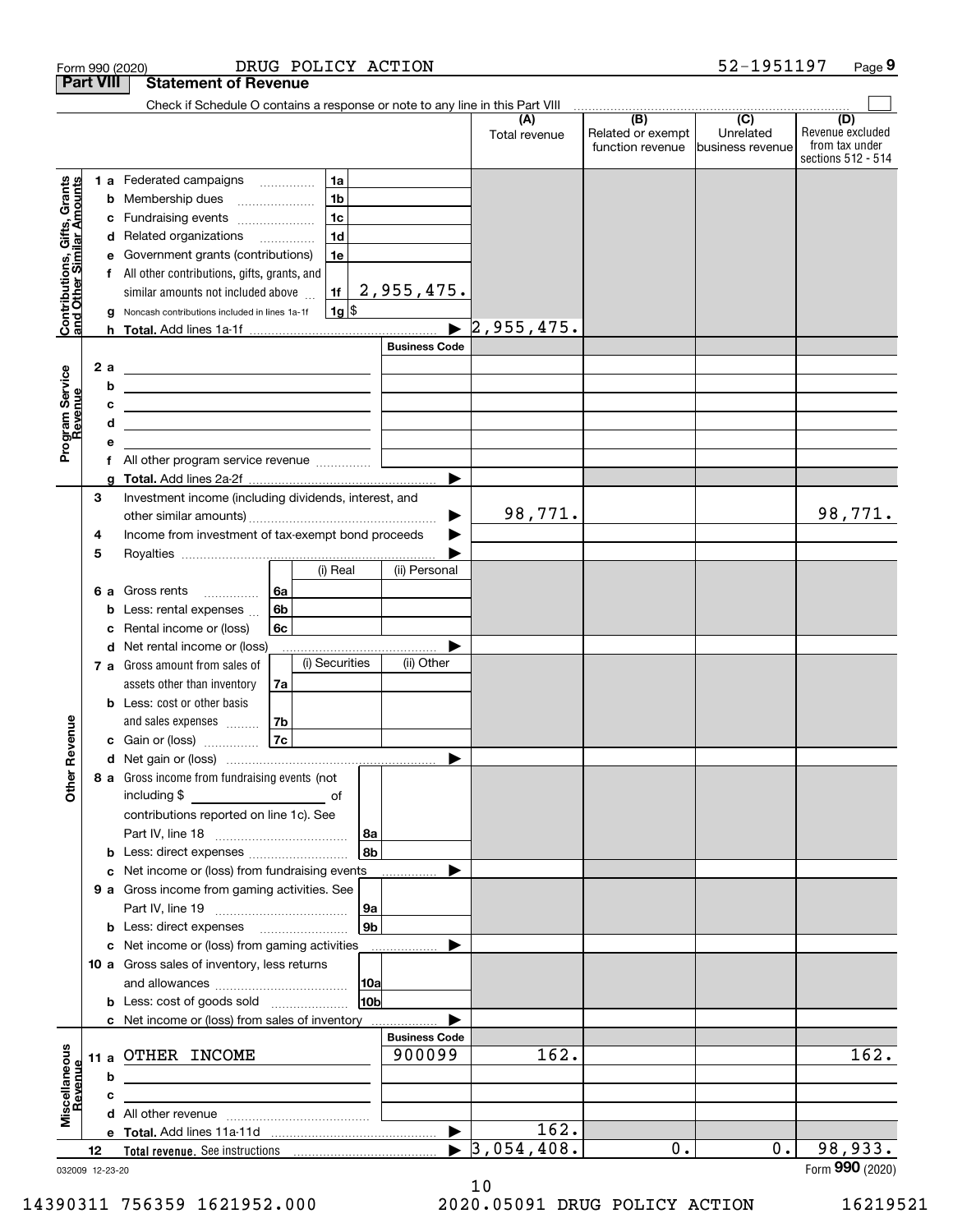| Form 990 (2020) | DRUG POLICY ACTION                              | 52-1951197 | $_{\text{Paae}}$ 10 |
|-----------------|-------------------------------------------------|------------|---------------------|
|                 | <b>Part IX Statement of Functional Expenses</b> |            |                     |

*Section 501(c)(3) and 501(c)(4) organizations must complete all columns. All other organizations must complete column (A).*

|              | Check if Schedule O contains a response or note to any line in this Part IX [11] contains a container contains a response or note to any line in this Part IX [12] contains a container container container and the container |                       |                                                 |                                           |                                |
|--------------|-------------------------------------------------------------------------------------------------------------------------------------------------------------------------------------------------------------------------------|-----------------------|-------------------------------------------------|-------------------------------------------|--------------------------------|
|              | Do not include amounts reported on lines 6b.<br>7b, 8b, 9b, and 10b of Part VIII.                                                                                                                                             | (A)<br>Total expenses | $\overline{(B)}$<br>Program service<br>expenses | (C)<br>Management and<br>general expenses | (D)<br>Fundraising<br>expenses |
| 1            | Grants and other assistance to domestic organizations                                                                                                                                                                         |                       |                                                 |                                           |                                |
|              | and domestic governments. See Part IV, line 21                                                                                                                                                                                | 5,787,649.            | 5,787,649.                                      |                                           |                                |
| $\mathbf{2}$ | Grants and other assistance to domestic                                                                                                                                                                                       |                       |                                                 |                                           |                                |
|              | individuals. See Part IV, line 22                                                                                                                                                                                             |                       |                                                 |                                           |                                |
| 3            | Grants and other assistance to foreign                                                                                                                                                                                        |                       |                                                 |                                           |                                |
|              | organizations, foreign governments, and foreign                                                                                                                                                                               |                       |                                                 |                                           |                                |
|              | individuals. See Part IV, lines 15 and 16                                                                                                                                                                                     |                       |                                                 |                                           |                                |
| 4            | Benefits paid to or for members                                                                                                                                                                                               |                       |                                                 |                                           |                                |
| 5            | Compensation of current officers, directors,                                                                                                                                                                                  |                       |                                                 |                                           |                                |
|              | trustees, and key employees                                                                                                                                                                                                   |                       |                                                 |                                           |                                |
| 6            | Compensation not included above to disqualified                                                                                                                                                                               |                       |                                                 |                                           |                                |
|              | persons (as defined under section 4958(f)(1)) and                                                                                                                                                                             |                       |                                                 |                                           |                                |
|              | persons described in section 4958(c)(3)(B)                                                                                                                                                                                    |                       |                                                 |                                           |                                |
| 7            | Other salaries and wages                                                                                                                                                                                                      |                       |                                                 |                                           |                                |
| 8            | Pension plan accruals and contributions (include                                                                                                                                                                              |                       |                                                 |                                           |                                |
|              | section 401(k) and 403(b) employer contributions)                                                                                                                                                                             |                       |                                                 |                                           |                                |
| 9            |                                                                                                                                                                                                                               |                       |                                                 |                                           |                                |
| 10           |                                                                                                                                                                                                                               |                       |                                                 |                                           |                                |
| 11           | Fees for services (nonemployees):                                                                                                                                                                                             |                       |                                                 |                                           |                                |
| a            |                                                                                                                                                                                                                               |                       |                                                 |                                           |                                |
| b            |                                                                                                                                                                                                                               | $\overline{27,902}$ . | $\overline{27,902}$ .                           |                                           |                                |
| c            |                                                                                                                                                                                                                               | 23,098.               |                                                 | 23,098.                                   |                                |
| d            |                                                                                                                                                                                                                               | 83,013.               | 83,013.                                         |                                           |                                |
| е            | Professional fundraising services. See Part IV, line 17                                                                                                                                                                       |                       |                                                 |                                           |                                |
| f            | Investment management fees                                                                                                                                                                                                    |                       |                                                 |                                           |                                |
| g            | Other. (If line 11g amount exceeds 10% of line 25,                                                                                                                                                                            |                       |                                                 |                                           |                                |
|              | column (A) amount, list line 11g expenses on Sch O.)                                                                                                                                                                          | 44,500.               | 44,500.                                         |                                           |                                |
| 12           |                                                                                                                                                                                                                               | 56,905.               | $\overline{55,198}$ .                           | 1,707.                                    |                                |
| 13           |                                                                                                                                                                                                                               | 2,117.                |                                                 | 2,117.                                    |                                |
| 14           |                                                                                                                                                                                                                               | 205.                  |                                                 | 205.                                      |                                |
| 15           |                                                                                                                                                                                                                               |                       |                                                 |                                           |                                |
| 16           |                                                                                                                                                                                                                               |                       |                                                 |                                           |                                |
| 17           | Travel                                                                                                                                                                                                                        |                       |                                                 |                                           |                                |
| 18           | Payments of travel or entertainment expenses                                                                                                                                                                                  |                       |                                                 |                                           |                                |
|              | for any federal, state, or local public officials                                                                                                                                                                             |                       |                                                 |                                           |                                |
| 19           | Conferences, conventions, and meetings                                                                                                                                                                                        | 440.                  |                                                 |                                           | 440.                           |
| 20           | Interest                                                                                                                                                                                                                      |                       |                                                 |                                           |                                |
| 21           |                                                                                                                                                                                                                               |                       |                                                 |                                           |                                |
| 22           | Depreciation, depletion, and amortization                                                                                                                                                                                     |                       |                                                 |                                           |                                |
| 23           | Insurance                                                                                                                                                                                                                     | 3,720.                |                                                 | 3,720.                                    |                                |
| 24           | Other expenses. Itemize expenses not covered<br>above (List miscellaneous expenses on line 24e. If<br>line 24e amount exceeds 10% of line 25, column (A)<br>amount, list line 24e expenses on Schedule O.)                    |                       |                                                 |                                           |                                |
|              | a ADMIN. EXPENSES                                                                                                                                                                                                             | 119,053.              | 119,053.                                        |                                           |                                |
|              | b FILING FEES                                                                                                                                                                                                                 | 14,445.               | 14,445.                                         |                                           |                                |
| <sub>c</sub> | MEMBERSHIP DUES AND SUB                                                                                                                                                                                                       | 775.                  |                                                 | 775.                                      |                                |
| d            |                                                                                                                                                                                                                               |                       |                                                 |                                           |                                |
| е            | All other expenses                                                                                                                                                                                                            |                       |                                                 |                                           |                                |
| 25           | Total functional expenses. Add lines 1 through 24e                                                                                                                                                                            | 6,163,822.            | 6, 131, 760.                                    | 31,622.                                   | 440.                           |
| 26           | Joint costs. Complete this line only if the organization                                                                                                                                                                      |                       |                                                 |                                           |                                |
|              | reported in column (B) joint costs from a combined                                                                                                                                                                            |                       |                                                 |                                           |                                |
|              | educational campaign and fundraising solicitation.                                                                                                                                                                            |                       |                                                 |                                           |                                |
|              | Check here $\blacktriangleright$<br>if following SOP 98-2 (ASC 958-720)                                                                                                                                                       |                       |                                                 |                                           |                                |

032010 12-23-20

14390311 756359 1621952.000 2020.05091 DRUG POLICY ACTION 16219521

11

Form (2020) **990**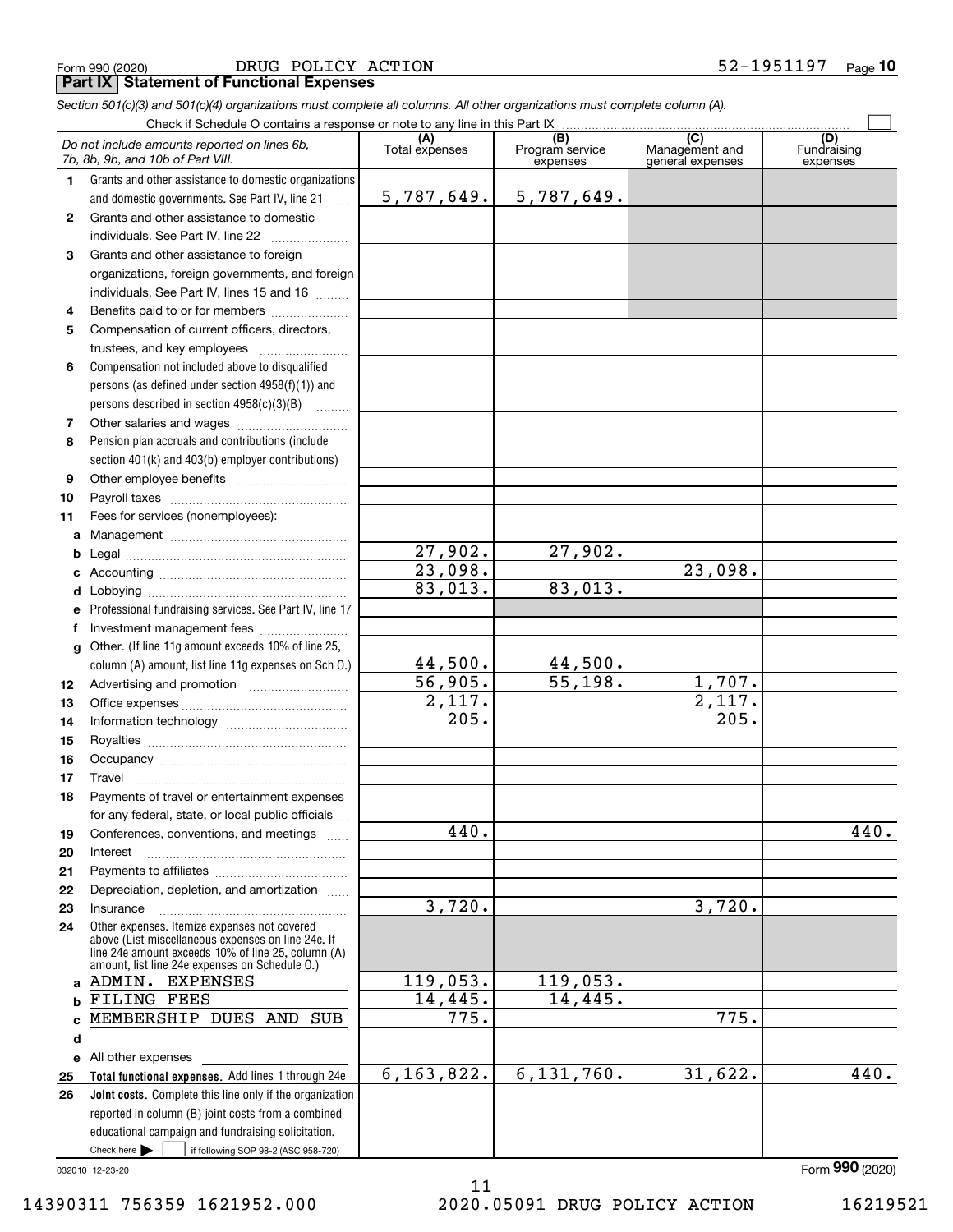12

**Part X Balance Sheet**

|                             |    |                                                                                                                                                                                                                                                                                                                                                                                                                                                                |                     | (A)<br>Beginning of year   |                 | (B)<br>End of year |  |
|-----------------------------|----|----------------------------------------------------------------------------------------------------------------------------------------------------------------------------------------------------------------------------------------------------------------------------------------------------------------------------------------------------------------------------------------------------------------------------------------------------------------|---------------------|----------------------------|-----------------|--------------------|--|
|                             | 1  | Cash - non-interest-bearing                                                                                                                                                                                                                                                                                                                                                                                                                                    |                     | 230,909.                   | $\mathbf{1}$    | 437,576.           |  |
|                             | 2  |                                                                                                                                                                                                                                                                                                                                                                                                                                                                |                     | 3,981,426.                 | $\mathbf{2}$    | 4,466,470.         |  |
|                             | з  |                                                                                                                                                                                                                                                                                                                                                                                                                                                                |                     | $\overline{4,350,000}$ .   | $\mathbf{3}$    | 50,000.            |  |
|                             | 4  |                                                                                                                                                                                                                                                                                                                                                                                                                                                                |                     |                            | 4               |                    |  |
|                             | 5  | Loans and other receivables from any current or former officer, director,                                                                                                                                                                                                                                                                                                                                                                                      |                     |                            |                 |                    |  |
|                             |    | trustee, key employee, creator or founder, substantial contributor, or 35%                                                                                                                                                                                                                                                                                                                                                                                     |                     |                            |                 |                    |  |
|                             |    | controlled entity or family member of any of these persons                                                                                                                                                                                                                                                                                                                                                                                                     |                     |                            | 5               |                    |  |
|                             | 6  | Loans and other receivables from other disqualified persons (as defined                                                                                                                                                                                                                                                                                                                                                                                        |                     |                            |                 |                    |  |
|                             |    | under section $4958(f)(1)$ , and persons described in section $4958(c)(3)(B)$                                                                                                                                                                                                                                                                                                                                                                                  | $\ldots$            |                            | 6               |                    |  |
|                             | 7  |                                                                                                                                                                                                                                                                                                                                                                                                                                                                |                     |                            | $\overline{7}$  |                    |  |
| Assets                      | 8  |                                                                                                                                                                                                                                                                                                                                                                                                                                                                |                     |                            | 8               |                    |  |
|                             | 9  | Prepaid expenses and deferred charges                                                                                                                                                                                                                                                                                                                                                                                                                          |                     |                            | 9               |                    |  |
|                             |    | 10a Land, buildings, and equipment: cost or other                                                                                                                                                                                                                                                                                                                                                                                                              |                     |                            |                 |                    |  |
|                             |    | basis. Complete Part VI of Schedule D  10a                                                                                                                                                                                                                                                                                                                                                                                                                     |                     |                            |                 |                    |  |
|                             |    | <b>b</b> Less: accumulated depreciation<br>. 1                                                                                                                                                                                                                                                                                                                                                                                                                 | 10 <sub>b</sub>     |                            | 10 <sub>c</sub> |                    |  |
|                             | 11 |                                                                                                                                                                                                                                                                                                                                                                                                                                                                |                     | $\overline{5,438,198}$ .   | 11              | 5,568,115.         |  |
|                             | 12 |                                                                                                                                                                                                                                                                                                                                                                                                                                                                |                     |                            | 12              |                    |  |
|                             | 13 |                                                                                                                                                                                                                                                                                                                                                                                                                                                                |                     |                            | 13              |                    |  |
|                             | 14 |                                                                                                                                                                                                                                                                                                                                                                                                                                                                |                     |                            | 14              |                    |  |
|                             | 15 |                                                                                                                                                                                                                                                                                                                                                                                                                                                                |                     | 18,805.                    | 15              | 0.                 |  |
|                             | 16 |                                                                                                                                                                                                                                                                                                                                                                                                                                                                |                     | 14,019,338.                | 16              | 10,522,161.        |  |
|                             | 17 |                                                                                                                                                                                                                                                                                                                                                                                                                                                                |                     | 31,987.                    | 17              | 7,541.             |  |
|                             | 18 |                                                                                                                                                                                                                                                                                                                                                                                                                                                                |                     |                            |                 |                    |  |
|                             | 19 | Deferred revenue manual contracts and contracts are contracted and contract and contract are contracted and contract are contracted and contract are contracted and contract are contracted and contract are contracted and co                                                                                                                                                                                                                                 |                     |                            | 19              |                    |  |
|                             | 20 |                                                                                                                                                                                                                                                                                                                                                                                                                                                                |                     |                            | 20              |                    |  |
|                             | 21 | Escrow or custodial account liability. Complete Part IV of Schedule D                                                                                                                                                                                                                                                                                                                                                                                          | 1.1.1.1.1.1.1.1.1.1 |                            | 21              |                    |  |
|                             | 22 | Loans and other payables to any current or former officer, director,                                                                                                                                                                                                                                                                                                                                                                                           |                     |                            |                 |                    |  |
| Liabilities                 |    | trustee, key employee, creator or founder, substantial contributor, or 35%                                                                                                                                                                                                                                                                                                                                                                                     |                     |                            |                 |                    |  |
|                             |    | controlled entity or family member of any of these persons                                                                                                                                                                                                                                                                                                                                                                                                     |                     |                            | 22              |                    |  |
|                             | 23 |                                                                                                                                                                                                                                                                                                                                                                                                                                                                |                     |                            | 23              |                    |  |
|                             | 24 |                                                                                                                                                                                                                                                                                                                                                                                                                                                                |                     |                            | 24              |                    |  |
|                             | 25 | Other liabilities (including federal income tax, payables to related third                                                                                                                                                                                                                                                                                                                                                                                     |                     |                            |                 |                    |  |
|                             |    | parties, and other liabilities not included on lines 17-24). Complete Part X                                                                                                                                                                                                                                                                                                                                                                                   |                     | 500,000.                   |                 |                    |  |
|                             |    | of Schedule D<br>$\begin{minipage}{0.5\textwidth} \begin{tabular}{ l l l } \hline & \multicolumn{1}{ l l } \hline & \multicolumn{1}{ l } \multicolumn{1}{ l } \hline \multicolumn{1}{ l } \multicolumn{1}{ l } \multicolumn{1}{ l } \multicolumn{1}{ l } \multicolumn{1}{ l } \multicolumn{1}{ l } \multicolumn{1}{ l } \multicolumn{1}{ l } \multicolumn{1}{ l } \multicolumn{1}{ l } \multicolumn{1}{ l } \multicolumn{1}{ l } \multicolumn{1}{ l } \multic$ |                     |                            | 25              | 105,536.           |  |
|                             | 26 |                                                                                                                                                                                                                                                                                                                                                                                                                                                                |                     | 531,987.                   | 26              | 113,077.           |  |
|                             |    | Organizations that follow FASB ASC 958, check here $\blacktriangleright \boxed{X}$                                                                                                                                                                                                                                                                                                                                                                             |                     |                            |                 |                    |  |
|                             |    | and complete lines 27, 28, 32, and 33.                                                                                                                                                                                                                                                                                                                                                                                                                         |                     | 8,507,798.                 |                 | <u>9,716,508.</u>  |  |
|                             | 27 | Net assets without donor restrictions                                                                                                                                                                                                                                                                                                                                                                                                                          |                     | 4,979,553.                 | 27<br>28        | 692,576.           |  |
|                             | 28 | Organizations that do not follow FASB ASC 958, check here $\blacktriangleright$                                                                                                                                                                                                                                                                                                                                                                                |                     |                            |                 |                    |  |
|                             |    |                                                                                                                                                                                                                                                                                                                                                                                                                                                                |                     |                            |                 |                    |  |
| Net Assets or Fund Balances | 29 | and complete lines 29 through 33.                                                                                                                                                                                                                                                                                                                                                                                                                              |                     |                            | 29              |                    |  |
|                             | 30 | Paid-in or capital surplus, or land, building, or equipment fund                                                                                                                                                                                                                                                                                                                                                                                               |                     |                            | 30              |                    |  |
|                             | 31 | Retained earnings, endowment, accumulated income, or other funds                                                                                                                                                                                                                                                                                                                                                                                               |                     |                            | 31              |                    |  |
|                             | 32 | Total net assets or fund balances                                                                                                                                                                                                                                                                                                                                                                                                                              | .                   | $\overline{13, 487, 351.}$ | 32              | 10,409,084.        |  |
|                             | 33 |                                                                                                                                                                                                                                                                                                                                                                                                                                                                |                     | 14,019,338.                | 33              | 10,522,161.        |  |
|                             |    |                                                                                                                                                                                                                                                                                                                                                                                                                                                                |                     |                            |                 |                    |  |

Form (2020) **990**

 $\Box$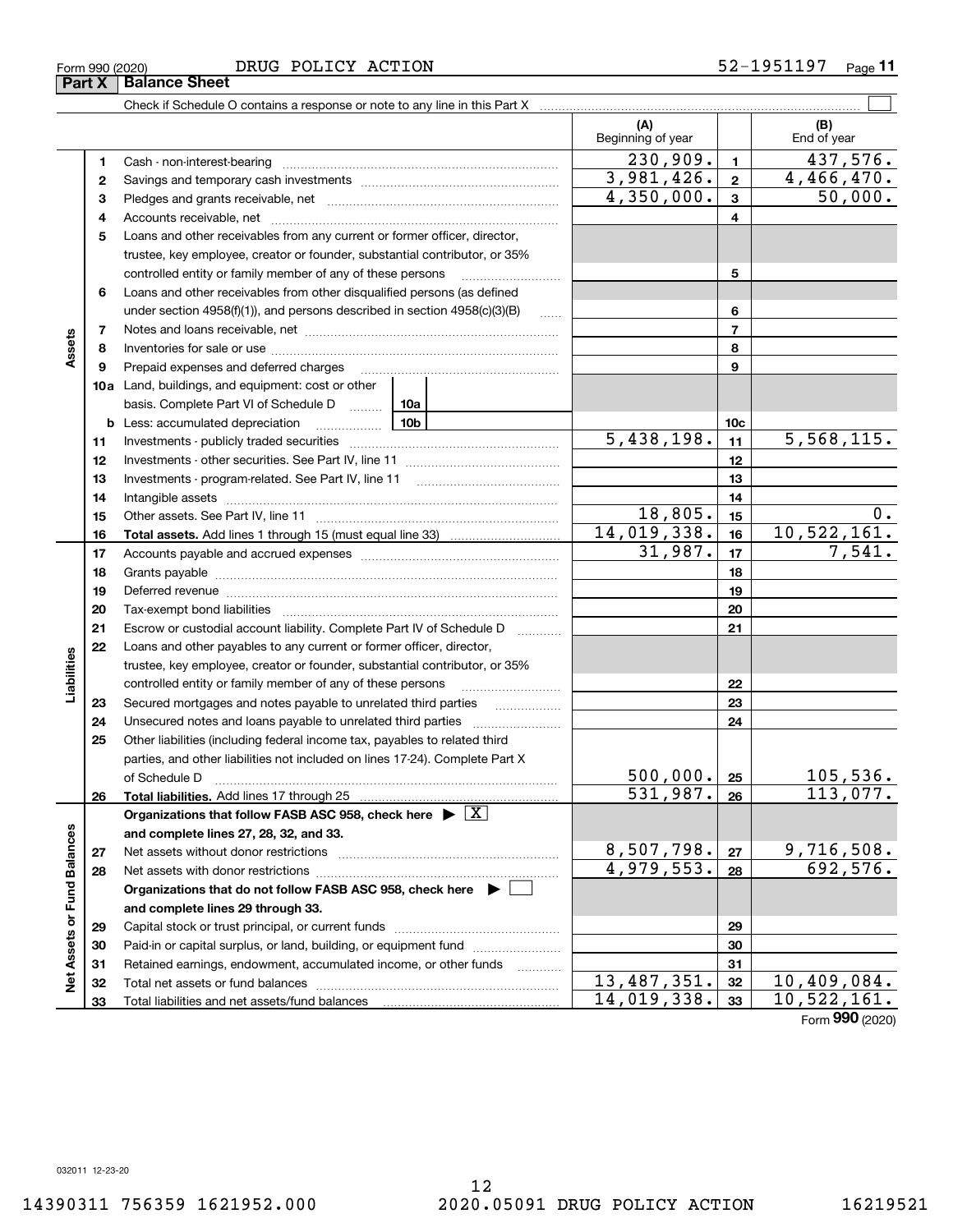|    | DRUG POLICY ACTION<br>Form 990 (2020)                                                                                           |                | 52-1951197 Page 12 |            |                         |
|----|---------------------------------------------------------------------------------------------------------------------------------|----------------|--------------------|------------|-------------------------|
|    | <b>Reconciliation of Net Assets</b><br>Part XI                                                                                  |                |                    |            |                         |
|    |                                                                                                                                 |                |                    |            |                         |
|    |                                                                                                                                 |                |                    |            |                         |
| 1  | Total revenue (must equal Part VIII, column (A), line 12)                                                                       | $\mathbf{1}$   | 3,054,408.         |            |                         |
| 2  |                                                                                                                                 | $\mathbf{2}$   | 6, 163, 822.       |            |                         |
| 3  | Revenue less expenses. Subtract line 2 from line 1                                                                              | 3              | $-3, 109, 414.$    |            |                         |
| 4  | Net assets or fund balances at beginning of year (must equal Part X, line 32, column (A)) manured manured                       | 4              | 13,487,351.        |            |                         |
| 5  | Net unrealized gains (losses) on investments                                                                                    | 5              |                    |            | 31,147.                 |
| 6  |                                                                                                                                 | 6              |                    |            |                         |
| 7  | Investment expenses www.communication.com/www.communication.com/www.communication.com/www.com/www.com/www.com/                  | $\overline{7}$ |                    |            |                         |
| 8  | Prior period adjustments                                                                                                        | 8              |                    |            |                         |
| 9  | Other changes in net assets or fund balances (explain on Schedule O)                                                            | 9              |                    |            | $\overline{0}$ .        |
| 10 | Net assets or fund balances at end of year. Combine lines 3 through 9 (must equal Part X, line 32,                              |                |                    |            |                         |
|    |                                                                                                                                 | 10             | 10,409,084.        |            |                         |
|    | Part XII Financial Statements and Reporting                                                                                     |                |                    |            |                         |
|    |                                                                                                                                 |                |                    |            | $\overline{\mathbf{X}}$ |
|    |                                                                                                                                 |                |                    | Yes        | No                      |
| 1  | $\boxed{\mathbf{X}}$ Accrual<br>Accounting method used to prepare the Form 990: <u>I</u> Cash<br>Other                          |                |                    |            |                         |
|    | If the organization changed its method of accounting from a prior year or checked "Other," explain in Schedule O.               |                |                    |            |                         |
|    | 2a Were the organization's financial statements compiled or reviewed by an independent accountant?                              |                | 2a                 |            | х                       |
|    | If "Yes," check a box below to indicate whether the financial statements for the year were compiled or reviewed on a            |                |                    |            |                         |
|    | separate basis, consolidated basis, or both:                                                                                    |                |                    |            |                         |
|    | Separate basis<br><b>Consolidated basis</b><br>Both consolidated and separate basis                                             |                |                    |            |                         |
|    | <b>b</b> Were the organization's financial statements audited by an independent accountant?                                     |                | 2 <sub>b</sub>     | X          |                         |
|    | If "Yes," check a box below to indicate whether the financial statements for the year were audited on a separate basis,         |                |                    |            |                         |
|    | consolidated basis, or both:                                                                                                    |                |                    |            |                         |
|    | $ \mathbf{X} $ Separate basis<br><b>Consolidated basis</b><br>Both consolidated and separate basis                              |                |                    |            |                         |
|    | c If "Yes" to line 2a or 2b, does the organization have a committee that assumes responsibility for oversight of the audit,     |                |                    |            |                         |
|    |                                                                                                                                 |                | 2c                 | х          |                         |
|    | If the organization changed either its oversight process or selection process during the tax year, explain on Schedule O.       |                |                    |            |                         |
|    | 3a As a result of a federal award, was the organization required to undergo an audit or audits as set forth in the Single Audit |                |                    |            |                         |
|    |                                                                                                                                 |                | За                 |            | х                       |
|    | b If "Yes," did the organization undergo the required audit or audits? If the organization did not undergo the required audit   |                |                    |            |                         |
|    |                                                                                                                                 |                | 3b                 | <u>nnn</u> |                         |

Form (2020) **990**

032012 12-23-20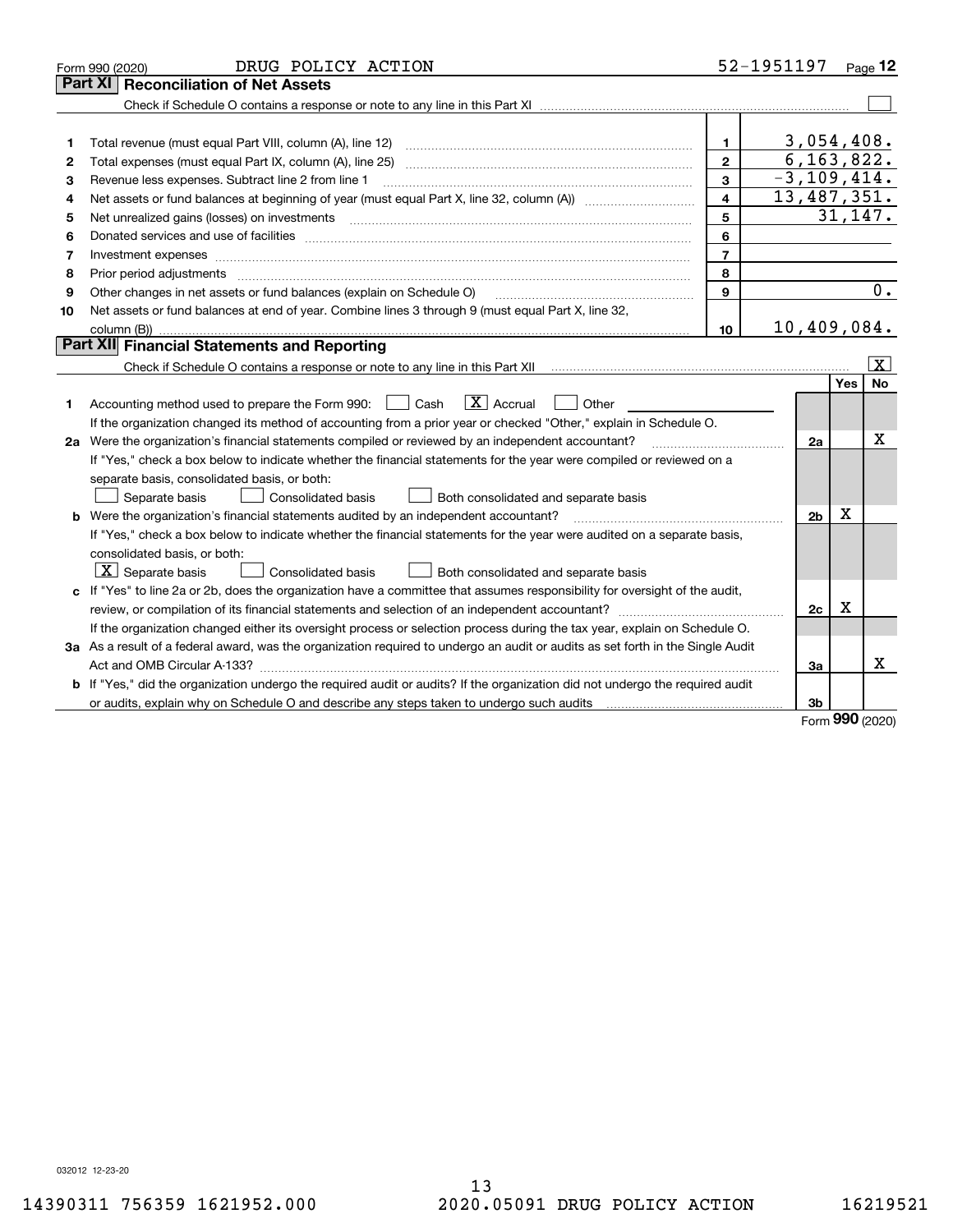Department of the Treasury Internal Revenue Service **(Form 990, 990-EZ, or 990-PF)**

Name of the organization

**Organization type** (check one):

# **Schedule B Schedule of Contributors**

**| Attach to Form 990, Form 990-EZ, or Form 990-PF. | Go to www.irs.gov/Form990 for the latest information.** OMB No. 1545-0047

**2020**

**Employer identification number**

52-1951197

| DRUG POLICY ACTION |  |
|--------------------|--|
|                    |  |

| Filers of:         | Section:                                                                    |
|--------------------|-----------------------------------------------------------------------------|
| Form 990 or 990-FZ | $\lfloor x \rfloor$ 501(c)( 4) (enter number) organization                  |
|                    | $4947(a)(1)$ nonexempt charitable trust not treated as a private foundation |
|                    | 527 political organization                                                  |
| Form 990-PF        | 501(c)(3) exempt private foundation                                         |
|                    | 4947(a)(1) nonexempt charitable trust treated as a private foundation       |
|                    | 501(c)(3) taxable private foundation                                        |

Check if your organization is covered by the **General Rule** or a **Special Rule. Note:**  Only a section 501(c)(7), (8), or (10) organization can check boxes for both the General Rule and a Special Rule. See instructions.

#### **General Rule**

 $\boxed{\textbf{X}}$  For an organization filing Form 990, 990-EZ, or 990-PF that received, during the year, contributions totaling \$5,000 or more (in money or property) from any one contributor. Complete Parts I and II. See instructions for determining a contributor's total contributions.

#### **Special Rules**

| For an organization described in section 501(c)(3) filing Form 990 or 990-EZ that met the 33 1/3% support test of the regulations under               |
|-------------------------------------------------------------------------------------------------------------------------------------------------------|
| sections 509(a)(1) and 170(b)(1)(A)(vi), that checked Schedule A (Form 990 or 990-EZ), Part II, line 13, 16a, or 16b, and that received from          |
| any one contributor, during the year, total contributions of the greater of (1) \$5,000; or (2) 2% of the amount on (i) Form 990, Part VIII, line 1h; |
| or (ii) Form 990-EZ, line 1. Complete Parts I and II.                                                                                                 |

For an organization described in section 501(c)(7), (8), or (10) filing Form 990 or 990-EZ that received from any one contributor, during the year, total contributions of more than \$1,000 exclusively for religious, charitable, scientific, literary, or educational purposes, or for the prevention of cruelty to children or animals. Complete Parts I (entering "N/A" in column (b) instead of the contributor name and address), II, and III.  $\mathcal{L}^{\text{max}}$ 

purpose. Don't complete any of the parts unless the **General Rule** applies to this organization because it received *nonexclusively* year, contributions <sub>exclusively</sub> for religious, charitable, etc., purposes, but no such contributions totaled more than \$1,000. If this box is checked, enter here the total contributions that were received during the year for an  $\;$ exclusively religious, charitable, etc., For an organization described in section 501(c)(7), (8), or (10) filing Form 990 or 990-EZ that received from any one contributor, during the religious, charitable, etc., contributions totaling \$5,000 or more during the year  $\Box$ — $\Box$   $\Box$  $\mathcal{L}^{\text{max}}$ 

**Caution:**  An organization that isn't covered by the General Rule and/or the Special Rules doesn't file Schedule B (Form 990, 990-EZ, or 990-PF),  **must** but it answer "No" on Part IV, line 2, of its Form 990; or check the box on line H of its Form 990-EZ or on its Form 990-PF, Part I, line 2, to certify that it doesn't meet the filing requirements of Schedule B (Form 990, 990-EZ, or 990-PF).

**For Paperwork Reduction Act Notice, see the instructions for Form 990, 990-EZ, or 990-PF. Schedule B (Form 990, 990-EZ, or 990-PF) (2020)** LHA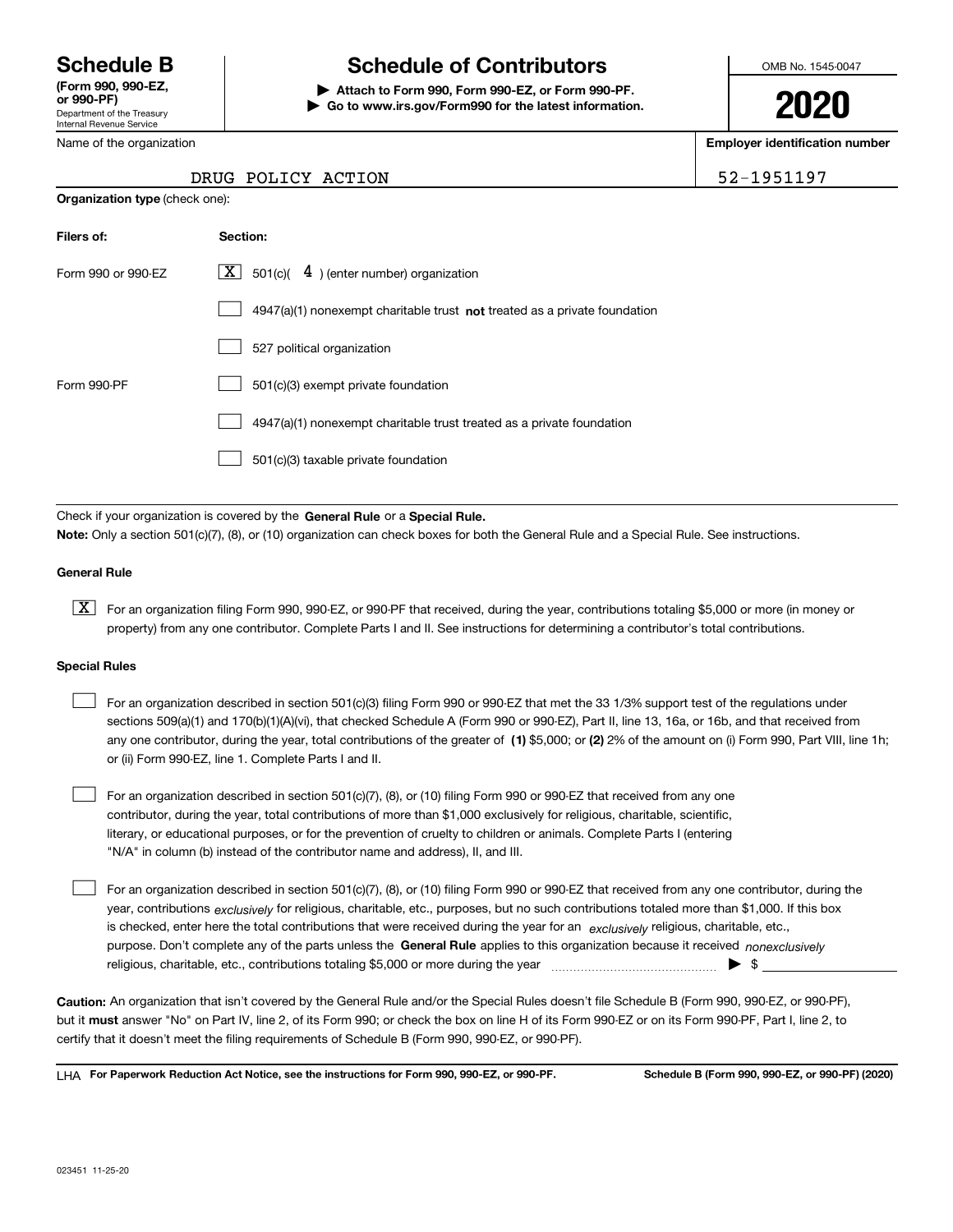# Schedule B (Form 990, 990-EZ, or 990-PF) (2020) Page 2

|                  | Schedule B (Form 990, 990-EZ, or 990-PF) (2020)                                                       |                                   | Page 2                                                                                                      |
|------------------|-------------------------------------------------------------------------------------------------------|-----------------------------------|-------------------------------------------------------------------------------------------------------------|
|                  | Name of organization                                                                                  |                                   | <b>Employer identification number</b>                                                                       |
|                  | DRUG POLICY ACTION                                                                                    |                                   | 52-1951197                                                                                                  |
| Part I           | <b>Contributors</b> (see instructions). Use duplicate copies of Part I if additional space is needed. |                                   |                                                                                                             |
| (a)<br>No.       | (b)<br>Name, address, and ZIP + 4                                                                     | (c)<br><b>Total contributions</b> | (d)<br>Type of contribution                                                                                 |
| 1                | N/A                                                                                                   | 750,000.<br>\$                    | $\overline{\mathbf{X}}$<br>Person<br>Payroll<br>Noncash<br>(Complete Part II for<br>noncash contributions.) |
| (a)<br>No.       | (b)<br>Name, address, and ZIP + 4                                                                     | (c)<br><b>Total contributions</b> | (d)<br>Type of contribution                                                                                 |
| $\boldsymbol{2}$ | N/A                                                                                                   | 630,475.<br>\$                    | $\overline{\mathbf{X}}$<br>Person<br>Payroll<br>Noncash<br>(Complete Part II for<br>noncash contributions.) |
| (a)<br>No.       | (b)<br>Name, address, and ZIP + 4                                                                     | (c)<br><b>Total contributions</b> | (d)<br>Type of contribution                                                                                 |
| 3                | N/A                                                                                                   | 500,000.<br>\$                    | $\overline{\mathbf{X}}$<br>Person<br>Payroll<br>Noncash<br>(Complete Part II for<br>noncash contributions.) |
| (a)<br>No.       | (b)<br>Name, address, and ZIP + 4                                                                     | (c)<br><b>Total contributions</b> | (d)<br>Type of contribution                                                                                 |
| 4                | N/A                                                                                                   | 250,000.<br>\$                    | $\overline{\mathbf{X}}$<br>Person<br>Payroll<br>Noncash<br>(Complete Part II for<br>noncash contributions.) |
| (a)<br>No.       | (b)<br>Name, address, and ZIP + 4                                                                     | (c)<br><b>Total contributions</b> | (d)<br>Type of contribution                                                                                 |
| 5                | N/A                                                                                                   | 250,000.<br>\$                    | $\overline{\mathbf{X}}$<br>Person<br>Payroll<br>Noncash<br>(Complete Part II for<br>noncash contributions.) |
| (a)<br>No.       | (b)<br>Name, address, and ZIP + 4                                                                     | (c)<br><b>Total contributions</b> | (d)<br>Type of contribution                                                                                 |
| 6                | N/A                                                                                                   | 200,000.<br>\$                    | $\overline{\mathbf{X}}$<br>Person<br>Payroll<br>Noncash<br>(Complete Part II for<br>noncash contributions.) |
| 023452 11-25-20  |                                                                                                       |                                   | Schedule B (Form 990, 990-EZ, or 990-PF) (2020)                                                             |

15 14390311 756359 1621952.000 2020.05091 DRUG POLICY ACTION 16219521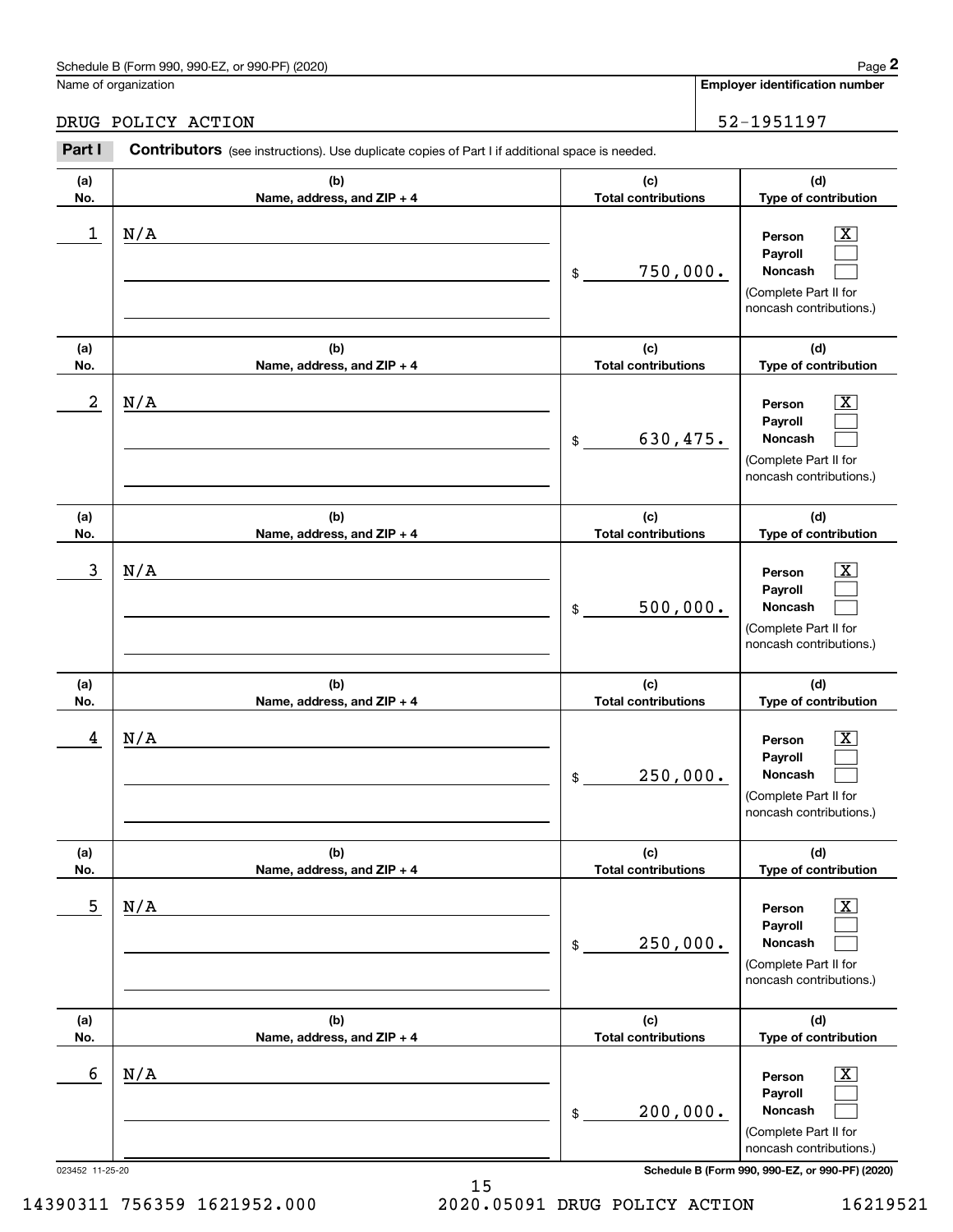# Schedule B (Form 990, 990-EZ, or 990-PF) (2020) Page 2

|                 | Schedule B (Form 990, 990-EZ, or 990-PF) (2020)                                                       |                                   | Page 2                                                                                                                              |
|-----------------|-------------------------------------------------------------------------------------------------------|-----------------------------------|-------------------------------------------------------------------------------------------------------------------------------------|
|                 | Name of organization                                                                                  |                                   | <b>Employer identification number</b>                                                                                               |
|                 | DRUG POLICY ACTION                                                                                    |                                   | 52-1951197                                                                                                                          |
| Part I          | <b>Contributors</b> (see instructions). Use duplicate copies of Part I if additional space is needed. |                                   |                                                                                                                                     |
| (a)<br>No.      | (b)<br>Name, address, and ZIP + 4                                                                     | (c)<br><b>Total contributions</b> | (d)<br>Type of contribution                                                                                                         |
| 7               | N/A                                                                                                   | 150,000.<br>\$                    | $\overline{\mathbf{X}}$<br>Person<br>Payroll<br>Noncash<br>(Complete Part II for<br>noncash contributions.)                         |
| (a)<br>No.      | (b)<br>Name, address, and ZIP + 4                                                                     | (c)<br><b>Total contributions</b> | (d)<br>Type of contribution                                                                                                         |
| 8               | N/A                                                                                                   | 150,000.<br>\$                    | $\overline{\mathbf{X}}$<br>Person<br>Payroll<br>Noncash<br>(Complete Part II for<br>noncash contributions.)                         |
| (a)<br>No.      | (b)<br>Name, address, and ZIP + 4                                                                     | (c)<br><b>Total contributions</b> | (d)<br>Type of contribution                                                                                                         |
| 9               | N/A                                                                                                   | 50,000.<br>\$                     | $\overline{\mathbf{X}}$<br>Person<br>Payroll<br>Noncash<br>(Complete Part II for<br>noncash contributions.)                         |
| (a)<br>No.      | (b)<br>Name, address, and ZIP + 4                                                                     | (c)<br><b>Total contributions</b> | (d)<br>Type of contribution                                                                                                         |
| 10              | N/A                                                                                                   | 15,000.<br>\$                     | $\overline{\mathbf{X}}$<br>Person<br>Payroll<br>Noncash<br>(Complete Part II for<br>noncash contributions.)                         |
| (a)<br>No.      | (b)<br>Name, address, and ZIP + 4                                                                     | (c)<br><b>Total contributions</b> | (d)<br>Type of contribution                                                                                                         |
| 11              | N/A                                                                                                   | 10,000.<br>\$                     | $\overline{\mathbf{X}}$<br>Person<br>Payroll<br>Noncash<br>(Complete Part II for<br>noncash contributions.)                         |
| (a)<br>No.      | (b)<br>Name, address, and ZIP + 4                                                                     | (c)<br><b>Total contributions</b> | (d)<br>Type of contribution                                                                                                         |
| 023452 11-25-20 |                                                                                                       | \$                                | Person<br>Payroll<br>Noncash<br>(Complete Part II for<br>noncash contributions.)<br>Schedule B (Form 990, 990-EZ, or 990-PF) (2020) |

16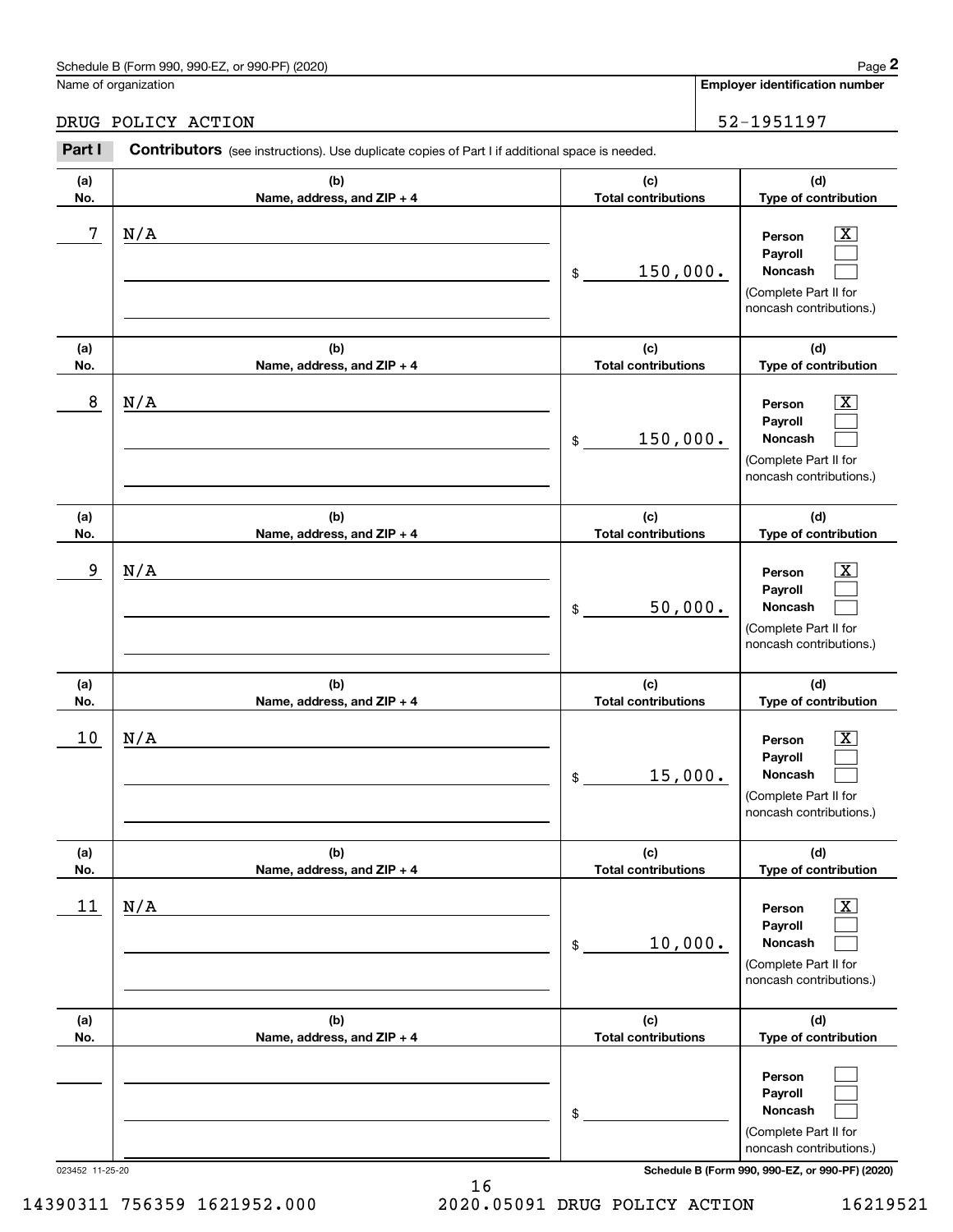Name of organization

**Employer identification number**

#### DRUG POLICY ACTION 52-1951197

Employer identification Page 3<br>
Iame of organization<br> **3Part II Noncash Property** (see instructions). Use duplicate copies of Part II if additional space is needed.<br> **Part II Noncash Property** (see instructions). Use d

| (a)<br>No.<br>from<br>Part I | (b)<br>Description of noncash property given | (c)<br>FMV (or estimate)<br>(See instructions.) | (d)<br>Date received                            |
|------------------------------|----------------------------------------------|-------------------------------------------------|-------------------------------------------------|
|                              |                                              | \$                                              |                                                 |
| (a)<br>No.<br>from<br>Part I | (b)<br>Description of noncash property given | (c)<br>FMV (or estimate)<br>(See instructions.) | (d)<br>Date received                            |
|                              |                                              | \$                                              |                                                 |
| (a)<br>No.<br>from<br>Part I | (b)<br>Description of noncash property given | (c)<br>FMV (or estimate)<br>(See instructions.) | (d)<br>Date received                            |
|                              |                                              | \$                                              |                                                 |
| (a)<br>No.<br>from<br>Part I | (b)<br>Description of noncash property given | (c)<br>FMV (or estimate)<br>(See instructions.) | (d)<br>Date received                            |
|                              |                                              | \$                                              |                                                 |
| (a)<br>No.<br>from<br>Part I | (b)<br>Description of noncash property given | (c)<br>FMV (or estimate)<br>(See instructions.) | (d)<br>Date received                            |
|                              |                                              | \$                                              |                                                 |
| (a)<br>No.<br>from<br>Part I | (b)<br>Description of noncash property given | (c)<br>FMV (or estimate)<br>(See instructions.) | (d)<br>Date received                            |
|                              |                                              | \$                                              |                                                 |
| 023453 11-25-20              |                                              |                                                 | Schedule B (Form 990, 990-EZ, or 990-PF) (2020) |

14390311 756359 1621952.000 2020.05091 DRUG POLICY ACTION 16219521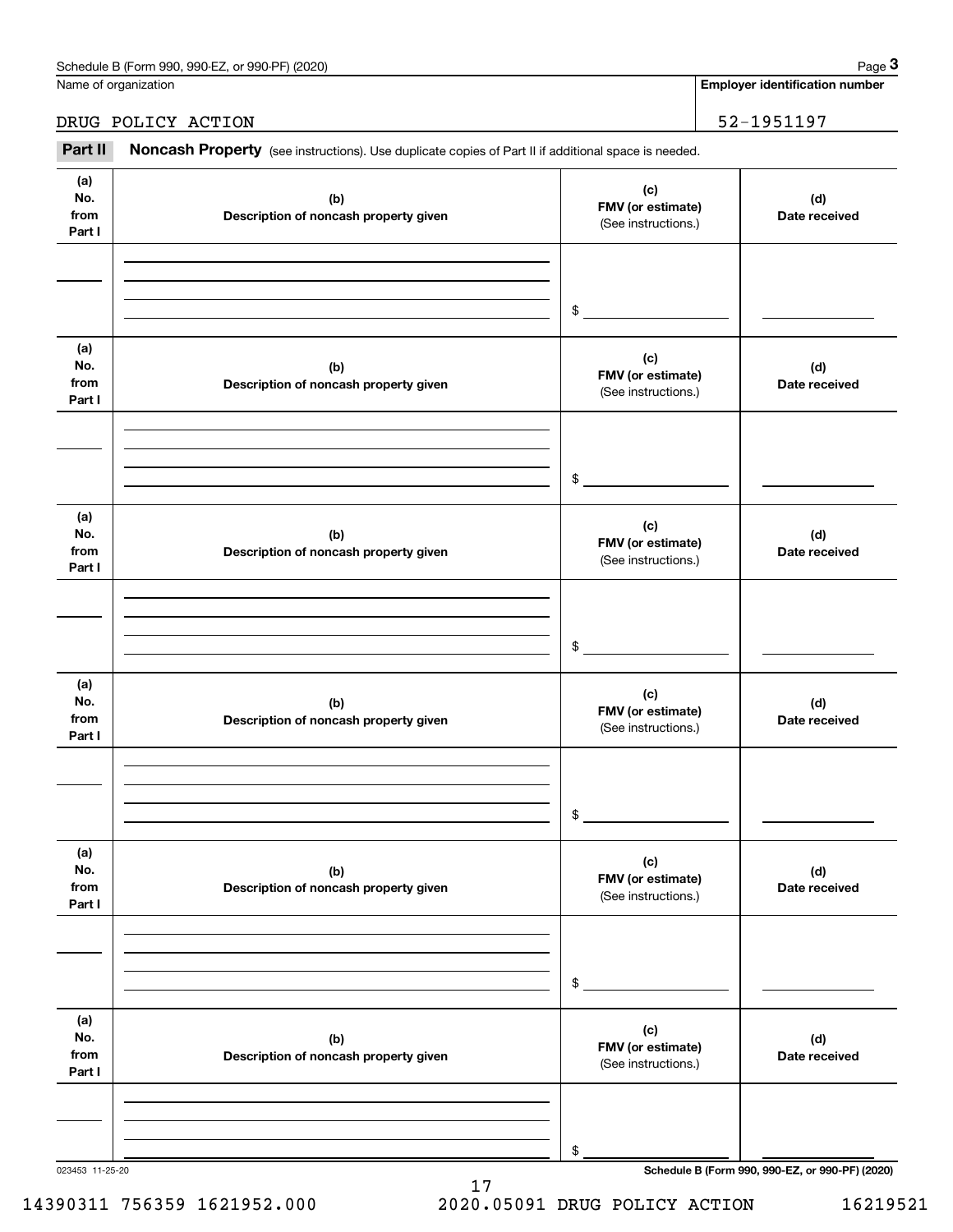|                 | Schedule B (Form 990, 990-EZ, or 990-PF) (2020)                                                                                                                                                                                                                                                 |                      | Page 4                                          |
|-----------------|-------------------------------------------------------------------------------------------------------------------------------------------------------------------------------------------------------------------------------------------------------------------------------------------------|----------------------|-------------------------------------------------|
|                 | Name of organization                                                                                                                                                                                                                                                                            |                      | <b>Employer identification number</b>           |
|                 | DRUG POLICY ACTION                                                                                                                                                                                                                                                                              |                      | 52-1951197                                      |
| Part III        | Exclusively religious, charitable, etc., contributions to organizations described in section 501(c)(7), (8), or (10) that total more than \$1,000 for the year                                                                                                                                  |                      |                                                 |
|                 | from any one contributor. Complete columns (a) through (e) and the following line entry. For organizations<br>completing Part III, enter the total of exclusively religious, charitable, etc., contributions of \$1,000 or less for the year. (Enter this info. once.) $\blacktriangleright$ \$ |                      |                                                 |
| (a) No.         | Use duplicate copies of Part III if additional space is needed.                                                                                                                                                                                                                                 |                      |                                                 |
| from<br>Part I  | (b) Purpose of gift                                                                                                                                                                                                                                                                             | (c) Use of gift      | (d) Description of how gift is held             |
|                 |                                                                                                                                                                                                                                                                                                 |                      |                                                 |
|                 |                                                                                                                                                                                                                                                                                                 |                      |                                                 |
|                 |                                                                                                                                                                                                                                                                                                 |                      |                                                 |
|                 |                                                                                                                                                                                                                                                                                                 |                      |                                                 |
|                 |                                                                                                                                                                                                                                                                                                 | (e) Transfer of gift |                                                 |
|                 | Transferee's name, address, and ZIP + 4                                                                                                                                                                                                                                                         |                      | Relationship of transferor to transferee        |
|                 |                                                                                                                                                                                                                                                                                                 |                      |                                                 |
|                 |                                                                                                                                                                                                                                                                                                 |                      |                                                 |
|                 |                                                                                                                                                                                                                                                                                                 |                      |                                                 |
| (a) No.<br>from |                                                                                                                                                                                                                                                                                                 |                      |                                                 |
| Part I          | (b) Purpose of gift                                                                                                                                                                                                                                                                             | (c) Use of gift      | (d) Description of how gift is held             |
|                 |                                                                                                                                                                                                                                                                                                 |                      |                                                 |
|                 |                                                                                                                                                                                                                                                                                                 |                      |                                                 |
|                 |                                                                                                                                                                                                                                                                                                 |                      |                                                 |
|                 |                                                                                                                                                                                                                                                                                                 | (e) Transfer of gift |                                                 |
|                 |                                                                                                                                                                                                                                                                                                 |                      |                                                 |
|                 | Transferee's name, address, and ZIP + 4                                                                                                                                                                                                                                                         |                      | Relationship of transferor to transferee        |
|                 |                                                                                                                                                                                                                                                                                                 |                      |                                                 |
|                 |                                                                                                                                                                                                                                                                                                 |                      |                                                 |
| (a) No.         |                                                                                                                                                                                                                                                                                                 |                      |                                                 |
| from<br>Part I  | (b) Purpose of gift                                                                                                                                                                                                                                                                             | (c) Use of gift      | (d) Description of how gift is held             |
|                 |                                                                                                                                                                                                                                                                                                 |                      |                                                 |
|                 |                                                                                                                                                                                                                                                                                                 |                      |                                                 |
|                 |                                                                                                                                                                                                                                                                                                 |                      |                                                 |
|                 |                                                                                                                                                                                                                                                                                                 | (e) Transfer of gift |                                                 |
|                 |                                                                                                                                                                                                                                                                                                 |                      |                                                 |
|                 | Transferee's name, address, and ZIP + 4                                                                                                                                                                                                                                                         |                      | Relationship of transferor to transferee        |
|                 |                                                                                                                                                                                                                                                                                                 |                      |                                                 |
|                 |                                                                                                                                                                                                                                                                                                 |                      |                                                 |
|                 |                                                                                                                                                                                                                                                                                                 |                      |                                                 |
| (a) No.<br>from | (b) Purpose of gift                                                                                                                                                                                                                                                                             | (c) Use of gift      | (d) Description of how gift is held             |
| Part I          |                                                                                                                                                                                                                                                                                                 |                      |                                                 |
|                 |                                                                                                                                                                                                                                                                                                 |                      |                                                 |
|                 |                                                                                                                                                                                                                                                                                                 |                      |                                                 |
|                 |                                                                                                                                                                                                                                                                                                 |                      |                                                 |
|                 |                                                                                                                                                                                                                                                                                                 | (e) Transfer of gift |                                                 |
|                 | Transferee's name, address, and ZIP + 4                                                                                                                                                                                                                                                         |                      | Relationship of transferor to transferee        |
|                 |                                                                                                                                                                                                                                                                                                 |                      |                                                 |
|                 |                                                                                                                                                                                                                                                                                                 |                      |                                                 |
|                 |                                                                                                                                                                                                                                                                                                 |                      |                                                 |
| 023454 11-25-20 |                                                                                                                                                                                                                                                                                                 |                      | Schedule B (Form 990, 990-EZ, or 990-PF) (2020) |
|                 |                                                                                                                                                                                                                                                                                                 |                      |                                                 |

14390311 756359 1621952.000 2020.05091 DRUG POLICY ACTION 16219521

18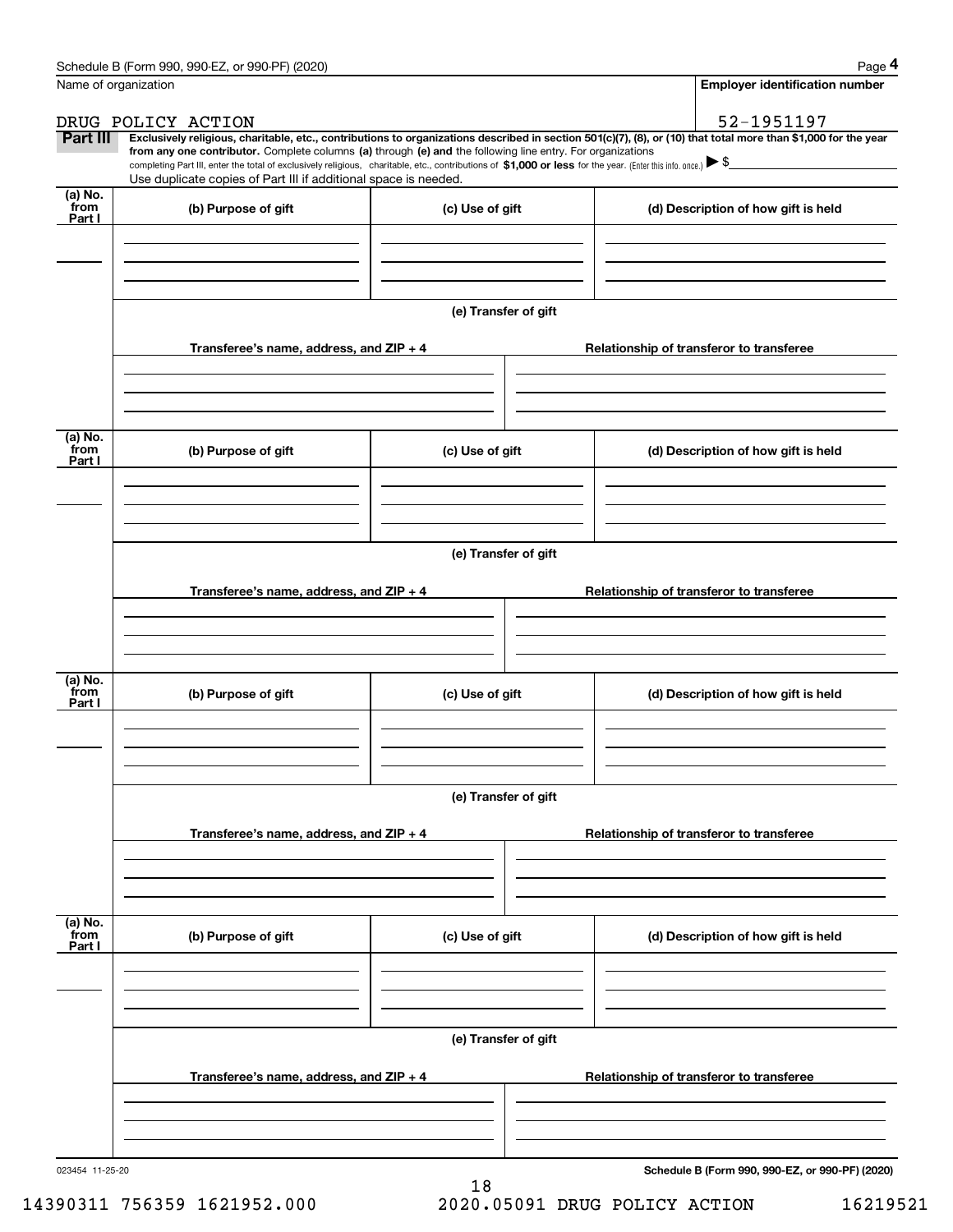|         | <b>SCHEDULE D</b>                                                                                 |                                                                                                        | <b>Supplemental Financial Statements</b>                                                                                                       |                          | OMB No. 1545-0047                                   |
|---------|---------------------------------------------------------------------------------------------------|--------------------------------------------------------------------------------------------------------|------------------------------------------------------------------------------------------------------------------------------------------------|--------------------------|-----------------------------------------------------|
|         | (Form 990)                                                                                        |                                                                                                        | Complete if the organization answered "Yes" on Form 990,                                                                                       |                          |                                                     |
|         |                                                                                                   |                                                                                                        | Part IV, line 6, 7, 8, 9, 10, 11a, 11b, 11c, 11d, 11e, 11f, 12a, or 12b.<br>Attach to Form 990.                                                |                          | Open to Public                                      |
|         | Department of the Treasury<br>Internal Revenue Service                                            |                                                                                                        | Go to www.irs.gov/Form990 for instructions and the latest information.                                                                         |                          | Inspection                                          |
|         | Name of the organization                                                                          | DRUG POLICY ACTION                                                                                     |                                                                                                                                                |                          | <b>Employer identification number</b><br>52-1951197 |
| Part I  | Organizations Maintaining Donor Advised Funds or Other Similar Funds or Accounts. Complete if the |                                                                                                        |                                                                                                                                                |                          |                                                     |
|         |                                                                                                   | organization answered "Yes" on Form 990, Part IV, line 6.                                              |                                                                                                                                                |                          |                                                     |
|         |                                                                                                   |                                                                                                        | (a) Donor advised funds                                                                                                                        |                          | (b) Funds and other accounts                        |
| 1       |                                                                                                   |                                                                                                        |                                                                                                                                                |                          |                                                     |
| 2       |                                                                                                   | Aggregate value of contributions to (during year)                                                      |                                                                                                                                                |                          |                                                     |
| з       |                                                                                                   |                                                                                                        |                                                                                                                                                |                          |                                                     |
| 4<br>5  |                                                                                                   |                                                                                                        | Did the organization inform all donors and donor advisors in writing that the assets held in donor advised funds                               |                          |                                                     |
|         |                                                                                                   |                                                                                                        |                                                                                                                                                |                          | Yes<br><b>No</b>                                    |
| 6       |                                                                                                   |                                                                                                        | Did the organization inform all grantees, donors, and donor advisors in writing that grant funds can be used only                              |                          |                                                     |
|         |                                                                                                   |                                                                                                        | for charitable purposes and not for the benefit of the donor or donor advisor, or for any other purpose conferring                             |                          |                                                     |
|         |                                                                                                   |                                                                                                        |                                                                                                                                                |                          | <b>Yes</b><br>No                                    |
| Part II |                                                                                                   |                                                                                                        | Conservation Easements. Complete if the organization answered "Yes" on Form 990, Part IV, line 7.                                              |                          |                                                     |
| 1       |                                                                                                   | Purpose(s) of conservation easements held by the organization (check all that apply).                  |                                                                                                                                                |                          |                                                     |
|         |                                                                                                   | Preservation of land for public use (for example, recreation or education)                             |                                                                                                                                                |                          | Preservation of a historically important land area  |
|         |                                                                                                   | Protection of natural habitat                                                                          | Preservation of a certified historic structure                                                                                                 |                          |                                                     |
|         |                                                                                                   | Preservation of open space                                                                             |                                                                                                                                                |                          |                                                     |
| 2       | day of the tax year.                                                                              |                                                                                                        | Complete lines 2a through 2d if the organization held a qualified conservation contribution in the form of a conservation easement on the last |                          | Held at the End of the Tax Year                     |
| а       |                                                                                                   |                                                                                                        |                                                                                                                                                | 2a                       |                                                     |
| b       |                                                                                                   |                                                                                                        |                                                                                                                                                | 2b                       |                                                     |
| c       |                                                                                                   |                                                                                                        | Number of conservation easements on a certified historic structure included in (a) manufacture of conservation                                 | 2c                       |                                                     |
| d       |                                                                                                   |                                                                                                        | Number of conservation easements included in (c) acquired after 7/25/06, and not on a historic structure                                       |                          |                                                     |
|         |                                                                                                   |                                                                                                        |                                                                                                                                                | 2d                       |                                                     |
| 3       |                                                                                                   |                                                                                                        | Number of conservation easements modified, transferred, released, extinguished, or terminated by the organization during the tax               |                          |                                                     |
|         | $year \blacktriangleright$                                                                        |                                                                                                        |                                                                                                                                                |                          |                                                     |
| 4       |                                                                                                   | Number of states where property subject to conservation easement is located $\blacktriangleright$      |                                                                                                                                                |                          |                                                     |
| 5       |                                                                                                   | Does the organization have a written policy regarding the periodic monitoring, inspection, handling of |                                                                                                                                                |                          |                                                     |
| 6       |                                                                                                   | violations, and enforcement of the conservation easements it holds?                                    | Staff and volunteer hours devoted to monitoring, inspecting, handling of violations, and enforcing conservation easements during the year      |                          | Yes<br><b>No</b>                                    |
|         |                                                                                                   |                                                                                                        |                                                                                                                                                |                          |                                                     |
| 7       |                                                                                                   |                                                                                                        | Amount of expenses incurred in monitoring, inspecting, handling of violations, and enforcing conservation easements during the year            |                          |                                                     |
|         | $\blacktriangleright$ \$                                                                          |                                                                                                        |                                                                                                                                                |                          |                                                     |
| 8       |                                                                                                   |                                                                                                        | Does each conservation easement reported on line 2(d) above satisfy the requirements of section 170(h)(4)(B)(i)                                |                          |                                                     |
|         |                                                                                                   |                                                                                                        |                                                                                                                                                |                          | Yes<br>No                                           |
| 9       |                                                                                                   |                                                                                                        | In Part XIII, describe how the organization reports conservation easements in its revenue and expense statement and                            |                          |                                                     |
|         |                                                                                                   |                                                                                                        | balance sheet, and include, if applicable, the text of the footnote to the organization's financial statements that describes the              |                          |                                                     |
|         | Part III                                                                                          | organization's accounting for conservation easements.                                                  | Organizations Maintaining Collections of Art, Historical Treasures, or Other Similar Assets.                                                   |                          |                                                     |
|         |                                                                                                   | Complete if the organization answered "Yes" on Form 990, Part IV, line 8.                              |                                                                                                                                                |                          |                                                     |
|         |                                                                                                   |                                                                                                        | 1a If the organization elected, as permitted under FASB ASC 958, not to report in its revenue statement and balance sheet works                |                          |                                                     |
|         |                                                                                                   |                                                                                                        | of art, historical treasures, or other similar assets held for public exhibition, education, or research in furtherance of public              |                          |                                                     |
|         |                                                                                                   |                                                                                                        | service, provide in Part XIII the text of the footnote to its financial statements that describes these items.                                 |                          |                                                     |
|         |                                                                                                   |                                                                                                        | <b>b</b> If the organization elected, as permitted under FASB ASC 958, to report in its revenue statement and balance sheet works of           |                          |                                                     |
|         |                                                                                                   |                                                                                                        | art, historical treasures, or other similar assets held for public exhibition, education, or research in furtherance of public service,        |                          |                                                     |
|         |                                                                                                   | provide the following amounts relating to these items:                                                 |                                                                                                                                                |                          |                                                     |
|         |                                                                                                   |                                                                                                        |                                                                                                                                                |                          | $\blacktriangleright$ \$                            |
|         |                                                                                                   | (ii) Assets included in Form 990, Part X                                                               |                                                                                                                                                | $\blacktriangleright$ \$ |                                                     |
| 2       |                                                                                                   |                                                                                                        | If the organization received or held works of art, historical treasures, or other similar assets for financial gain, provide                   |                          |                                                     |
|         |                                                                                                   | the following amounts required to be reported under FASB ASC 958 relating to these items:              |                                                                                                                                                |                          |                                                     |
|         |                                                                                                   |                                                                                                        |                                                                                                                                                |                          | \$                                                  |
|         |                                                                                                   | LHA For Paperwork Reduction Act Notice, see the Instructions for Form 990.                             |                                                                                                                                                | $\blacktriangleright$ \$ |                                                     |
|         |                                                                                                   |                                                                                                        |                                                                                                                                                |                          | Schedule D (Form 990) 2020                          |

032051 12-01-20

19 14390311 756359 1621952.000 2020.05091 DRUG POLICY ACTION 16219521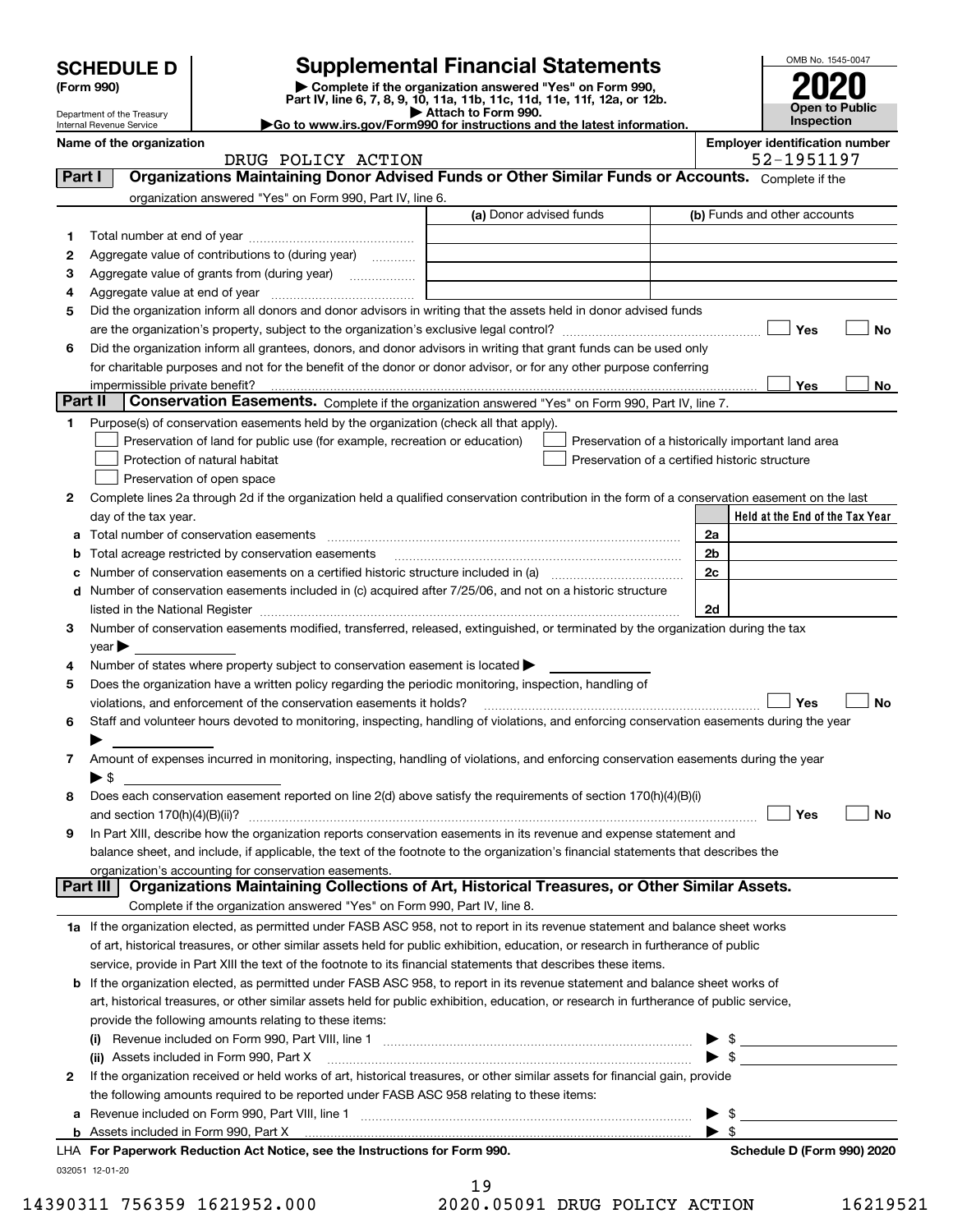|        | Schedule D (Form 990) 2020                                                                                                                                                                                                                                                                                                                                                                                                                                      | DRUG POLICY ACTION                      |   |                |                                                                                                                                                                                                                               |                                 | 52-1951197                 |                     |     | Page 2 |
|--------|-----------------------------------------------------------------------------------------------------------------------------------------------------------------------------------------------------------------------------------------------------------------------------------------------------------------------------------------------------------------------------------------------------------------------------------------------------------------|-----------------------------------------|---|----------------|-------------------------------------------------------------------------------------------------------------------------------------------------------------------------------------------------------------------------------|---------------------------------|----------------------------|---------------------|-----|--------|
|        | Part III<br>Organizations Maintaining Collections of Art, Historical Treasures, or Other Similar Assets (continued)                                                                                                                                                                                                                                                                                                                                             |                                         |   |                |                                                                                                                                                                                                                               |                                 |                            |                     |     |        |
| 3      | Using the organization's acquisition, accession, and other records, check any of the following that make significant use of its                                                                                                                                                                                                                                                                                                                                 |                                         |   |                |                                                                                                                                                                                                                               |                                 |                            |                     |     |        |
|        | collection items (check all that apply):                                                                                                                                                                                                                                                                                                                                                                                                                        |                                         |   |                |                                                                                                                                                                                                                               |                                 |                            |                     |     |        |
| a      | Public exhibition                                                                                                                                                                                                                                                                                                                                                                                                                                               |                                         |   |                | Loan or exchange program                                                                                                                                                                                                      |                                 |                            |                     |     |        |
| b      | Scholarly research                                                                                                                                                                                                                                                                                                                                                                                                                                              |                                         |   |                | Other and the contract of the contract of the contract of the contract of the contract of the contract of the contract of the contract of the contract of the contract of the contract of the contract of the contract of the |                                 |                            |                     |     |        |
| с      | Preservation for future generations                                                                                                                                                                                                                                                                                                                                                                                                                             |                                         |   |                |                                                                                                                                                                                                                               |                                 |                            |                     |     |        |
| 4      | Provide a description of the organization's collections and explain how they further the organization's exempt purpose in Part XIII.                                                                                                                                                                                                                                                                                                                            |                                         |   |                |                                                                                                                                                                                                                               |                                 |                            |                     |     |        |
| 5      | During the year, did the organization solicit or receive donations of art, historical treasures, or other similar assets                                                                                                                                                                                                                                                                                                                                        |                                         |   |                |                                                                                                                                                                                                                               |                                 |                            |                     |     |        |
|        | to be sold to raise funds rather than to be maintained as part of the organization's collection?                                                                                                                                                                                                                                                                                                                                                                |                                         |   |                |                                                                                                                                                                                                                               |                                 |                            | Yes                 |     | No     |
|        | Escrow and Custodial Arrangements. Complete if the organization answered "Yes" on Form 990, Part IV, line 9, or<br><b>Part IV</b><br>reported an amount on Form 990, Part X, line 21.                                                                                                                                                                                                                                                                           |                                         |   |                |                                                                                                                                                                                                                               |                                 |                            |                     |     |        |
|        |                                                                                                                                                                                                                                                                                                                                                                                                                                                                 |                                         |   |                |                                                                                                                                                                                                                               |                                 |                            |                     |     |        |
|        | 1a Is the organization an agent, trustee, custodian or other intermediary for contributions or other assets not included                                                                                                                                                                                                                                                                                                                                        |                                         |   |                |                                                                                                                                                                                                                               |                                 |                            |                     |     |        |
|        | on Form 990, Part X? <b>Entitled Structure Construction</b> Construction Construction Construction Construction Const                                                                                                                                                                                                                                                                                                                                           |                                         |   |                |                                                                                                                                                                                                                               |                                 |                            | Yes                 |     | No     |
|        | If "Yes," explain the arrangement in Part XIII and complete the following table:                                                                                                                                                                                                                                                                                                                                                                                |                                         |   |                |                                                                                                                                                                                                                               |                                 |                            | Amount              |     |        |
|        |                                                                                                                                                                                                                                                                                                                                                                                                                                                                 |                                         |   |                |                                                                                                                                                                                                                               | 1c                              |                            |                     |     |        |
| с      | Beginning balance manufactured and contain an account of the state of the state of the state of the state of the state of the state of the state of the state of the state of the state of the state of the state of the state<br>Additions during the year manufactured and an account of the year manufactured and account of the year manufactured and account of the state of the state of the state of the state of the state of the state of the state of |                                         |   |                |                                                                                                                                                                                                                               | 1d                              |                            |                     |     |        |
| е      | Distributions during the year manufactured and contain an account of the year manufactured and the year manufactured and the year manufactured and the year manufactured and the year manufactured and the state of the state                                                                                                                                                                                                                                   |                                         |   |                |                                                                                                                                                                                                                               | 1e                              |                            |                     |     |        |
| Ť.     |                                                                                                                                                                                                                                                                                                                                                                                                                                                                 |                                         |   |                |                                                                                                                                                                                                                               | 1f                              |                            |                     |     |        |
|        | 2a Did the organization include an amount on Form 990, Part X, line 21, for escrow or custodial account liability?                                                                                                                                                                                                                                                                                                                                              |                                         |   |                |                                                                                                                                                                                                                               |                                 | .                          | Yes                 |     | No     |
|        | <b>b</b> If "Yes," explain the arrangement in Part XIII. Check here if the explanation has been provided on Part XIII                                                                                                                                                                                                                                                                                                                                           |                                         |   |                |                                                                                                                                                                                                                               |                                 |                            |                     |     |        |
| Part V | Endowment Funds. Complete if the organization answered "Yes" on Form 990, Part IV, line 10.                                                                                                                                                                                                                                                                                                                                                                     |                                         |   |                |                                                                                                                                                                                                                               |                                 |                            |                     |     |        |
|        |                                                                                                                                                                                                                                                                                                                                                                                                                                                                 | (a) Current year                        |   | (b) Prior year | (c) Two years back                                                                                                                                                                                                            |                                 | (d) Three years back       | (e) Four years back |     |        |
| 1a     | Beginning of year balance                                                                                                                                                                                                                                                                                                                                                                                                                                       |                                         |   |                |                                                                                                                                                                                                                               |                                 |                            |                     |     |        |
| b      |                                                                                                                                                                                                                                                                                                                                                                                                                                                                 |                                         |   |                |                                                                                                                                                                                                                               |                                 |                            |                     |     |        |
|        | Net investment earnings, gains, and losses                                                                                                                                                                                                                                                                                                                                                                                                                      |                                         |   |                |                                                                                                                                                                                                                               |                                 |                            |                     |     |        |
| a      |                                                                                                                                                                                                                                                                                                                                                                                                                                                                 |                                         |   |                |                                                                                                                                                                                                                               |                                 |                            |                     |     |        |
| е      | Other expenditures for facilities                                                                                                                                                                                                                                                                                                                                                                                                                               |                                         |   |                |                                                                                                                                                                                                                               |                                 |                            |                     |     |        |
|        | and programs                                                                                                                                                                                                                                                                                                                                                                                                                                                    |                                         |   |                |                                                                                                                                                                                                                               |                                 |                            |                     |     |        |
|        |                                                                                                                                                                                                                                                                                                                                                                                                                                                                 |                                         |   |                |                                                                                                                                                                                                                               |                                 |                            |                     |     |        |
| g      | End of year balance                                                                                                                                                                                                                                                                                                                                                                                                                                             |                                         |   |                |                                                                                                                                                                                                                               |                                 |                            |                     |     |        |
| 2      | Provide the estimated percentage of the current year end balance (line 1g, column (a)) held as:                                                                                                                                                                                                                                                                                                                                                                 |                                         |   |                |                                                                                                                                                                                                                               |                                 |                            |                     |     |        |
| а      | Board designated or quasi-endowment                                                                                                                                                                                                                                                                                                                                                                                                                             |                                         | % |                |                                                                                                                                                                                                                               |                                 |                            |                     |     |        |
|        | Permanent endowment > <u>example</u>                                                                                                                                                                                                                                                                                                                                                                                                                            | %                                       |   |                |                                                                                                                                                                                                                               |                                 |                            |                     |     |        |
| с      | Term endowment $\blacktriangleright$                                                                                                                                                                                                                                                                                                                                                                                                                            | %                                       |   |                |                                                                                                                                                                                                                               |                                 |                            |                     |     |        |
|        | The percentages on lines 2a, 2b, and 2c should equal 100%.                                                                                                                                                                                                                                                                                                                                                                                                      |                                         |   |                |                                                                                                                                                                                                                               |                                 |                            |                     |     |        |
|        | 3a Are there endowment funds not in the possession of the organization that are held and administered for the organization                                                                                                                                                                                                                                                                                                                                      |                                         |   |                |                                                                                                                                                                                                                               |                                 |                            |                     |     |        |
|        | by:                                                                                                                                                                                                                                                                                                                                                                                                                                                             |                                         |   |                |                                                                                                                                                                                                                               |                                 |                            |                     | Yes | No     |
|        | (i)                                                                                                                                                                                                                                                                                                                                                                                                                                                             |                                         |   |                |                                                                                                                                                                                                                               |                                 |                            | 3a(i)               |     |        |
|        |                                                                                                                                                                                                                                                                                                                                                                                                                                                                 |                                         |   |                |                                                                                                                                                                                                                               |                                 |                            | 3a(ii)              |     |        |
|        |                                                                                                                                                                                                                                                                                                                                                                                                                                                                 |                                         |   |                |                                                                                                                                                                                                                               |                                 |                            | 3b                  |     |        |
|        | Describe in Part XIII the intended uses of the organization's endowment funds.                                                                                                                                                                                                                                                                                                                                                                                  |                                         |   |                |                                                                                                                                                                                                                               |                                 |                            |                     |     |        |
|        | Land, Buildings, and Equipment.<br>Part VI                                                                                                                                                                                                                                                                                                                                                                                                                      |                                         |   |                |                                                                                                                                                                                                                               |                                 |                            |                     |     |        |
|        | Complete if the organization answered "Yes" on Form 990, Part IV, line 11a. See Form 990, Part X, line 10.                                                                                                                                                                                                                                                                                                                                                      |                                         |   |                |                                                                                                                                                                                                                               |                                 |                            |                     |     |        |
|        | Description of property                                                                                                                                                                                                                                                                                                                                                                                                                                         | (a) Cost or other<br>basis (investment) |   |                | (b) Cost or other<br>basis (other)                                                                                                                                                                                            | (c) Accumulated<br>depreciation |                            | (d) Book value      |     |        |
|        |                                                                                                                                                                                                                                                                                                                                                                                                                                                                 |                                         |   |                |                                                                                                                                                                                                                               |                                 |                            |                     |     |        |
|        |                                                                                                                                                                                                                                                                                                                                                                                                                                                                 |                                         |   |                |                                                                                                                                                                                                                               |                                 |                            |                     |     |        |
| b      |                                                                                                                                                                                                                                                                                                                                                                                                                                                                 |                                         |   |                |                                                                                                                                                                                                                               |                                 |                            |                     |     |        |
|        |                                                                                                                                                                                                                                                                                                                                                                                                                                                                 |                                         |   |                |                                                                                                                                                                                                                               |                                 |                            |                     |     |        |
|        |                                                                                                                                                                                                                                                                                                                                                                                                                                                                 |                                         |   |                |                                                                                                                                                                                                                               |                                 |                            |                     |     |        |
|        |                                                                                                                                                                                                                                                                                                                                                                                                                                                                 |                                         |   |                |                                                                                                                                                                                                                               |                                 |                            |                     |     | 0.     |
|        |                                                                                                                                                                                                                                                                                                                                                                                                                                                                 |                                         |   |                |                                                                                                                                                                                                                               |                                 | Schedule D (Form 990) 2020 |                     |     |        |
|        |                                                                                                                                                                                                                                                                                                                                                                                                                                                                 |                                         |   |                |                                                                                                                                                                                                                               |                                 |                            |                     |     |        |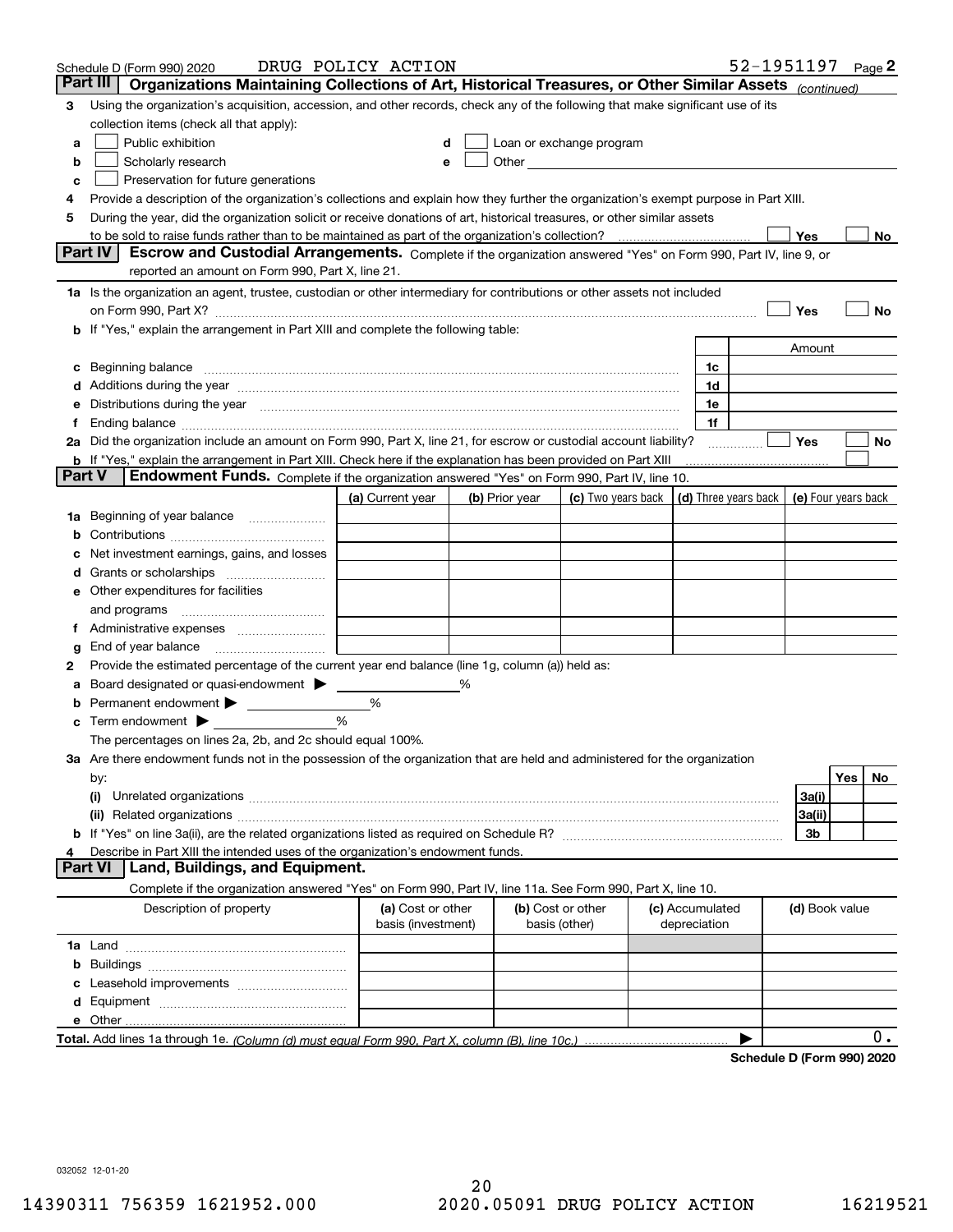|                | .<br><b>INVOURNMENT OUTSTANDING</b><br>Complete if the organization answered "Yes" on Form 990, Part IV, line 11b. See Form 990, Part X, line 12. |                 |                                                           |                |
|----------------|---------------------------------------------------------------------------------------------------------------------------------------------------|-----------------|-----------------------------------------------------------|----------------|
|                | (a) Description of security or category (including name of security)                                                                              | (b) Book value  | (c) Method of valuation: Cost or end-of-year market value |                |
|                | (1) Financial derivatives                                                                                                                         |                 |                                                           |                |
|                |                                                                                                                                                   |                 |                                                           |                |
| (3) Other      |                                                                                                                                                   |                 |                                                           |                |
| (A)            |                                                                                                                                                   |                 |                                                           |                |
| (B)            |                                                                                                                                                   |                 |                                                           |                |
| (C)            |                                                                                                                                                   |                 |                                                           |                |
| (D)            |                                                                                                                                                   |                 |                                                           |                |
| (E)            |                                                                                                                                                   |                 |                                                           |                |
| (F)            |                                                                                                                                                   |                 |                                                           |                |
| (G)            |                                                                                                                                                   |                 |                                                           |                |
| (H)            |                                                                                                                                                   |                 |                                                           |                |
|                |                                                                                                                                                   |                 |                                                           |                |
|                | Total. (Col. (b) must equal Form 990, Part X, col. (B) line 12.)<br>Part VIII Investments - Program Related.                                      |                 |                                                           |                |
|                |                                                                                                                                                   |                 |                                                           |                |
|                | Complete if the organization answered "Yes" on Form 990, Part IV, line 11c. See Form 990, Part X, line 13.<br>(a) Description of investment       | (b) Book value  | (c) Method of valuation: Cost or end-of-year market value |                |
|                |                                                                                                                                                   |                 |                                                           |                |
| (1)            |                                                                                                                                                   |                 |                                                           |                |
| (2)            |                                                                                                                                                   |                 |                                                           |                |
| (3)            |                                                                                                                                                   |                 |                                                           |                |
| (4)            |                                                                                                                                                   |                 |                                                           |                |
| (5)            |                                                                                                                                                   |                 |                                                           |                |
| (6)            |                                                                                                                                                   |                 |                                                           |                |
| (7)            |                                                                                                                                                   |                 |                                                           |                |
| (8)            |                                                                                                                                                   |                 |                                                           |                |
| (9)            |                                                                                                                                                   |                 |                                                           |                |
|                | Total. (Col. (b) must equal Form 990, Part X, col. (B) line 13.)                                                                                  |                 |                                                           |                |
| <b>Part IX</b> | <b>Other Assets.</b>                                                                                                                              |                 |                                                           |                |
|                | Complete if the organization answered "Yes" on Form 990, Part IV, line 11d. See Form 990, Part X, line 15.                                        |                 |                                                           |                |
|                |                                                                                                                                                   | (a) Description |                                                           | (b) Book value |
| (1)            |                                                                                                                                                   |                 |                                                           |                |
| (2)            |                                                                                                                                                   |                 |                                                           |                |
| (3)            |                                                                                                                                                   |                 |                                                           |                |
| (4)            |                                                                                                                                                   |                 |                                                           |                |
| (5)            |                                                                                                                                                   |                 |                                                           |                |
| (6)            |                                                                                                                                                   |                 |                                                           |                |
| (7)            |                                                                                                                                                   |                 |                                                           |                |
| (8)            |                                                                                                                                                   |                 |                                                           |                |
| (9)            |                                                                                                                                                   |                 |                                                           |                |
|                | Total. (Column (b) must equal Form 990. Part X, col. (B) line 15.)                                                                                |                 |                                                           |                |
| <b>Part X</b>  | <b>Other Liabilities.</b>                                                                                                                         |                 |                                                           |                |
|                | Complete if the organization answered "Yes" on Form 990, Part IV, line 11e or 11f. See Form 990, Part X, line 25.                                 |                 |                                                           |                |
| <u>1.</u>      | (a) Description of liability                                                                                                                      |                 |                                                           | (b) Book value |
| (1)            | Federal income taxes                                                                                                                              |                 |                                                           |                |
| (2)            | DUE TO DRUG POLICY ALLIANCE                                                                                                                       |                 |                                                           | 105,536.       |
| (3)            |                                                                                                                                                   |                 |                                                           |                |
| (4)            |                                                                                                                                                   |                 |                                                           |                |
| (5)            |                                                                                                                                                   |                 |                                                           |                |
| (6)            |                                                                                                                                                   |                 |                                                           |                |
| (7)            |                                                                                                                                                   |                 |                                                           |                |
| (8)            |                                                                                                                                                   |                 |                                                           |                |
| (9)            |                                                                                                                                                   |                 |                                                           |                |
|                |                                                                                                                                                   |                 |                                                           | 105,536.       |
|                | Total. (Column (b) must equal Form 990, Part X, col. (B) line 25.)                                                                                |                 |                                                           |                |

**2.** Liability for uncertain tax positions. In Part XIII, provide the text of the footnote to the organization's financial statements that reports the organization's liability for uncertain tax positions under FASB ASC 740. Check here if the text of the footnote has been provided in Part XIII  $\boxed{\text{X}}$ 

**Schedule D (Form 990) 2020**

032053 12-01-20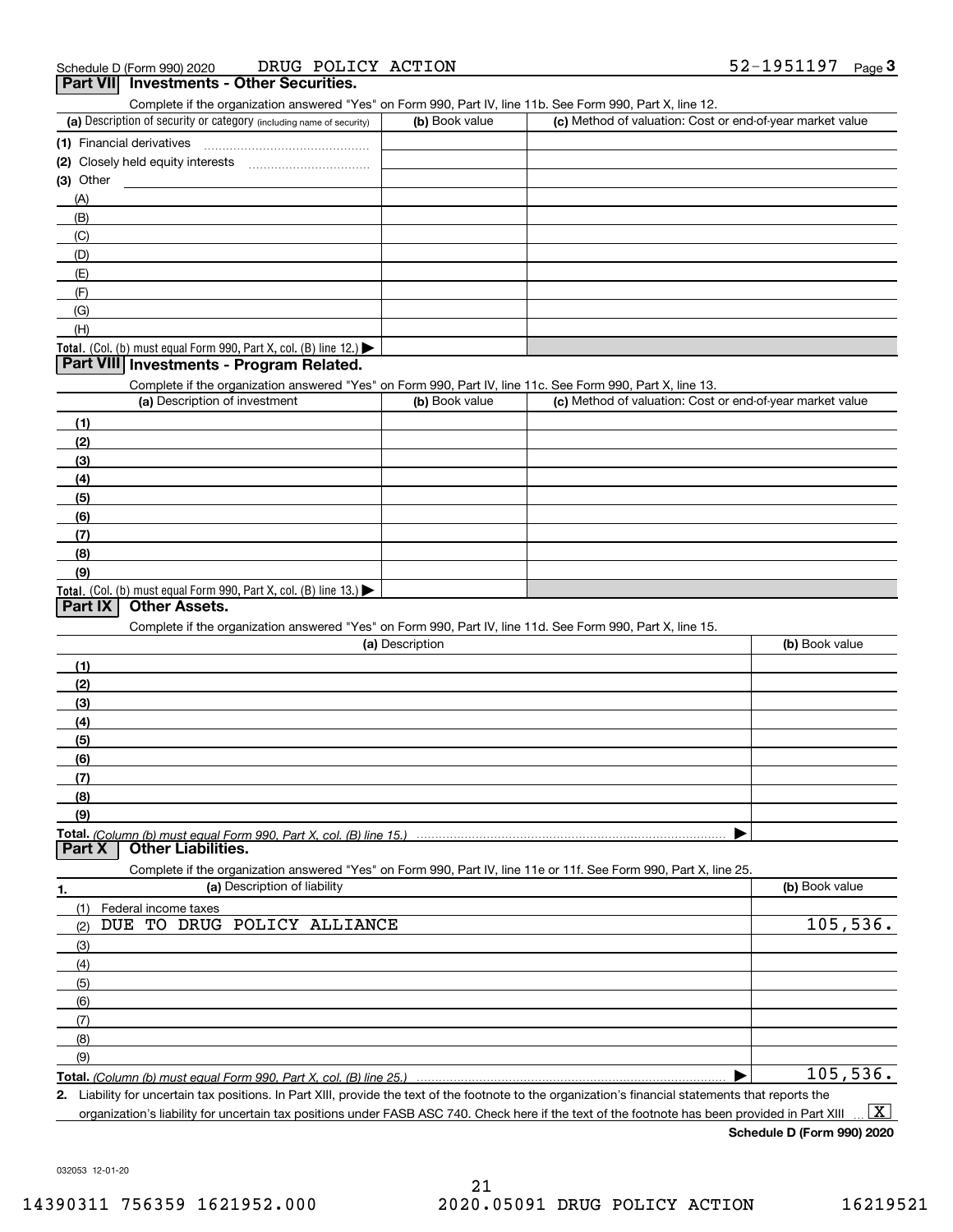|              | DRUG POLICY ACTION<br>Schedule D (Form 990) 2020                                                                                                                                                                                    |                |         |                | 52-1951197<br>Page $4$  |
|--------------|-------------------------------------------------------------------------------------------------------------------------------------------------------------------------------------------------------------------------------------|----------------|---------|----------------|-------------------------|
|              | Reconciliation of Revenue per Audited Financial Statements With Revenue per Return.<br><b>Part XI</b>                                                                                                                               |                |         |                |                         |
|              | Complete if the organization answered "Yes" on Form 990, Part IV, line 12a.                                                                                                                                                         |                |         |                |                         |
| 1            | Total revenue, gains, and other support per audited financial statements                                                                                                                                                            |                |         | $\mathbf{1}$   | 3,085,555.              |
| 2            | Amounts included on line 1 but not on Form 990, Part VIII, line 12:                                                                                                                                                                 |                |         |                |                         |
| a            | Net unrealized gains (losses) on investments [11] matter contracts and the unrealized gains (losses) on investments                                                                                                                 | 2a             | 31,147. |                |                         |
| b            |                                                                                                                                                                                                                                     | 2 <sub>b</sub> |         |                |                         |
|              |                                                                                                                                                                                                                                     | 2c             |         |                |                         |
| d            |                                                                                                                                                                                                                                     | 2d             |         |                |                         |
| e            | Add lines 2a through 2d                                                                                                                                                                                                             |                |         | 2e             | 31,147.                 |
| 3            |                                                                                                                                                                                                                                     |                |         | $\overline{3}$ | $\overline{3,054},408.$ |
| 4            | Amounts included on Form 990. Part VIII. line 12, but not on line 1:                                                                                                                                                                |                |         |                |                         |
| $\mathbf{a}$ |                                                                                                                                                                                                                                     | 4a             |         |                |                         |
|              | Other (Describe in Part XIII.) <b>2006</b> 2006 2010 2010 2010 2010 2011 2012 2013 2014 2014 2015 2016 2017 2018 2019 2016 2017 2018 2019 2016 2017 2018 2019 2016 2017 2018 2019 2018 2019 2019 2016 2017 2018 2019 2018 2019 2019 | 4 <sub>b</sub> |         |                |                         |
|              | c Add lines 4a and 4b                                                                                                                                                                                                               |                |         | 4с             |                         |
|              |                                                                                                                                                                                                                                     |                |         | 5              | 3,054,408.              |
|              |                                                                                                                                                                                                                                     |                |         |                |                         |
|              | Part XII   Reconciliation of Expenses per Audited Financial Statements With Expenses per Return.                                                                                                                                    |                |         |                |                         |
|              | Complete if the organization answered "Yes" on Form 990, Part IV, line 12a.                                                                                                                                                         |                |         |                |                         |
| 1            |                                                                                                                                                                                                                                     |                |         | $\mathbf{1}$   | 6, 163, 822.            |
| 2            | Amounts included on line 1 but not on Form 990, Part IX, line 25:                                                                                                                                                                   |                |         |                |                         |
| a            |                                                                                                                                                                                                                                     | 2a             |         |                |                         |
| b            |                                                                                                                                                                                                                                     | 2 <sub>b</sub> |         |                |                         |
|              |                                                                                                                                                                                                                                     | 2c             |         |                |                         |
| d            |                                                                                                                                                                                                                                     | 2d             |         |                |                         |
| e            | Add lines 2a through 2d <b>contained a contained a contained a contained a</b> contained a contained a contained a contained a contained a contained a contained a contained a contained a contained a contained a contained a cont |                |         | <b>2e</b>      | υ.                      |
| з            |                                                                                                                                                                                                                                     |                |         | 3              | 6, 163, 822.            |
| 4            | Amounts included on Form 990, Part IX, line 25, but not on line 1:                                                                                                                                                                  |                |         |                |                         |
| a            |                                                                                                                                                                                                                                     | 4a             |         |                |                         |
|              | Other (Describe in Part XIII.)                                                                                                                                                                                                      | 4 <sub>b</sub> |         |                |                         |
|              | c Add lines 4a and 4b                                                                                                                                                                                                               |                |         | 4c             |                         |
|              | Part XIII Supplemental Information.                                                                                                                                                                                                 |                |         | 5              | 6, 163, 822.            |

Provide the descriptions required for Part II, lines 3, 5, and 9; Part III, lines 1a and 4; Part IV, lines 1b and 2b; Part V, line 4; Part X, line 2; Part XI, lines 2d and 4b; and Part XII, lines 2d and 4b. Also complete this part to provide any additional information.

PART X, LINE 2:

|  | DRUG POLICY ACTION RECOGNIZES THE EFFECT OF INCOME TAX POSITIONS ONLY IF |  |  |  |  |  |
|--|--------------------------------------------------------------------------|--|--|--|--|--|
|  |                                                                          |  |  |  |  |  |

THOSE POSITIONS ARE MORE LIKELY THAN NOT OF BEING SUSTAINED. MANAGEMENT

HAS DETERMINED THAT DRUG POLICY ACTION HAD NO UNCERTAIN TAX POSITIONS THAT

WOULD REQUIRE FINANCIAL STATEMENT RECOGNITION OR DISCLOSURE. DRUG POLICY

#### ACTION IS NO LONGER SUBJECT TO EXAMINATION BY THE APPLICABLE TAXING

JURISDICTIONS FOR THE PERIODS PRIOR TO 2018.

032054 12-01-20

**Schedule D (Form 990) 2020**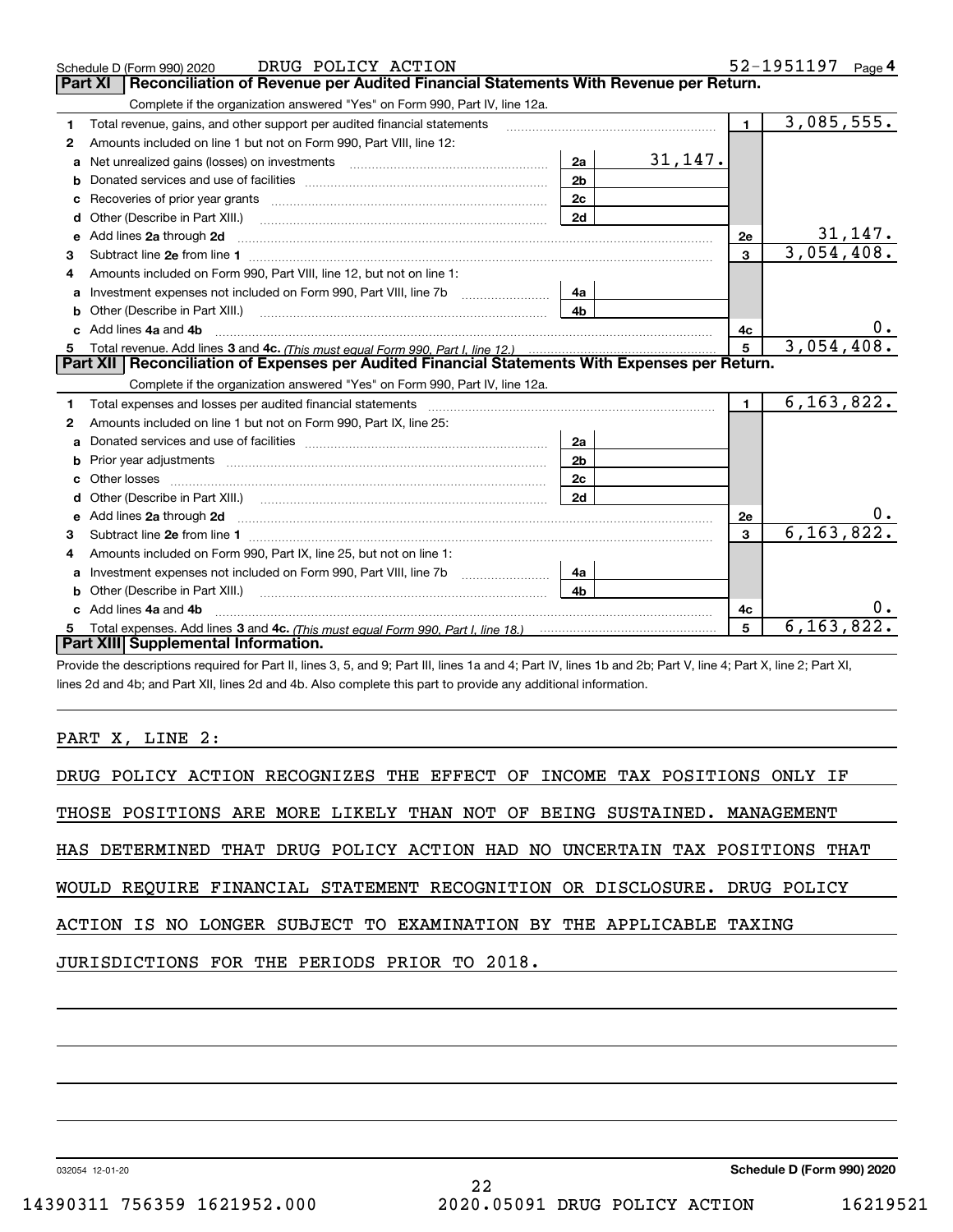| <b>SCHEDULE I</b>                                                                                                                                                                                                                  |                                                                                                                                       | <b>Grants and Other Assistance to Organizations,</b> |                                                       |                                         |                                               |                                          | OMB No. 1545-0047                                      |  |  |
|------------------------------------------------------------------------------------------------------------------------------------------------------------------------------------------------------------------------------------|---------------------------------------------------------------------------------------------------------------------------------------|------------------------------------------------------|-------------------------------------------------------|-----------------------------------------|-----------------------------------------------|------------------------------------------|--------------------------------------------------------|--|--|
| (Form 990)                                                                                                                                                                                                                         | Governments, and Individuals in the United States<br>Complete if the organization answered "Yes" on Form 990, Part IV, line 21 or 22. |                                                      |                                                       |                                         |                                               |                                          |                                                        |  |  |
| Department of the Treasury                                                                                                                                                                                                         |                                                                                                                                       |                                                      | Attach to Form 990.                                   |                                         |                                               |                                          | <b>Open to Public</b>                                  |  |  |
| Internal Revenue Service                                                                                                                                                                                                           |                                                                                                                                       |                                                      | Go to www.irs.gov/Form990 for the latest information. |                                         |                                               |                                          | Inspection                                             |  |  |
| Name of the organization                                                                                                                                                                                                           | DRUG POLICY ACTION                                                                                                                    |                                                      |                                                       |                                         |                                               |                                          | <b>Employer identification number</b><br>52-1951197    |  |  |
| <b>General Information on Grants and Assistance</b><br>Part I                                                                                                                                                                      |                                                                                                                                       |                                                      |                                                       |                                         |                                               |                                          |                                                        |  |  |
| Does the organization maintain records to substantiate the amount of the grants or assistance, the grantees' eligibility for the grants or assistance, and the selection<br>1.<br>criteria used to award the grants or assistance? |                                                                                                                                       |                                                      |                                                       |                                         |                                               |                                          | $\boxed{\text{X}}$ Yes<br>$ $ No                       |  |  |
| Describe in Part IV the organization's procedures for monitoring the use of grant funds in the United States.<br>2                                                                                                                 |                                                                                                                                       |                                                      |                                                       |                                         |                                               |                                          |                                                        |  |  |
| Part II<br>Grants and Other Assistance to Domestic Organizations and Domestic Governments. Complete if the organization answered "Yes" on Form 990, Part IV, line 21, for any                                                      |                                                                                                                                       |                                                      |                                                       |                                         |                                               |                                          |                                                        |  |  |
| recipient that received more than \$5,000. Part II can be duplicated if additional space is needed.                                                                                                                                |                                                                                                                                       |                                                      |                                                       |                                         | (f) Method of                                 |                                          |                                                        |  |  |
| 1 (a) Name and address of organization<br>or government                                                                                                                                                                            | $(b)$ EIN                                                                                                                             | (c) IRC section<br>(if applicable)                   | (d) Amount of<br>cash grant                           | (e) Amount of<br>non-cash<br>assistance | valuation (book,<br>FMV, appraisal,<br>other) | (g) Description of<br>noncash assistance | (h) Purpose of grant<br>or assistance                  |  |  |
|                                                                                                                                                                                                                                    |                                                                                                                                       |                                                      |                                                       |                                         |                                               |                                          |                                                        |  |  |
| DRUG POLICY ALLIANCE                                                                                                                                                                                                               |                                                                                                                                       |                                                      |                                                       |                                         |                                               |                                          |                                                        |  |  |
| 131 WEST 33RD STREET                                                                                                                                                                                                               |                                                                                                                                       |                                                      |                                                       | $\mathbf{0}$ .                          |                                               |                                          | TO SUPPORT ALLIANCE'S                                  |  |  |
| NEW YORK, NY 10001                                                                                                                                                                                                                 | $52 - 1516692$ $501(C)3$                                                                                                              |                                                      | 2,700,000,                                            |                                         |                                               |                                          | OPERATIONS AND ACTIVITIES<br>TO SUPPORT OREGON MEASURE |  |  |
| MORE TREATMENT FOR A BETTER                                                                                                                                                                                                        |                                                                                                                                       |                                                      |                                                       |                                         |                                               |                                          |                                                        |  |  |
| OREGON: YES TO 110 - 3321 SE 20TH                                                                                                                                                                                                  |                                                                                                                                       |                                                      |                                                       |                                         |                                               |                                          | 110, DRUG<br>DECRIMINALIZATION AND                     |  |  |
| AVENUE - PORTLAND, OR 97242                                                                                                                                                                                                        |                                                                                                                                       |                                                      | 2,445,000.                                            | 0.                                      |                                               |                                          | <b>ADDICTION TREATMENT</b>                             |  |  |
|                                                                                                                                                                                                                                    |                                                                                                                                       |                                                      |                                                       |                                         |                                               |                                          | TO SUPPORT OREGON MEASURE                              |  |  |
| INITIATIVE PETITION COMMITTEE NO.                                                                                                                                                                                                  |                                                                                                                                       |                                                      |                                                       |                                         |                                               |                                          | 110, DRUG                                              |  |  |
| 44 - 3321 SE 20TH AVENUE -                                                                                                                                                                                                         |                                                                                                                                       |                                                      |                                                       |                                         |                                               |                                          | DECRIMINALIZATION AND                                  |  |  |
| PORTLAND, OR 97242                                                                                                                                                                                                                 |                                                                                                                                       |                                                      | 472,649                                               | 0.                                      |                                               |                                          | ADDICTION TREATMENT                                    |  |  |
|                                                                                                                                                                                                                                    |                                                                                                                                       |                                                      |                                                       |                                         |                                               |                                          | TO SUPPORT MEANINGFUL                                  |  |  |
| SMART JUSTICE CA ACTION FUND                                                                                                                                                                                                       |                                                                                                                                       |                                                      |                                                       |                                         |                                               |                                          | CRIMINAL JUSTICE REFORMS                               |  |  |
| 1787 TRIBUTE ROAD SUITE K                                                                                                                                                                                                          |                                                                                                                                       |                                                      |                                                       |                                         |                                               |                                          | THAT PROMOTE PUBLIC                                    |  |  |
| SACRAMENTO, CA 95815                                                                                                                                                                                                               |                                                                                                                                       |                                                      | 40,000                                                | 0.                                      |                                               |                                          | SAFETY AND JUSTICE.                                    |  |  |
|                                                                                                                                                                                                                                    |                                                                                                                                       |                                                      |                                                       |                                         |                                               |                                          | TO SUPPORT WORK TO ENSURE                              |  |  |
| SAFETY & JUSTICE OREGON                                                                                                                                                                                                            |                                                                                                                                       |                                                      |                                                       |                                         |                                               |                                          | SUCCESSFUL IMPLEMENTATION                              |  |  |
| 825 NE 20TH AVENUE, SUITE 250                                                                                                                                                                                                      |                                                                                                                                       |                                                      |                                                       |                                         |                                               |                                          | OF OREGONS MEASURE 110                                 |  |  |
| PORTLAND, OR 97232                                                                                                                                                                                                                 | $30 - 0457438$ 501(C)4                                                                                                                |                                                      | 35,000                                                | 0                                       |                                               |                                          | AND TO END THE                                         |  |  |
|                                                                                                                                                                                                                                    |                                                                                                                                       |                                                      |                                                       |                                         |                                               |                                          |                                                        |  |  |
| <b>NJ CAN 2020</b>                                                                                                                                                                                                                 |                                                                                                                                       |                                                      |                                                       |                                         |                                               |                                          | TO SUPPORT LEGALIZATION                                |  |  |
| P O BOX 32159                                                                                                                                                                                                                      |                                                                                                                                       |                                                      |                                                       |                                         |                                               |                                          | OF CANNABIS FOR ADULTS IN                              |  |  |
| NEWARK, NJ 07102                                                                                                                                                                                                                   |                                                                                                                                       |                                                      | 25,000.                                               | 0.                                      |                                               |                                          | NEW JERSEY                                             |  |  |
| Enter total number of section 501(c)(3) and government organizations listed in the line 1 table<br>2                                                                                                                               |                                                                                                                                       |                                                      |                                                       |                                         |                                               |                                          | 1.                                                     |  |  |
| Enter total number of other organizations listed in the line 1 table<br>3                                                                                                                                                          |                                                                                                                                       |                                                      |                                                       |                                         |                                               |                                          | 9.                                                     |  |  |
| For Paperwork Reduction Act Notice, see the Instructions for Form 990.<br>LHA                                                                                                                                                      |                                                                                                                                       |                                                      |                                                       |                                         |                                               |                                          | <b>Schedule I (Form 990) 2020</b>                      |  |  |

SEE PART IV FOR COLUMN (H) DESCRIPTIONS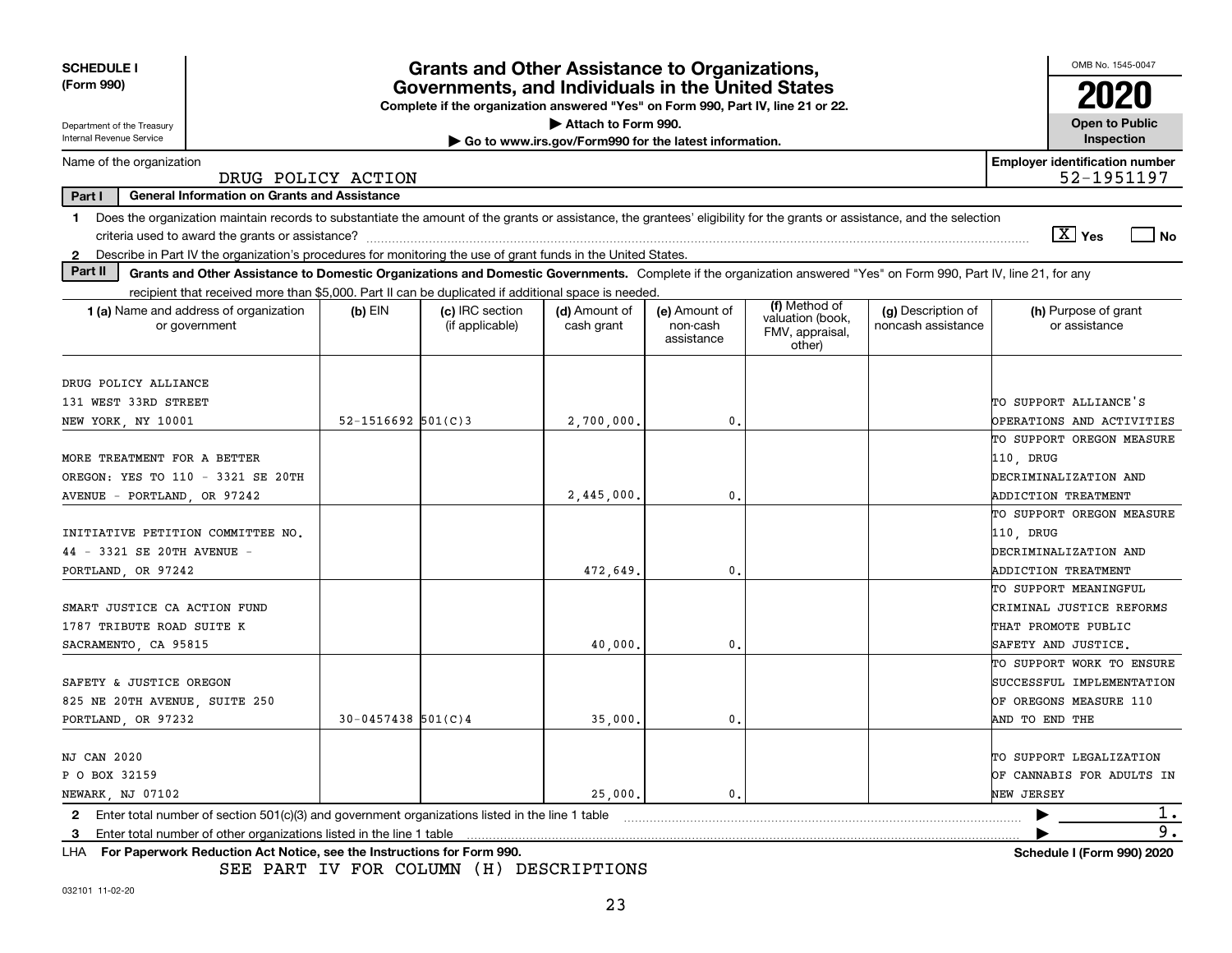| (a) Name and address of<br>organization or government | $(b)$ EIN | (c) IRC section<br>if applicable | (d) Amount of<br>cash grant | (e) Amount of<br>non-cash<br>assistance | (f) Method of<br>valuation<br>(book, FMV,<br>appraisal, other) | (g) Description of<br>non-cash assistance | (h) Purpose of grant<br>or assistance |
|-------------------------------------------------------|-----------|----------------------------------|-----------------------------|-----------------------------------------|----------------------------------------------------------------|-------------------------------------------|---------------------------------------|
|                                                       |           |                                  |                             |                                         |                                                                |                                           | TO SUPPORT                            |
| MISSISSIPPIANS FOR COMPASSIONATE                      |           |                                  |                             |                                         |                                                                |                                           | LEGALIZATION/ACESS OF                 |
| CARE - P O BOX 2592 - RIDGELAND,                      |           |                                  |                             |                                         |                                                                |                                           | CANNABIS FOR MEDICINAL                |
| MS 39158                                              |           |                                  | 25,000.                     | $\mathfrak{o}$ .                        |                                                                |                                           | PURPOSES IN MISSISSIPPI               |
|                                                       |           |                                  |                             |                                         |                                                                |                                           |                                       |
| NEW APPROACH MONTANA                                  |           |                                  |                             |                                         |                                                                |                                           |                                       |
| 602 W LAMME ST.                                       |           |                                  |                             |                                         |                                                                |                                           | TO SUPPORT LEGALIZATION               |
| BOZEMAN, MT 95715                                     |           |                                  | 25,000.                     | $\mathbf{0}$ .                          |                                                                |                                           | OF CANNABIS IN MONTANA                |
|                                                       |           |                                  |                             |                                         |                                                                |                                           | TO SUPPORT LEGALIZATION               |
| NEW APPROACH SOUTH DAKOTA                             |           |                                  |                             |                                         |                                                                |                                           | OF CANNABIS FOR ADULTS,               |
| 3505 S. NORTON AVE                                    |           |                                  |                             |                                         |                                                                |                                           | DISRUPTING ARRESTS AND                |
| SIOUX FALLS, SD 57105                                 |           |                                  | 10,000.                     | $\mathbf{0}$ .                          |                                                                |                                           | REDUCING GOVERNMENT WASTE             |
|                                                       |           |                                  |                             |                                         |                                                                |                                           | TO SUPPORT LEGALIZATION               |
| SOUTH DAKOTANS FOR BETTER                             |           |                                  |                             |                                         |                                                                |                                           | OF CANNABIS FOR ADULTS,               |
| MARIJUANA LAWS - 505 W 9TH STREET                     |           |                                  |                             |                                         |                                                                |                                           | DISRUPTING ARRESTS AND                |
| STE 203 - SIOUX FALLS, SD 57014                       |           |                                  | 10,000.                     | $\mathbf{0}$ .                          |                                                                |                                           | REDUCING GOVERNMENT WASTE             |
|                                                       |           |                                  |                             |                                         |                                                                |                                           |                                       |
|                                                       |           |                                  |                             |                                         |                                                                |                                           |                                       |
|                                                       |           |                                  |                             |                                         |                                                                |                                           |                                       |
|                                                       |           |                                  |                             |                                         |                                                                |                                           |                                       |
|                                                       |           |                                  |                             |                                         |                                                                |                                           |                                       |
|                                                       |           |                                  |                             |                                         |                                                                |                                           |                                       |
|                                                       |           |                                  |                             |                                         |                                                                |                                           |                                       |
|                                                       |           |                                  |                             |                                         |                                                                |                                           |                                       |
|                                                       |           |                                  |                             |                                         |                                                                |                                           |                                       |
|                                                       |           |                                  |                             |                                         |                                                                |                                           |                                       |
|                                                       |           |                                  |                             |                                         |                                                                |                                           |                                       |
|                                                       |           |                                  |                             |                                         |                                                                |                                           |                                       |
|                                                       |           |                                  |                             |                                         |                                                                |                                           |                                       |
|                                                       |           |                                  |                             |                                         |                                                                |                                           |                                       |
|                                                       |           |                                  |                             |                                         |                                                                |                                           |                                       |
|                                                       |           |                                  |                             |                                         |                                                                |                                           |                                       |
|                                                       |           |                                  |                             |                                         |                                                                |                                           |                                       |

**Part II Continuation of Grants and Other Assistance to Domestic Organizations and Domestic Governments**  (Schedule I (Form 990), Part II.)

#### Schedule I (Form 990) DRUG POLICY ACTION 52-1951197 <sub>Page 1</sub>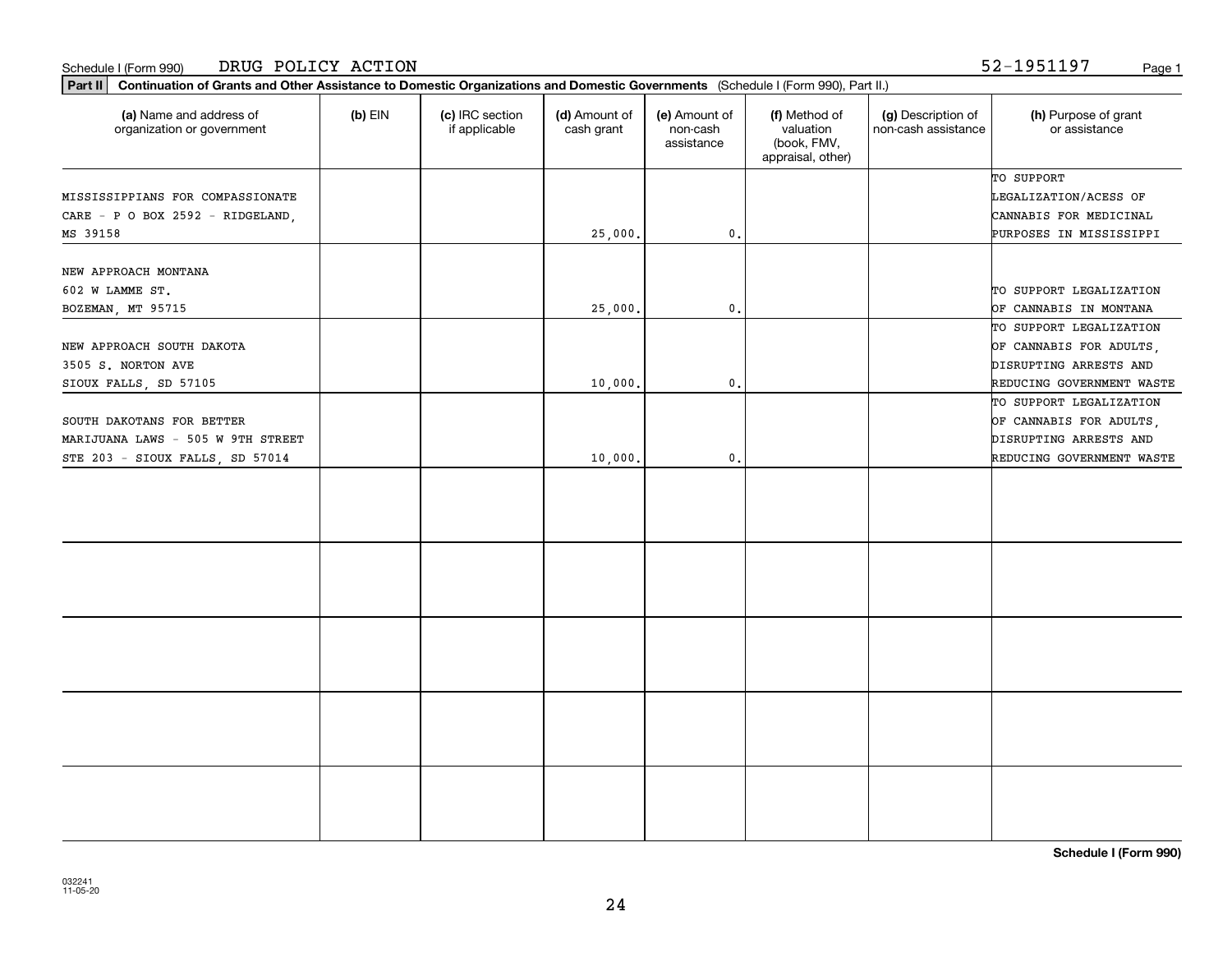**Part III | Grants and Other Assistance to Domestic Individuals. Complete if the organization answered "Yes" on Form 990, Part IV, line 22.** Part III can be duplicated if additional space is needed.

| (a) Type of grant or assistance                                                    | (b) Number of<br>recipients | (c) Amount of<br>cash grant | (d) Amount of non-<br>cash assistance | (e) Method of valuation<br>(book, FMV, appraisal, other) | (f) Description of noncash assistance |
|------------------------------------------------------------------------------------|-----------------------------|-----------------------------|---------------------------------------|----------------------------------------------------------|---------------------------------------|
|                                                                                    |                             |                             |                                       |                                                          |                                       |
|                                                                                    |                             |                             |                                       |                                                          |                                       |
|                                                                                    |                             |                             |                                       |                                                          |                                       |
|                                                                                    |                             |                             |                                       |                                                          |                                       |
|                                                                                    |                             |                             |                                       |                                                          |                                       |
|                                                                                    |                             |                             |                                       |                                                          |                                       |
|                                                                                    |                             |                             |                                       |                                                          |                                       |
|                                                                                    |                             |                             |                                       |                                                          |                                       |
|                                                                                    |                             |                             |                                       |                                                          |                                       |
|                                                                                    |                             |                             |                                       |                                                          |                                       |
| المتواصل والمستحيل والمتحدث والمستحول والمتحدث والمتحدث والمتحدث والمعاري والمعارض |                             |                             |                                       |                                                          |                                       |

Part IV | Supplemental Information. Provide the information required in Part I, line 2; Part III, column (b); and any other additional information.

PART I, LINE 2:

THE ORGANIZATION PROVIDED GRANT FUNDING TO ITS RELATED ORGANIZATION, DRUG

POLICY ALLIANCE, TO COVER GENERAL OPERATING EXPENSES. THE ORGANIZATION

MONITORS THE USE OF ITS GRANT FUNDS THROUGH COMMON MANAGEMENT AND BOARD

OVERLAP, OFFERING INHERENT VISIBILITY OF THE USE OF THE FUNDS.

#### THE ORGANIZATION ALSO PROVIDED FUNDING TO VARIOUS BALLOT INITIATIVES TO

#### COVER THE COMMITTEES' EXPENSES, INCLUDING SIGNATURE GATHERING, CAMPAIGN

#### STAFFING COSTS, DIGITAL WORK, AND OTHER COSTS. THE ORGANIZATION WAS ABLE TO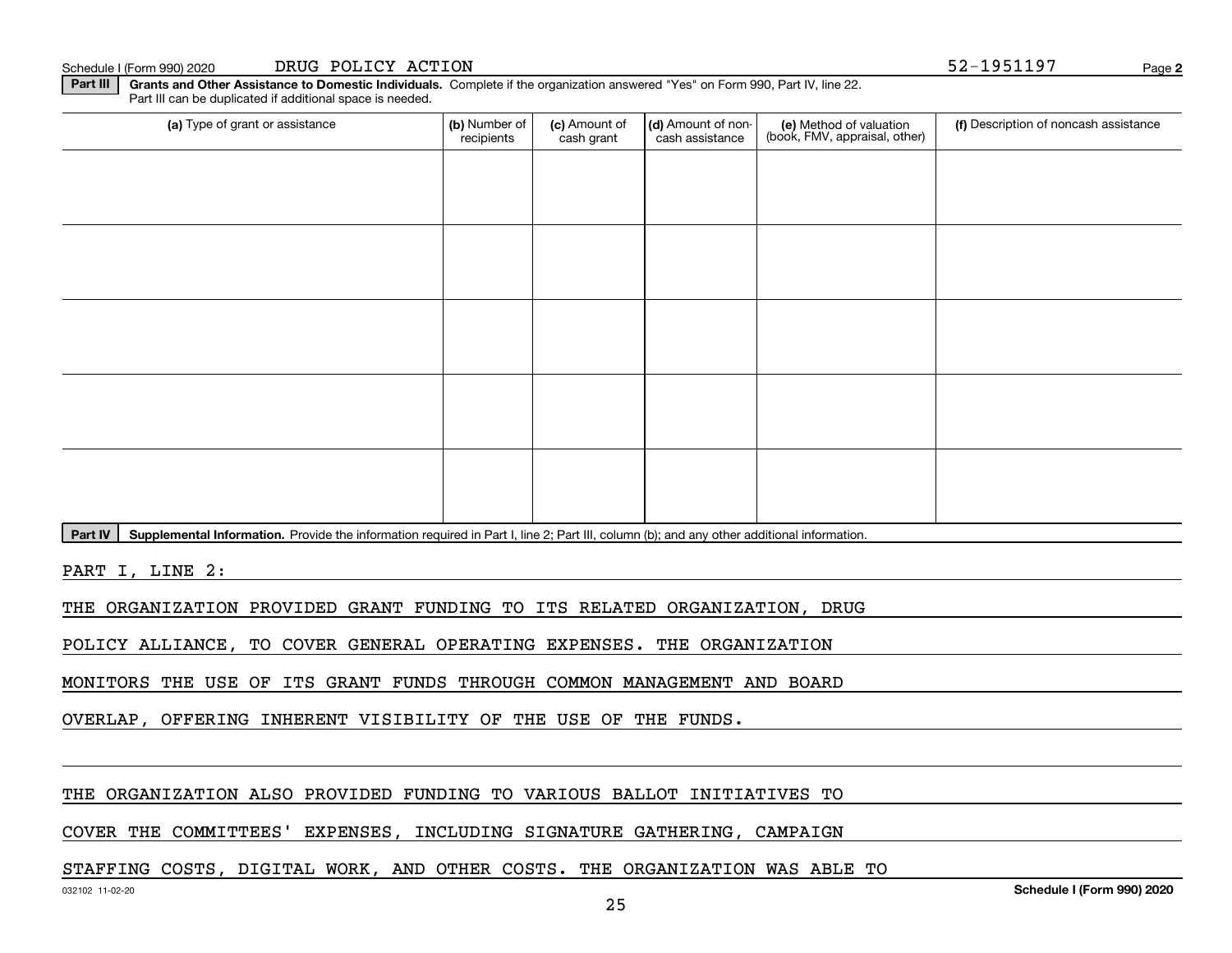**Part IV** Supplemental Information

MONITOR THE USES OF THE FUNDS THROUGH MANAGEMENT EMPLOYEES WHO WERE ACTIVE

PARTICIPANTS ON THE COMMITTEES AND HAD VISIBILITY OF THE EXPENDITURES.

PART II, LINE 1, COLUMN (H):

NAME OF ORGANIZATION OR GOVERNMENT:

MORE TREATMENT FOR A BETTER OREGON: YES TO 110

(H) PURPOSE OF GRANT OR ASSISTANCE: TO SUPPORT OREGON MEASURE 110, DRUG

DECRIMINALIZATION AND ADDICTION TREATMENT BALLOT INITIATIVE

NAME OF ORGANIZATION OR GOVERNMENT: INITIATIVE PETITION COMMITTEE NO. 44

(H) PURPOSE OF GRANT OR ASSISTANCE: TO SUPPORT OREGON MEASURE 110, DRUG

DECRIMINALIZATION AND ADDICTION TREATMENT BALLOT INITIATIVE

NAME OF ORGANIZATION OR GOVERNMENT: SAFETY & JUSTICE OREGON

(H) PURPOSE OF GRANT OR ASSISTANCE: TO SUPPORT WORK TO ENSURE SUCCESSFUL

IMPLEMENTATION OF OREGONS MEASURE 110 AND TO END THE CRIMINALIZATION OF

ADDICTION AND EXPAND ACCESS TO RECOVERY SERVICES IN OREGON

NAME OF ORGANIZATION OR GOVERNMENT: NEW APPROACH SOUTH DAKOTA

(H) PURPOSE OF GRANT OR ASSISTANCE: TO SUPPORT LEGALIZATION OF CANNABIS

FOR ADULTS, DISRUPTING ARRESTS AND REDUCING GOVERNMENT WASTE IN SOUTH

DAKOTA

NAME OF ORGANIZATION OR GOVERNMENT:

SOUTH DAKOTANS FOR BETTER MARIJUANA LAWS

(H) PURPOSE OF GRANT OR ASSISTANCE: TO SUPPORT LEGALIZATION OF CANNABIS

FOR ADULTS, DISRUPTING ARRESTS AND REDUCING GOVERNMENT WASTE IN SOUTH

#### DAKOTA

032291 04-01-20

**Schedule I (Form 990)**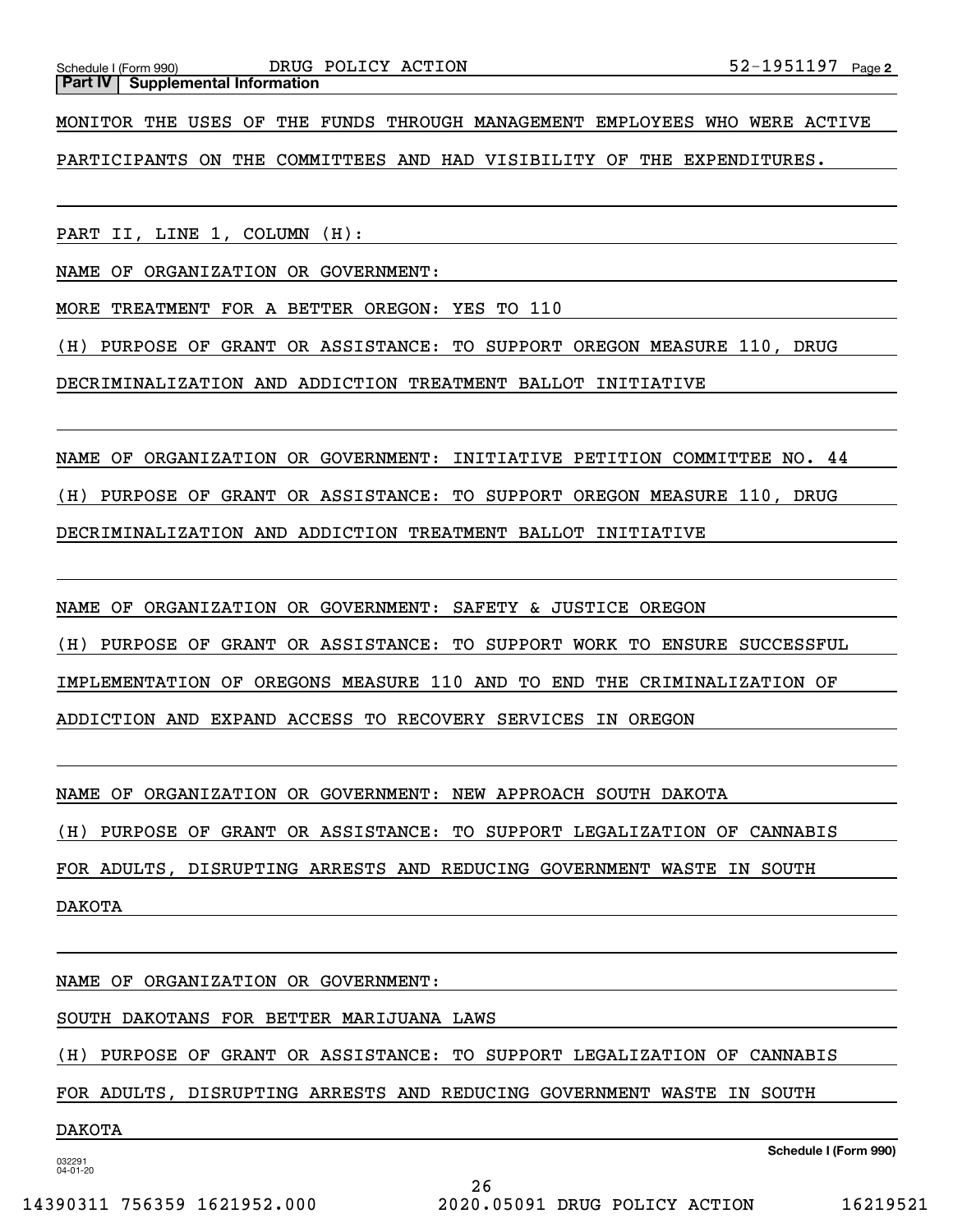| (Form 990)<br>For certain Officers, Directors, Trustees, Key Employees, and Highest<br>2020<br><b>Compensated Employees</b><br>Complete if the organization answered "Yes" on Form 990, Part IV, line 23.<br><b>Open to Public</b><br>Attach to Form 990.<br>Department of the Treasury<br><b>Inspection</b><br>► Go to www.irs.gov/Form990 for instructions and the latest information.<br>Internal Revenue Service<br><b>Employer identification number</b><br>Name of the organization<br>52-1951197<br>DRUG POLICY ACTION<br><b>Questions Regarding Compensation</b><br>Part I<br>No<br>Yes<br><b>1a</b> Check the appropriate box(es) if the organization provided any of the following to or for a person listed on Form 990,<br>Part VII, Section A, line 1a. Complete Part III to provide any relevant information regarding these items.<br>First-class or charter travel<br>Housing allowance or residence for personal use<br>Travel for companions<br>Payments for business use of personal residence<br>Health or social club dues or initiation fees<br>Tax indemnification and gross-up payments<br>Discretionary spending account<br>Personal services (such as maid, chauffeur, chef)<br><b>b</b> If any of the boxes on line 1a are checked, did the organization follow a written policy regarding payment or<br>1b<br>Did the organization require substantiation prior to reimbursing or allowing expenses incurred by all directors,<br>2<br>$\mathbf{2}$<br>Indicate which, if any, of the following the organization used to establish the compensation of the organization's<br>З<br>CEO/Executive Director. Check all that apply. Do not check any boxes for methods used by a related organization to<br>establish compensation of the CEO/Executive Director, but explain in Part III.<br>Compensation committee<br>Written employment contract<br>Compensation survey or study<br>Independent compensation consultant<br>Form 990 of other organizations<br>Approval by the board or compensation committee<br>During the year, did any person listed on Form 990, Part VII, Section A, line 1a, with respect to the filing<br>4<br>organization or a related organization:<br>х<br>Receive a severance payment or change-of-control payment?<br>4a<br>а<br>$\overline{\textbf{X}}$<br>4b<br>Participate in or receive payment from a supplemental nonqualified retirement plan?<br>b<br>$\mathbf X$<br>4c<br>Participate in or receive payment from an equity-based compensation arrangement?<br>с<br>If "Yes" to any of lines 4a-c, list the persons and provide the applicable amounts for each item in Part III.<br>Only section 501(c)(3), 501(c)(4), and 501(c)(29) organizations must complete lines 5-9.<br>For persons listed on Form 990, Part VII, Section A, line 1a, did the organization pay or accrue any compensation<br>contingent on the revenues of:<br>x<br>a The organization? <b>Entitation</b> and the organization?<br>5а<br>$\overline{\mathbf{x}}$<br><b>5b</b><br>If "Yes" on line 5a or 5b, describe in Part III.<br>For persons listed on Form 990, Part VII, Section A, line 1a, did the organization pay or accrue any compensation<br>6.<br>contingent on the net earnings of:<br>х<br>a The organization? <b>Entitled Strategies and Strategies and Strategies and Strategies and Strategies and Strategies and Strategies and Strategies and Strategies and Strategies and Strategies and Strategies and Strategies a</b><br>6a<br>$\overline{\mathbf{X}}$<br>6b<br>If "Yes" on line 6a or 6b, describe in Part III.<br>7 For persons listed on Form 990, Part VII, Section A, line 1a, did the organization provide any nonfixed payments<br>х<br>$\overline{7}$<br>Were any amounts reported on Form 990, Part VII, paid or accrued pursuant to a contract that was subject to the<br>8<br>х<br>initial contract exception described in Regulations section 53.4958-4(a)(3)? If "Yes," describe in Part III<br>8<br>If "Yes" on line 8, did the organization also follow the rebuttable presumption procedure described in<br>9<br>9<br>LHA For Paperwork Reduction Act Notice, see the Instructions for Form 990.<br>Schedule J (Form 990) 2020 | <b>SCHEDULE J</b> | <b>Compensation Information</b> | OMB No. 1545-0047 |  |  |  |  |  |
|-------------------------------------------------------------------------------------------------------------------------------------------------------------------------------------------------------------------------------------------------------------------------------------------------------------------------------------------------------------------------------------------------------------------------------------------------------------------------------------------------------------------------------------------------------------------------------------------------------------------------------------------------------------------------------------------------------------------------------------------------------------------------------------------------------------------------------------------------------------------------------------------------------------------------------------------------------------------------------------------------------------------------------------------------------------------------------------------------------------------------------------------------------------------------------------------------------------------------------------------------------------------------------------------------------------------------------------------------------------------------------------------------------------------------------------------------------------------------------------------------------------------------------------------------------------------------------------------------------------------------------------------------------------------------------------------------------------------------------------------------------------------------------------------------------------------------------------------------------------------------------------------------------------------------------------------------------------------------------------------------------------------------------------------------------------------------------------------------------------------------------------------------------------------------------------------------------------------------------------------------------------------------------------------------------------------------------------------------------------------------------------------------------------------------------------------------------------------------------------------------------------------------------------------------------------------------------------------------------------------------------------------------------------------------------------------------------------------------------------------------------------------------------------------------------------------------------------------------------------------------------------------------------------------------------------------------------------------------------------------------------------------------------------------------------------------------------------------------------------------------------------------------------------------------------------------------------------------------------------------------------------------------------------------------------------------------------------------------------------------------------------------------------------------------------------------------------------------------------------------------------------------------------------------------------------------------------------------------------------------------------------------------------------------------------------------------------------------------------------------------------------------------------------------------------------------------------------------------------------------------------------------------------------------------------------------------------------------------------------------------------------------------------------------------------------------------------------------------------------------------------------------------------------------------------------------------------------------|-------------------|---------------------------------|-------------------|--|--|--|--|--|
|                                                                                                                                                                                                                                                                                                                                                                                                                                                                                                                                                                                                                                                                                                                                                                                                                                                                                                                                                                                                                                                                                                                                                                                                                                                                                                                                                                                                                                                                                                                                                                                                                                                                                                                                                                                                                                                                                                                                                                                                                                                                                                                                                                                                                                                                                                                                                                                                                                                                                                                                                                                                                                                                                                                                                                                                                                                                                                                                                                                                                                                                                                                                                                                                                                                                                                                                                                                                                                                                                                                                                                                                                                                                                                                                                                                                                                                                                                                                                                                                                                                                                                                                                                                                                   |                   |                                 |                   |  |  |  |  |  |
|                                                                                                                                                                                                                                                                                                                                                                                                                                                                                                                                                                                                                                                                                                                                                                                                                                                                                                                                                                                                                                                                                                                                                                                                                                                                                                                                                                                                                                                                                                                                                                                                                                                                                                                                                                                                                                                                                                                                                                                                                                                                                                                                                                                                                                                                                                                                                                                                                                                                                                                                                                                                                                                                                                                                                                                                                                                                                                                                                                                                                                                                                                                                                                                                                                                                                                                                                                                                                                                                                                                                                                                                                                                                                                                                                                                                                                                                                                                                                                                                                                                                                                                                                                                                                   |                   |                                 |                   |  |  |  |  |  |
|                                                                                                                                                                                                                                                                                                                                                                                                                                                                                                                                                                                                                                                                                                                                                                                                                                                                                                                                                                                                                                                                                                                                                                                                                                                                                                                                                                                                                                                                                                                                                                                                                                                                                                                                                                                                                                                                                                                                                                                                                                                                                                                                                                                                                                                                                                                                                                                                                                                                                                                                                                                                                                                                                                                                                                                                                                                                                                                                                                                                                                                                                                                                                                                                                                                                                                                                                                                                                                                                                                                                                                                                                                                                                                                                                                                                                                                                                                                                                                                                                                                                                                                                                                                                                   |                   |                                 |                   |  |  |  |  |  |
|                                                                                                                                                                                                                                                                                                                                                                                                                                                                                                                                                                                                                                                                                                                                                                                                                                                                                                                                                                                                                                                                                                                                                                                                                                                                                                                                                                                                                                                                                                                                                                                                                                                                                                                                                                                                                                                                                                                                                                                                                                                                                                                                                                                                                                                                                                                                                                                                                                                                                                                                                                                                                                                                                                                                                                                                                                                                                                                                                                                                                                                                                                                                                                                                                                                                                                                                                                                                                                                                                                                                                                                                                                                                                                                                                                                                                                                                                                                                                                                                                                                                                                                                                                                                                   |                   |                                 |                   |  |  |  |  |  |
|                                                                                                                                                                                                                                                                                                                                                                                                                                                                                                                                                                                                                                                                                                                                                                                                                                                                                                                                                                                                                                                                                                                                                                                                                                                                                                                                                                                                                                                                                                                                                                                                                                                                                                                                                                                                                                                                                                                                                                                                                                                                                                                                                                                                                                                                                                                                                                                                                                                                                                                                                                                                                                                                                                                                                                                                                                                                                                                                                                                                                                                                                                                                                                                                                                                                                                                                                                                                                                                                                                                                                                                                                                                                                                                                                                                                                                                                                                                                                                                                                                                                                                                                                                                                                   |                   |                                 |                   |  |  |  |  |  |
|                                                                                                                                                                                                                                                                                                                                                                                                                                                                                                                                                                                                                                                                                                                                                                                                                                                                                                                                                                                                                                                                                                                                                                                                                                                                                                                                                                                                                                                                                                                                                                                                                                                                                                                                                                                                                                                                                                                                                                                                                                                                                                                                                                                                                                                                                                                                                                                                                                                                                                                                                                                                                                                                                                                                                                                                                                                                                                                                                                                                                                                                                                                                                                                                                                                                                                                                                                                                                                                                                                                                                                                                                                                                                                                                                                                                                                                                                                                                                                                                                                                                                                                                                                                                                   |                   |                                 |                   |  |  |  |  |  |
|                                                                                                                                                                                                                                                                                                                                                                                                                                                                                                                                                                                                                                                                                                                                                                                                                                                                                                                                                                                                                                                                                                                                                                                                                                                                                                                                                                                                                                                                                                                                                                                                                                                                                                                                                                                                                                                                                                                                                                                                                                                                                                                                                                                                                                                                                                                                                                                                                                                                                                                                                                                                                                                                                                                                                                                                                                                                                                                                                                                                                                                                                                                                                                                                                                                                                                                                                                                                                                                                                                                                                                                                                                                                                                                                                                                                                                                                                                                                                                                                                                                                                                                                                                                                                   |                   |                                 |                   |  |  |  |  |  |
|                                                                                                                                                                                                                                                                                                                                                                                                                                                                                                                                                                                                                                                                                                                                                                                                                                                                                                                                                                                                                                                                                                                                                                                                                                                                                                                                                                                                                                                                                                                                                                                                                                                                                                                                                                                                                                                                                                                                                                                                                                                                                                                                                                                                                                                                                                                                                                                                                                                                                                                                                                                                                                                                                                                                                                                                                                                                                                                                                                                                                                                                                                                                                                                                                                                                                                                                                                                                                                                                                                                                                                                                                                                                                                                                                                                                                                                                                                                                                                                                                                                                                                                                                                                                                   |                   |                                 |                   |  |  |  |  |  |
|                                                                                                                                                                                                                                                                                                                                                                                                                                                                                                                                                                                                                                                                                                                                                                                                                                                                                                                                                                                                                                                                                                                                                                                                                                                                                                                                                                                                                                                                                                                                                                                                                                                                                                                                                                                                                                                                                                                                                                                                                                                                                                                                                                                                                                                                                                                                                                                                                                                                                                                                                                                                                                                                                                                                                                                                                                                                                                                                                                                                                                                                                                                                                                                                                                                                                                                                                                                                                                                                                                                                                                                                                                                                                                                                                                                                                                                                                                                                                                                                                                                                                                                                                                                                                   |                   |                                 |                   |  |  |  |  |  |
|                                                                                                                                                                                                                                                                                                                                                                                                                                                                                                                                                                                                                                                                                                                                                                                                                                                                                                                                                                                                                                                                                                                                                                                                                                                                                                                                                                                                                                                                                                                                                                                                                                                                                                                                                                                                                                                                                                                                                                                                                                                                                                                                                                                                                                                                                                                                                                                                                                                                                                                                                                                                                                                                                                                                                                                                                                                                                                                                                                                                                                                                                                                                                                                                                                                                                                                                                                                                                                                                                                                                                                                                                                                                                                                                                                                                                                                                                                                                                                                                                                                                                                                                                                                                                   |                   |                                 |                   |  |  |  |  |  |
|                                                                                                                                                                                                                                                                                                                                                                                                                                                                                                                                                                                                                                                                                                                                                                                                                                                                                                                                                                                                                                                                                                                                                                                                                                                                                                                                                                                                                                                                                                                                                                                                                                                                                                                                                                                                                                                                                                                                                                                                                                                                                                                                                                                                                                                                                                                                                                                                                                                                                                                                                                                                                                                                                                                                                                                                                                                                                                                                                                                                                                                                                                                                                                                                                                                                                                                                                                                                                                                                                                                                                                                                                                                                                                                                                                                                                                                                                                                                                                                                                                                                                                                                                                                                                   |                   |                                 |                   |  |  |  |  |  |
|                                                                                                                                                                                                                                                                                                                                                                                                                                                                                                                                                                                                                                                                                                                                                                                                                                                                                                                                                                                                                                                                                                                                                                                                                                                                                                                                                                                                                                                                                                                                                                                                                                                                                                                                                                                                                                                                                                                                                                                                                                                                                                                                                                                                                                                                                                                                                                                                                                                                                                                                                                                                                                                                                                                                                                                                                                                                                                                                                                                                                                                                                                                                                                                                                                                                                                                                                                                                                                                                                                                                                                                                                                                                                                                                                                                                                                                                                                                                                                                                                                                                                                                                                                                                                   |                   |                                 |                   |  |  |  |  |  |
|                                                                                                                                                                                                                                                                                                                                                                                                                                                                                                                                                                                                                                                                                                                                                                                                                                                                                                                                                                                                                                                                                                                                                                                                                                                                                                                                                                                                                                                                                                                                                                                                                                                                                                                                                                                                                                                                                                                                                                                                                                                                                                                                                                                                                                                                                                                                                                                                                                                                                                                                                                                                                                                                                                                                                                                                                                                                                                                                                                                                                                                                                                                                                                                                                                                                                                                                                                                                                                                                                                                                                                                                                                                                                                                                                                                                                                                                                                                                                                                                                                                                                                                                                                                                                   |                   |                                 |                   |  |  |  |  |  |
|                                                                                                                                                                                                                                                                                                                                                                                                                                                                                                                                                                                                                                                                                                                                                                                                                                                                                                                                                                                                                                                                                                                                                                                                                                                                                                                                                                                                                                                                                                                                                                                                                                                                                                                                                                                                                                                                                                                                                                                                                                                                                                                                                                                                                                                                                                                                                                                                                                                                                                                                                                                                                                                                                                                                                                                                                                                                                                                                                                                                                                                                                                                                                                                                                                                                                                                                                                                                                                                                                                                                                                                                                                                                                                                                                                                                                                                                                                                                                                                                                                                                                                                                                                                                                   |                   |                                 |                   |  |  |  |  |  |
|                                                                                                                                                                                                                                                                                                                                                                                                                                                                                                                                                                                                                                                                                                                                                                                                                                                                                                                                                                                                                                                                                                                                                                                                                                                                                                                                                                                                                                                                                                                                                                                                                                                                                                                                                                                                                                                                                                                                                                                                                                                                                                                                                                                                                                                                                                                                                                                                                                                                                                                                                                                                                                                                                                                                                                                                                                                                                                                                                                                                                                                                                                                                                                                                                                                                                                                                                                                                                                                                                                                                                                                                                                                                                                                                                                                                                                                                                                                                                                                                                                                                                                                                                                                                                   |                   |                                 |                   |  |  |  |  |  |
|                                                                                                                                                                                                                                                                                                                                                                                                                                                                                                                                                                                                                                                                                                                                                                                                                                                                                                                                                                                                                                                                                                                                                                                                                                                                                                                                                                                                                                                                                                                                                                                                                                                                                                                                                                                                                                                                                                                                                                                                                                                                                                                                                                                                                                                                                                                                                                                                                                                                                                                                                                                                                                                                                                                                                                                                                                                                                                                                                                                                                                                                                                                                                                                                                                                                                                                                                                                                                                                                                                                                                                                                                                                                                                                                                                                                                                                                                                                                                                                                                                                                                                                                                                                                                   |                   |                                 |                   |  |  |  |  |  |
|                                                                                                                                                                                                                                                                                                                                                                                                                                                                                                                                                                                                                                                                                                                                                                                                                                                                                                                                                                                                                                                                                                                                                                                                                                                                                                                                                                                                                                                                                                                                                                                                                                                                                                                                                                                                                                                                                                                                                                                                                                                                                                                                                                                                                                                                                                                                                                                                                                                                                                                                                                                                                                                                                                                                                                                                                                                                                                                                                                                                                                                                                                                                                                                                                                                                                                                                                                                                                                                                                                                                                                                                                                                                                                                                                                                                                                                                                                                                                                                                                                                                                                                                                                                                                   |                   |                                 |                   |  |  |  |  |  |
|                                                                                                                                                                                                                                                                                                                                                                                                                                                                                                                                                                                                                                                                                                                                                                                                                                                                                                                                                                                                                                                                                                                                                                                                                                                                                                                                                                                                                                                                                                                                                                                                                                                                                                                                                                                                                                                                                                                                                                                                                                                                                                                                                                                                                                                                                                                                                                                                                                                                                                                                                                                                                                                                                                                                                                                                                                                                                                                                                                                                                                                                                                                                                                                                                                                                                                                                                                                                                                                                                                                                                                                                                                                                                                                                                                                                                                                                                                                                                                                                                                                                                                                                                                                                                   |                   |                                 |                   |  |  |  |  |  |
|                                                                                                                                                                                                                                                                                                                                                                                                                                                                                                                                                                                                                                                                                                                                                                                                                                                                                                                                                                                                                                                                                                                                                                                                                                                                                                                                                                                                                                                                                                                                                                                                                                                                                                                                                                                                                                                                                                                                                                                                                                                                                                                                                                                                                                                                                                                                                                                                                                                                                                                                                                                                                                                                                                                                                                                                                                                                                                                                                                                                                                                                                                                                                                                                                                                                                                                                                                                                                                                                                                                                                                                                                                                                                                                                                                                                                                                                                                                                                                                                                                                                                                                                                                                                                   |                   |                                 |                   |  |  |  |  |  |
|                                                                                                                                                                                                                                                                                                                                                                                                                                                                                                                                                                                                                                                                                                                                                                                                                                                                                                                                                                                                                                                                                                                                                                                                                                                                                                                                                                                                                                                                                                                                                                                                                                                                                                                                                                                                                                                                                                                                                                                                                                                                                                                                                                                                                                                                                                                                                                                                                                                                                                                                                                                                                                                                                                                                                                                                                                                                                                                                                                                                                                                                                                                                                                                                                                                                                                                                                                                                                                                                                                                                                                                                                                                                                                                                                                                                                                                                                                                                                                                                                                                                                                                                                                                                                   |                   |                                 |                   |  |  |  |  |  |
|                                                                                                                                                                                                                                                                                                                                                                                                                                                                                                                                                                                                                                                                                                                                                                                                                                                                                                                                                                                                                                                                                                                                                                                                                                                                                                                                                                                                                                                                                                                                                                                                                                                                                                                                                                                                                                                                                                                                                                                                                                                                                                                                                                                                                                                                                                                                                                                                                                                                                                                                                                                                                                                                                                                                                                                                                                                                                                                                                                                                                                                                                                                                                                                                                                                                                                                                                                                                                                                                                                                                                                                                                                                                                                                                                                                                                                                                                                                                                                                                                                                                                                                                                                                                                   |                   |                                 |                   |  |  |  |  |  |
|                                                                                                                                                                                                                                                                                                                                                                                                                                                                                                                                                                                                                                                                                                                                                                                                                                                                                                                                                                                                                                                                                                                                                                                                                                                                                                                                                                                                                                                                                                                                                                                                                                                                                                                                                                                                                                                                                                                                                                                                                                                                                                                                                                                                                                                                                                                                                                                                                                                                                                                                                                                                                                                                                                                                                                                                                                                                                                                                                                                                                                                                                                                                                                                                                                                                                                                                                                                                                                                                                                                                                                                                                                                                                                                                                                                                                                                                                                                                                                                                                                                                                                                                                                                                                   |                   |                                 |                   |  |  |  |  |  |
|                                                                                                                                                                                                                                                                                                                                                                                                                                                                                                                                                                                                                                                                                                                                                                                                                                                                                                                                                                                                                                                                                                                                                                                                                                                                                                                                                                                                                                                                                                                                                                                                                                                                                                                                                                                                                                                                                                                                                                                                                                                                                                                                                                                                                                                                                                                                                                                                                                                                                                                                                                                                                                                                                                                                                                                                                                                                                                                                                                                                                                                                                                                                                                                                                                                                                                                                                                                                                                                                                                                                                                                                                                                                                                                                                                                                                                                                                                                                                                                                                                                                                                                                                                                                                   |                   |                                 |                   |  |  |  |  |  |
|                                                                                                                                                                                                                                                                                                                                                                                                                                                                                                                                                                                                                                                                                                                                                                                                                                                                                                                                                                                                                                                                                                                                                                                                                                                                                                                                                                                                                                                                                                                                                                                                                                                                                                                                                                                                                                                                                                                                                                                                                                                                                                                                                                                                                                                                                                                                                                                                                                                                                                                                                                                                                                                                                                                                                                                                                                                                                                                                                                                                                                                                                                                                                                                                                                                                                                                                                                                                                                                                                                                                                                                                                                                                                                                                                                                                                                                                                                                                                                                                                                                                                                                                                                                                                   |                   |                                 |                   |  |  |  |  |  |
|                                                                                                                                                                                                                                                                                                                                                                                                                                                                                                                                                                                                                                                                                                                                                                                                                                                                                                                                                                                                                                                                                                                                                                                                                                                                                                                                                                                                                                                                                                                                                                                                                                                                                                                                                                                                                                                                                                                                                                                                                                                                                                                                                                                                                                                                                                                                                                                                                                                                                                                                                                                                                                                                                                                                                                                                                                                                                                                                                                                                                                                                                                                                                                                                                                                                                                                                                                                                                                                                                                                                                                                                                                                                                                                                                                                                                                                                                                                                                                                                                                                                                                                                                                                                                   |                   |                                 |                   |  |  |  |  |  |
|                                                                                                                                                                                                                                                                                                                                                                                                                                                                                                                                                                                                                                                                                                                                                                                                                                                                                                                                                                                                                                                                                                                                                                                                                                                                                                                                                                                                                                                                                                                                                                                                                                                                                                                                                                                                                                                                                                                                                                                                                                                                                                                                                                                                                                                                                                                                                                                                                                                                                                                                                                                                                                                                                                                                                                                                                                                                                                                                                                                                                                                                                                                                                                                                                                                                                                                                                                                                                                                                                                                                                                                                                                                                                                                                                                                                                                                                                                                                                                                                                                                                                                                                                                                                                   |                   |                                 |                   |  |  |  |  |  |
|                                                                                                                                                                                                                                                                                                                                                                                                                                                                                                                                                                                                                                                                                                                                                                                                                                                                                                                                                                                                                                                                                                                                                                                                                                                                                                                                                                                                                                                                                                                                                                                                                                                                                                                                                                                                                                                                                                                                                                                                                                                                                                                                                                                                                                                                                                                                                                                                                                                                                                                                                                                                                                                                                                                                                                                                                                                                                                                                                                                                                                                                                                                                                                                                                                                                                                                                                                                                                                                                                                                                                                                                                                                                                                                                                                                                                                                                                                                                                                                                                                                                                                                                                                                                                   |                   |                                 |                   |  |  |  |  |  |
|                                                                                                                                                                                                                                                                                                                                                                                                                                                                                                                                                                                                                                                                                                                                                                                                                                                                                                                                                                                                                                                                                                                                                                                                                                                                                                                                                                                                                                                                                                                                                                                                                                                                                                                                                                                                                                                                                                                                                                                                                                                                                                                                                                                                                                                                                                                                                                                                                                                                                                                                                                                                                                                                                                                                                                                                                                                                                                                                                                                                                                                                                                                                                                                                                                                                                                                                                                                                                                                                                                                                                                                                                                                                                                                                                                                                                                                                                                                                                                                                                                                                                                                                                                                                                   |                   |                                 |                   |  |  |  |  |  |
|                                                                                                                                                                                                                                                                                                                                                                                                                                                                                                                                                                                                                                                                                                                                                                                                                                                                                                                                                                                                                                                                                                                                                                                                                                                                                                                                                                                                                                                                                                                                                                                                                                                                                                                                                                                                                                                                                                                                                                                                                                                                                                                                                                                                                                                                                                                                                                                                                                                                                                                                                                                                                                                                                                                                                                                                                                                                                                                                                                                                                                                                                                                                                                                                                                                                                                                                                                                                                                                                                                                                                                                                                                                                                                                                                                                                                                                                                                                                                                                                                                                                                                                                                                                                                   |                   |                                 |                   |  |  |  |  |  |
|                                                                                                                                                                                                                                                                                                                                                                                                                                                                                                                                                                                                                                                                                                                                                                                                                                                                                                                                                                                                                                                                                                                                                                                                                                                                                                                                                                                                                                                                                                                                                                                                                                                                                                                                                                                                                                                                                                                                                                                                                                                                                                                                                                                                                                                                                                                                                                                                                                                                                                                                                                                                                                                                                                                                                                                                                                                                                                                                                                                                                                                                                                                                                                                                                                                                                                                                                                                                                                                                                                                                                                                                                                                                                                                                                                                                                                                                                                                                                                                                                                                                                                                                                                                                                   |                   |                                 |                   |  |  |  |  |  |
|                                                                                                                                                                                                                                                                                                                                                                                                                                                                                                                                                                                                                                                                                                                                                                                                                                                                                                                                                                                                                                                                                                                                                                                                                                                                                                                                                                                                                                                                                                                                                                                                                                                                                                                                                                                                                                                                                                                                                                                                                                                                                                                                                                                                                                                                                                                                                                                                                                                                                                                                                                                                                                                                                                                                                                                                                                                                                                                                                                                                                                                                                                                                                                                                                                                                                                                                                                                                                                                                                                                                                                                                                                                                                                                                                                                                                                                                                                                                                                                                                                                                                                                                                                                                                   |                   |                                 |                   |  |  |  |  |  |
|                                                                                                                                                                                                                                                                                                                                                                                                                                                                                                                                                                                                                                                                                                                                                                                                                                                                                                                                                                                                                                                                                                                                                                                                                                                                                                                                                                                                                                                                                                                                                                                                                                                                                                                                                                                                                                                                                                                                                                                                                                                                                                                                                                                                                                                                                                                                                                                                                                                                                                                                                                                                                                                                                                                                                                                                                                                                                                                                                                                                                                                                                                                                                                                                                                                                                                                                                                                                                                                                                                                                                                                                                                                                                                                                                                                                                                                                                                                                                                                                                                                                                                                                                                                                                   |                   |                                 |                   |  |  |  |  |  |
|                                                                                                                                                                                                                                                                                                                                                                                                                                                                                                                                                                                                                                                                                                                                                                                                                                                                                                                                                                                                                                                                                                                                                                                                                                                                                                                                                                                                                                                                                                                                                                                                                                                                                                                                                                                                                                                                                                                                                                                                                                                                                                                                                                                                                                                                                                                                                                                                                                                                                                                                                                                                                                                                                                                                                                                                                                                                                                                                                                                                                                                                                                                                                                                                                                                                                                                                                                                                                                                                                                                                                                                                                                                                                                                                                                                                                                                                                                                                                                                                                                                                                                                                                                                                                   |                   |                                 |                   |  |  |  |  |  |
|                                                                                                                                                                                                                                                                                                                                                                                                                                                                                                                                                                                                                                                                                                                                                                                                                                                                                                                                                                                                                                                                                                                                                                                                                                                                                                                                                                                                                                                                                                                                                                                                                                                                                                                                                                                                                                                                                                                                                                                                                                                                                                                                                                                                                                                                                                                                                                                                                                                                                                                                                                                                                                                                                                                                                                                                                                                                                                                                                                                                                                                                                                                                                                                                                                                                                                                                                                                                                                                                                                                                                                                                                                                                                                                                                                                                                                                                                                                                                                                                                                                                                                                                                                                                                   |                   |                                 |                   |  |  |  |  |  |
|                                                                                                                                                                                                                                                                                                                                                                                                                                                                                                                                                                                                                                                                                                                                                                                                                                                                                                                                                                                                                                                                                                                                                                                                                                                                                                                                                                                                                                                                                                                                                                                                                                                                                                                                                                                                                                                                                                                                                                                                                                                                                                                                                                                                                                                                                                                                                                                                                                                                                                                                                                                                                                                                                                                                                                                                                                                                                                                                                                                                                                                                                                                                                                                                                                                                                                                                                                                                                                                                                                                                                                                                                                                                                                                                                                                                                                                                                                                                                                                                                                                                                                                                                                                                                   |                   |                                 |                   |  |  |  |  |  |
|                                                                                                                                                                                                                                                                                                                                                                                                                                                                                                                                                                                                                                                                                                                                                                                                                                                                                                                                                                                                                                                                                                                                                                                                                                                                                                                                                                                                                                                                                                                                                                                                                                                                                                                                                                                                                                                                                                                                                                                                                                                                                                                                                                                                                                                                                                                                                                                                                                                                                                                                                                                                                                                                                                                                                                                                                                                                                                                                                                                                                                                                                                                                                                                                                                                                                                                                                                                                                                                                                                                                                                                                                                                                                                                                                                                                                                                                                                                                                                                                                                                                                                                                                                                                                   |                   |                                 |                   |  |  |  |  |  |
|                                                                                                                                                                                                                                                                                                                                                                                                                                                                                                                                                                                                                                                                                                                                                                                                                                                                                                                                                                                                                                                                                                                                                                                                                                                                                                                                                                                                                                                                                                                                                                                                                                                                                                                                                                                                                                                                                                                                                                                                                                                                                                                                                                                                                                                                                                                                                                                                                                                                                                                                                                                                                                                                                                                                                                                                                                                                                                                                                                                                                                                                                                                                                                                                                                                                                                                                                                                                                                                                                                                                                                                                                                                                                                                                                                                                                                                                                                                                                                                                                                                                                                                                                                                                                   |                   |                                 |                   |  |  |  |  |  |
|                                                                                                                                                                                                                                                                                                                                                                                                                                                                                                                                                                                                                                                                                                                                                                                                                                                                                                                                                                                                                                                                                                                                                                                                                                                                                                                                                                                                                                                                                                                                                                                                                                                                                                                                                                                                                                                                                                                                                                                                                                                                                                                                                                                                                                                                                                                                                                                                                                                                                                                                                                                                                                                                                                                                                                                                                                                                                                                                                                                                                                                                                                                                                                                                                                                                                                                                                                                                                                                                                                                                                                                                                                                                                                                                                                                                                                                                                                                                                                                                                                                                                                                                                                                                                   |                   |                                 |                   |  |  |  |  |  |
|                                                                                                                                                                                                                                                                                                                                                                                                                                                                                                                                                                                                                                                                                                                                                                                                                                                                                                                                                                                                                                                                                                                                                                                                                                                                                                                                                                                                                                                                                                                                                                                                                                                                                                                                                                                                                                                                                                                                                                                                                                                                                                                                                                                                                                                                                                                                                                                                                                                                                                                                                                                                                                                                                                                                                                                                                                                                                                                                                                                                                                                                                                                                                                                                                                                                                                                                                                                                                                                                                                                                                                                                                                                                                                                                                                                                                                                                                                                                                                                                                                                                                                                                                                                                                   |                   |                                 |                   |  |  |  |  |  |
|                                                                                                                                                                                                                                                                                                                                                                                                                                                                                                                                                                                                                                                                                                                                                                                                                                                                                                                                                                                                                                                                                                                                                                                                                                                                                                                                                                                                                                                                                                                                                                                                                                                                                                                                                                                                                                                                                                                                                                                                                                                                                                                                                                                                                                                                                                                                                                                                                                                                                                                                                                                                                                                                                                                                                                                                                                                                                                                                                                                                                                                                                                                                                                                                                                                                                                                                                                                                                                                                                                                                                                                                                                                                                                                                                                                                                                                                                                                                                                                                                                                                                                                                                                                                                   |                   |                                 |                   |  |  |  |  |  |
|                                                                                                                                                                                                                                                                                                                                                                                                                                                                                                                                                                                                                                                                                                                                                                                                                                                                                                                                                                                                                                                                                                                                                                                                                                                                                                                                                                                                                                                                                                                                                                                                                                                                                                                                                                                                                                                                                                                                                                                                                                                                                                                                                                                                                                                                                                                                                                                                                                                                                                                                                                                                                                                                                                                                                                                                                                                                                                                                                                                                                                                                                                                                                                                                                                                                                                                                                                                                                                                                                                                                                                                                                                                                                                                                                                                                                                                                                                                                                                                                                                                                                                                                                                                                                   |                   |                                 |                   |  |  |  |  |  |
|                                                                                                                                                                                                                                                                                                                                                                                                                                                                                                                                                                                                                                                                                                                                                                                                                                                                                                                                                                                                                                                                                                                                                                                                                                                                                                                                                                                                                                                                                                                                                                                                                                                                                                                                                                                                                                                                                                                                                                                                                                                                                                                                                                                                                                                                                                                                                                                                                                                                                                                                                                                                                                                                                                                                                                                                                                                                                                                                                                                                                                                                                                                                                                                                                                                                                                                                                                                                                                                                                                                                                                                                                                                                                                                                                                                                                                                                                                                                                                                                                                                                                                                                                                                                                   |                   |                                 |                   |  |  |  |  |  |
|                                                                                                                                                                                                                                                                                                                                                                                                                                                                                                                                                                                                                                                                                                                                                                                                                                                                                                                                                                                                                                                                                                                                                                                                                                                                                                                                                                                                                                                                                                                                                                                                                                                                                                                                                                                                                                                                                                                                                                                                                                                                                                                                                                                                                                                                                                                                                                                                                                                                                                                                                                                                                                                                                                                                                                                                                                                                                                                                                                                                                                                                                                                                                                                                                                                                                                                                                                                                                                                                                                                                                                                                                                                                                                                                                                                                                                                                                                                                                                                                                                                                                                                                                                                                                   |                   |                                 |                   |  |  |  |  |  |
|                                                                                                                                                                                                                                                                                                                                                                                                                                                                                                                                                                                                                                                                                                                                                                                                                                                                                                                                                                                                                                                                                                                                                                                                                                                                                                                                                                                                                                                                                                                                                                                                                                                                                                                                                                                                                                                                                                                                                                                                                                                                                                                                                                                                                                                                                                                                                                                                                                                                                                                                                                                                                                                                                                                                                                                                                                                                                                                                                                                                                                                                                                                                                                                                                                                                                                                                                                                                                                                                                                                                                                                                                                                                                                                                                                                                                                                                                                                                                                                                                                                                                                                                                                                                                   |                   |                                 |                   |  |  |  |  |  |
|                                                                                                                                                                                                                                                                                                                                                                                                                                                                                                                                                                                                                                                                                                                                                                                                                                                                                                                                                                                                                                                                                                                                                                                                                                                                                                                                                                                                                                                                                                                                                                                                                                                                                                                                                                                                                                                                                                                                                                                                                                                                                                                                                                                                                                                                                                                                                                                                                                                                                                                                                                                                                                                                                                                                                                                                                                                                                                                                                                                                                                                                                                                                                                                                                                                                                                                                                                                                                                                                                                                                                                                                                                                                                                                                                                                                                                                                                                                                                                                                                                                                                                                                                                                                                   |                   |                                 |                   |  |  |  |  |  |
|                                                                                                                                                                                                                                                                                                                                                                                                                                                                                                                                                                                                                                                                                                                                                                                                                                                                                                                                                                                                                                                                                                                                                                                                                                                                                                                                                                                                                                                                                                                                                                                                                                                                                                                                                                                                                                                                                                                                                                                                                                                                                                                                                                                                                                                                                                                                                                                                                                                                                                                                                                                                                                                                                                                                                                                                                                                                                                                                                                                                                                                                                                                                                                                                                                                                                                                                                                                                                                                                                                                                                                                                                                                                                                                                                                                                                                                                                                                                                                                                                                                                                                                                                                                                                   |                   |                                 |                   |  |  |  |  |  |
|                                                                                                                                                                                                                                                                                                                                                                                                                                                                                                                                                                                                                                                                                                                                                                                                                                                                                                                                                                                                                                                                                                                                                                                                                                                                                                                                                                                                                                                                                                                                                                                                                                                                                                                                                                                                                                                                                                                                                                                                                                                                                                                                                                                                                                                                                                                                                                                                                                                                                                                                                                                                                                                                                                                                                                                                                                                                                                                                                                                                                                                                                                                                                                                                                                                                                                                                                                                                                                                                                                                                                                                                                                                                                                                                                                                                                                                                                                                                                                                                                                                                                                                                                                                                                   |                   |                                 |                   |  |  |  |  |  |
|                                                                                                                                                                                                                                                                                                                                                                                                                                                                                                                                                                                                                                                                                                                                                                                                                                                                                                                                                                                                                                                                                                                                                                                                                                                                                                                                                                                                                                                                                                                                                                                                                                                                                                                                                                                                                                                                                                                                                                                                                                                                                                                                                                                                                                                                                                                                                                                                                                                                                                                                                                                                                                                                                                                                                                                                                                                                                                                                                                                                                                                                                                                                                                                                                                                                                                                                                                                                                                                                                                                                                                                                                                                                                                                                                                                                                                                                                                                                                                                                                                                                                                                                                                                                                   |                   |                                 |                   |  |  |  |  |  |
|                                                                                                                                                                                                                                                                                                                                                                                                                                                                                                                                                                                                                                                                                                                                                                                                                                                                                                                                                                                                                                                                                                                                                                                                                                                                                                                                                                                                                                                                                                                                                                                                                                                                                                                                                                                                                                                                                                                                                                                                                                                                                                                                                                                                                                                                                                                                                                                                                                                                                                                                                                                                                                                                                                                                                                                                                                                                                                                                                                                                                                                                                                                                                                                                                                                                                                                                                                                                                                                                                                                                                                                                                                                                                                                                                                                                                                                                                                                                                                                                                                                                                                                                                                                                                   |                   |                                 |                   |  |  |  |  |  |
|                                                                                                                                                                                                                                                                                                                                                                                                                                                                                                                                                                                                                                                                                                                                                                                                                                                                                                                                                                                                                                                                                                                                                                                                                                                                                                                                                                                                                                                                                                                                                                                                                                                                                                                                                                                                                                                                                                                                                                                                                                                                                                                                                                                                                                                                                                                                                                                                                                                                                                                                                                                                                                                                                                                                                                                                                                                                                                                                                                                                                                                                                                                                                                                                                                                                                                                                                                                                                                                                                                                                                                                                                                                                                                                                                                                                                                                                                                                                                                                                                                                                                                                                                                                                                   |                   |                                 |                   |  |  |  |  |  |

032111 12-07-20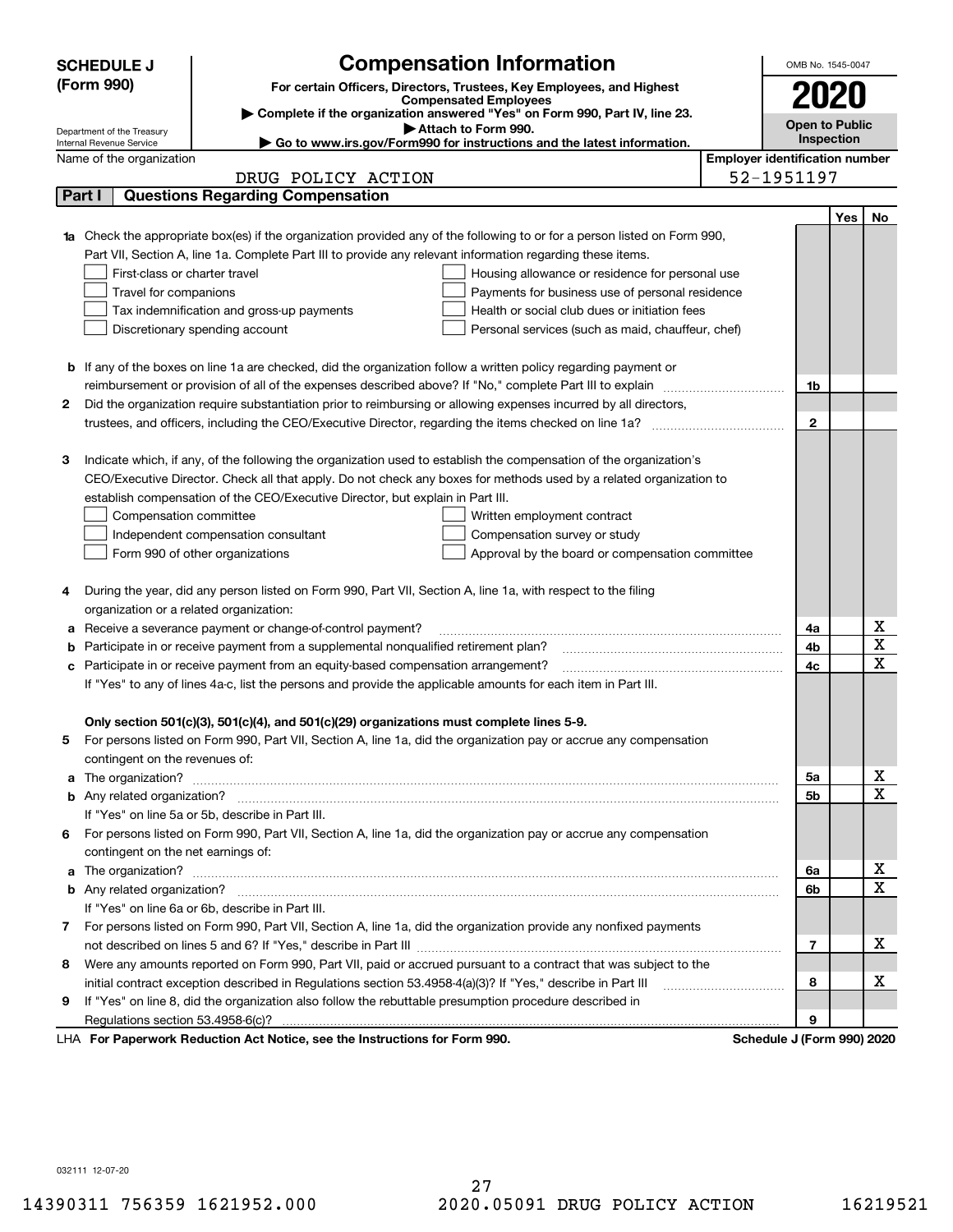#### 52-1951197

# **Part II Officers, Directors, Trustees, Key Employees, and Highest Compensated Employees.**  Schedule J (Form 990) 2020 Page Use duplicate copies if additional space is needed.

For each individual whose compensation must be reported on Schedule J, report compensation from the organization on row (i) and from related organizations, described in the instructions, on row (ii). Do not list any individuals that aren't listed on Form 990, Part VII.

**Note:**  The sum of columns (B)(i)-(iii) for each listed individual must equal the total amount of Form 990, Part VII, Section A, line 1a, applicable column (D) and (E) amounts for that individual.

|                                    |             |                          | (B) Breakdown of W-2 and/or 1099-MISC compensation |                                           | (C) Retirement and<br>other deferred | (D) Nontaxable<br>benefits | (E) Total of columns<br>$(B)(i)-(D)$ | (F) Compensation<br>in column (B)         |
|------------------------------------|-------------|--------------------------|----------------------------------------------------|-------------------------------------------|--------------------------------------|----------------------------|--------------------------------------|-------------------------------------------|
| (A) Name and Title                 |             | (i) Base<br>compensation | (ii) Bonus &<br>incentive<br>compensation          | (iii) Other<br>reportable<br>compensation | compensation                         |                            |                                      | reported as deferred<br>on prior Form 990 |
| (1) RICHARD BURNS, INTERIM         | (i)         | 0.                       | 0.                                                 | 0.                                        | $\overline{0}$ .                     | 0.                         | 0.                                   | 0.                                        |
| EXECUTIVE DIRECTOR UNTIL SEPT 2020 | (ii)        | 216,000.                 | 0.                                                 | 0.                                        | 0.                                   | 0.                         | 216,000.                             | 0.                                        |
| (2) KASSANDRA FREDERIQUE           | (i)         | 0.                       | 0.                                                 | 0.                                        | 0.                                   | 0.                         | $\overline{0}$ .                     | 0.                                        |
| EXECUTIVE DIRECTOR AS OF SEPT 2020 | (ii)        | 176,675.                 | 0.                                                 | 150.                                      | 16,313.                              | 15,642.                    | 208,780.                             | 0.                                        |
|                                    | (i)         |                          |                                                    |                                           |                                      |                            |                                      |                                           |
|                                    | (ii)        |                          |                                                    |                                           |                                      |                            |                                      |                                           |
|                                    | (i)         |                          |                                                    |                                           |                                      |                            |                                      |                                           |
|                                    | (ii)        |                          |                                                    |                                           |                                      |                            |                                      |                                           |
|                                    | (i)         |                          |                                                    |                                           |                                      |                            |                                      |                                           |
|                                    | (ii)        |                          |                                                    |                                           |                                      |                            |                                      |                                           |
|                                    | (i)         |                          |                                                    |                                           |                                      |                            |                                      |                                           |
|                                    | (ii)        |                          |                                                    |                                           |                                      |                            |                                      |                                           |
|                                    | (i)         |                          |                                                    |                                           |                                      |                            |                                      |                                           |
|                                    | (ii)        |                          |                                                    |                                           |                                      |                            |                                      |                                           |
|                                    | (i)         |                          |                                                    |                                           |                                      |                            |                                      |                                           |
|                                    | (ii)        |                          |                                                    |                                           |                                      |                            |                                      |                                           |
|                                    | (i)         |                          |                                                    |                                           |                                      |                            |                                      |                                           |
|                                    | (ii)        |                          |                                                    |                                           |                                      |                            |                                      |                                           |
|                                    | (i)         |                          |                                                    |                                           |                                      |                            |                                      |                                           |
|                                    | (ii)        |                          |                                                    |                                           |                                      |                            |                                      |                                           |
|                                    | (i)         |                          |                                                    |                                           |                                      |                            |                                      |                                           |
|                                    | (ii)        |                          |                                                    |                                           |                                      |                            |                                      |                                           |
|                                    | (i)         |                          |                                                    |                                           |                                      |                            |                                      |                                           |
|                                    | (ii)<br>(i) |                          |                                                    |                                           |                                      |                            |                                      |                                           |
|                                    | (ii)        |                          |                                                    |                                           |                                      |                            |                                      |                                           |
|                                    | (i)         |                          |                                                    |                                           |                                      |                            |                                      |                                           |
|                                    | (ii)        |                          |                                                    |                                           |                                      |                            |                                      |                                           |
|                                    | (i)         |                          |                                                    |                                           |                                      |                            |                                      |                                           |
|                                    | (ii)        |                          |                                                    |                                           |                                      |                            |                                      |                                           |
|                                    | (i)         |                          |                                                    |                                           |                                      |                            |                                      |                                           |
|                                    | (ii)        |                          |                                                    |                                           |                                      |                            |                                      |                                           |
|                                    |             |                          |                                                    |                                           |                                      |                            |                                      |                                           |

**Schedule J (Form 990) 2020**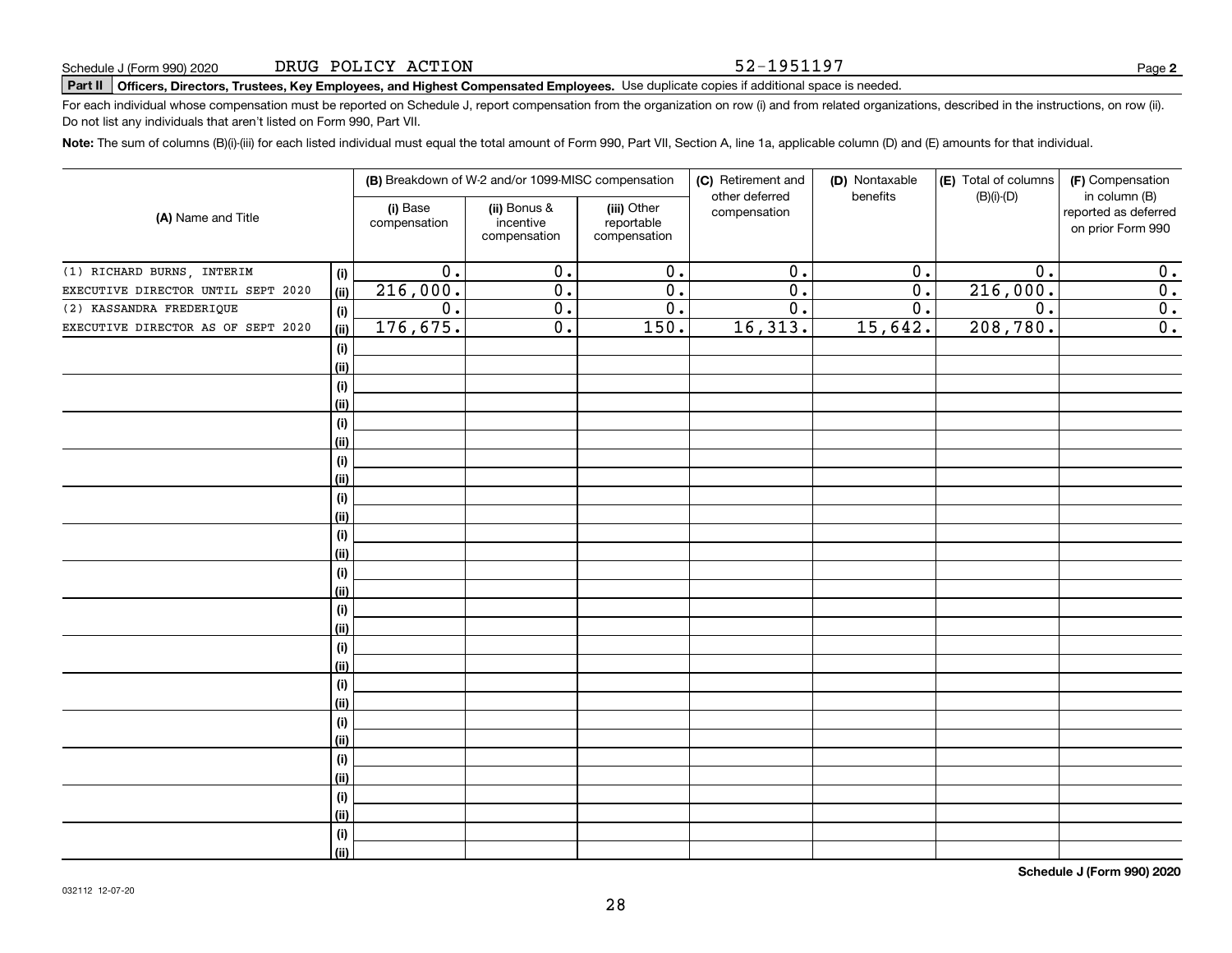#### **Part III Supplemental Information**

Schedule J (Form 990) 2020 DRUG POLICY ACTION 52-1951197<br>
Part III Supplemental Information<br>
Provide the information, explanation, or descriptions required for Part I, lines 1a, 1b, 3, 4a, 4b, 4c, 5a, 5b, 6a, 6b, 7, and 8,

PART I, LINE 3:

THE ORGANIZATION'S EXECUTIVE DIRECTOR IS AN EMPLOYEE OF ITS RELATED

ORGANIZATION, DRUG POLICY ALLIANCE.

THE EXECUTIVE COMMITTEE OF DRUG POLICY ALLIANCE ANNUALLY DETERMINES THE

COMPENSATION OF THE EXECUTIVE DIRECTOR, USING COMPARABILITY DATA AND

COMMITTEE APPROVAL, AND THE DETERMINATION IS DOCUMENTED IN THE MINUTES.

**Schedule J (Form 990) 2020**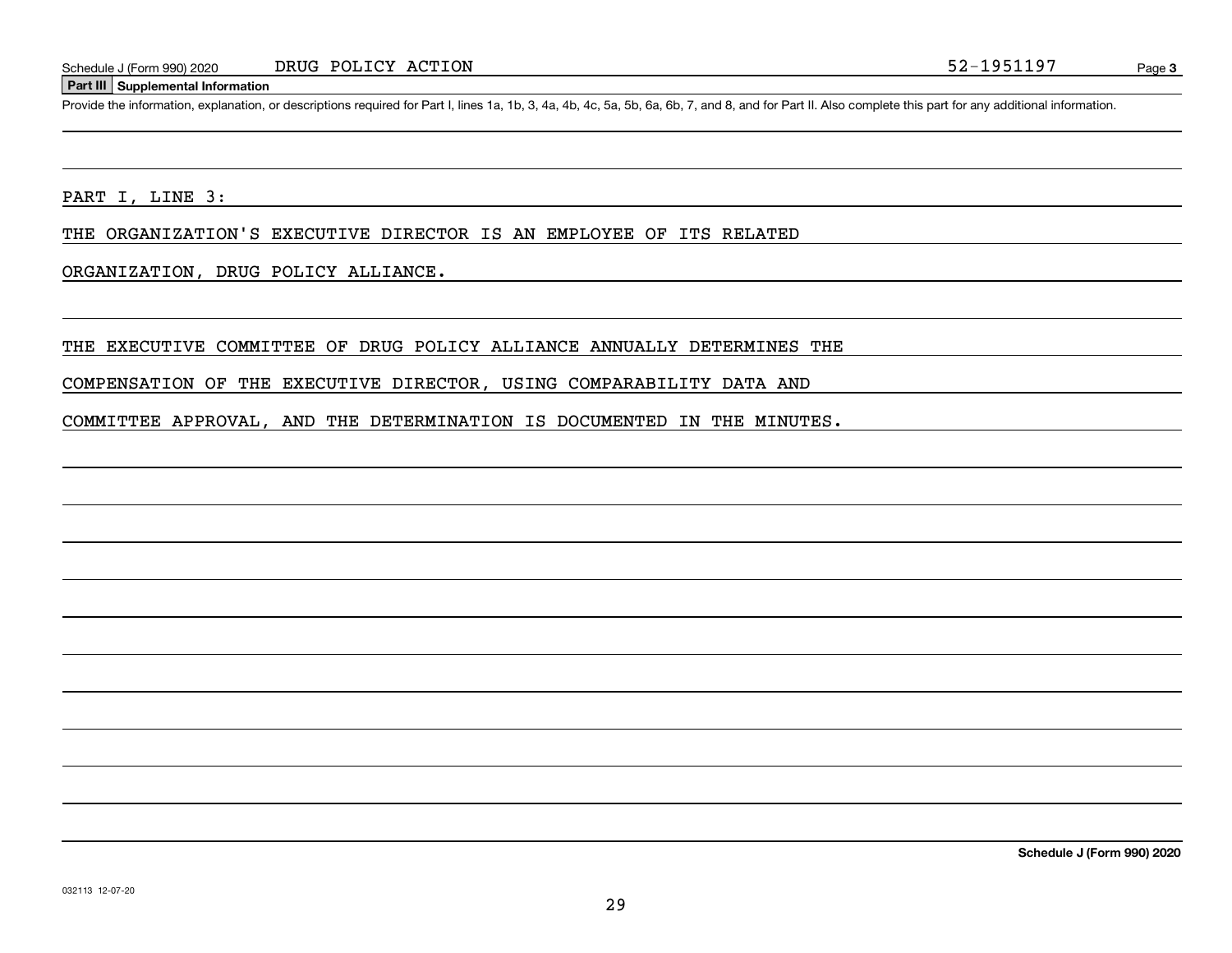**(Form 990 or 990-EZ)**

Department of the Treasury Internal Revenue Service Name of the organization

**Complete to provide information for responses to specific questions on SCHEDULE O Supplemental Information to Form 990 or 990-EZ**

**Form 990 or 990-EZ or to provide any additional information. | Attach to Form 990 or 990-EZ. | Go to www.irs.gov/Form990 for the latest information.**

OMB No. 1545-0047 **Open to Public Inspection2020**

DRUG POLICY ACTION 52-1951197

**Employer identification number**

FORM 990, PART I, LINE 1, DESCRIPTION OF ORGANIZATION MISSION:

WE WORK TO PASS NEW DRUG LAWS AND POLICIES GROUNDED IN SCIENCE,

COMPASSION, HEALTH AND HUMAN RIGHTS - AND TO ELECT CANDIDATES AT EVERY

LEVEL WHO SUPPORT THESE PRINCIPLES.

FORM 990, PART III, LINE 4A, PROGRAM SERVICE ACCOMPLISHMENTS:

WITH A BROAD AND DEEP COALITION OF STATE-BASED ALLIES. IN OREGON, WE

SAW A PROFOUND NEED TO TREAT DRUG USE AS A HEALTH ISSUE AND NOT A

CRIMINAL PROBLEM AND ENOUGH OF AN OPPORTUNITY TO WIN AT THE BALLOT

THAT WE DECIDED TO MOVE FORWARD WITH OUR BOLD PLAN.

ON ELECTION DAY, MEASURE 110 PASSED WITH 58.5% OF THE VOTE AND A

17-POINT MARGIN OF VICTORY. THIS GROUNDBREAKING REFORM REPRESENTS A

WHOLESALE CHANGE TO THE STATE'S APPROACH TO DRUG POLICY. IT ENDS

CRIMINAL PENALTIES FOR THE PERSONAL POSSESSION OF ALL DRUGS FOR THE

FIRST TIME EVER IN THE UNITED STATES AND SUBSTANTIALLY EXPANDS ACCESS

TO EVIDENCE-BASED ADDICTION SERVICES, INCLUDING DRUG TREATMENT

PROGRAMS, HARM REDUCTION AND RECOVERY SERVICES, AND HOUSING ASSISTANCE,

FUNDED WITH CANNABIS TAX REVENUE AND SAVINGS REINVESTED FROM THE

CRIMINAL LEGAL SYSTEM. MEASURE 110 IS ONE OF THE MOST SIGNIFICANT

CRIMINAL LEGAL REFORMS IN RECENT YEARS. THIS VICTORY WAS, QUITE

LITERALLY, DECADES IN THE MAKING, AS DRUG DECRIMINALIZATION HAS BEEN A

LONG-TERM GOAL SINCE OUR INCEPTION.

THE OREGON CRIMINAL JUSTICE COMMISSION ESTIMATES THAT MEASURE 110 WILL

REDUCE DRUG POSSESSION ARRESTS BY 91%, RACIAL DISPARITIES IN DRUG

032211 11-20-20 LHA For Paperwork Reduction Act Notice, see the Instructions for Form 990 or 990-EZ. Schedule O (Form 990 or 990-EZ) 2020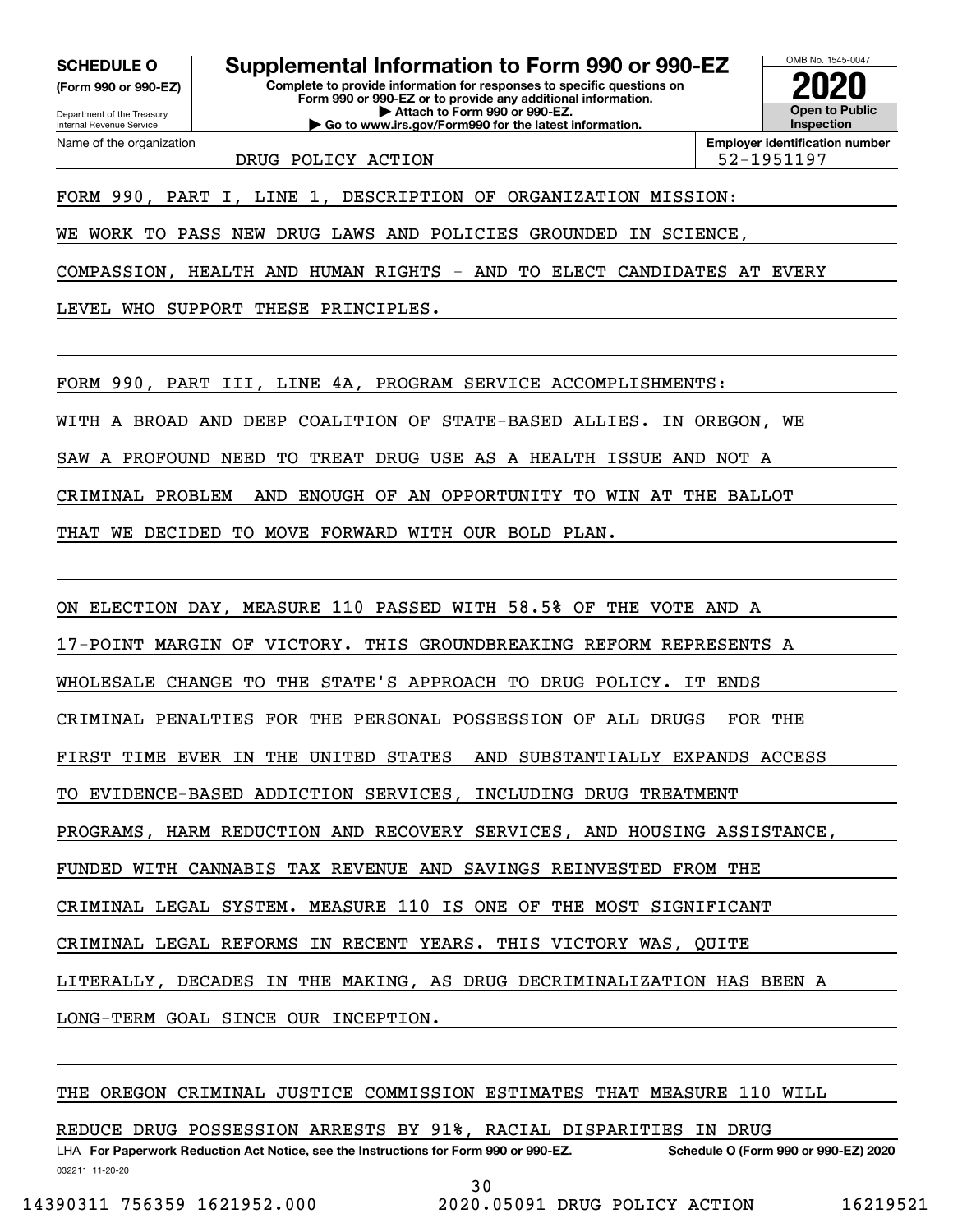| Schedule O (Form 990 or 990-EZ) 2020                                    | Page 2                                              |
|-------------------------------------------------------------------------|-----------------------------------------------------|
| Name of the organization<br>DRUG POLICY ACTION                          | <b>Employer identification number</b><br>52-1951197 |
| ARRESTS BY 95%, AND DRUG CONVICTIONS FOR BLACK AND INDIGENOUS PEOPLE BY |                                                     |
| 94%. WITH DRUG POSSESSION BEING THE MOST ARRESTED OFFENSE IN THE UNITED |                                                     |
| MEASURE 110 IS THE MOST SIGNIFICANT DRUG POLICY REFORM SINCE<br>STATES, |                                                     |
| THE DISASTROUS MODERN-DAY WAR ON DRUGS BEGAN ALMOST 50 YEARS AGO.       |                                                     |

2) MISSISSIPPI - INITIATIVE 65

DRUG POLICY ACTION SUPPORTED INITIATIVE 65 TO LEGALIZE ACCESS TO CANNABIS FOR MEDICINAL PURPOSES. PASSING ON ELECTION DAY WITH 74% OF THE VOTE, IT CREATES A SAFE PROCESS FOR PATIENTS TO OBTAIN MEDICAL CANNABIS FROM LICENSED AND REGULATED TREATMENT CENTERS. IT IS A REMARKABLE STEP FORWARD IN ONE OF THE U.S. REGIONS THAT HAVE BEEN HARDEST HIT BY THE DRUG WAR, AND MAY OPEN THE DOOR FOR OTHER REFORMS IN THE DEEP SOUTH. DRUG POLICY ACTION HAS WORKED ON THIS CAMPAIGN FOR SEVERAL YEARS, PARTNERING WITH OUR LOCAL ALLIES AT EVERY STEP OF THE WAY, FROM DRAFTING THE AMENDMENT TO SIGNATURE GATHERING.

3) MONTANA - CI-118 & I-190

032212 11-20-20 **Schedule O (Form 990 or 990-EZ) 2020** DRUG POLICY ACTION SUPPORTED MONTANA BALLOT INITIATIVES CI-118 AND I-190 TO LEGALIZE CANNABIS. MONTANA HAS THE HIGHEST RATE OF RACIAL DISPARITIES IN CANNABIS ARRESTS BETWEEN BLACK AND WHITE PEOPLE OF ANY STATE. CI-118 (PASSED WITH 58% OF THE VOTE) AND I-190 (PASSED WITH 57%) WILL REDUCE ARRESTS AND PROVIDE FOR RESENTENCING OR EXPUNGEMENT OF PAST CANNABIS RELATED CONVICTIONS. IT ALSO CREATES A RESPONSIBLY REGULATED SYSTEM TO PROTECT CONSUMERS, AND INVESTS NEW REVENUE IN VETERAN SERVICES, CONSERVATION PROGRAMS, SUBSTANCE USE DISORDER TREATMENT, LONG-TERM HEALTH CARE, AND MUNICIPAL SERVICES. 31

14390311 756359 1621952.000 2020.05091 DRUG POLICY ACTION 16219521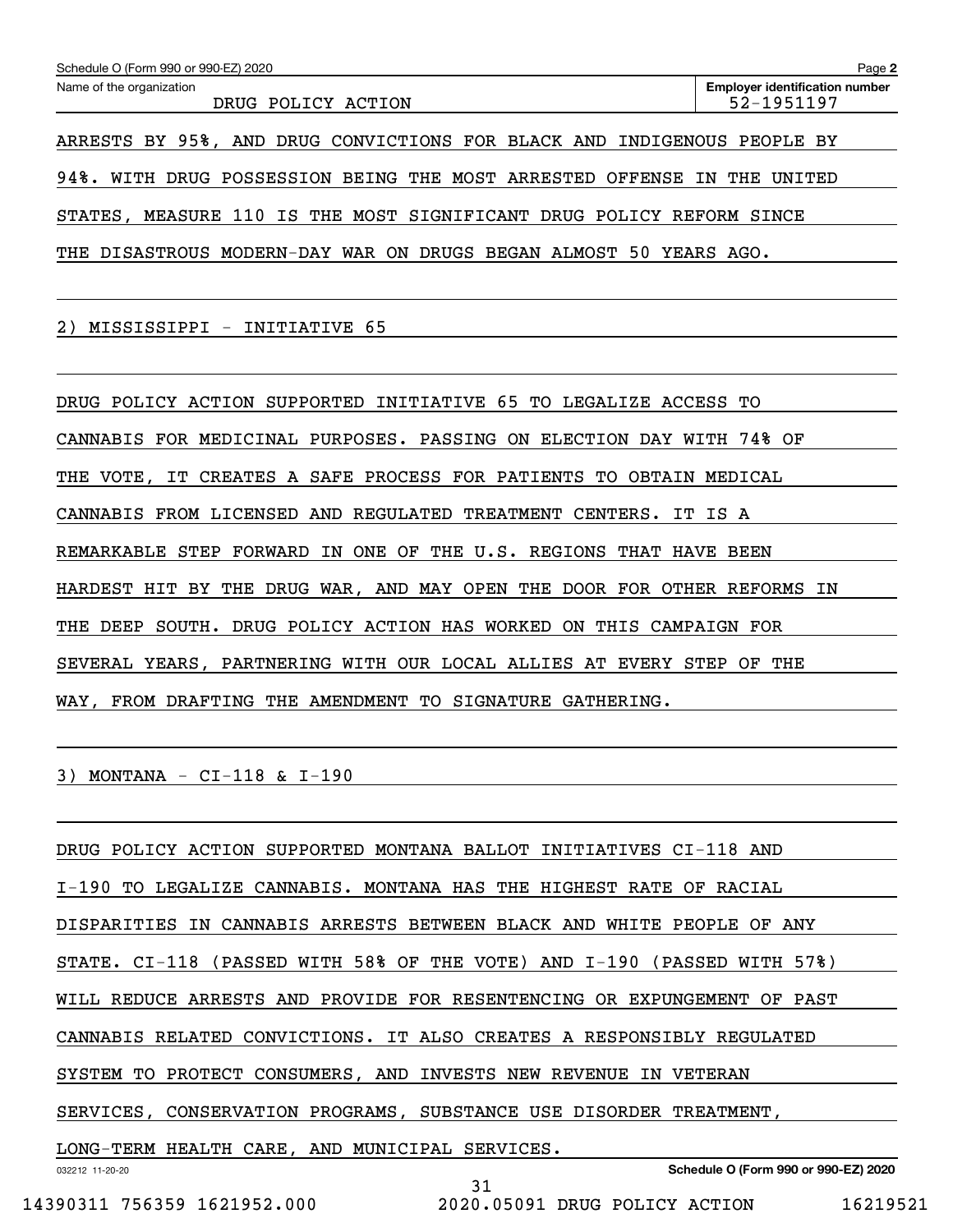DRUG POLICY ACTION 52-1951197

4) NEW JERSEY - PUBLIC QUESTION 1

NEW JERSEY PUBLIC QUESTION 1 (PASSED WITH 67% OF THE VOTE) LEGALIZES CANNABIS FOR ADULTS. DRUG POLICY ACTION HAS WORKED FOR TWO DECADES TOWARD CANNABIS LEGALIZATION IN NEW JERSEY. NEW JERSEY IS ONE OF THE TOP FIVE STATES WHEN IT COMES TO THE TOTAL NUMBER OF CANNABIS ARRESTS. EACH YEAR, THE STATE WASTES OVER \$143 MILLION ARRESTING MORE THAN 32,000 PEOPLE ON CANNABIS RELATED CHARGES, THE VAST MAJORITY FOR SIMPLE POSSESSION. ENFORCEMENT IS DISPROPORTIONATELY TARGETED AT BLACK AND LATINX PEOPLE. QUESTION 1 WILL ADVANCE RACIAL AND SOCIAL JUSTICE, STRENGTHEN PUBLIC HEALTH AND SAFETY, AND FOSTER ECONOMIC DEVELOPMENT. IN THE MONTHS FOLLOWING ITS PASSAGE, DRUG POLICY ACTION PARTNERED WITH THE DRUG POLICY ALLIANCE TO PASS A BILL IN THE LEGISLATURE DETAILING IMPLEMENTATION OF CANNABIS LEGALIZATION.

5) SOUTH DAKOTA - CONSTITUTIONAL AMENDMENT A AND INITIATIVE MEASURE 26

DRUG POLICY ACTION PROVIDED FUNDING FOR TWO CANNABIS REFORMS ON THE BALLOT. CONSTITUTIONAL AMENDMENT A (PASSED WITH 54% OF THE VOTE) LEGALIZES AND TAXES CANNABIS FOR ADULTS, DISRUPTING ARRESTS AND REDUCING GOVERNMENT WASTE. INITIATIVE MEASURE 26 (PASSED WITH 70%) CREATES SAFE, REGULATED, AND LEGAL ACCESS TO MEDICAL CANNABIS FOR PATIENTS IN SOUTH DAKOTA. HOWEVER, ONCE AGAIN WE ARE SEEING A RIGHT-WING ATTACK ON CANNABIS REFORM AND DIRECT DEMOCRACY, AS A LAWSUIT IS PENDING IN THE STATE SUPREME COURT TO OVERTURN BOTH INITIATIVES.

| 990<br>FORM     | PART | III. | LINE |  | 4B, PROGRAM SERVICE ACCOMPLISHMENTS: |  |
|-----------------|------|------|------|--|--------------------------------------|--|
| 032212 11-20-20 |      |      |      |  | Schedule O (Form 990 or 990-EZ) 2020 |  |

32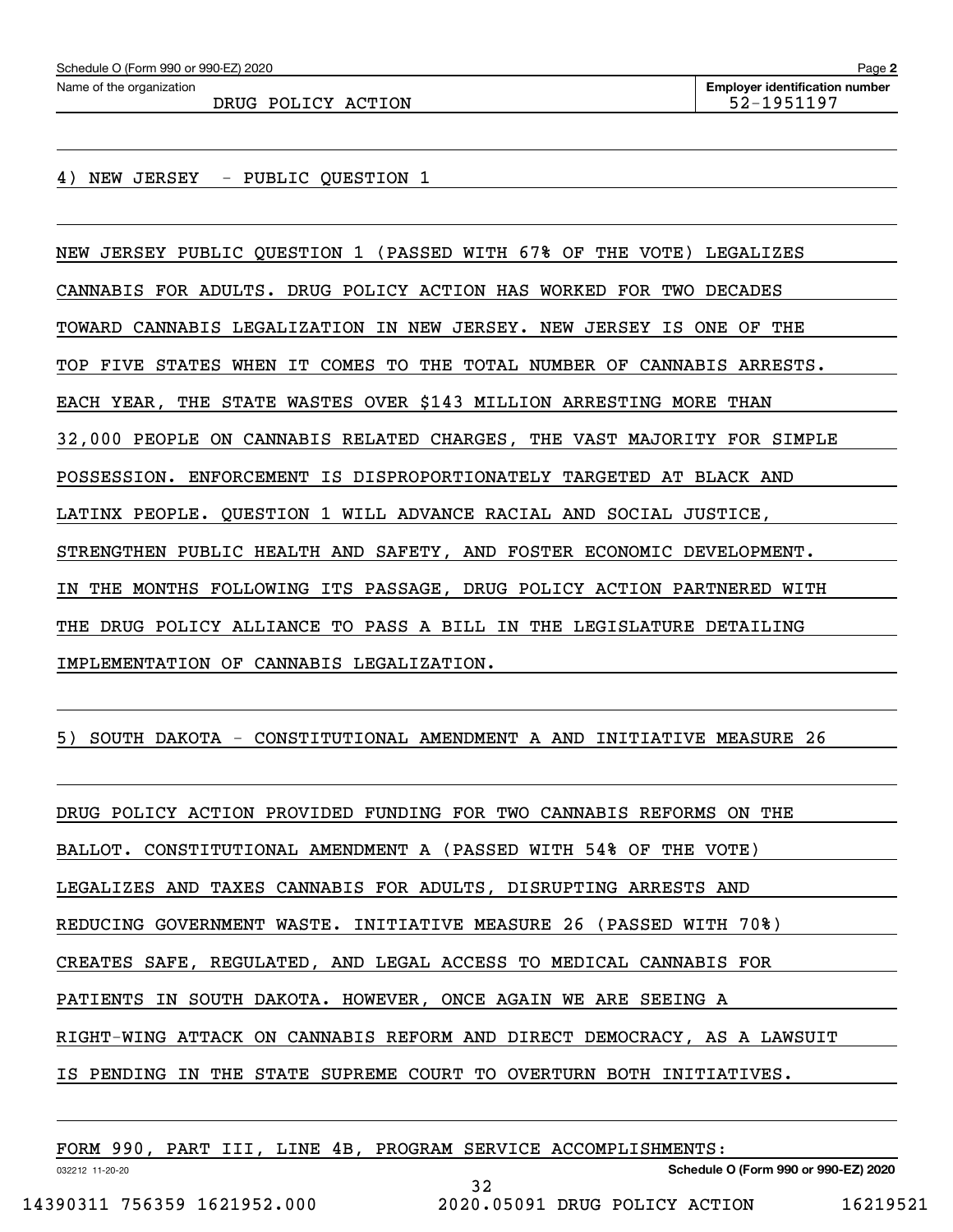| Schedule O (Form 990 or 990-EZ) 2020                                  | Page 2                                              |
|-----------------------------------------------------------------------|-----------------------------------------------------|
| Name of the organization<br>DRUG POLICY ACTION                        | <b>Employer identification number</b><br>52-1951197 |
| SECOND, WE SEEK TO REPLACE CANNABIS ("MARIJUANA")<br>CENTERS.         | PROHIBITION                                         |
| WITH A SYSTEM OF SENSIBLE REGULATIONS THAT ADVANCE RACIAL EOUITY AND  |                                                     |
| SOCIAL JUSTICE AND REPAIR THE HARMS OF CRIMINALIZATION. AND THIRD, WE |                                                     |
| ESTABLISH COMPASSIONATE, EVIDENCE-BASED SERVICES TO<br>SEEK TO        | PREVENT                                             |
| DRUG OVERDOSE DEATHS AND PROVIDE ASSISTANCE TO PEOPLE STRUGGLING      | WITH                                                |
| USE DISORDERS.<br>SUBSTANCE                                           |                                                     |

FORM 990, PART VI, SECTION A, LINE 3:

THE ORGANIZATION HAS A SERVICES AGREEMENT WITH DRUG POLICY ALLIANCE, A RELATED ORGANIZATION, WHICH PROVIDES ADMINISTRATIVE, PERSONNEL, AND RELATED SERVICES TO THE ORGANIZATION. THE ORGANIZATION PAID DRUG POLICY ALLIANCE \$119,053 DURING THE TAX YEAR FOR THESE SERVICES.

FORM 990, PART VI, SECTION B, LINE 11B:

DRUG POLICY ACTION ENGAGED AN OUTSIDE ACCOUNTING FIRM TO PREPARE THE FORM 990. THE FORM 990 IS PROVIDED AND PRESENTED TO DRUG POLICY ACTION'S AUDIT & FINANCE COMMITTEE, AFTER DRUG POLICY ACTION'S CHIEF OPERATING OFFICER'S REVIEW. ONCE ANY QUESTIONS OR CONCERNS ARE ADDRESSED, THE FORM 990 IS THEN SENT TO THE FULL BOARD BY EMAIL FOR THEIR REVIEW. ANY QUESTIONS FROM BOARD MEMBERS ARE DIRECTED BY THE BOARD PRESIDENT TO STAFF OR TO THE ACCOUNTING FIRM, AS APPROPRIATE. ONCE ALL QUESTIONS FROM THE BOARD ARE SATISFACTORILY RESOLVED, THE FORM 990 IS THEN FILED WITH THE IRS.

032212 11-20-20 **Schedule O (Form 990 or 990-EZ) 2020** FORM 990, PART VI, SECTION B, LINE 12C: DRUG POLICY ACTION CURRENTLY HAS IN PLACE A CONFLICT OF INTEREST POLICY THAT APPLIES TO ANY BOARD MEMBER OR OFFICER. EACH BOARD MEMBER AND OFFICER MUST ANNUALLY SIGN AND SUBMIT TO THE EXECUTIVE DIRECTOR A STATEMENT WHICH AFFIRMS SUCH PERSON: (A) HAS RECEIVED A COPY OF THE CONFLICT OF INTEREST 33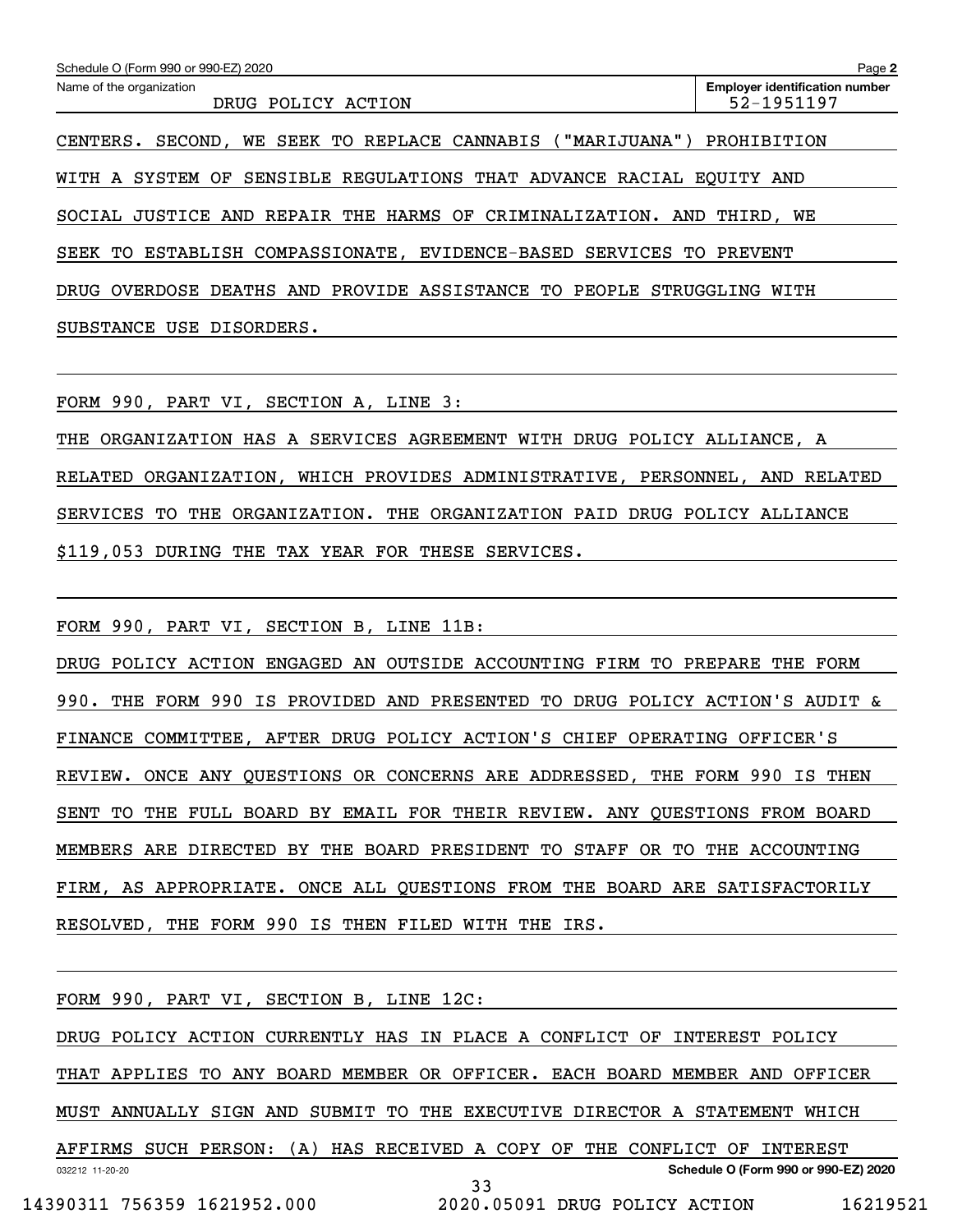| Schedule O (Form 990 or 990-EZ) 2020                                                     | Page 2                                              |
|------------------------------------------------------------------------------------------|-----------------------------------------------------|
| Name of the organization<br>DRUG POLICY ACTION                                           | <b>Employer identification number</b><br>52-1951197 |
| (B)<br>AND<br>UNDERSTANDS<br>THE<br>CONFLICT<br>OF<br>POLICY,<br>HAS READ                | INTEREST POLICY, AND                                |
| WITH THE POLICY. IF A POTENTIAL<br>AGREED<br>TO.<br>COMPLY<br>(C)<br>HAS                 | OR ACTUAL<br>CONFLICT                               |
| AT ANY TIME,<br>THE AUDIT & FINANCE COMMITTEE<br>IS DISCLOSED                            | THE<br>WILL REVIEW                                  |
| FACTS<br>AND<br>CIRCUMSTANCES. IF IT IS ESTABLISHED<br>THAT<br>MATERIAL                  | AN ACTUAL                                           |
| CONFLICT EXISTS, THE<br>INDIVIDUAL WILL BE NOTIFIED<br>IMMEDIATELY                       | AND<br>WILL NOT                                     |
| OR BE A PART OF<br>ANY DISCUSSIONS<br>BE ALLOWED<br>TO.<br>VOTE<br>ABOUT                 | ANY<br>SUCH                                         |
| <b>TRANSACTIONS</b><br>THAT HAVE<br>TO<br>DO.<br>WITH<br>THE<br>CONFLICT<br>UNTIL<br>THE | CONFLICT IS                                         |
| AT THE REQUEST OF THE AUDIT & FINANCE COMMITTEE,<br>RESOLVED.                            | THE<br>INTERESTED                                   |
| MAY<br>INFORMATION REGARDING<br>THE<br><b>TRANSACTION</b><br><b>PERSON</b><br>PROVIDE    | PRIOR<br>TО<br>THE                                  |
| <b>DELIBERATIONS</b><br>OF<br>THE<br>BOARD.                                              |                                                     |

ANY DISCUSSION REGARDING THE CONFLICT OF INTEREST TRANSACTION IS DOCUMENTED IN THE MINUTES OF THE BOARD MEETINGS. THE MINUTES OF THE BOARD MEETING SHALL REFLECT THE CONFLICT OF INTEREST THAT WAS DISCLOSED, THE NAME OF THE INTERESTED PERSON, AND FINAL DISCUSSION ON THE CONFLICT OF INTEREST TRANSACTION.

FORM 990, PART VI, SECTION B, LINE 15:

THE ORGANIZATION'S OFFICERS ARE EMPLOYEES OF RELATED ORGANIZATION, DRUG POLICY ALLIANCE. THE EXECUTIVE COMMITTEE OF DRUG POLICY ALLIANCE ANNUALLY DETERMINES THE COMPENSATION OF THE EXECUTIVE DIRECTOR, USING COMPARABILITY DATA AND COMMITTEE APPROVAL, AND THE DETERMINATION IS DOCUMENTED IN THE MINUTES.

FORM 990, PART VI, LINE 17, LIST OF STATES RECEIVING COPY OF FORM 990: AL,AR,CA,FL,GA,HI,IL,KS,KY,MD,MA,MI,MN,NH,NJ,NM,NY,NC,ND,OR,PA,RI,SC,TN,UT VA,WV,WI

34

032212 11-20-20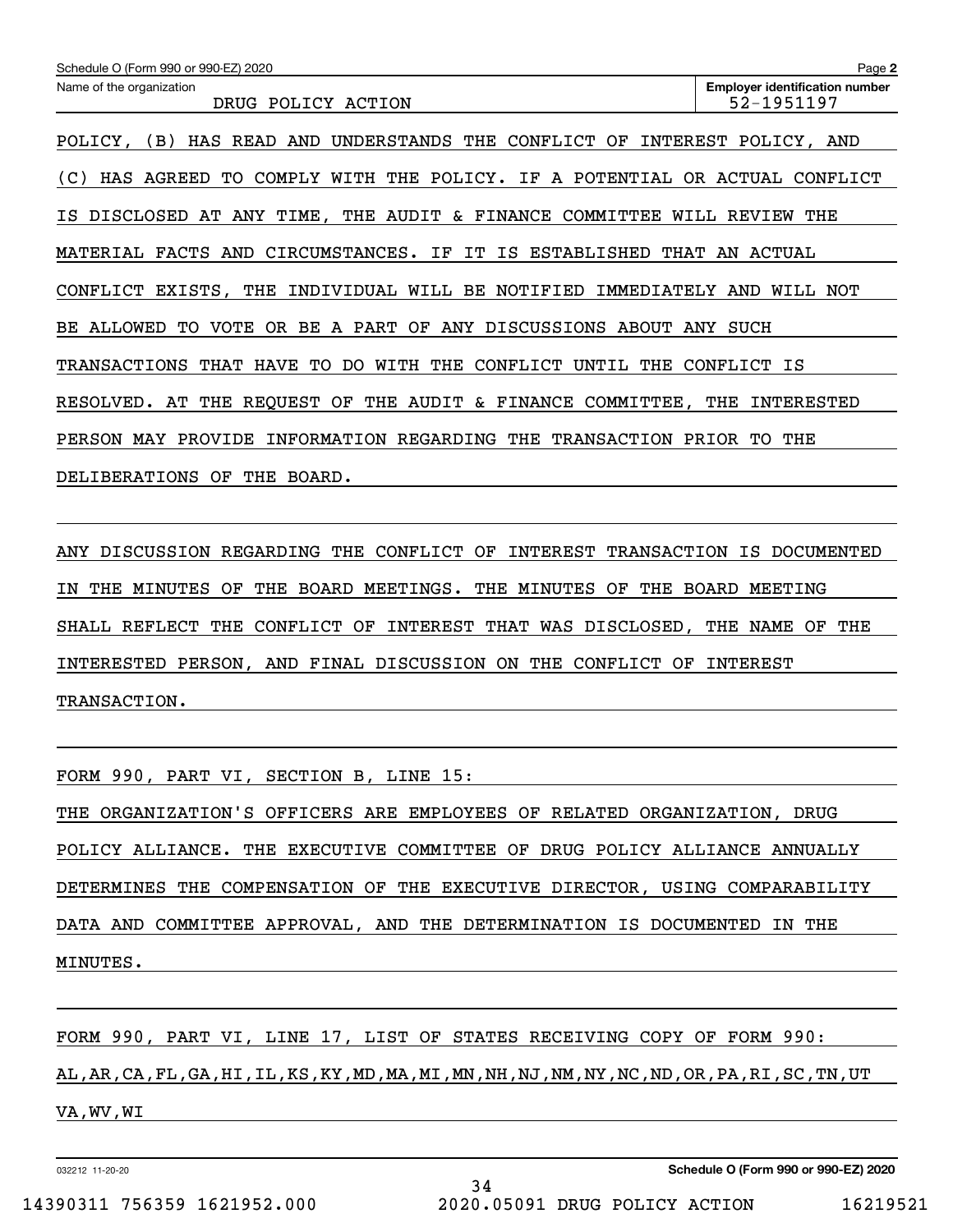| Schedule O (Form 990 or 990-EZ) 2020           | Page 2                                              |
|------------------------------------------------|-----------------------------------------------------|
| Name of the organization<br>DRUG POLICY ACTION | <b>Employer identification number</b><br>52-1951197 |
|                                                |                                                     |

FORM 990, PART VI, SECTION C, LINE 19:

THE ORGANIZATION'S FORM 990 AND AUDITED FINANCIAL STATEMENTS ARE AVAILABLE

ON THE ORGANIZATION'S WEBSITE, AS WELL AS GUIDESTAR.ORG AND OTHER SIMILAR

TYPES OF WEBSITES. THE GOVERNING DOCUMENTS AND CONFLICT OF INTEREST POLICY

AVAILABLE UPON REQUEST.

FORM 990, PART XII, LINE 2C:

THE ORGANIZATION HAS AN AUDIT & FINANCE COMMITTEE THAT ASSUMES

RESPONSIBILITY FOR OVERSIGHT OF THE AUDIT OF ITS FINANCIAL STATEMENTS

AND THE SELECTION OF AN INDEPENDENT ACCOUNTANT.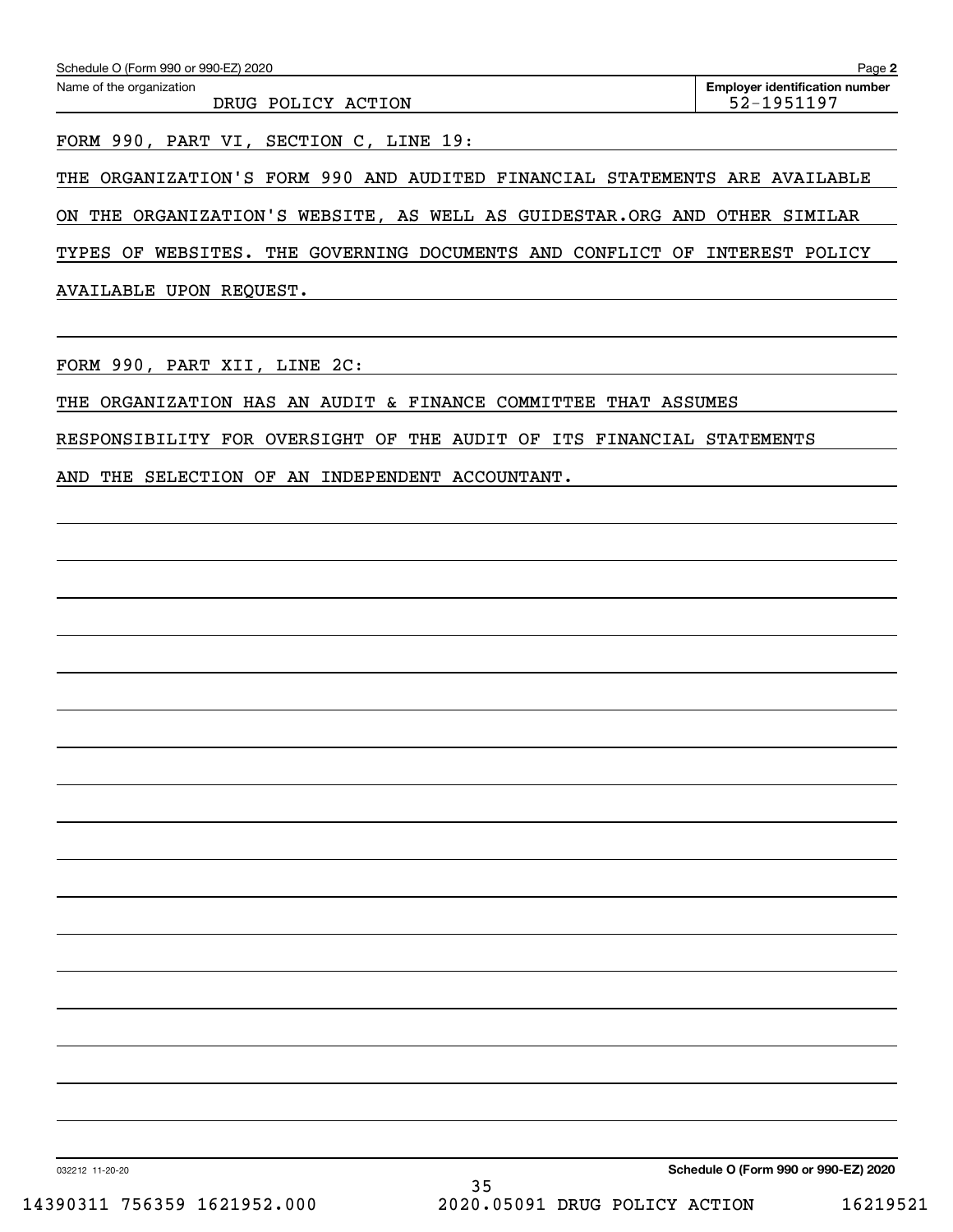## 032161 10-28-20 LHA

# **Related Organizations and Unrelated Partnerships**

**Complete if the organization answered "Yes" on Form 990, Part IV, line 33, 34, 35b, 36, or 37.** |

**Attach to Form 990.**  |

# Department of the Treasury Internal Revenue Service

**| Go to www.irs.gov/Form990 for instructions and the latest information. Inspection**

Name of the organization

DRUG POLICY ACTION

**Part I Identification of Disregarded Entities.**  Complete if the organization answered "Yes" on Form 990, Part IV, line 33.

| (a)<br>Name, address, and EIN (if applicable)<br>of disregarded entity | (b)<br>Primary activity | (c)<br>Legal domicile (state or<br>foreign country) | (d)<br>Total income | (e)<br>End-of-year assets | (f)<br>Direct controlling<br>entity |
|------------------------------------------------------------------------|-------------------------|-----------------------------------------------------|---------------------|---------------------------|-------------------------------------|
|                                                                        |                         |                                                     |                     |                           |                                     |
|                                                                        |                         |                                                     |                     |                           |                                     |
|                                                                        |                         |                                                     |                     |                           |                                     |
|                                                                        |                         |                                                     |                     |                           |                                     |
|                                                                        |                         |                                                     |                     |                           |                                     |
|                                                                        |                         |                                                     |                     |                           |                                     |
|                                                                        |                         |                                                     |                     |                           |                                     |
|                                                                        |                         |                                                     |                     |                           |                                     |
|                                                                        |                         |                                                     |                     |                           |                                     |

#### **Identification of Related Tax-Exempt Organizations.** Complete if the organization answered "Yes" on Form 990, Part IV, line 34, because it had one or more related tax-exempt **Part II** organizations during the tax year.

| (a)<br>Name, address, and EIN<br>of related organization | (b)<br>Primary activity    | (c)<br>Legal domicile (state or<br>foreign country) | (d)<br><b>Exempt Code</b><br>section | (e)<br>Public charity<br>status (if section | (f)<br>Direct controlling<br>entity | $(g)$<br>Section 512(b)(13)<br>entity? | controlled |
|----------------------------------------------------------|----------------------------|-----------------------------------------------------|--------------------------------------|---------------------------------------------|-------------------------------------|----------------------------------------|------------|
|                                                          |                            |                                                     |                                      | 501(c)(3))                                  |                                     | Yes                                    | No         |
| DRUG POLICY ALLIANCE - 52-1516692                        |                            |                                                     |                                      |                                             |                                     |                                        |            |
| 131 WEST 33RD STREET, 15TH FLOOR                         | SUPPORT DRUG POLICY AND    |                                                     |                                      |                                             |                                     |                                        |            |
| NEW YORK, NY 10001                                       | LEGAL REFORM               | DISTRICT OF COLUMBIA 501(C)(3)                      |                                      | LINE 7                                      | N/A                                 |                                        | х          |
| DRUG POLICY ACTION FUND FOR NEW YORK -                   |                            |                                                     |                                      |                                             |                                     |                                        |            |
| 27-0605803 131 WEST 33RD STREET 15TH                     | CONTRIBUTIONS TO NYS STATE |                                                     |                                      |                                             | DRUG POLICY                         |                                        |            |
| FLOOR, NEW YORK, NY 10001                                | CANDIDATES                 | NEW YORK                                            | 527                                  | N/A                                         | ACTION                              | X                                      |            |
| DRUG POLICY ACTION FUND FOR CALIFORNIA -                 |                            |                                                     |                                      |                                             |                                     |                                        |            |
| 27-2122766 131 WEST 33RD STREET 15TH                     | CONTRIBUTIONS TO CA STATE  |                                                     |                                      |                                             | DRUG POLICY                         |                                        |            |
| FLOOR, NEW YORK, NY 10001                                | CANDIDATES                 | NEW YORK                                            | 527                                  | N/A                                         | ACTION                              | Χ                                      |            |
| DRUG POLICY ACTION COLORADO COMMITTEE -                  |                            |                                                     |                                      |                                             |                                     |                                        |            |
| 45-2930068, 131 WEST 33RD STREET, 15TH                   | SUPPORT BALLOT ISSUES IN   |                                                     |                                      |                                             | DRUG POLICY                         |                                        |            |
| FLOOR, NEW YORK, NY 10001                                | COLORADO                   | NEW YORK                                            | 527                                  | N/A                                         | ACTION                              | х                                      |            |

**For Paperwork Reduction Act Notice, see the Instructions for Form 990. Schedule R (Form 990) 2020**

**Open to Public 2020**

**Employer identification number** 52-1951197

OMB No. 1545-0047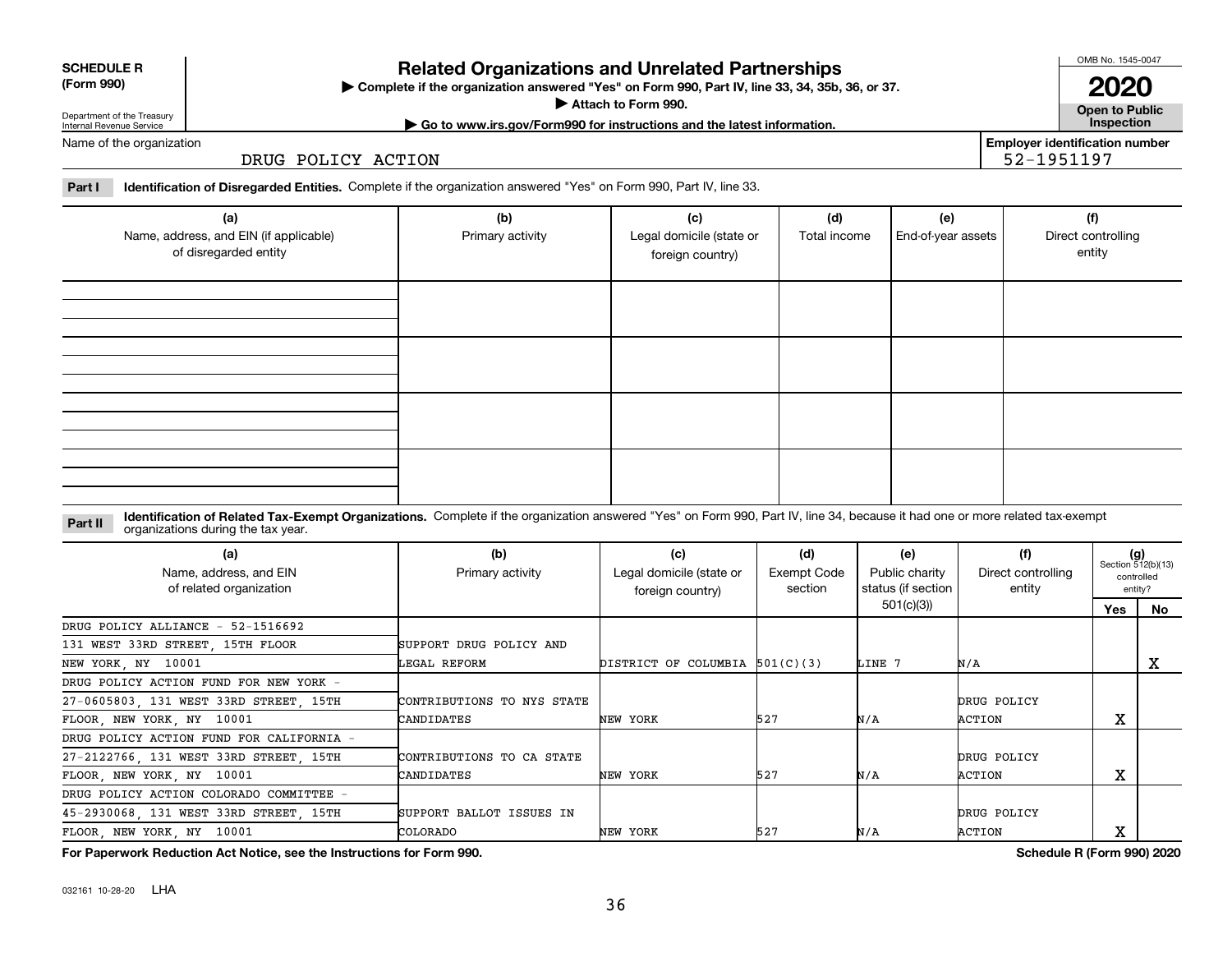**Part II** Continuation of Identification of Related Tax-Exempt Organizations

| (a)<br>Name, address, and EIN<br>of related organization | (b)<br>Primary activity   | (c)<br>Legal domicile (state or<br>foreign country) | (d)<br>Exempt Code<br>section | (e)<br>Public charity<br>status (if section<br>501(c)(3) | (f)<br>Direct controlling<br>entity | $(g)$<br>Section 512(b)(13)<br>controlled<br>organization? |    |
|----------------------------------------------------------|---------------------------|-----------------------------------------------------|-------------------------------|----------------------------------------------------------|-------------------------------------|------------------------------------------------------------|----|
|                                                          |                           |                                                     |                               |                                                          |                                     | Yes                                                        | No |
| DRUG POLICY ACTION FUND FOR NEW JERSEY -                 |                           |                                                     |                               |                                                          |                                     |                                                            |    |
| 80-0813954, 131 WEST 33RD STREET, 15TH                   | CONTRIBUTIONS TO NJ STATE |                                                     |                               |                                                          | DRUG POLICY                         |                                                            |    |
| FLOOR, NEW YORK, NY 10001                                | CANDIDATES                | NEW YORK                                            | 527                           | N/A                                                      | ACTION                              | X                                                          |    |
| DRUG POLICY ACTION FUND FOR NEW MEXICO -                 | CONTRIBUTIONS TO NM STATE |                                                     |                               |                                                          |                                     |                                                            |    |
| 27-3695156, 131 WEST 33RD STREET, 15TH                   | CANDIDATES AND BALLOT     |                                                     |                               |                                                          | DRUG POLICY                         |                                                            |    |
| FLOOR, NEW YORK, NY 10001                                | INITIATIVES               | NEW YORK                                            | 527                           | N/A                                                      | ACTION                              | X                                                          |    |
| DRUG POLICY REFORM FUND - 26-4322663                     |                           |                                                     |                               |                                                          |                                     |                                                            |    |
| 131 WEST 33RD STREET, 15TH FLOOR                         | CONTRIBUTIONS TO FEDERAL  |                                                     |                               |                                                          | DRUG POLICY                         |                                                            |    |
| NEW YORK, NY 10001                                       | CANDIDATES AND COMMITTEES | NEW YORK                                            | 527                           | N/A                                                      | ACTION                              | X                                                          |    |
|                                                          |                           |                                                     |                               |                                                          |                                     |                                                            |    |
|                                                          |                           |                                                     |                               |                                                          |                                     |                                                            |    |
|                                                          |                           |                                                     |                               |                                                          |                                     |                                                            |    |
|                                                          |                           |                                                     |                               |                                                          |                                     |                                                            |    |
|                                                          |                           |                                                     |                               |                                                          |                                     |                                                            |    |
|                                                          |                           |                                                     |                               |                                                          |                                     |                                                            |    |
|                                                          |                           |                                                     |                               |                                                          |                                     |                                                            |    |
|                                                          |                           |                                                     |                               |                                                          |                                     |                                                            |    |
|                                                          |                           |                                                     |                               |                                                          |                                     |                                                            |    |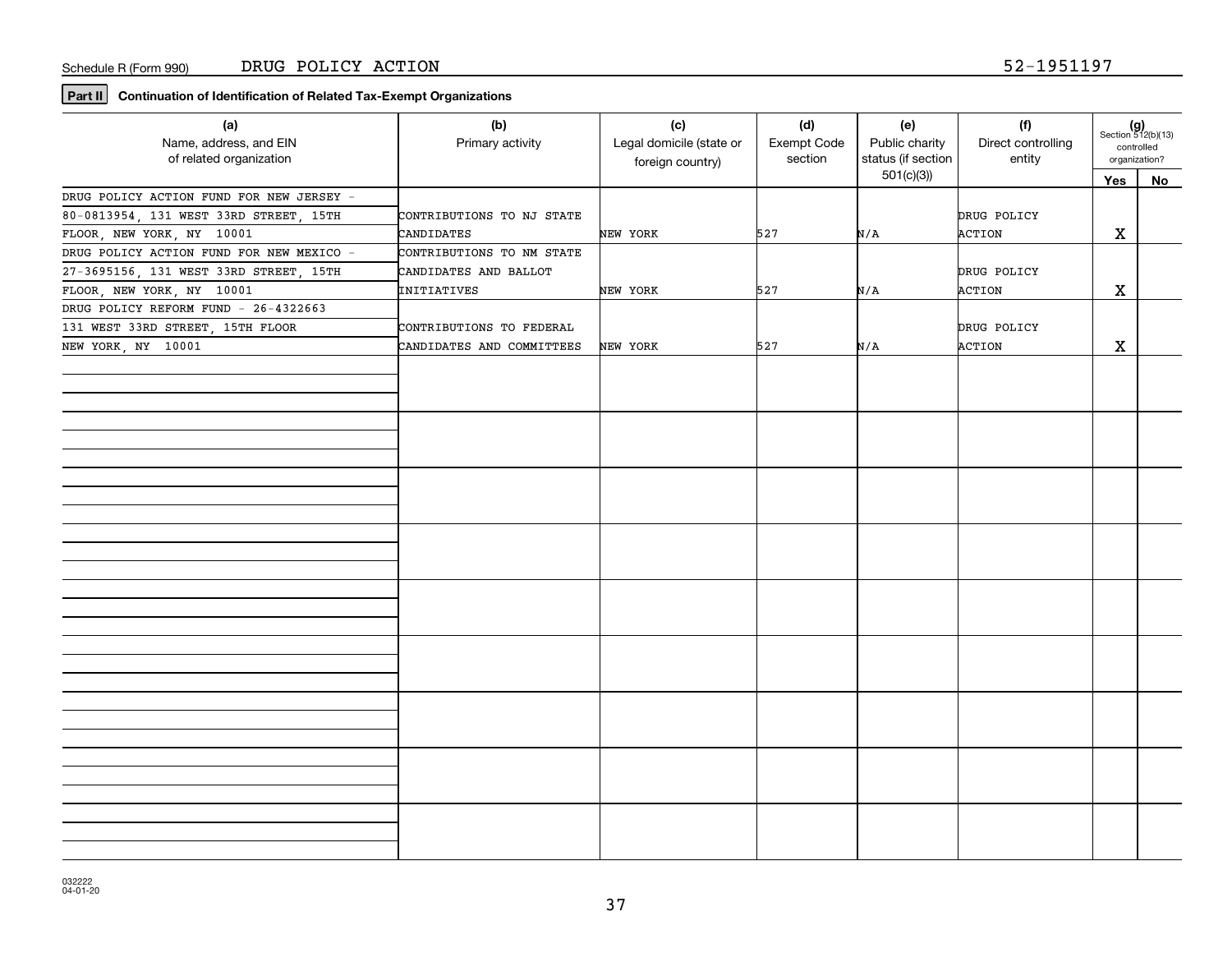#### Schedule R (Form 990) 2020 DRUG POLICY ACTION 52-1951197 <sub>Page</sub>

**Identification of Related Organizations Taxable as a Partnership.** Complete if the organization answered "Yes" on Form 990, Part IV, line 34, because it had one or more related **Part III** organizations treated as a partnership during the tax year.

| (a)                                               | (b)              | (c)                  | (d)                          | (e)                                                                  | (f)                      | (g)                     | (h) |                  | (i)                                                              | (j) | (k)                                                       |
|---------------------------------------------------|------------------|----------------------|------------------------------|----------------------------------------------------------------------|--------------------------|-------------------------|-----|------------------|------------------------------------------------------------------|-----|-----------------------------------------------------------|
| Name, address, and EIN<br>of related organization | Primary activity | Legal<br>domicile    | Direct controlling<br>entity | Predominant income                                                   | Share of total<br>income | Share of<br>end-of-year |     | Disproportionate | Code V-UBI                                                       |     | General or Percentage<br>managing<br>partner?<br>partner? |
|                                                   |                  | (state or<br>foreign |                              |                                                                      |                          | assets                  |     | allocations?     |                                                                  |     |                                                           |
|                                                   |                  | country)             |                              | (related, unrelated,<br>excluded from tax under<br>sections 512-514) |                          |                         |     | $Yes \mid No$    | amount in box<br>20 of Schedule<br>K-1 (Form 1065) <b>Yes No</b> |     |                                                           |
|                                                   |                  |                      |                              |                                                                      |                          |                         |     |                  |                                                                  |     |                                                           |
|                                                   |                  |                      |                              |                                                                      |                          |                         |     |                  |                                                                  |     |                                                           |
|                                                   |                  |                      |                              |                                                                      |                          |                         |     |                  |                                                                  |     |                                                           |
|                                                   |                  |                      |                              |                                                                      |                          |                         |     |                  |                                                                  |     |                                                           |
|                                                   |                  |                      |                              |                                                                      |                          |                         |     |                  |                                                                  |     |                                                           |
|                                                   |                  |                      |                              |                                                                      |                          |                         |     |                  |                                                                  |     |                                                           |
|                                                   |                  |                      |                              |                                                                      |                          |                         |     |                  |                                                                  |     |                                                           |
|                                                   |                  |                      |                              |                                                                      |                          |                         |     |                  |                                                                  |     |                                                           |
|                                                   |                  |                      |                              |                                                                      |                          |                         |     |                  |                                                                  |     |                                                           |
|                                                   |                  |                      |                              |                                                                      |                          |                         |     |                  |                                                                  |     |                                                           |
|                                                   |                  |                      |                              |                                                                      |                          |                         |     |                  |                                                                  |     |                                                           |
|                                                   |                  |                      |                              |                                                                      |                          |                         |     |                  |                                                                  |     |                                                           |
|                                                   |                  |                      |                              |                                                                      |                          |                         |     |                  |                                                                  |     |                                                           |
|                                                   |                  |                      |                              |                                                                      |                          |                         |     |                  |                                                                  |     |                                                           |
|                                                   |                  |                      |                              |                                                                      |                          |                         |     |                  |                                                                  |     |                                                           |
|                                                   |                  |                      |                              |                                                                      |                          |                         |     |                  |                                                                  |     |                                                           |
|                                                   |                  |                      |                              |                                                                      |                          |                         |     |                  |                                                                  |     |                                                           |

**Identification of Related Organizations Taxable as a Corporation or Trust.** Complete if the organization answered "Yes" on Form 990, Part IV, line 34, because it had one or more related **Part IV** organizations treated as a corporation or trust during the tax year.

| (a)<br>Name, address, and EIN<br>of related organization | (b)<br>Primary activity | (c)<br>Legal domicile<br>(state or<br>foreign | (d)<br>Direct controlling<br>entity | (e)<br>Type of entity<br>(C corp, S corp,<br>or trust) | (f)<br>Share of total<br>income | (g)<br>Share of<br>end-of-year<br>assets | (h)<br>Percentage<br>ownership | $\begin{array}{c} \textbf{(i)}\\ \text{Section}\\ 512 \text{(b)} \text{(13)}\\ \text{controlled}\\ \text{entity?} \end{array}$ |
|----------------------------------------------------------|-------------------------|-----------------------------------------------|-------------------------------------|--------------------------------------------------------|---------------------------------|------------------------------------------|--------------------------------|--------------------------------------------------------------------------------------------------------------------------------|
|                                                          |                         | country)                                      |                                     |                                                        |                                 |                                          |                                | Yes No                                                                                                                         |
|                                                          |                         |                                               |                                     |                                                        |                                 |                                          |                                |                                                                                                                                |
|                                                          |                         |                                               |                                     |                                                        |                                 |                                          |                                |                                                                                                                                |
|                                                          |                         |                                               |                                     |                                                        |                                 |                                          |                                |                                                                                                                                |
|                                                          |                         |                                               |                                     |                                                        |                                 |                                          |                                |                                                                                                                                |
|                                                          |                         |                                               |                                     |                                                        |                                 |                                          |                                |                                                                                                                                |
|                                                          |                         |                                               |                                     |                                                        |                                 |                                          |                                |                                                                                                                                |
|                                                          |                         |                                               |                                     |                                                        |                                 |                                          |                                |                                                                                                                                |
|                                                          |                         |                                               |                                     |                                                        |                                 |                                          |                                |                                                                                                                                |
|                                                          |                         |                                               |                                     |                                                        |                                 |                                          |                                |                                                                                                                                |
|                                                          |                         |                                               |                                     |                                                        |                                 |                                          |                                |                                                                                                                                |
|                                                          |                         |                                               |                                     |                                                        |                                 |                                          |                                |                                                                                                                                |
|                                                          |                         |                                               |                                     |                                                        |                                 |                                          |                                |                                                                                                                                |
|                                                          |                         |                                               |                                     |                                                        |                                 |                                          |                                |                                                                                                                                |
|                                                          |                         |                                               |                                     |                                                        |                                 |                                          |                                |                                                                                                                                |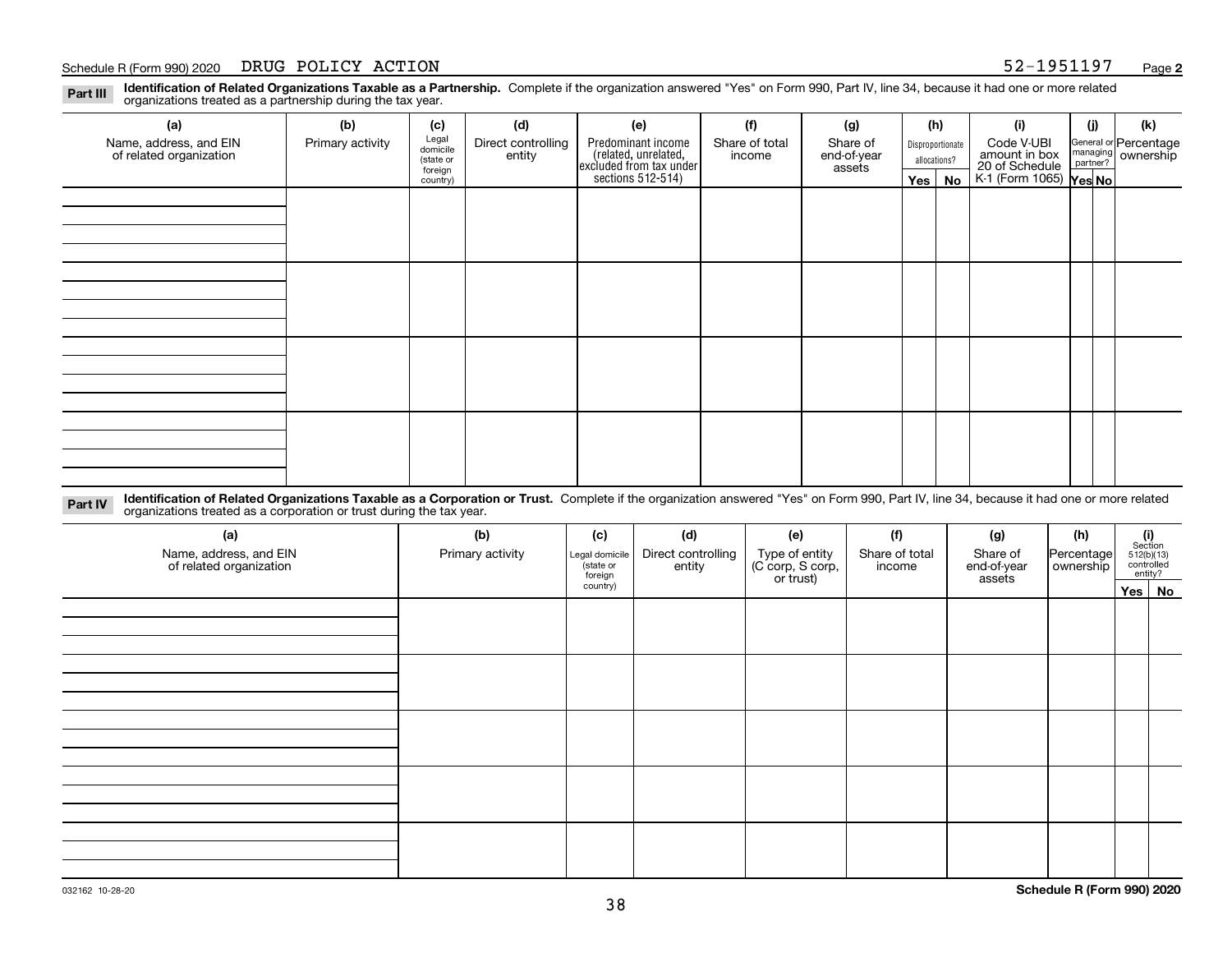#### Schedule R (Form 990) 2020 DRUG POLICY ACTION 52-1951197 <sub>Page</sub>

**Part V** T**ransactions With Related Organizations.** Complete if the organization answered "Yes" on Form 990, Part IV, line 34, 35b, or 36.

| Note: Complete line 1 if any entity is listed in Parts II, III, or IV of this schedule.                                                                                                                                              |                                                                                                                                                                                                                                   |                 |   |                         |  |
|--------------------------------------------------------------------------------------------------------------------------------------------------------------------------------------------------------------------------------------|-----------------------------------------------------------------------------------------------------------------------------------------------------------------------------------------------------------------------------------|-----------------|---|-------------------------|--|
|                                                                                                                                                                                                                                      | 1 During the tax year, did the organization engage in any of the following transactions with one or more related organizations listed in Parts II-IV?                                                                             |                 |   |                         |  |
| 1a                                                                                                                                                                                                                                   |                                                                                                                                                                                                                                   |                 |   |                         |  |
|                                                                                                                                                                                                                                      | b Gift, grant, or capital contribution to related organization(s) manufactured and contribution to related organization(s)                                                                                                        | 1 <sub>b</sub>  | X |                         |  |
|                                                                                                                                                                                                                                      | c Gift, grant, or capital contribution from related organization(s) manufaction(s) manufaction contribution from related organization(s) manufaction contribution from related organization(s) manufaction continuum contribut    | 1c              |   | $\mathbf X$             |  |
|                                                                                                                                                                                                                                      |                                                                                                                                                                                                                                   | 1 <sub>d</sub>  |   | $\mathbf x$             |  |
| e Loans or loan guarantees by related organization(s) made accommunication control and control and control and control and control and control and control and control and control and control and control and control and con<br>1e |                                                                                                                                                                                                                                   |                 |   |                         |  |
|                                                                                                                                                                                                                                      |                                                                                                                                                                                                                                   |                 |   |                         |  |
|                                                                                                                                                                                                                                      | f Dividends from related organization(s) manufactured contains and contained and contained contained and contained and contained and contained and contained and contained and contained and contained and contained and conta    | 1f              |   | х                       |  |
|                                                                                                                                                                                                                                      | g Sale of assets to related organization(s) www.assetsion.com/www.assetsion.com/www.assetsion.com/www.assetsion.com/www.assetsion.com/www.assetsion.com/www.assetsion.com/www.assetsion.com/www.assetsion.com/www.assetsion.co    | 1a              |   | X                       |  |
|                                                                                                                                                                                                                                      | h Purchase of assets from related organization(s) manufactured and content to content the content of assets from related organization(s)                                                                                          | 1 <sub>h</sub>  |   | X                       |  |
|                                                                                                                                                                                                                                      | Exchange of assets with related organization(s) www.wallen.com/www.wallen.com/www.wallen.com/www.wallen.com/www.wallen.com/www.wallen.com/www.wallen.com/www.wallen.com/www.wallen.com/www.wallen.com/www.wallen.com/www.walle    | 1i.             |   | $\mathbf x$             |  |
| Lease of facilities, equipment, or other assets to related organization(s) The manufaction content to the manufacture of facilities, equipment, or other assets to related organization(s)                                           |                                                                                                                                                                                                                                   |                 |   | $\overline{\mathbf{x}}$ |  |
|                                                                                                                                                                                                                                      |                                                                                                                                                                                                                                   |                 |   |                         |  |
|                                                                                                                                                                                                                                      | k Lease of facilities, equipment, or other assets from related organization(s) manufaction content and content and content and content and content and content and content and content and content and content and content and    | 1k              | X |                         |  |
|                                                                                                                                                                                                                                      |                                                                                                                                                                                                                                   | 11              |   | $\mathbf X$             |  |
| m Performance of services or membership or fundraising solicitations by related organization(s)<br>1 <sub>m</sub>                                                                                                                    |                                                                                                                                                                                                                                   |                 |   |                         |  |
| 1n                                                                                                                                                                                                                                   |                                                                                                                                                                                                                                   |                 |   |                         |  |
|                                                                                                                                                                                                                                      | <b>o</b> Sharing of paid employees with related organization(s)                                                                                                                                                                   | 10 <sub>o</sub> | X |                         |  |
|                                                                                                                                                                                                                                      |                                                                                                                                                                                                                                   |                 |   |                         |  |
|                                                                                                                                                                                                                                      |                                                                                                                                                                                                                                   | 1p              | х |                         |  |
|                                                                                                                                                                                                                                      |                                                                                                                                                                                                                                   | 1a              |   | $\mathbf{x}$            |  |
|                                                                                                                                                                                                                                      |                                                                                                                                                                                                                                   |                 |   |                         |  |
|                                                                                                                                                                                                                                      | r Other transfer of cash or property to related organization(s)                                                                                                                                                                   | 1r              |   | X                       |  |
|                                                                                                                                                                                                                                      | r Other transfer of cash or property to related organization(s) www.communities.com/www.communities-communities<br>S Other transfer of cash or property from related organization(s) www.communities.communities-communities-comm | 1s              |   | X                       |  |
|                                                                                                                                                                                                                                      | 2 If the answer to any of the above is "Yes," see the instructions for information on who must complete this line, including covered relationships and transaction thresholds.                                                    |                 |   |                         |  |

| (a)<br>Name of related organization | (b)<br>Transaction<br>type (a-s) | (c)<br>Amount involved | (d)<br>Method of determining amount involved |
|-------------------------------------|----------------------------------|------------------------|----------------------------------------------|
| (1)                                 |                                  |                        |                                              |
| (2)                                 |                                  |                        |                                              |
| (3)                                 |                                  |                        |                                              |
| (4)                                 |                                  |                        |                                              |
| (5)                                 |                                  |                        |                                              |
| (6)                                 |                                  |                        |                                              |

 $\overline{\phantom{a}}$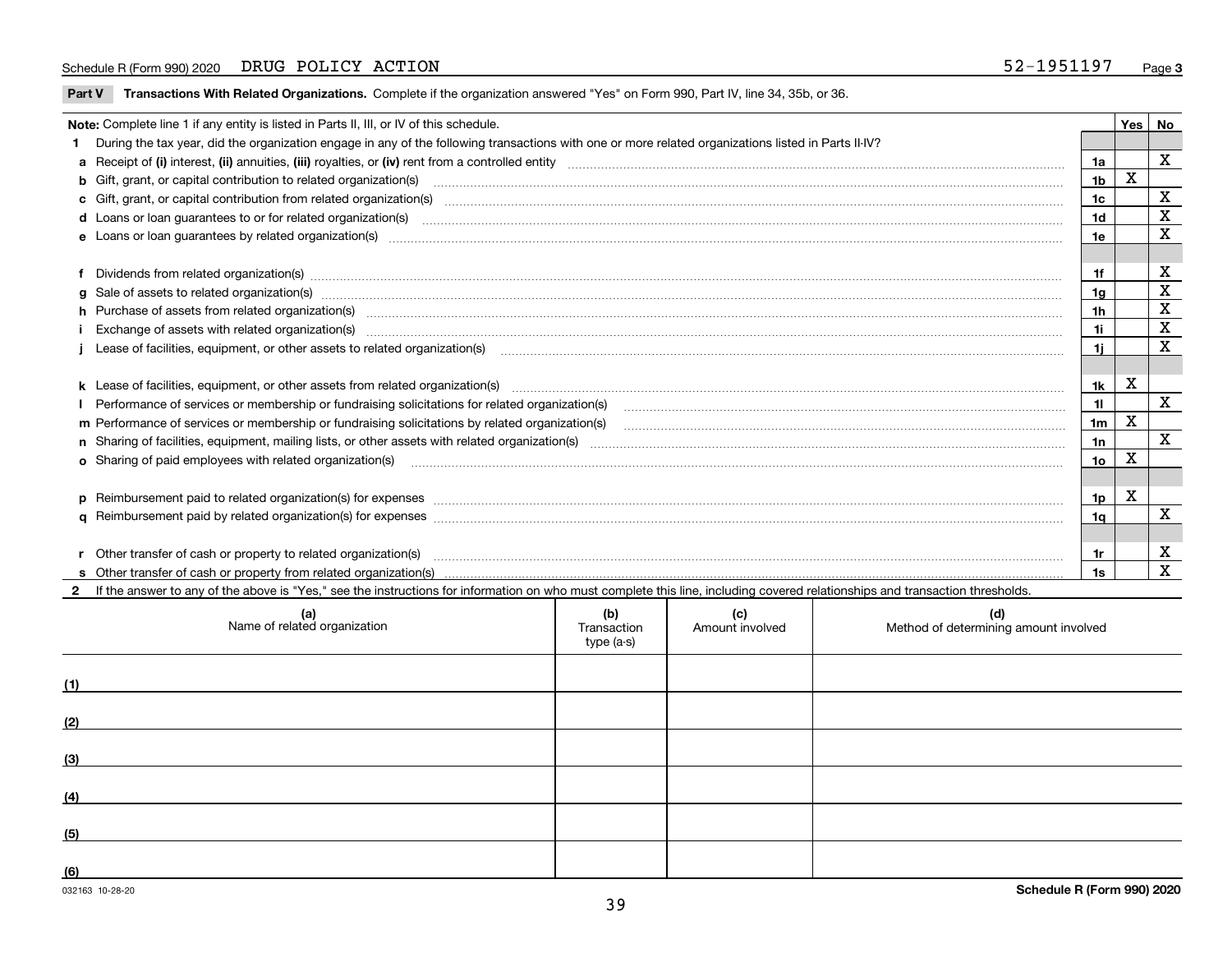#### Schedule R (Form 990) 2020 DRUG POLICY ACTION 52-1951197 <sub>Page</sub>

**Part VI Unrelated Organizations Taxable as a Partnership. Complete if the organization answered "Yes" on Form 990, Part IV, line 37.** 

Provide the following information for each entity taxed as a partnership through which the organization conducted more than five percent of its activities (measured by total assets or gross revenue) that was not a related organization. See instructions regarding exclusion for certain investment partnerships.

| - - - - -<br>(a)<br>Name, address, and EIN<br>of entity | ----- <del>-</del> -------<br>(b)<br>Primary activity | (c)<br>Legal domicile<br>(state or foreign<br>country) | (d)<br>Predominant income<br>(related, unrelated,<br>excluded from tax under<br>sections 512-514) | (e)<br>Are all<br>partners sec.<br>$501(c)(3)$<br>orgs.?<br>Yes No | (f)<br>Share of<br>total<br>income | (g)<br>Share of<br>end-of-year<br>assets | (h)<br>Dispropor-<br>tionate<br>allocations?<br>Yes No | (i)<br>Code V-UBI<br>amount in box 20 managing<br>of Schedule K-1<br>(Form 1065)<br>$\overline{Yes}$ No | (i)<br>Yes No | (k) |
|---------------------------------------------------------|-------------------------------------------------------|--------------------------------------------------------|---------------------------------------------------------------------------------------------------|--------------------------------------------------------------------|------------------------------------|------------------------------------------|--------------------------------------------------------|---------------------------------------------------------------------------------------------------------|---------------|-----|
|                                                         |                                                       |                                                        |                                                                                                   |                                                                    |                                    |                                          |                                                        |                                                                                                         |               |     |
|                                                         |                                                       |                                                        |                                                                                                   |                                                                    |                                    |                                          |                                                        |                                                                                                         |               |     |
|                                                         |                                                       |                                                        |                                                                                                   |                                                                    |                                    |                                          |                                                        |                                                                                                         |               |     |
|                                                         |                                                       |                                                        |                                                                                                   |                                                                    |                                    |                                          |                                                        |                                                                                                         |               |     |
|                                                         |                                                       |                                                        |                                                                                                   |                                                                    |                                    |                                          |                                                        |                                                                                                         |               |     |
|                                                         |                                                       |                                                        |                                                                                                   |                                                                    |                                    |                                          |                                                        |                                                                                                         |               |     |
|                                                         |                                                       |                                                        |                                                                                                   |                                                                    |                                    |                                          |                                                        |                                                                                                         |               |     |
|                                                         |                                                       |                                                        |                                                                                                   |                                                                    |                                    |                                          |                                                        |                                                                                                         |               |     |

**Schedule R (Form 990) 2020**